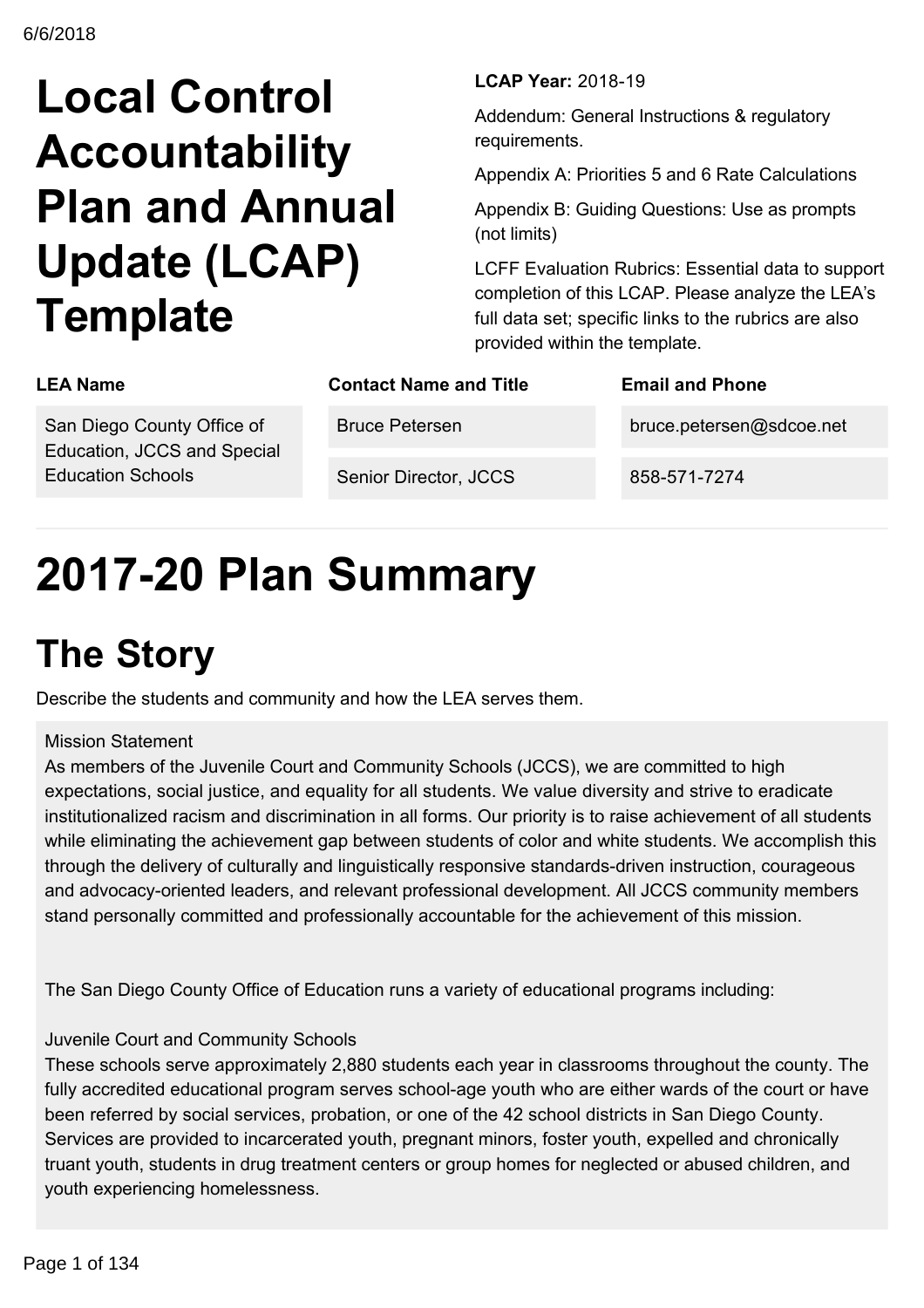### youth experiencing homelessness. 6/6/2018

### Monarch School

Monarch School is a K-12 public school serving the needs of children impacted by homelessness. The only school of its kind in the county, Monarch is a unique public-private partnership between the San Diego County Office of Education JCCS and the nonprofit Monarch School Project, a 501(c)3 organization; the County Office provides teachers and an accredited education, and the non-profit supplements this program through academic and enrichment programs including an after-school program, expressive arts therapy, and counseling.

#### San Pasqual Academy

San Pasqual Academy in Escondido is a residential campus that serves approximately 100 foster teens. It opened in 2001 and was the first school in the country to specifically serve this population.

#### Friendship School

Friendship School serves as many as 50 students between the ages of 3 and 22 who are medically fragile and have multiple disabilities. The Imperial Beach campus is operated by SDCOE in affiliation with the South County Special Education Local Plan Area (SELPA).

### Davila Day School

Davila Day School serves up to 60 students in preschool through 6th grade who are deaf or hard of hearing and live in the southern portions of the county or inter-SELPA transfers. The San Diego County Office of Education operates the regional program in affiliation with the South County SELPA.

### North County Academy

North County Academy was established by, and is managed by the North Coastal Consortium for Special Education to serve students in grades K through 12 with significant mental health needs. The Carlsbad campus was designed to meet students' academic and therapeutic needs. It serves approximately 140 students each year. The goal of the educators at the school is to help students acquire the skills needed to re-integrate into a more comprehensive and less restrictive setting.

Student Demographics (October 2017 Census)

Overall Juvenile Court and Community Schools and Special Education schools: Enrollment =  $1424$ ; Socioeconomically Disadvantaged = 90%; English Learners = 33%; Foster Youth = 8.5%

American Indian/Alaska Native - 1% Asian -  $2%$ Black/African American - 13% Hispanic - 68% White - 11% More than  $1 - 4\%$ Filipino/Native Hawaiian/Other Pacific Islander <1%

School Enrollment (Census Day / Total 2016-17): Davila Day - 39 / 52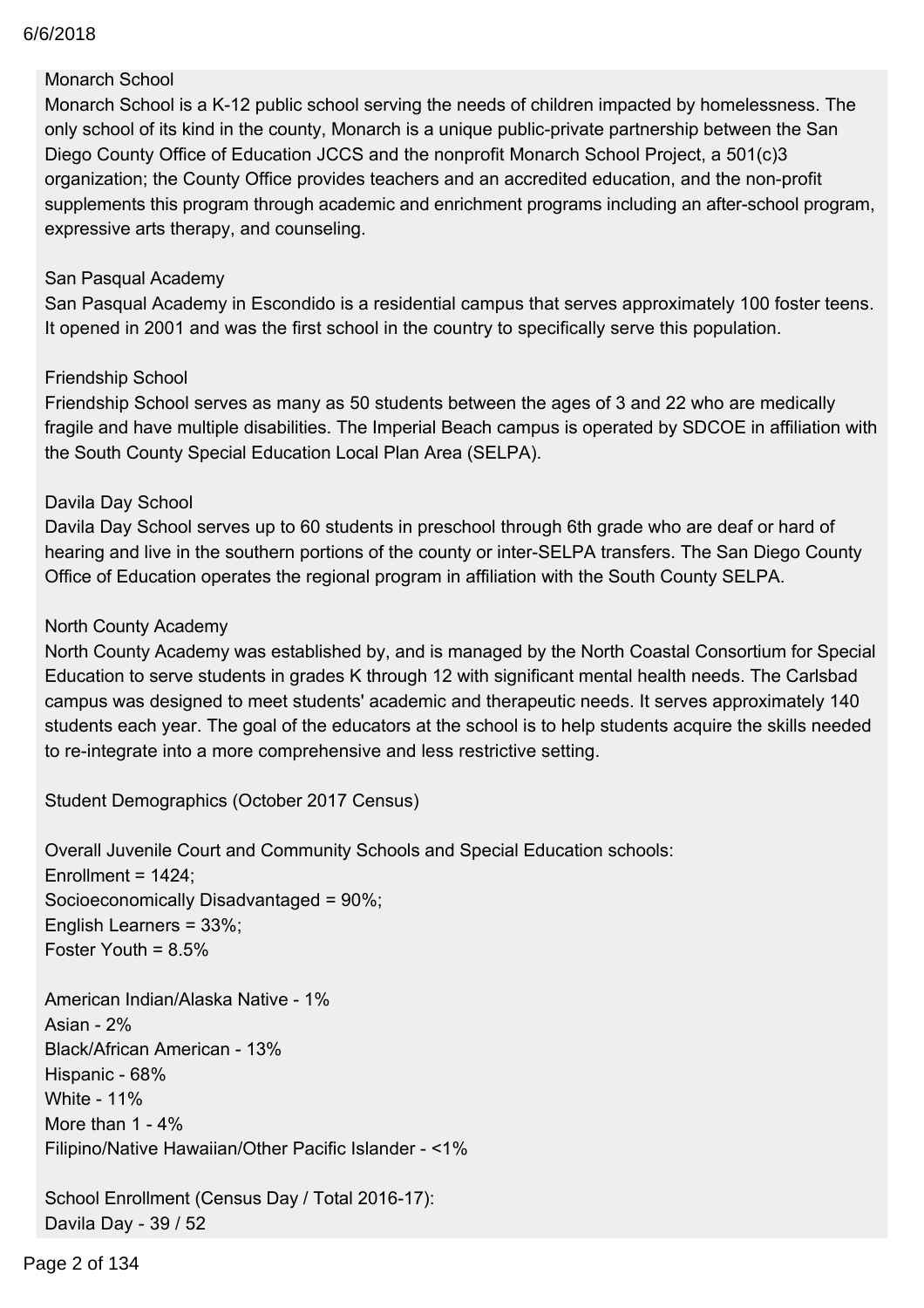School Enrollment (Census Day / Total 201617): 6/6/2018

Friendship - 44 / 48 Monarch School - 273 / 406 North Coastal Academy - 91 / 180 San Diego Community Schools - 580 / 1480 San Diego Court Schools - 336 / 1884 San Pasqual Academy - 63 / 89

# **LCAP Highlights**

Identify and briefly summarize the key features of this year's LCAP.

JCCS and Special Education schools will continue those initiatives and strategies that showed success in 2017-18, such as:

Ensure excellence in teaching and learning so each student is prepared to succeed in college and career through a system of coherent and aligned professional learning structures which include large group professional learning, professional learning communities, site-embedded coaching, and observations with targeted feedback. We will implement differentiated learning models to respond to the needs of diverse learners and promote opportunities for remediation, acceleration, and access to a broad course of study. (Goal 1)

Increase stakeholder engagement to support excellence in each student's success through parent education to enhance home/school partnerships, with topics such as Restorative Practices, parent/child communication, college and career readiness, gang awareness, and American Sign Language. We will continue to develop and refine internal and external communication systems to the increase engagement of the students, parents, and staff with the schools. (Goal 2)

Develop coherent and transparent systems for operational excellence to support each student's success by establishing internal systems and structures to support student self-monitoring/self-regulation, increase equity, and expand access to a rigorous and developmentally appropriate instructional program. (Goal 3)

Support the integration and transition of students who are at-risk, expelled students, in foster care, and English learners to be prepared to succeed in college and career by focusing on positive school culture and climate, a structure for appropriate de-escalation, and increased positive staff/student relationships. We will refine and adjust support for teachers and leaders in identifying and implementing high quality integrated and designated English Language Development (ELD) in alignment with the English Language Arts (ELA) ELD Framework. In addition, we restructured San Pasqual Academy to include a director of residential education. (Goal 4)

New priorities for the 2018-19 year we will be:

Continuing the Division Curriculum Committee which was established in 2017-18. This group is working on creating curriculum maps/units of study/benchmark assessments to ensure students in JCCS get standards aligned courses with appropriate levels of rigor.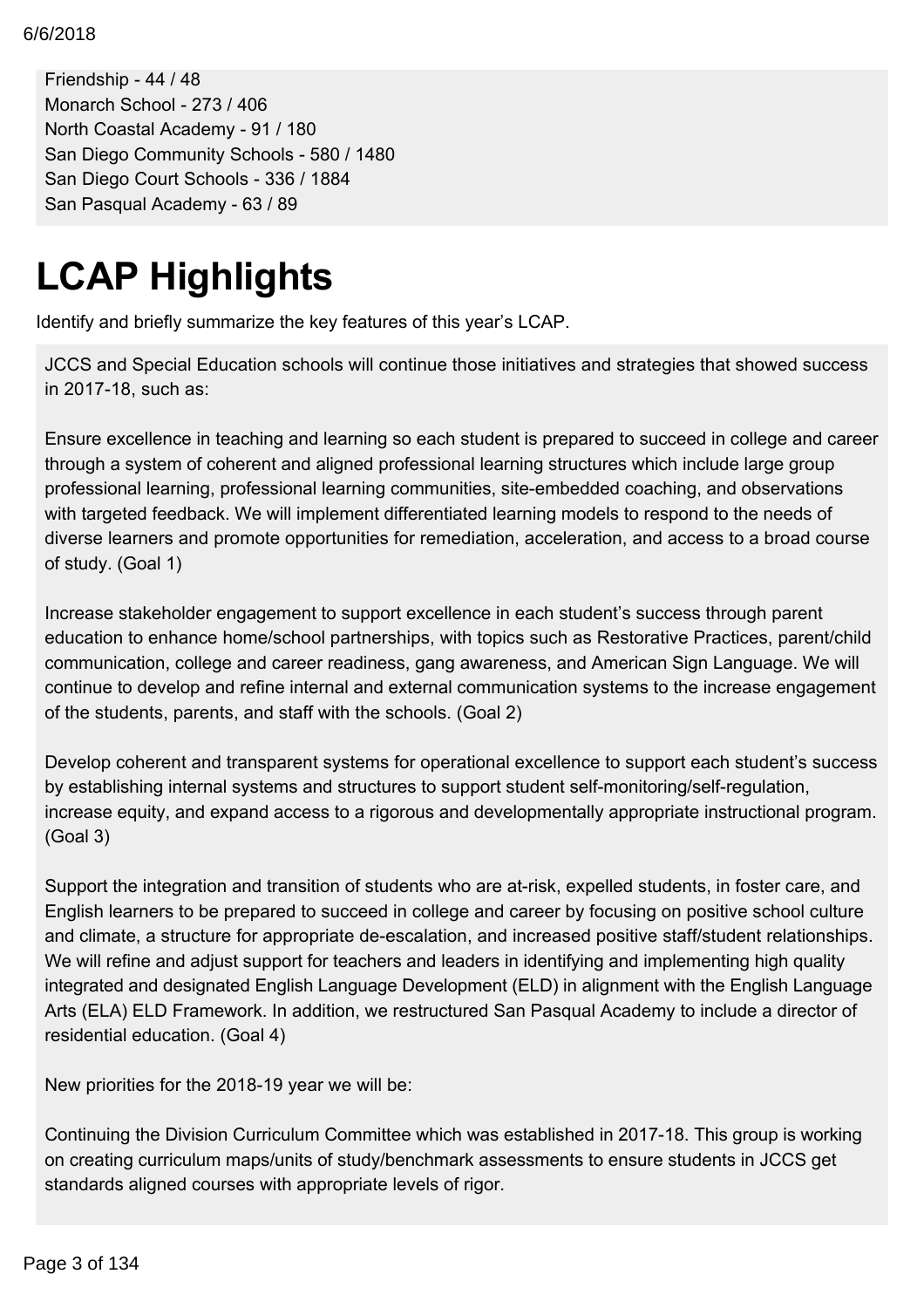Beginning the implementation of Multi-Tiered System of Supports (MTSS). Initial trainings in 2017-18 will be followed by a system-wide roll out in 2018-19. The goal is to create an organized system of support and intervention to meet the needs of all students. This will align with the implementation of a comprehensive school guidance program supporting the American School Counselor Association domains, and will systematically incorporate programs already in place such as MAST and substance abuse counseling.

Continuing work with the CTE Advisory Board to expand Career Technical Education (CTE) Advisory Board to expand CTE pathways and course offerings.

## **Review of Performance**

Based on a review of performance on the state indicators and local performance indicators included in the LCFF Evaluation Rubrics, progress toward LCAP goals, local self-assessment tools, stakeholder input, or other information, what progress is the LEA most proud of and how does the LEA plan to maintain or build upon that success? This may include identifying any specific examples of how past increases or improvements in services for low-income students, English learners, and foster youth have led to improved performance for these students.

## **Greatest Progress**

The San Diego County Office of Education JCCS and Special Education schools do not have a California School Dashboard with state indicators. An analysis of local data, standardized test data and stakeholder feedback shows the following areas have been successful during the 2017-18 year:

- Leveraged resources to expand student participation in college and career opportunities and met the goal to increase community college concurrent enrollment by 5%
- Expanded Social Emotional and Restorative Practices trainings to all staff and stakeholders, including joint trainings with probation partners
- Increased parent and community engagement
- Strengthened school climate through a focus on relationships, community building and courageous conversations.
- Created a Division Curriculum Committee (DCC), Curriculum, Instruction and Assessment (CI&A) team, and expanded resources, training, and
- support for our teachers
- Implemented a California standards aligned assessment system with CAASPP Interim Assessment Blocks (IABs) in literacy and math to better inform and align our system of resources and supports for teaching and learning
- Expanded professional learning offerings in support of our students who are English Learners and their english language development
- In collaboration with SDCOE Student Support Services and Programs division, supported the 42 school districts with implementing the county-wide plan for expelled and foster youth

Referring to the LCFF Evaluation Rubrics, identify any state indicator or local performance indicator for which overall performance was in the "Red" or "Orange" performance category or where the LEA received a "Not Met" or "Not Met for Two or More Years" rating. Additionally, identify any areas that the LEA has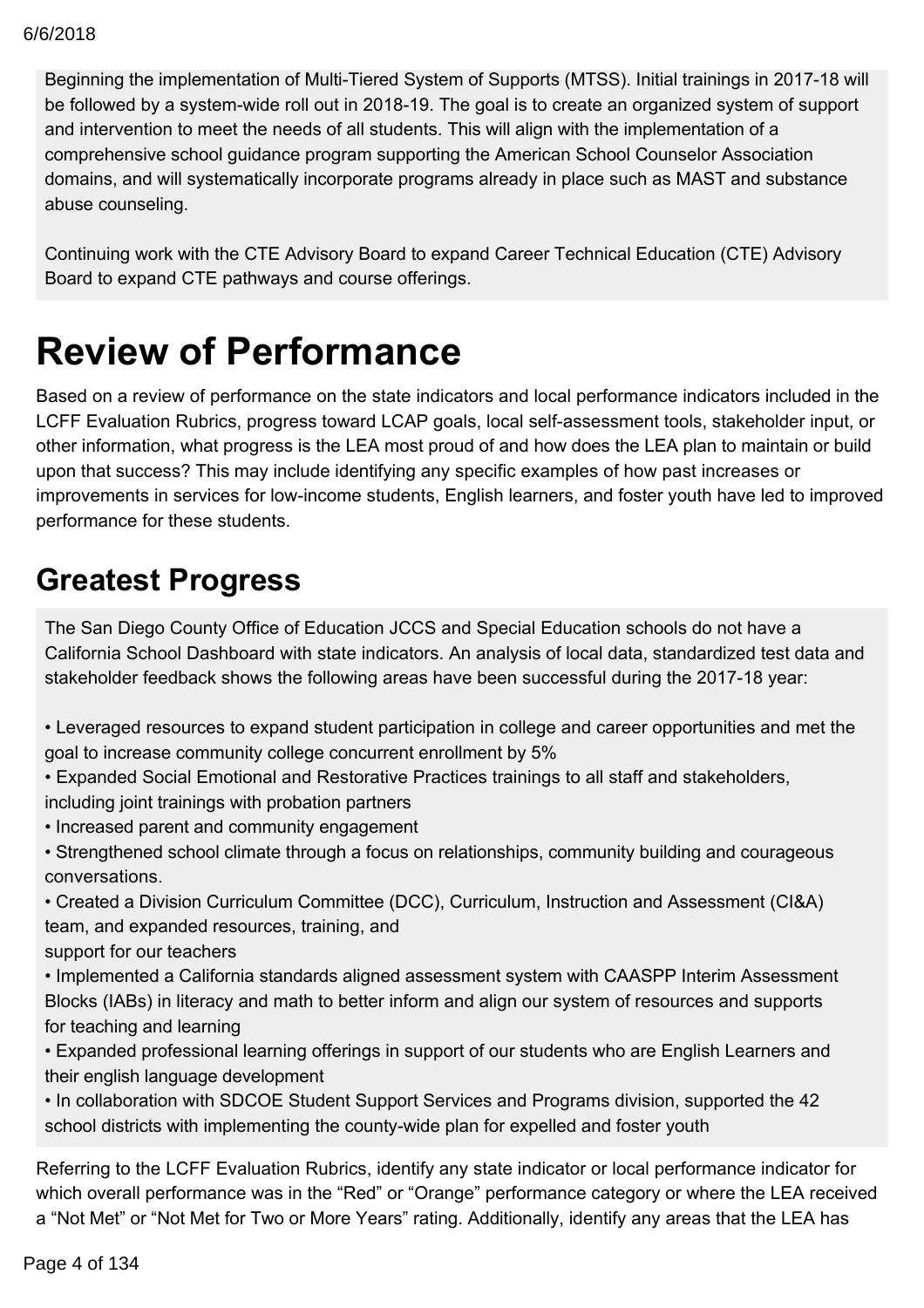#### $\omega$  6/2018 6/6/2018

determined need significant improvement based on review of local performance indicators or other local indicators. What steps is the LEA planning to take to address these areas with the greatest need for improvement?

## **Greatest Needs**

The San Diego County Office of Education JCCS and Special Education Schools do not have a California School Dashboard with state indicators. An analysis of local data, standardized test data and stakeholder feedback shows the following areas need improvement for all students in the coming year:

• Address chronic absenteeism rates, through actions such as an improved student attendance and monitoring system (Goal 3, Action 3)

• Improved student proficiency in English language arts and math will be addressed through targeted staff development and ensuring access for all students to a rigorous and developmentally appropriate program. (Goal 1, Action 2 and Goal 3, Action 2)

• Develop coherent and transparent systems for operational excellence to support each student's success. (Goal 3)

• Implement a Multi-Tiered System of Supports (MTSS) for all students including academic and social emotional interventions (Goal 1, Action 6, Goal 3, Action 1)

• Develop a research-based instructional framework that supports ALL STUDENTS' learning, particularly our students in Special Education and our English Learners. (Goal 3, Action 2)

Referring to the LCFF Evaluation Rubrics, identify any state indicator for which performance for any student group was two or more performance levels below the "all student" performance. What steps is the LEA planning to take to address these performance gaps?

## **Performance Gaps**

The San Diego County Office of Education JCCS and Special Education Schools do not have a California School Dashboard with state indicators, and so we do not have reportable performance gaps. However, an analysis of local data, standardized test data and stakeholder feedback indicates that our unduplicated student groups (English Learners, Low Income and Foster Youth), are achieving at lower levels than the All Student group. Improvement for these groups, along with all other students is a priority. Specific actions to address English Learners are found in Goal 4, Actions 4 and 5; specific actions for foster youth are found in Goal 4, Actions 6 and 8.

If not previously addressed, identify the two to three most significant ways that the LEA will increase or improve services for low-income students, English learners, and foster youth.

## **Increased or Improved Services**

Addressed elsewhere in the summary section.

# **Budget Summary**

Complete the table below. LEAs may include additional information or more detail, including graphics.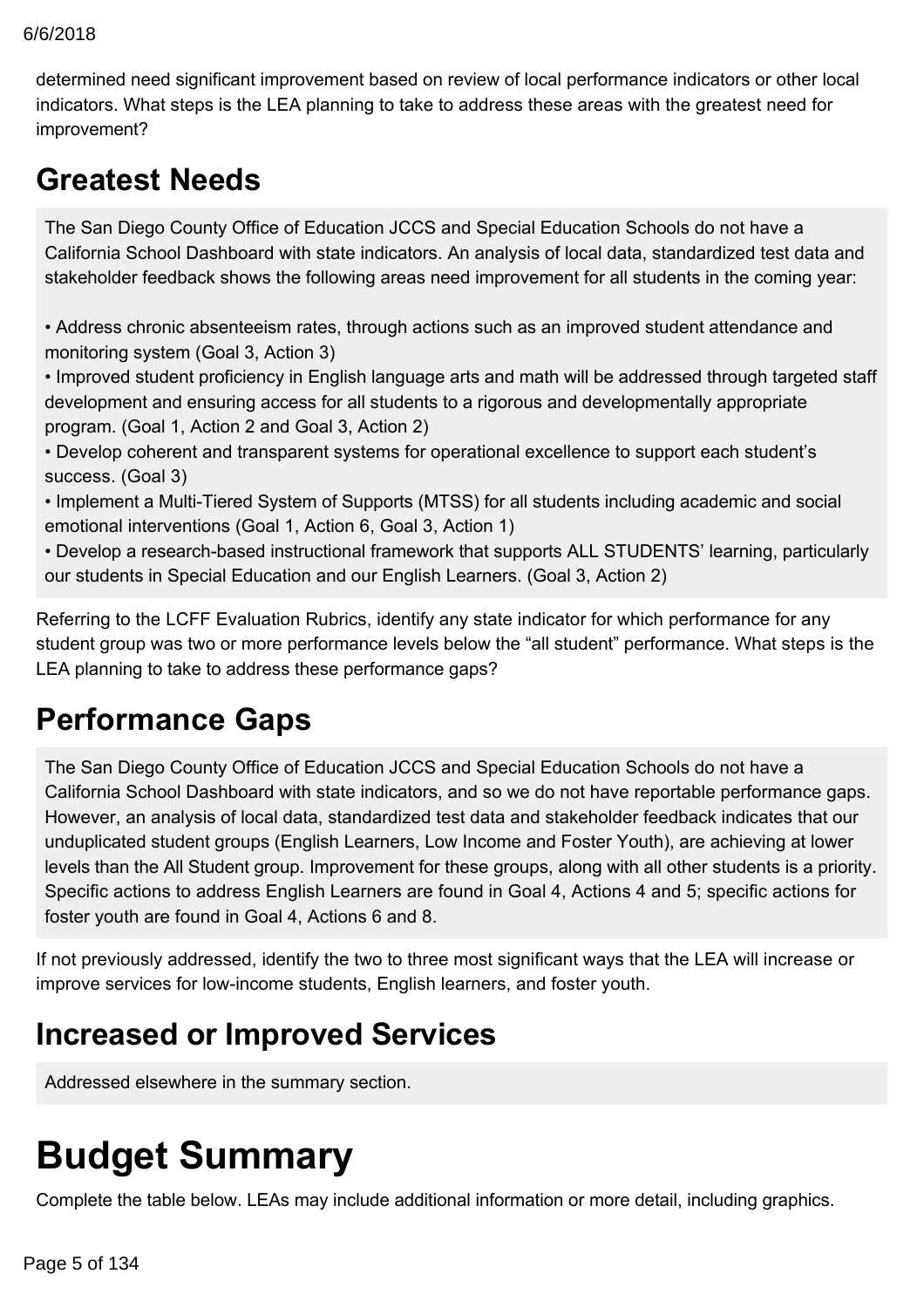#### $C_6/2018$ 6/6/2018

| <b>DESCRIPTION</b>                                                                                      | <b>AMOUNT</b> |
|---------------------------------------------------------------------------------------------------------|---------------|
| Total General Fund Budget Expenditures for LCAP<br>Year                                                 | \$265,816,928 |
| <b>Total Funds Budgeted for Planned Actions/Services</b><br>to Meet the Goals in the LCAP for LCAP Year | \$14,568,011  |

The LCAP is intended to be a comprehensive planning tool but may not describe all General Fund Budget Expenditures. Briefly describe any of the General Fund Budget Expenditures specified above for the LCAP year not included in the LCAP.

The total budget for the San Diego County Superintendent of Schools (San Diego County Office of Education) is \$265,816,928. Of that amount, \$251,248,917 is not included in the LCAP because those funds are received for specific programs or services, such as preschool, special education and career technical education, to students whose services, needs, and outcome data are described in school district LCAPs. County office services to support school district operations are funded by the state and not included in the LCAP because the LCAP is defined as describing services to students in countyoperated programs.

### **DESCRIPTION**

**AMOUNT**

Total Projected LCFF Revenues for LCAP Year

\$111,877,265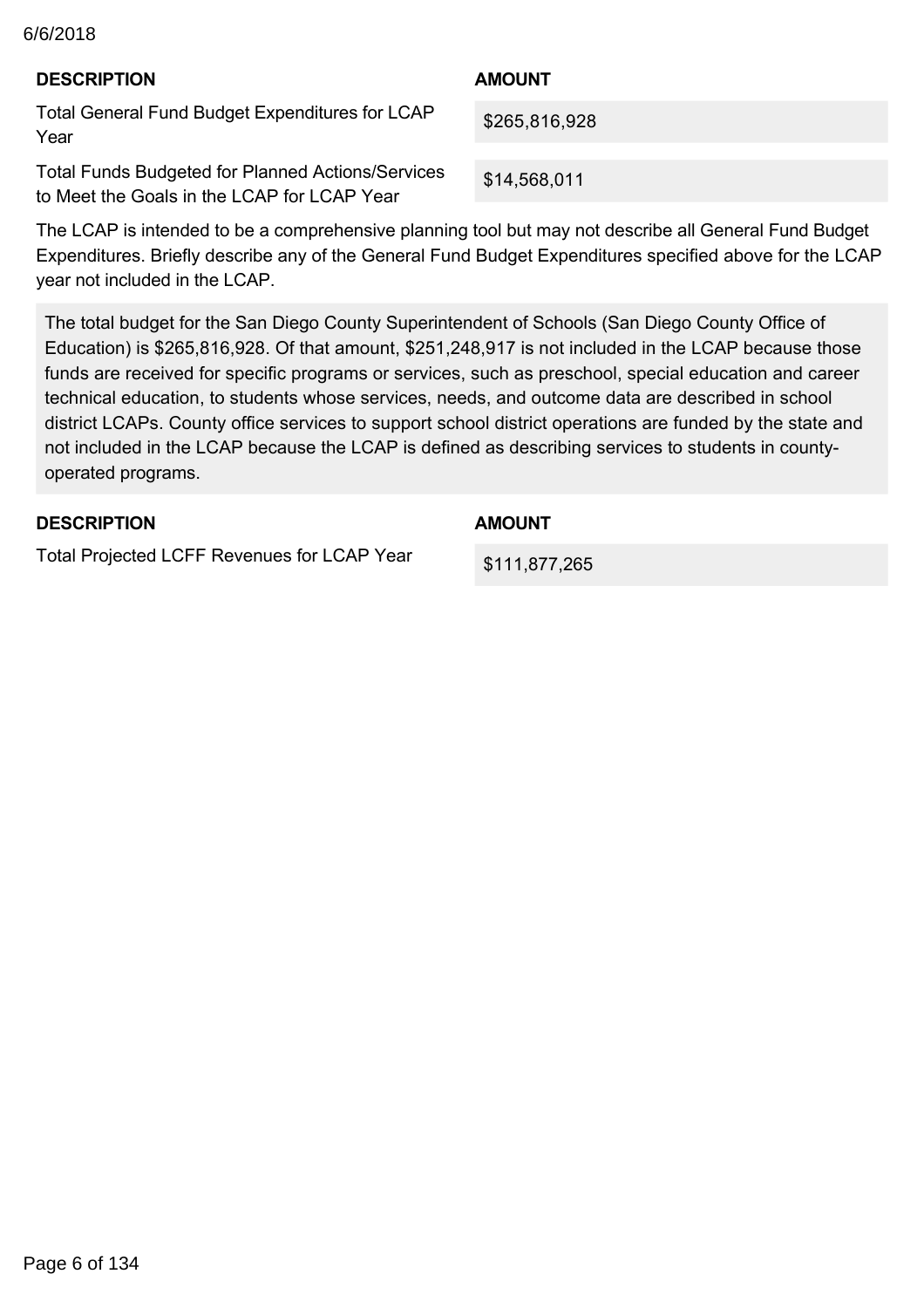# **Annual Update**

**LCAP Year Reviewed: 2017-18** 

Complete a copy of the following table for each of the LEA's goals from the prior year LCAP. Duplicate the table as needed.

# **Goal 1**

Goal 1

Ensure excellence in teaching and learning so each student is prepared to succeed in college and career.

### **State and/or Local Priorities addressed by this goal:**

**State Priorities:** 1, 2, 4, 7

**Local Priorities:**

## **Annual Measurable Outcomes**

| <b>Expected</b>                                                      | <b>Actual</b>                                                                           |  |
|----------------------------------------------------------------------|-----------------------------------------------------------------------------------------|--|
| 100 percent of teachers are appropriately credentialed and assigned. | For 2017-18 100 percent of the teachers are appropriately credentialed<br>and assigned. |  |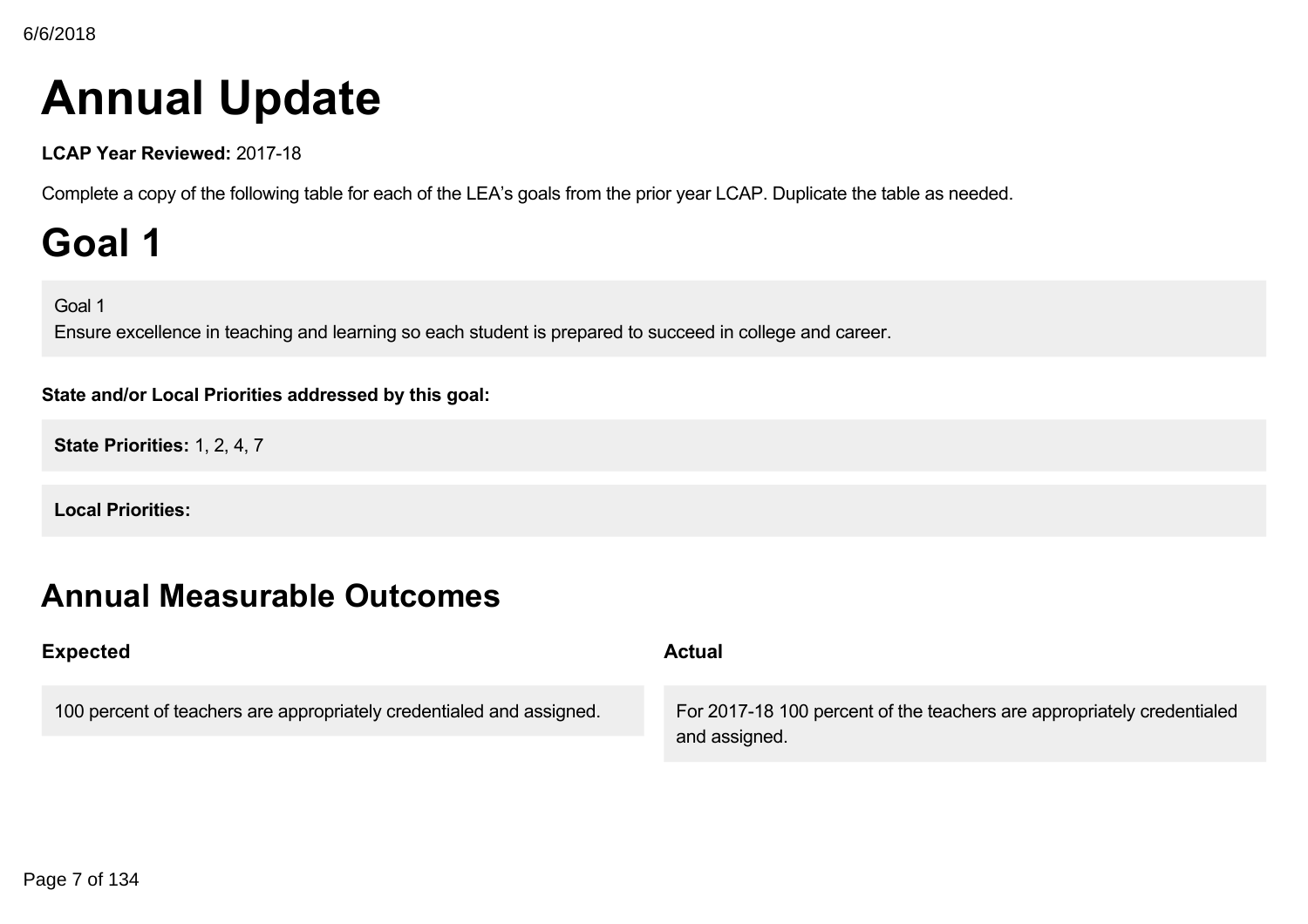| 6/6/2018 |  |
|----------|--|
|----------|--|

| Expected                                                                                                                                                                           | <b>Actual</b>                                                                                                                                                                                                                                                                                                                                                                                                                |
|------------------------------------------------------------------------------------------------------------------------------------------------------------------------------------|------------------------------------------------------------------------------------------------------------------------------------------------------------------------------------------------------------------------------------------------------------------------------------------------------------------------------------------------------------------------------------------------------------------------------|
| 100 percent of students have access to board adopted materials and<br>instructional supplies as evidenced by SARC data and board<br>instructional materials sufficiency resolution | 100% of students had access to board adopted materials and<br>instructional supplies as evidenced by SARC data and Board<br>Instructional Materials Sufficiency Resolution from August 9, 2017.                                                                                                                                                                                                                              |
|                                                                                                                                                                                    |                                                                                                                                                                                                                                                                                                                                                                                                                              |
| 800 students completing "a-g" courses.                                                                                                                                             | Per DataQuest, for 2016-17, 7.2% of the students completed a-g<br>requirements; 0% of English Learners and 4.2% of Low Income students                                                                                                                                                                                                                                                                                       |
| 110 foster youth students                                                                                                                                                          | completed "a-g."                                                                                                                                                                                                                                                                                                                                                                                                             |
| 275 English learners completing "a-g" courses                                                                                                                                      | (JCCS also measured "a-g" enrollment information in a separate metric,<br>due to the fluid movement of students into and out of the system. (That<br>metric will be discontinued)                                                                                                                                                                                                                                            |
|                                                                                                                                                                                    |                                                                                                                                                                                                                                                                                                                                                                                                                              |
| (Implementation of academic content standards)<br>Increase percentage of tasks aligned by 5 percent each year                                                                      | This outcome was to be measured by classroom walk-through data, but<br>the formal walk-throughs have been discontinued. Instead the results of<br>the Local Indicator as reflected in the Local Indicator section of the<br>California School Dashboard will be used. A summary of the results<br>indicate that all content areas are either in the Exploration and Research<br>Phase or in the Beginning Development Phase. |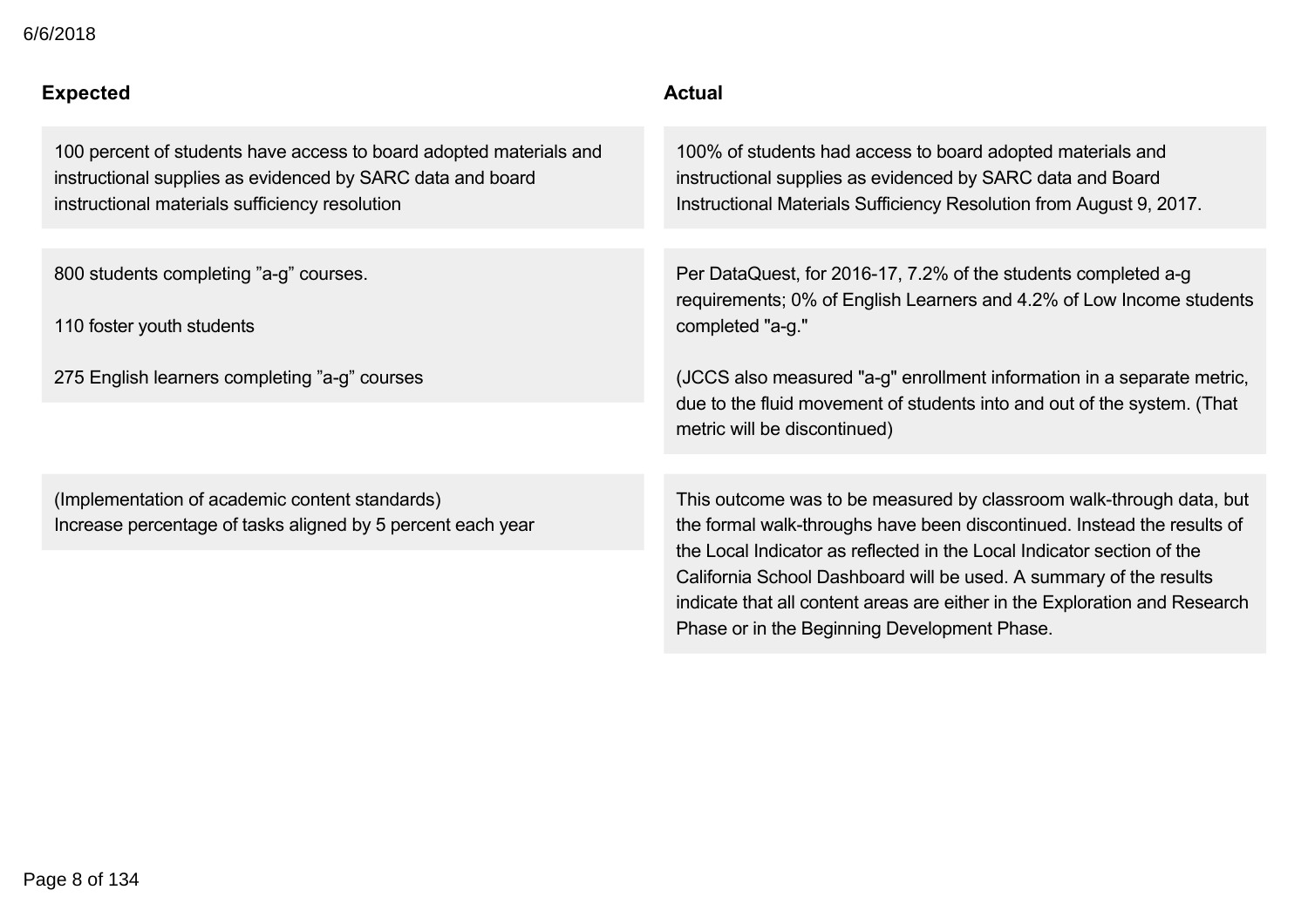### **Expected Actual**

(percentage of English Learners provided access to standards for RFEP, LTEL and EL) Baseline

This outcome was to be measured by placement information from the registration centers, but that did not turn out to be feasible. Instead the results of the Local Indicator as reflected in the Local Indicator section of the California School Dashboard will be used. A summary of the results indicate that all content areas, including English Language Development, are either in the Exploration and Research Phase or in the Beginning Development Phase.

60 percent of ELs making annual progress Establish a separate baseline for LTEL annual progress

(EL Reclassification rate) 3 percent growth over baseline

(% of students who have passed an AP exam) 1 percent growth over baseline

NWEA MAP Reading Scores show a decrease of 2 points for English Learners from fall 2017 to spring 2018

As of February 2018, 20 students have been reclassified.

Phase or in the Beginning Development Phase.

No students have taken or passed an AP exam in 2017-18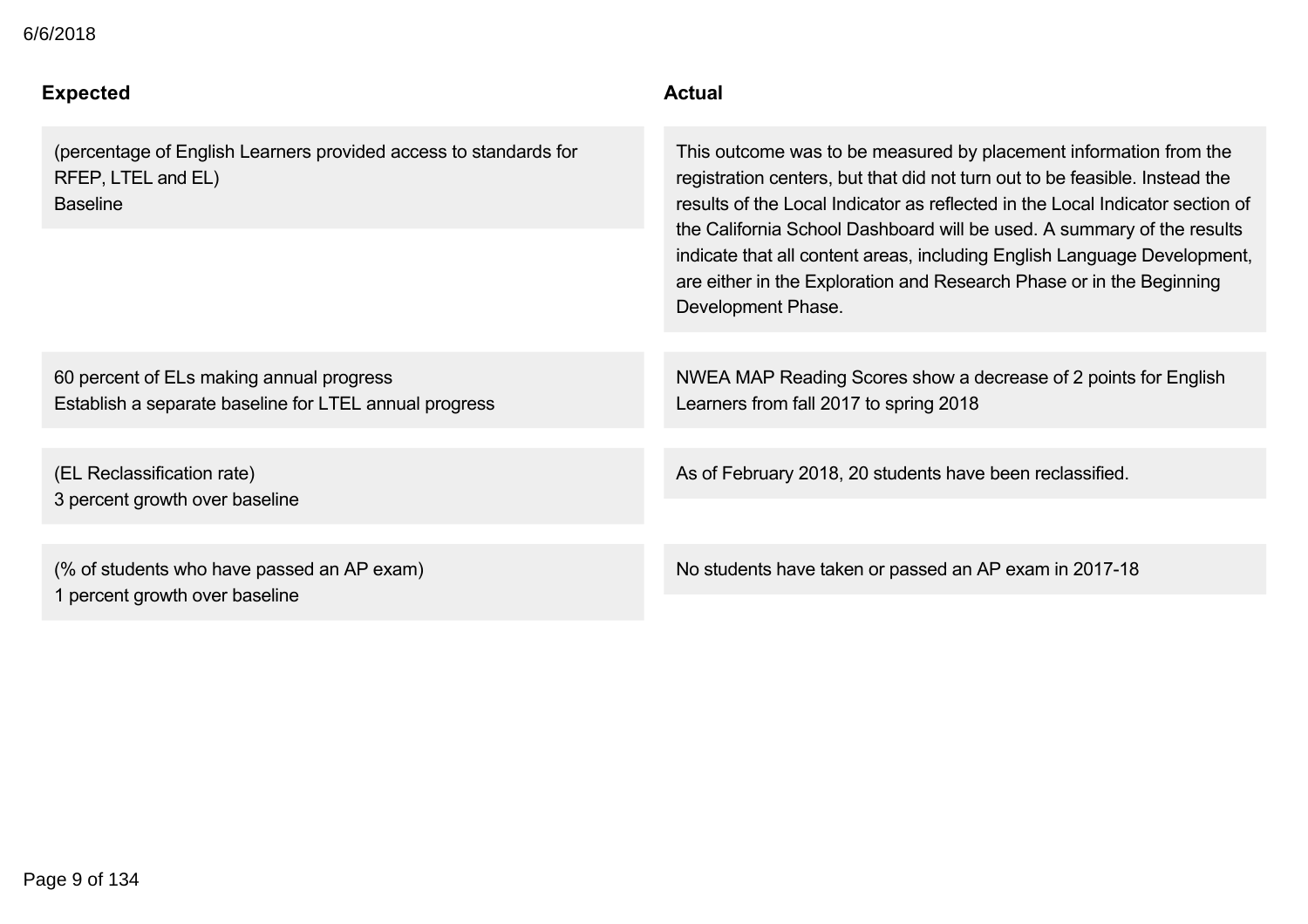| <b>Expected</b>                                                                                                     | <b>Actual</b>                                                                                                                                                    |
|---------------------------------------------------------------------------------------------------------------------|------------------------------------------------------------------------------------------------------------------------------------------------------------------|
| (College Preparedness as measured by EAP)<br>3 percent growth over the baseline<br>Gap closing metrics for:         | For 2016-17, 7.52% of JCCS students who took the SBAC in grade 11<br>scored conditionally ready and 1.46% scored Ready on the Early<br>Assessment Program (EAP). |
| • English learners<br>• African American student group<br>• Homeless youth<br>• Foster youth<br>$\cdot$ R-FEP       |                                                                                                                                                                  |
| 100 percent enrollment in UC "a-g" courses at all schools                                                           | Discontinuing this metric; will continue to report on a-g completion                                                                                             |
| 100 percent of sites have exemplary rating on Facilities Inspection Tool                                            | All sites showed an exemplary rating on the FIT report in the SARC                                                                                               |
| (Students enrolled in Community College)<br>Increase 5 percent from baseline                                        | 63 students are concurrently enrolled in Community College                                                                                                       |
| (Percent of students achieving standard met or above on the ELA<br>CAASPP)<br>Baseline plus 5 percent               | 10% met or exceeded standard in ELA                                                                                                                              |
|                                                                                                                     |                                                                                                                                                                  |
| (Percent of students achieving standard met or above on the Math<br>CAASPP)<br>Baseline plus greater than 5 percent | 2% met or exceeded standard in Math                                                                                                                              |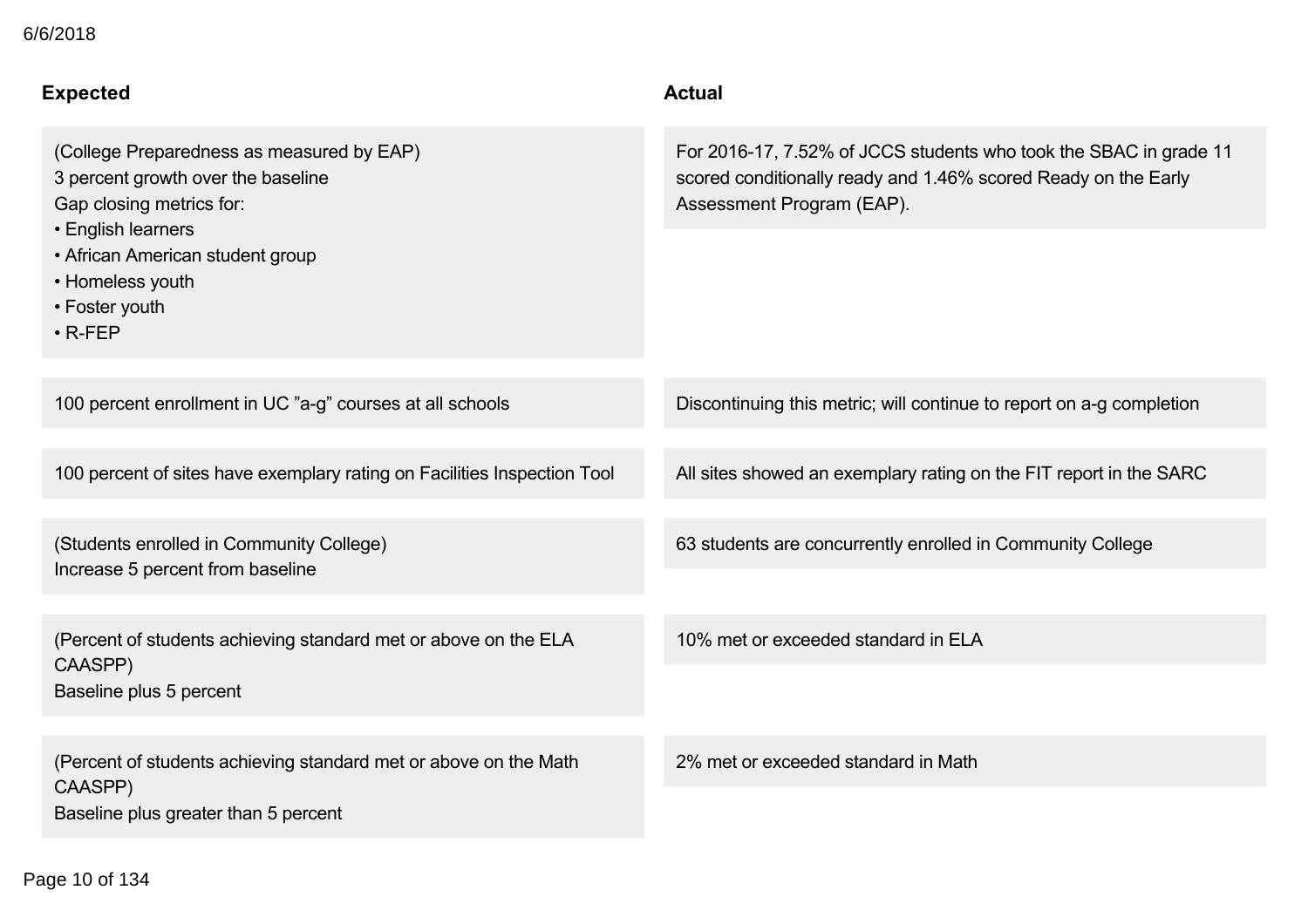## **Actions/Services**

Duplicate the Actions/Services from the prior year LCAP and complete a copy of the following table for each. Duplicate the table as needed.

## **Action 1**

| <b>Planned Actions/Services</b>                                                                                                                                                                                                                                                                                                                           | <b>Actual Actions/Services</b>                                                                                                                                                                                                                                                                                                                                                                                                                                                                                                       | <b>Budgeted Expenditures</b> | <b>Estimated Actual Expenditures</b> |
|-----------------------------------------------------------------------------------------------------------------------------------------------------------------------------------------------------------------------------------------------------------------------------------------------------------------------------------------------------------|--------------------------------------------------------------------------------------------------------------------------------------------------------------------------------------------------------------------------------------------------------------------------------------------------------------------------------------------------------------------------------------------------------------------------------------------------------------------------------------------------------------------------------------|------------------------------|--------------------------------------|
| Implement base instructional<br>program to include:<br>• Appropriately credentialed and<br>assigned teachers<br>• Sufficient adopted materials for<br>all courses<br>• Identify selection committee to<br>pilot instructional materials in<br>ELA/ELD)<br>• Safe, clean, and orderly school<br>facilities including food services<br>for applicable sites | For the 2017-18 year all<br>teachers are appropriately<br>credentialed and assigned, and<br>there are sufficient adopted<br>materials for all courses.<br>Division curriculum committee<br>has been created to write<br>curriculum maps/units of study<br>for ELA/ELD. In 18-19 division<br>curriculum committee will<br>analyze and select instructional<br>materials in ELA/ELD<br><b>JCCS and Special Education</b><br>schools have safe, clean, and<br>orderly school facilities including<br>food services for applicable sites | \$3,710,028                  | \$3,742,491                          |
| <b>Action 2</b>                                                                                                                                                                                                                                                                                                                                           |                                                                                                                                                                                                                                                                                                                                                                                                                                                                                                                                      |                              |                                      |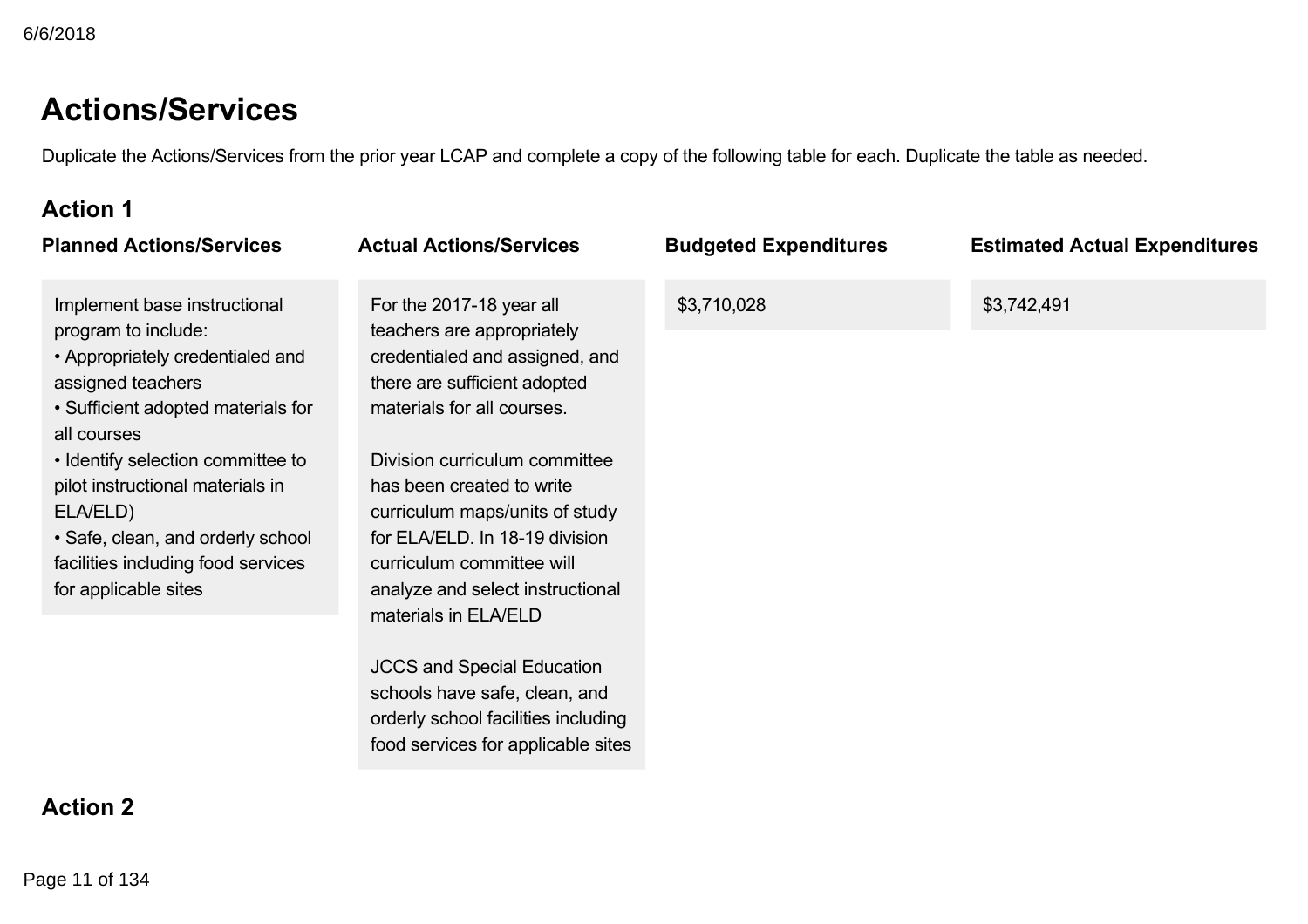Develop, implement, and assess a system of coherent and aligned professional learning structures which includes a multi-tiered approach through the following: • Large group professional learning

• Professional learning communities

• Site-embedded coaching

• Observations and feedback

Provide training for E3 evaluation system that supports:

• A strengths-based approach

• Learner-directed goals

• Inquiry-based learning

• Alignment to district mission, instructional focus, and/or professional learning

JCCS developed, implemented, and assessed a system for coherent and aligned professional learning structures including:

• Large group professional learning

- Professional learning communities
- Site-embedded coaching
- Observations and feedback

The following components of the E3 system were implemented: A strengths-based approach

- A strengths-based approach
- Learner-directed goals
- Inquiry-based learning
- Alignment to district mission, instructional focus, and/or professional learning

**Planned Actions/Services Actual Actions/Services Budgeted Expenditures Estimated Actual Expenditures**

\$106,291 \$114,413

**Action 3**

**Planned Actions/Services Actual Actions/Services Budgeted Expenditures Estimated Actual Expenditures**

### Page 12 of 134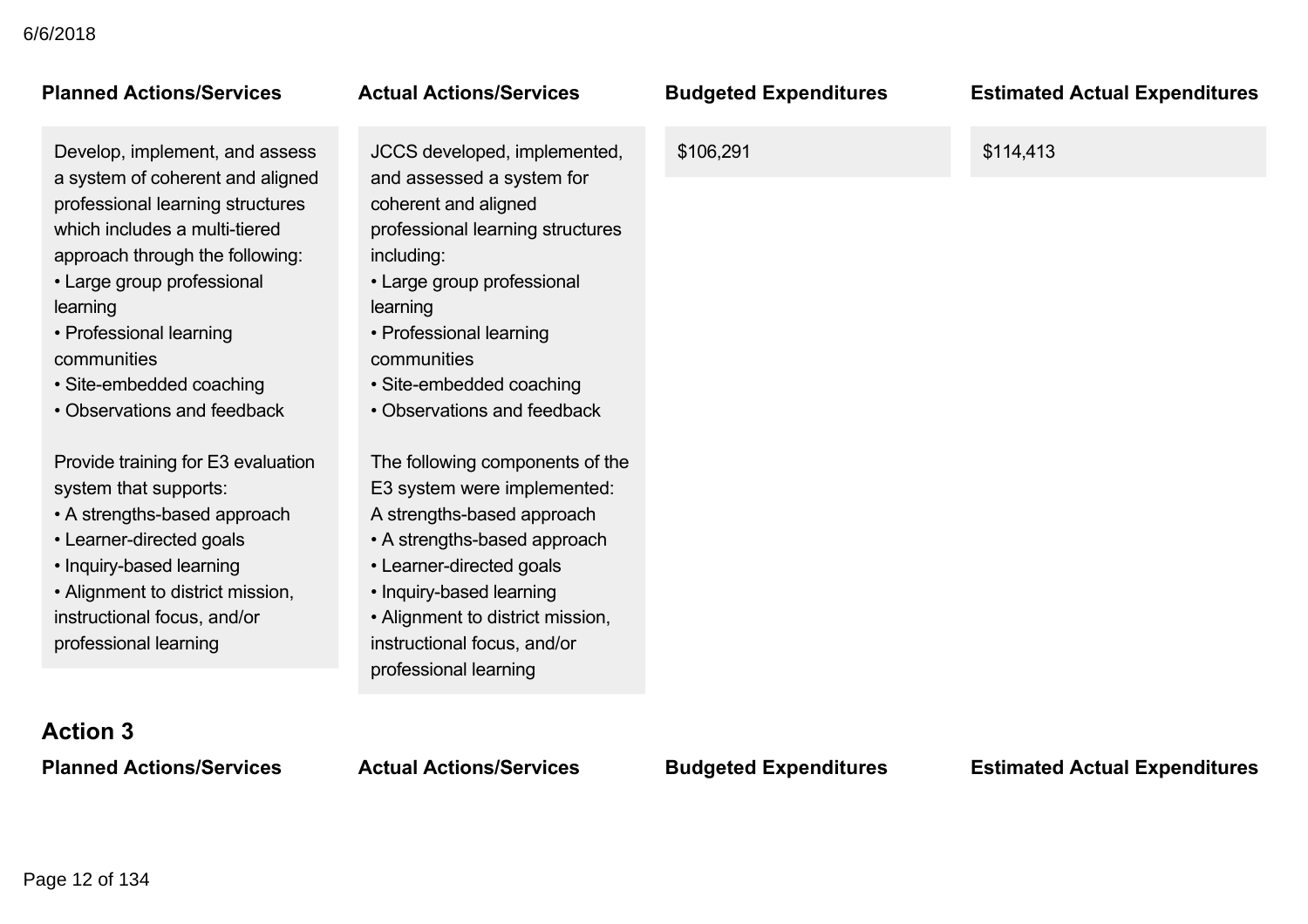| Strengthen capacity of<br>instructional support team and<br>leaders in designing, facilitating,<br>and supporting professional<br>learning and refinement of<br>practice.<br>• Include training on issues for<br>students who are English learners<br>and addressing the language and<br>academic needs of English<br>learners. (Title III) | To improve classroom practices<br>the capacity of instructional<br>support team and leaders in<br>designing, facilitating, and<br>supporting professional learning<br>and refinement of practice was<br>strengthened through<br>professional development,<br>including training to address<br>barriers for students who are<br>English learners and their<br>language and academic needs. | \$609,669                    | \$514,169. (This includes \$40,000<br>also listed in Action 7) |
|---------------------------------------------------------------------------------------------------------------------------------------------------------------------------------------------------------------------------------------------------------------------------------------------------------------------------------------------|-------------------------------------------------------------------------------------------------------------------------------------------------------------------------------------------------------------------------------------------------------------------------------------------------------------------------------------------------------------------------------------------|------------------------------|----------------------------------------------------------------|
| <b>Action 4</b>                                                                                                                                                                                                                                                                                                                             |                                                                                                                                                                                                                                                                                                                                                                                           |                              |                                                                |
| <b>Planned Actions/Services</b>                                                                                                                                                                                                                                                                                                             | <b>Actual Actions/Services</b>                                                                                                                                                                                                                                                                                                                                                            | <b>Budgeted Expenditures</b> | <b>Estimated Actual Expenditures</b>                           |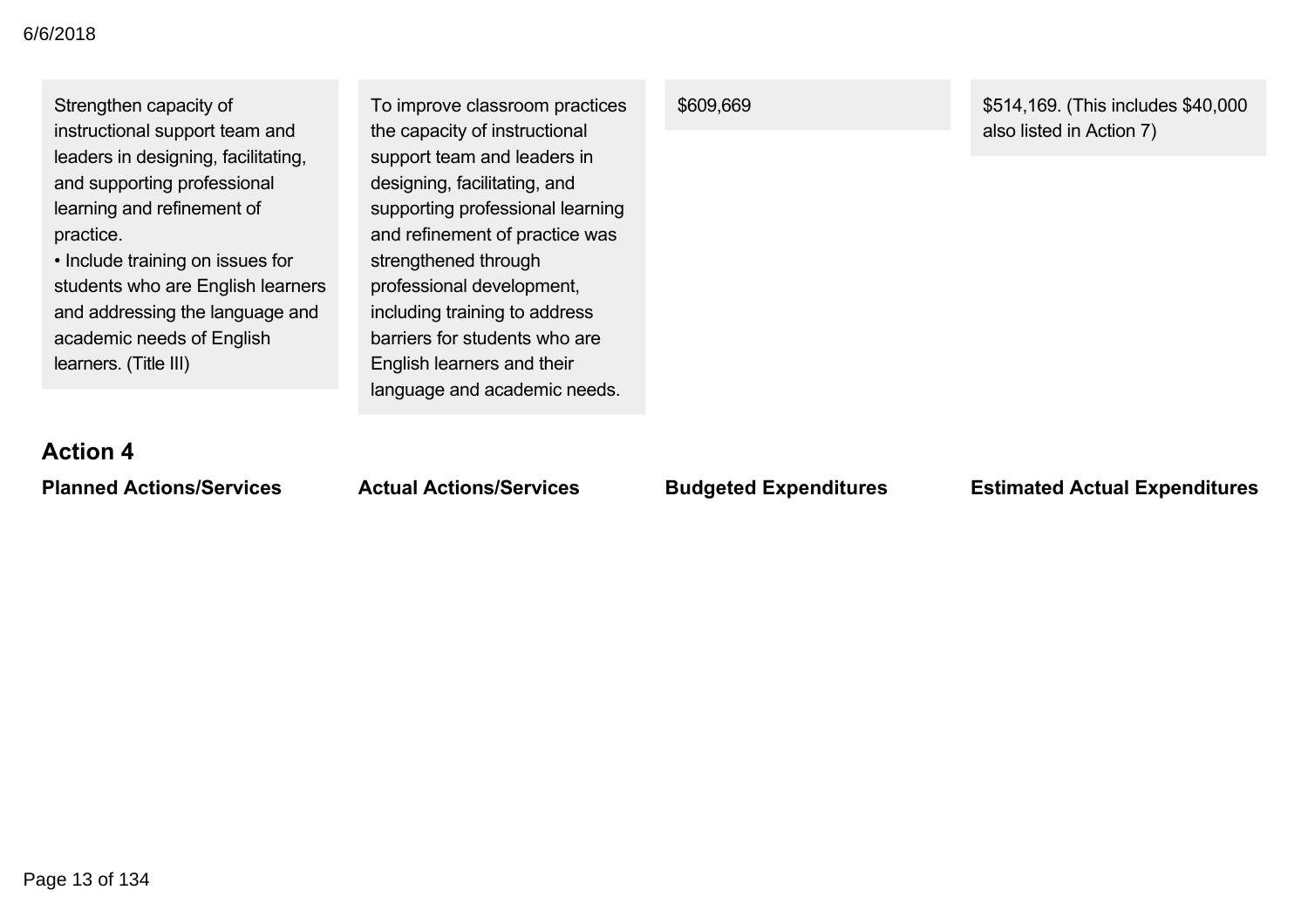Implement rigorous and differentiated learning models to respond to the needs of diverse learners and promote opportunities for remediation, acceleration, and increased of access to a broad course of study including the following programs: • Interdisciplinary Project-Based Learning (iPBL)

• Integrated ELA/ELD (based on differentiated learning needs of EL students)

- Integrated CTE
- Integrated VAPA
- VAPA specialized experiences
- Interdisciplinary UC "a-g" approved courses

• Concurrent enrollment with college courses

This action was competed as planned, implementing rigorous and differentiated learning models to respond to the needs of diverse learners through increased access to a broad course of study such as:

- Interdisciplinary Project-Based Learning (iPBL)
- Integrated ELA/ELD (based on differentiated learning needs of EL students)
- Integrated CTE
- Integrated VAPA and VAPA specialized experiences
- Interdisciplinary UC "a-g" approved courses
- Concurrent enrollment with college courses

\$491,540 \$470,726

## **Action 5**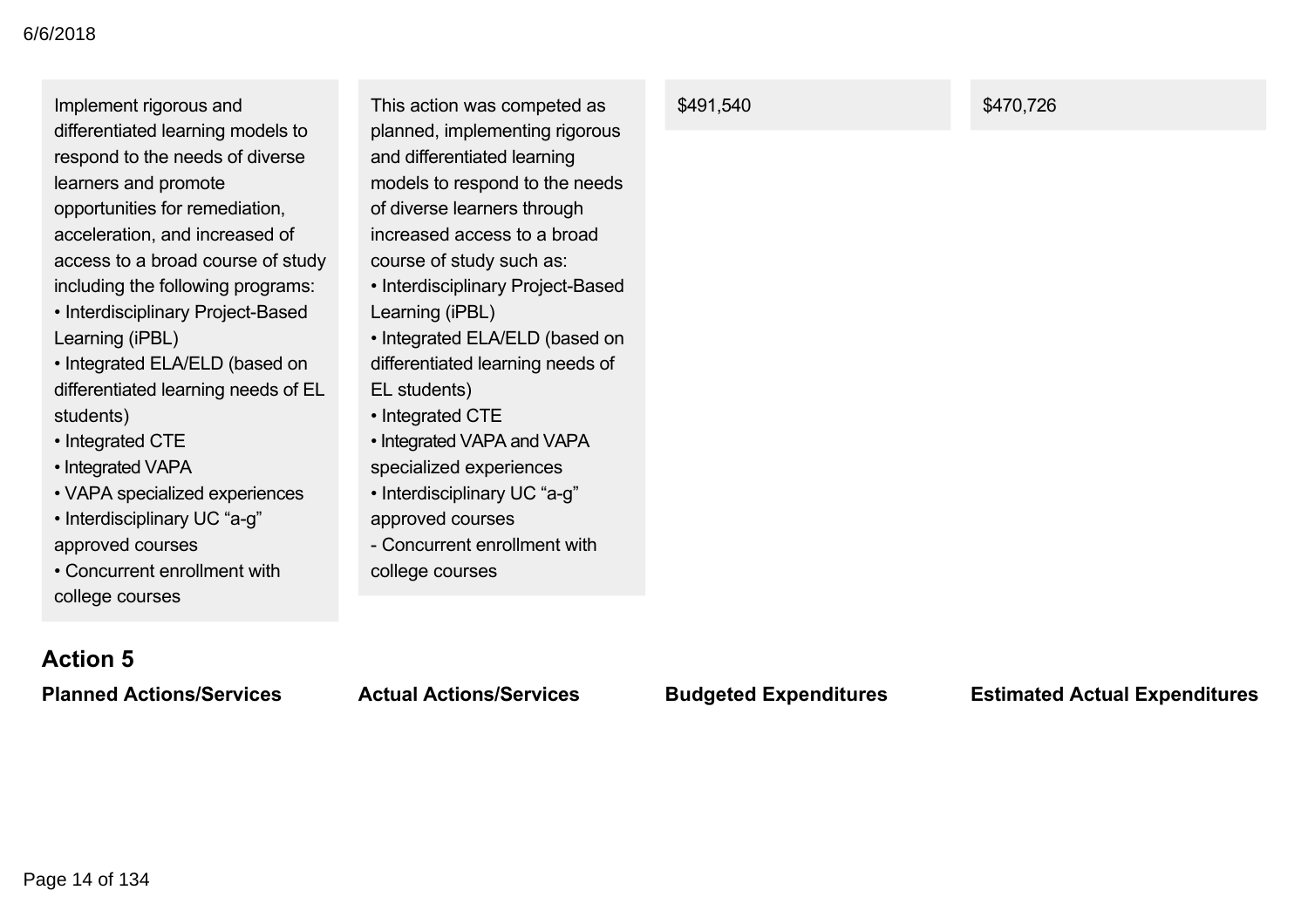| Implement rigorous and<br>differentiated learning models to | Implementing rigorous and<br>differentiated learning models | \$110,582 | \$105,548 |
|-------------------------------------------------------------|-------------------------------------------------------------|-----------|-----------|
| respond to the needs of diverse                             | through Division Curriculum                                 |           |           |
| learners and promote                                        | Committee and PLCs that                                     |           |           |
| opportunities for remediation,                              | included both seat-based and                                |           |           |
| acceleration, and increased of                              | independent study programs to                               |           |           |
| access to a broad course of                                 | respond to the needs of diverse                             |           |           |
| study.                                                      | learners and promote                                        |           |           |
|                                                             | opportunities for remediation,                              |           |           |
|                                                             | acceleration, and increased                                 |           |           |
|                                                             | access to a broad course of                                 |           |           |
|                                                             | study.                                                      |           |           |
|                                                             |                                                             |           |           |

# **Action 6**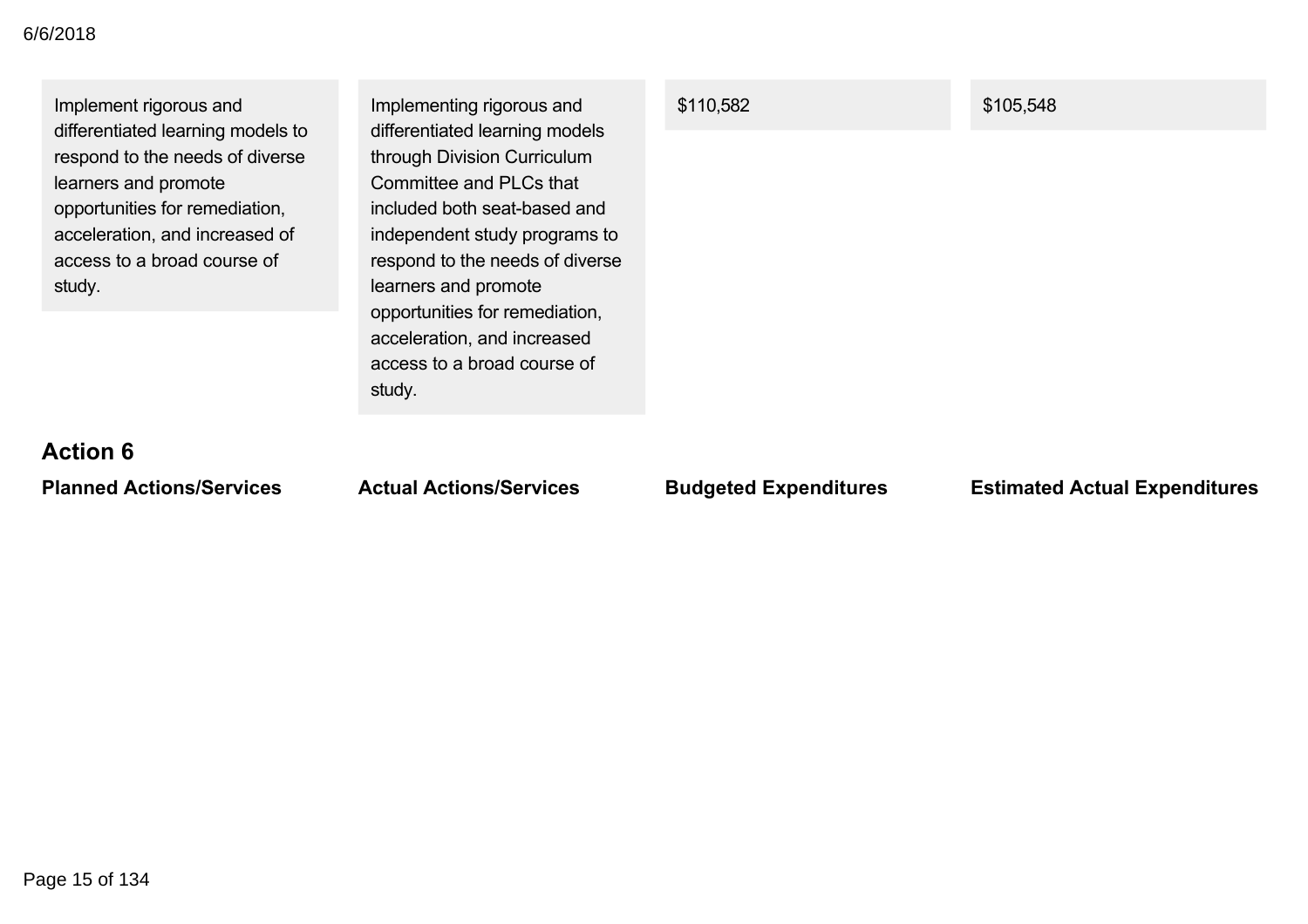Identify, select, and pilot a system of assessment within selected school sites to incorporate: Diagnostic assessments for reading and math Interim/progress monitoring performance assessments Align assessments to SBAC, iPBL, college placement, and ELA/ELD readiness Conduct regular analysis of student learning with formative data

• Ensure placement and services for ELs are based on appropriate assessments

Train staff and leadership in the understanding and implementation of the MAP and align with instructional practice in special education programs Design and implement a process for monitoring system-wide progress (i.e., learning walks)

Purchasing a new assessment system, Renaissance Learning, for Reading and Math diagnostics and progress monitoring (done every 90 days)

New assessment, Journey's College Career Readiness Assessment, that will be a part of every student's personalized learning plan.

ELPAC assessment will be used for EL assessment along with SBAC. IABs were also used

Learning walks were discontinued in 2017-18 MAP assessments will be discontinued for 2018-19

\$223,172 \$123,517

## **Action 7**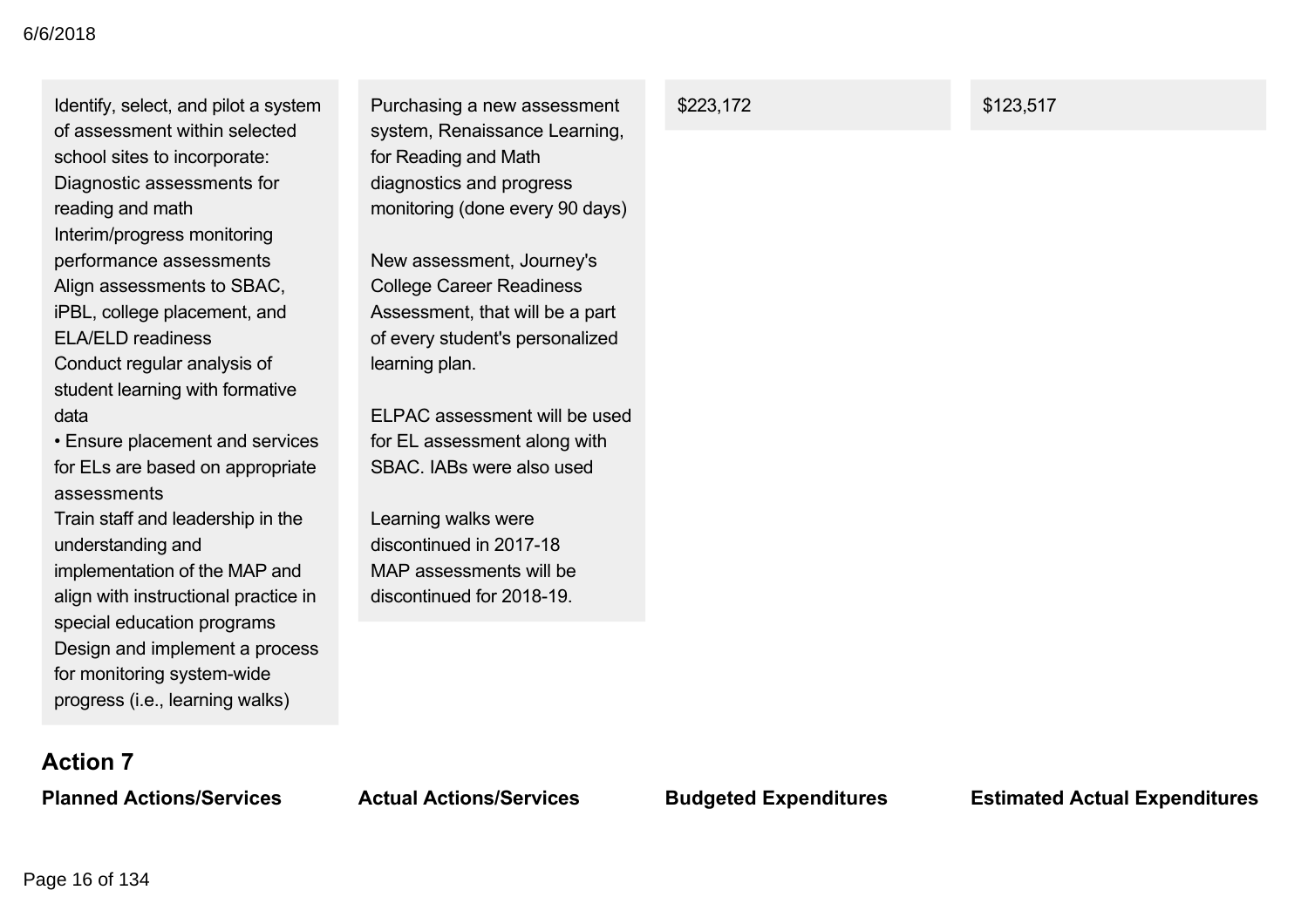Ensure a high-quality academic program for English learners by building a program that includes:

• Designated ELD to build language skills

• Integrated ELD to support acquisition of content knowledge • Professional development in understanding and differentiating instruction based on the specific needs of newcomers. ELs, and students at-risk of becoming LTELS

• Appropriately assessing incoming EL's to determine placement, and LTELS

Teacher assessments of students in class to inform instructional decisions.

• Stakeholder voice in program design and decisions

• Monitor R-FEPs

• Develop and create a preschool language instruction program at **Monarch** 

Appropriate assessment and placement of ELs is occurring, through the ELPAC, interim assessments in MAP. On-going monitoring and reclassifying of ELs is done by English Language Development Assistants.

Instead of a preschool language instruction program in pre-k -3, a reading and intervention program will be developed at Monarch using Reading Specialists.

Planning and collaboration has begin with our SDCOE EL team to develop a toolkit in support of implementing Integrated/Designated ELD with fidelity.

\$40,000 \$40,000 (Also included in Action 3)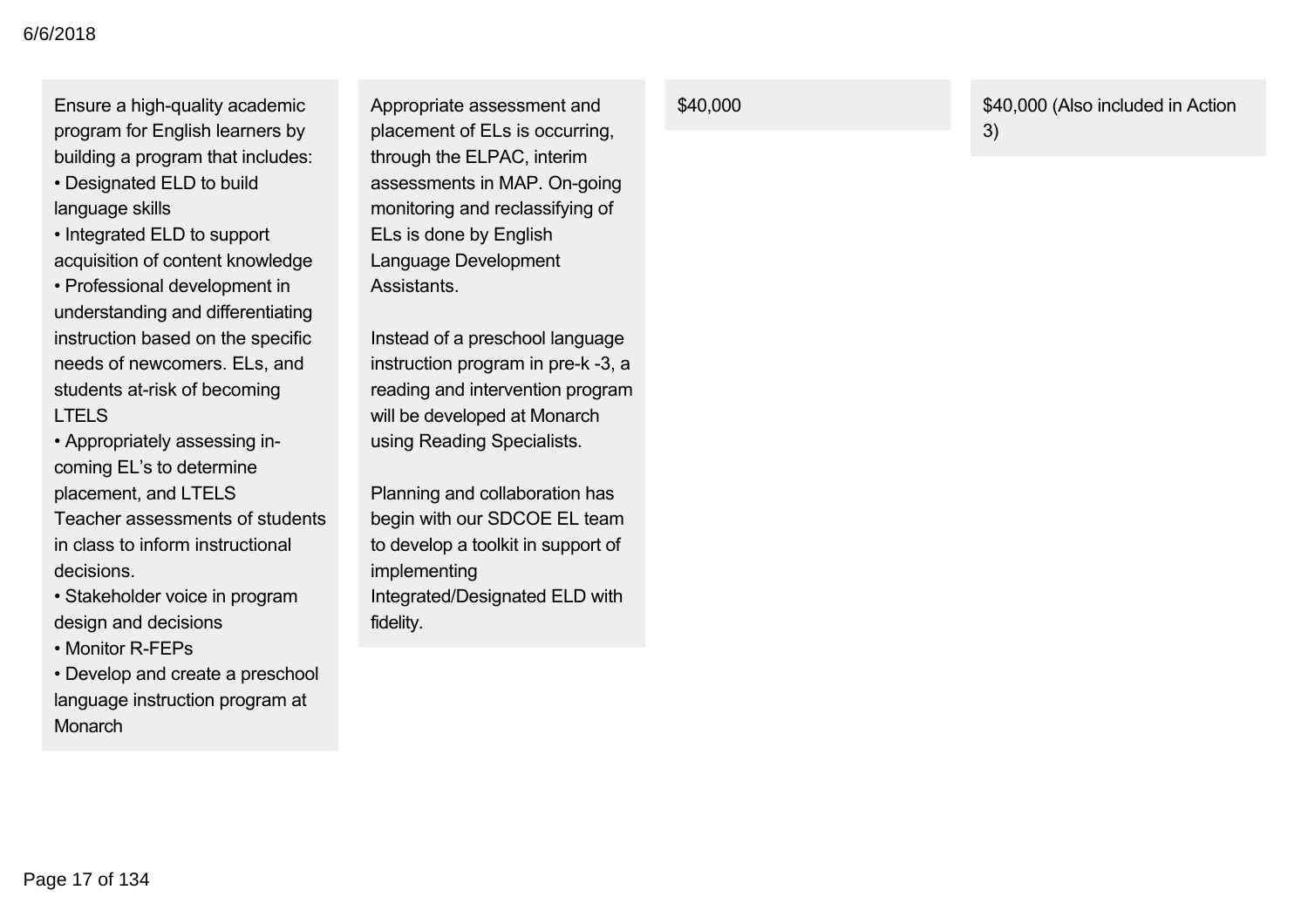## **Analysis**

Complete a copy of the following table for each of the LEA's goals from the prior year LCAP. Duplicate the table as needed. Use actual annual measurable outcome data, including performance data from the LCFF Evaluation Rubrics, as applicable.

Describe the overall implementation of the actions/services to achieve the articulated goal.

We implemented all seven actions and services to help prepare each student for success in college and career. All teachers were appropriately credentialed and assigned. 100% of students had access to Board-adopted curriculum materials. A coherent professional learning system was implemented and aligned. Utilizing whole-group PL, site-based PLCs, instructional coaching, and administrator observations/feedback.

We hired a Senior Director and an administrator to oversee Curriculum, Instruction, and Assessment for JCCS.

A Division Curriculum Committee was created and developed an Integrated ELA/ELD Curriculum Map/Units of Study/Benchmark Assessments, as well as an Instructional Framework aligned to best-practices for inclusive teaching and learning (with English Learners, Students with IEPs, and General Education students in the same classroom).

All teachers were trained on the implementation of CAASPP Interim Assessment Blocks (IABs), IABs were given to students, and student scores were analyzed in PLCs.

Staff was trained on ELPAC and all qualifying EL Students were assessed (ELPAC Summative).

Community School teachers co-constructed Curriculum Map/Units of Study/Benchmark Assessments (aligned to JCCS Mission Statement) for all four core content areas and shared the resource with colleagues throughout JCCS.

North County Academy completed the final year of a four year process with educational consultation from T4 Learning to increase academic rigor and student engagement in alignment with state standards.

Describe the overall effectiveness of the actions/services to achieve the articulated goal as measured by the LEA.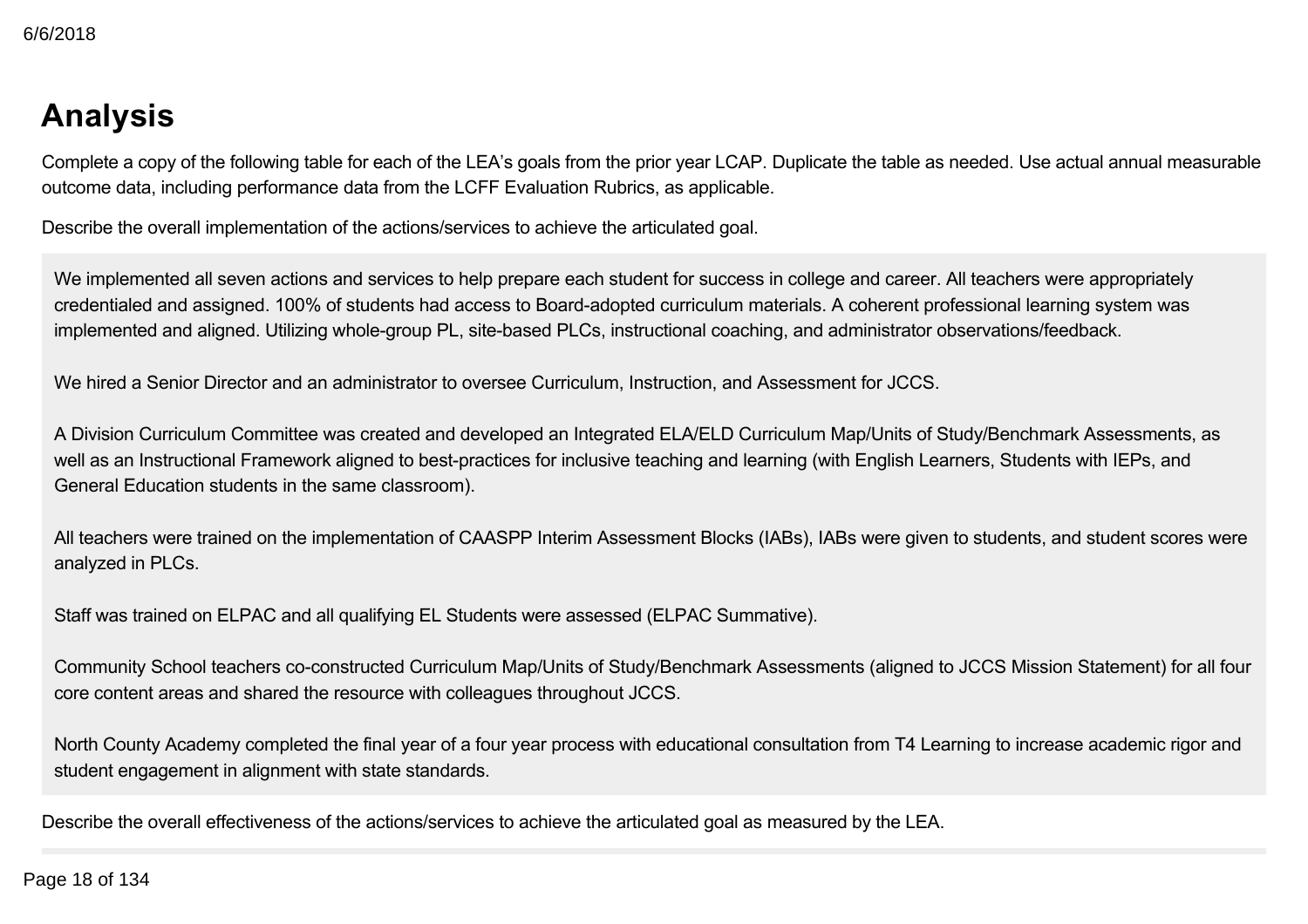CAASPP Math scores improved from 1% met/exceeded in 2015-2016 to 2% in 2016-2017.

CAASPP ELA scores improved from 7% met/exceeded 2016 to 10% met/exceeded in 2017.

Teachers shared that the MAP assessment and data analysis is not as user-friendly as they would prefer. A new student assessment system will be implemented next year to address the need for a more user friendly, diagnostic system. Renaissance Math and ELA (Renaissance Math and ELA-RenLearn).

Professional Learning System - We now have a coherent PL system, which has given us a foundation to build on next year as we continue strengthen our efforts to prepare each student for success in college and career.

Our Division Curriculum Committee has improved the alignment of our ELA/ELD curriculum with CAASPP and established a foundation for us to improve the alignment of all core curriculum with state standards.

All teachers were trained in the use of CAASPP Interim Assessment Blocks (IABs). Student assessment results indicated growth areas to be targeted. Scoring on the IABs showed (Patricia or Jacquie) Interim test score data?) We were able to establish a baseline for teachers and students to focus on before the actual SBAC testing.

A baseline was set for student college readiness through the Early Assessment Progress (EAP). 91% were deemed not ready. 7.5% were deemed conditionally ready and 1.5% were listed as college ready.

63 students were concurrently enrolled in Community College. (59 last year), we met this goal of 5% or more.

The ELPAC summative assessment was implemented this year but scores will not be given before the end of the school year.

Reclassification rate decreased from 2.8% (17 students) in 2016-2017 to 2.2% (20 students) in 2017-2018.

Friendship School, a school for students who have moderate to severe disabilities and are medically fragile, reclassified two students in 2017-2018. No students were reclassified at Davila School or North County Academy.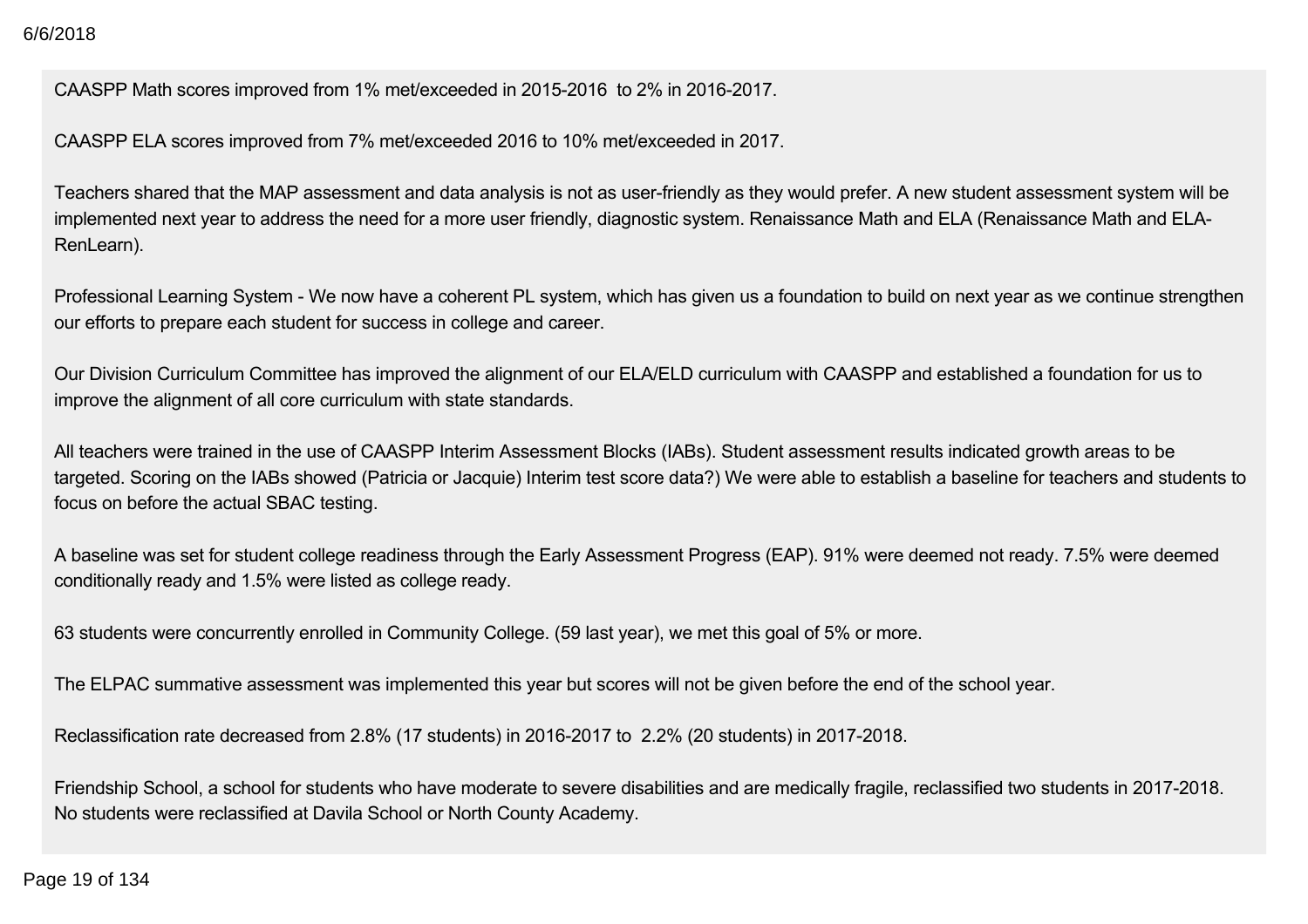#### $2018$ 6/6/2018

Twenty-three VAPA courses are offered in the JCCS course catalog.

The number of students participating in CTE courses increased and there are currently 18 CTE course offerings in the JCCS course catalog. The CTE program has increased funding through 4 additional grants that were written and awarded by the CTE coordinator and her team. Opportunities for students have increased as a result of increased resources.

Explain material differences between Budgeted Expenditures and Estimated Actual Expenditures.

NOTE: For the purpose of this section, materials differences are considered those that exceed 10%.

Goal 1, Actions 1, 2, 4, and 5 have no material differences between the Budgeted Expenditures and Estimated Actual Expenditures.

Decreases in salaries and benefits mainly for certificated personnel resulted in lower than expected costs for actions 3 and 6.

Action 3 total estimated actuals represents 84% of budgeted expenditures. During the 2017-18 school year, one Resource Teacher position was converted to a Regular Teacher position.

Action 6 has a material difference between the budgeted expenditures and estimated actuals in the amount of \$99,655. During the 2017-18 school year, JCCS' Director of Assessment position was vacant.

Action 7 was a duplicate of partial expenditures already included in Action 3.

Describe any changes made to this goal, expected outcomes, metrics, or actions and services to achieve this goal as a result of this analysis and analysis of the LCFF Evaluation Rubrics, as applicable. Identify where those changes can be found in the LCAP.

In order to improve the ELA and math achievement, ensure each student is prepared for post-secondary education and career the following actions under Goal #1 will be implemented in 2018-2019:

• Implement a Multi-Tiered System of Supports (MTSS) for all students including academic and social emotional interventions (Goal 1, Action 6 and Goal 3, Action 1)

• Develop a research-based instructional framework that supports ALL STUDENTS' learning, particularly our students in Special Education and our

 $\rm \sim 20$  of 134  $\rm \sim 20$ Page 20 of 134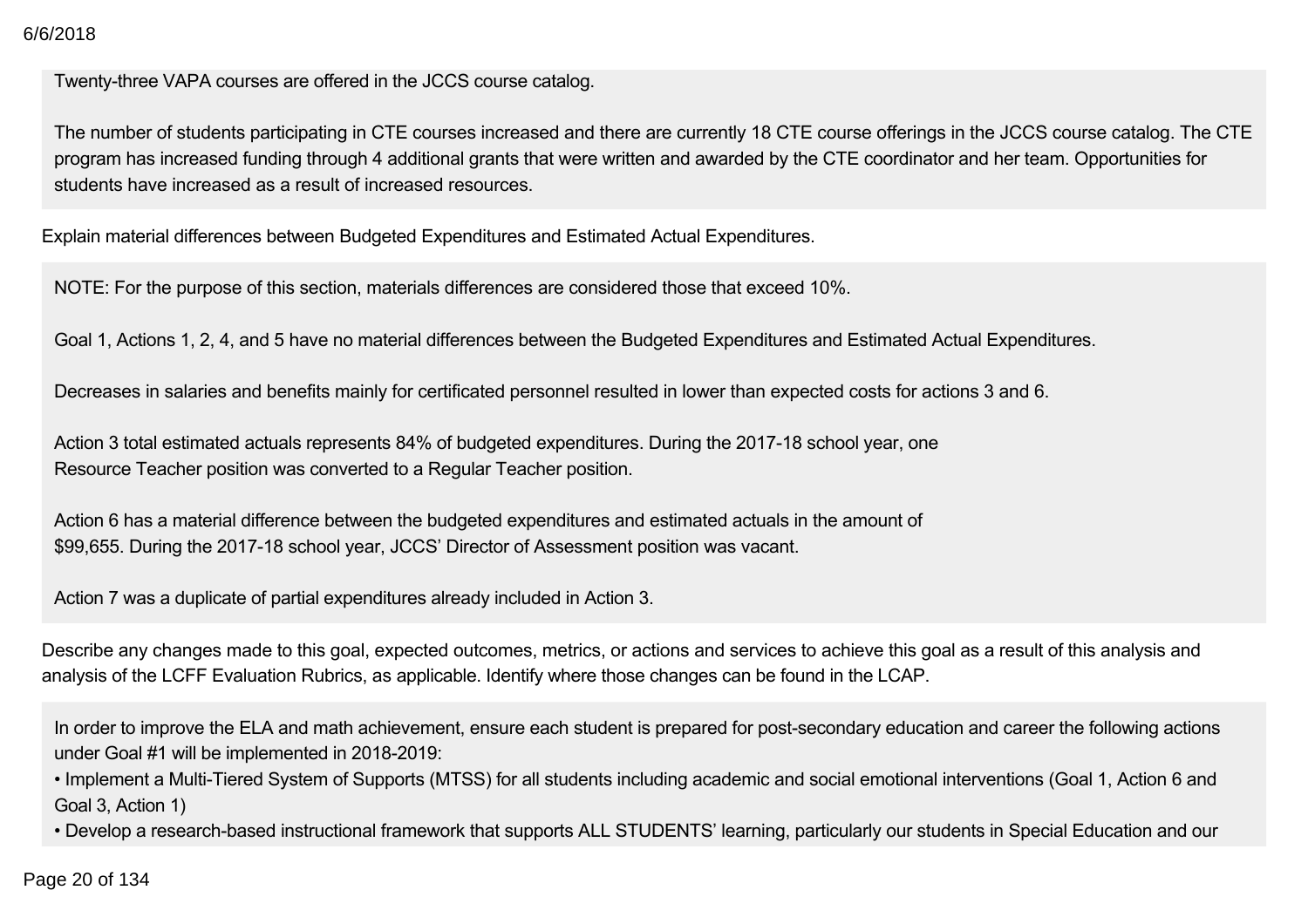English Learner students (Goal 1, Action 2)

- Implement and revise the ELA/ELD Standards Maps/Units of Study/Benchmark Assessments (Goal 2, Action 4)
- Implement a common-core standards aligned assessment system (CAASPP Interim Assessment Blocks- IABs, Renaissance Learning) in literacy and math to better inform and align our system of resources and supports for teaching and learning (Goal 1, Action 6)
- Continue to develop and enhance a coherent professional learning system that is fully aligned. Utilizing whole-group PL, site-based PLCs, instructional coaching, and administrator observations/feedback.
- Create a Division Curriculum Committee to create math Standards Maps/Units of Study/Benchmark Assessments (Goal 1, Action 2)
- Expand professional learning offerings in support of our EL Students' EnglishLanguage Development. (Goal 1, Action 2)
- Implement and revise a student Personalized Learning Plan (PLP) that will include Renaissance Learning (a standards-based, computer-adaptive assessments that measures students' growth in reading and math), Journey's a web-based College/Career readiness assessment used to highlight student interest, goal attainment and post-secondary education preparation. (Goal 1, Action 6)

• JCCS will no longer be using the Northwestern Education Assessment (NWEA) MAP assessment for student progress monitoring in 2018-2019. Renaissance Learning will replace MAP testing. (Goal 1, Action 6)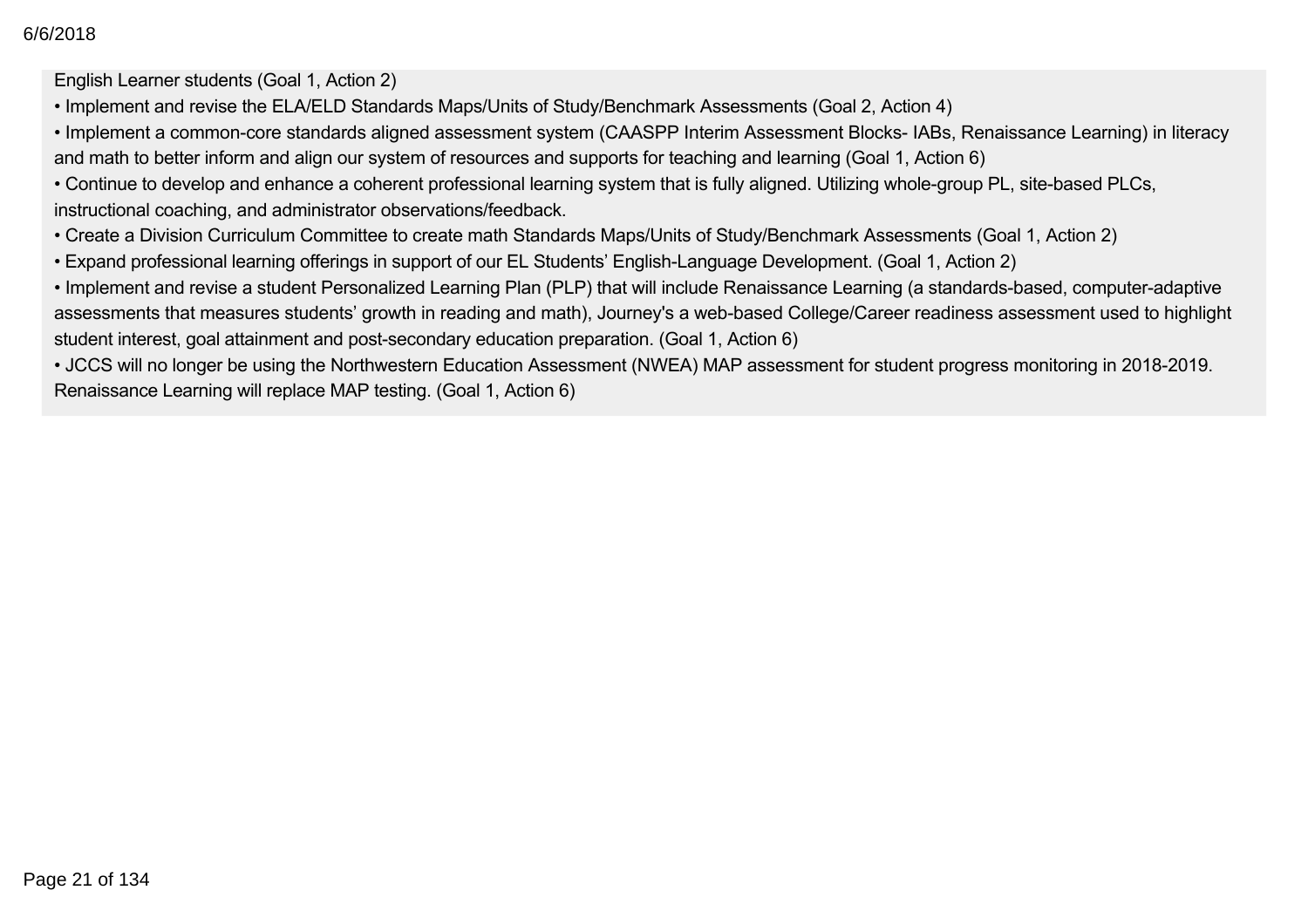## **Goal 2**

Cultivate stakeholder engagement to support excellence in each student's success.

**State and/or Local Priorities addressed by this goal:**

**State Priorities:** 3, 6

**Local Priorities:**

## **Annual Measurable Outcomes**

| <b>Expected</b>                                                                                                | <b>Actual</b>                                                                                                                                                                                                                                                                                                                               |
|----------------------------------------------------------------------------------------------------------------|---------------------------------------------------------------------------------------------------------------------------------------------------------------------------------------------------------------------------------------------------------------------------------------------------------------------------------------------|
| 100 percent of district parent leadership groups are compliant and solicit<br>parent input                     | 100 percent of SSC, DELAC and DAC, along with the Special Ed<br>Community Advisory Committee (CAC), are compliant and solicited<br>parent input on a variety of issues including LCAP, program and school<br>climate issues                                                                                                                 |
| (Parent participation in programs for unduplicated students)<br>From baseline increase by 10 percent each year | Parent participation increased significantly: 1003 parents participated<br>from the community schools; 119 from the court schools, and 165 from<br>other locations, and increase of 268%. This counts only events that<br>parents came to and interacted, it does not include phone calls or other<br>outreach such as Black Board Connect. |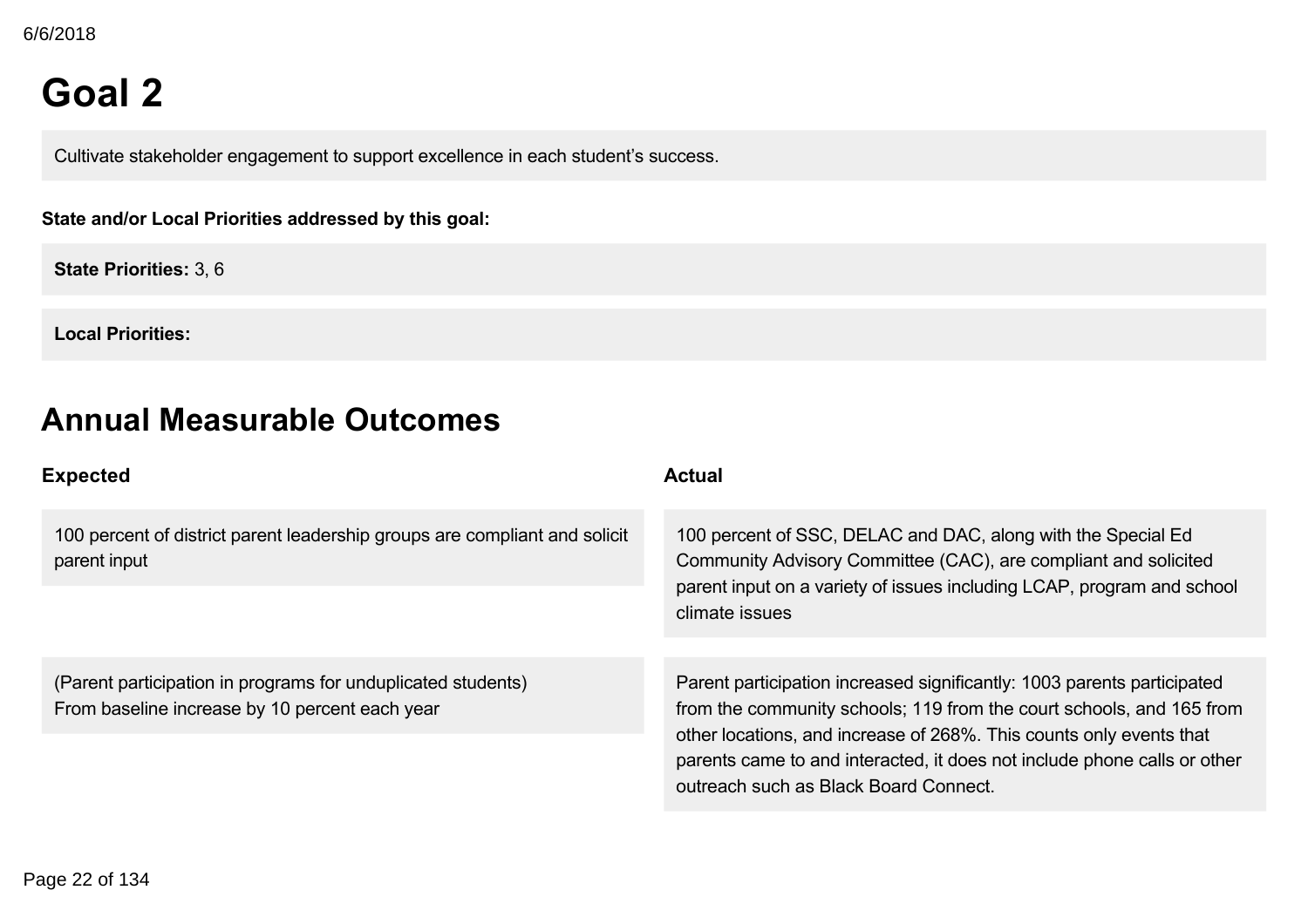| 6/6/2018                                                                                                                 |                                                                                                                                                                                                                                |
|--------------------------------------------------------------------------------------------------------------------------|--------------------------------------------------------------------------------------------------------------------------------------------------------------------------------------------------------------------------------|
| <b>Expected</b>                                                                                                          | <b>Actual</b>                                                                                                                                                                                                                  |
| (Parent participation in programs for students with exceptional needs)<br>From baseline increase by 10 percent each year | Parent participation in IEP meetings and the Community Advisory<br>Committee (CAC) continues to grow. In addition Special Education<br>parents are invited to give input through the LCAP stakeholder meetings<br>and surveys. |
| (Sense of Safety and school connectedness - survey results)                                                              | School perceived as safe or very safe-SPA 67%, Monarch 72%,<br>Community- 64%, Court-51%. Total JCCS= 63%<br>School connectedness - SPA 29%, Monarch 47%, Community 46%,<br>Court 12%. Total JCCS= 34%                         |
| (Strengthen community partnerships as measured by partner<br>satisfaction survey)<br>Increase 5 percent from baseline    | Survey was not done. Metric will be discontinued.                                                                                                                                                                              |
|                                                                                                                          |                                                                                                                                                                                                                                |
| (Increase the number of parents of students who are English learners<br>involved in leadership development programs)     | Through DELAC and ELAC 38 parents of students who are English<br>Learners were involved in leadership development. Additional parents                                                                                          |

Develop baseline and growth

Learners were involved in leadership development. Additional parents may have been involved in other programs, but parent group identification was not gathered.

## **Actions/Services**

Duplicate the Actions/Services from the prior year LCAP and complete a copy of the following table for each. Duplicate the table as needed.

## **Action 1**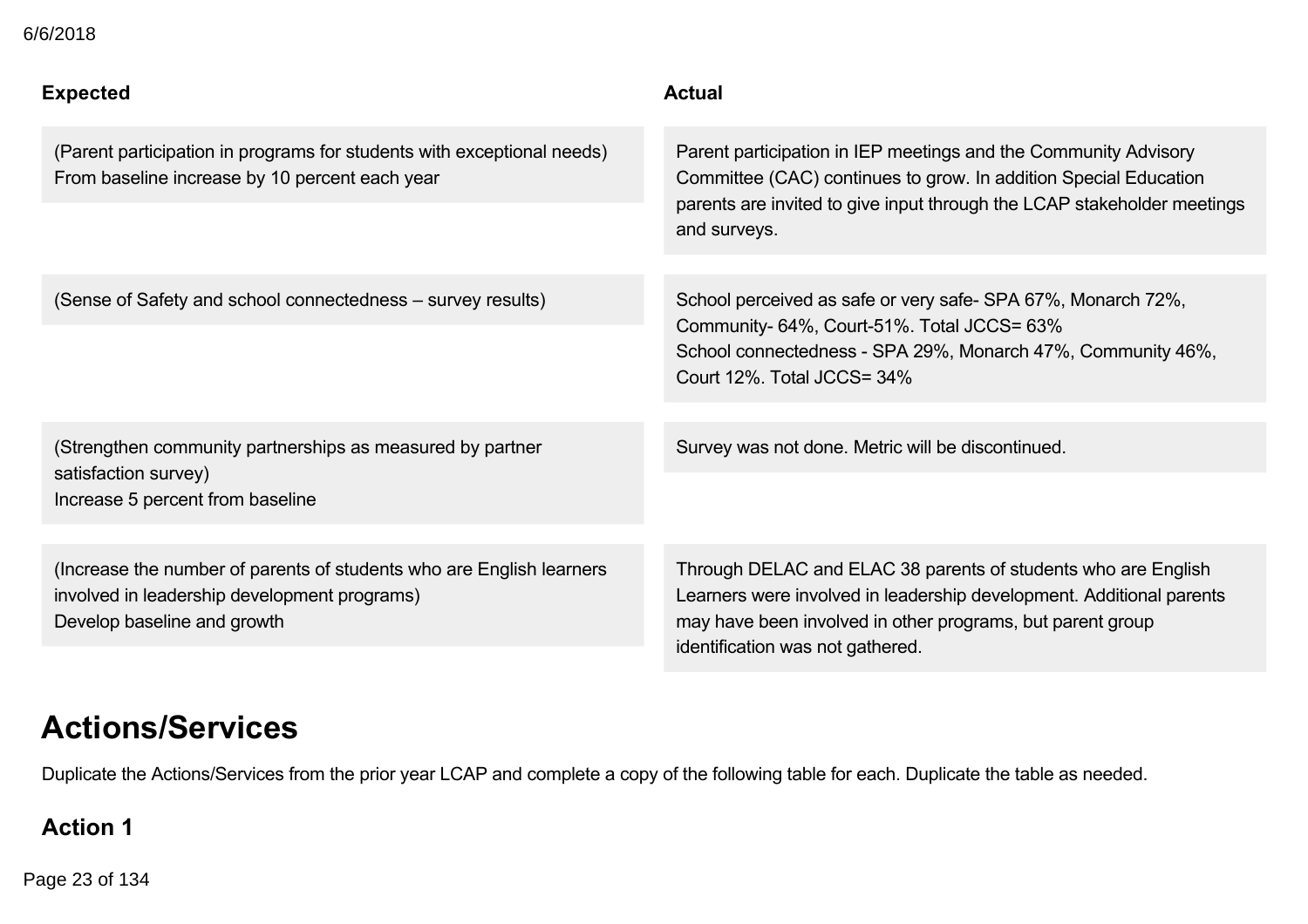## **Planned Actions/Services Actual Actions/Services Budgeted Expenditures Estimated Actual Expenditures**

Provide Back-to-School Night and Open House events at special education programs comparable to those of students' schools of residence

Offer community-building events such as Read Across America and celebrations of student achievement and student exhibitions.

Form a committee to develop a long-term plan to build capacity and leadership among parents of students who are English learners.

Back to School Nights occurred at all special education school sites.

Read Across America occurred at Davila and Friendship with significant community member/stakeholder participation.

We offered community building events including Greet and Treat events and Parent Leader Appreciation Day.

Worked with Parent Family Liaisons to develop a long term plan to build capacity and leadership among parents of students who are English learners. DAC and DELAC members have been active leaders in contributing.

\$106,718 \$100,124

**Action 2**

**Planned Actions/Services Actual Actions/Services Budgeted Expenditures Estimated Actual Expenditures**

Page 24 of 134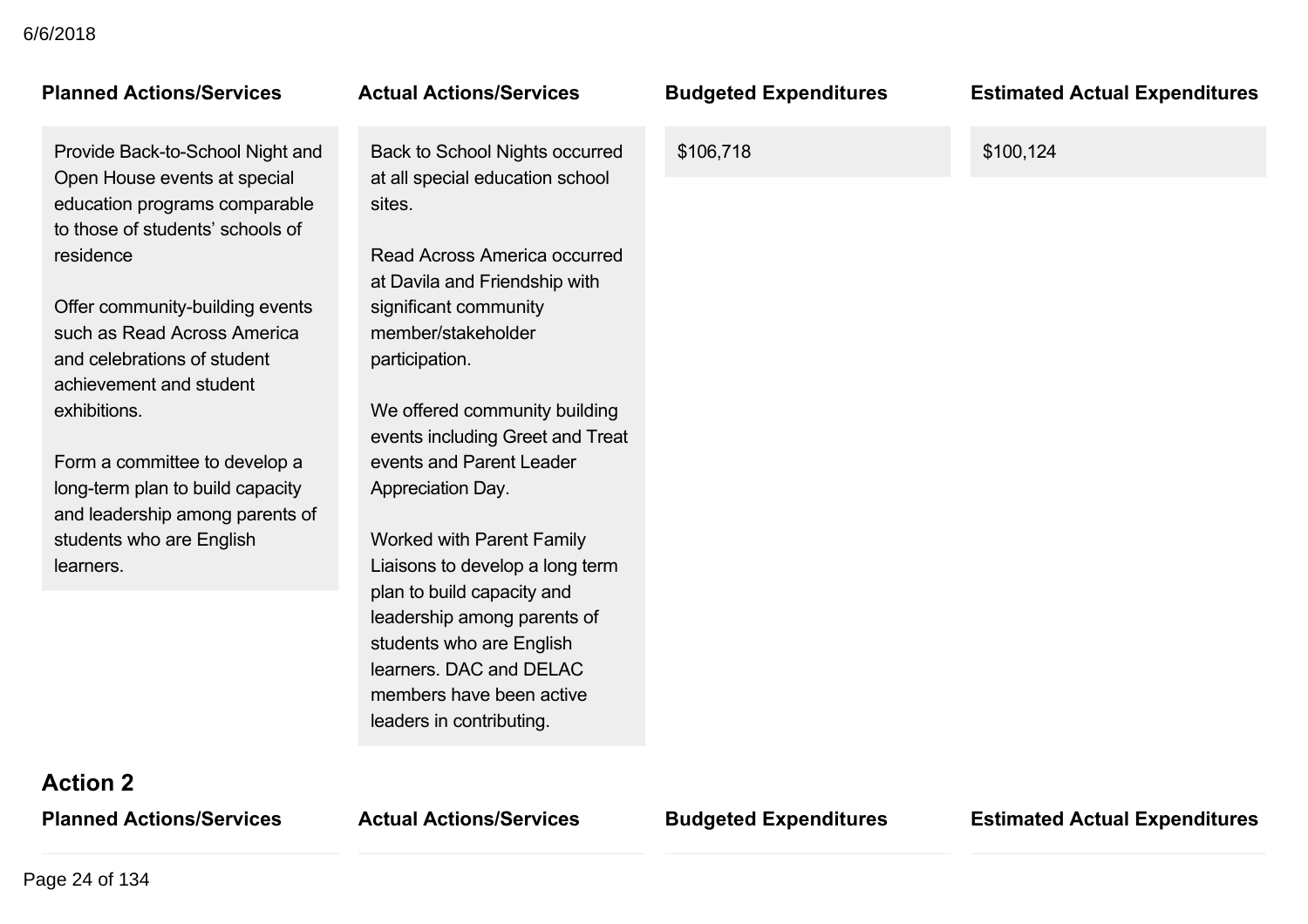Parent involvement and engagement: Offer parent education to enhance home and school partnerships and as well as parental interests

In English and Spanish provide education on: Restorative Practices; trauma informed care; learning and behavior; U.S. school system; cultures of thinking; iPBL; and other topics selected by parents and families

Continue to implement: Parent education Transportation to and from school and community events

Additional supports for parents to gain knowledge and understanding of the instructional program

Develop parent onboarding and classroom volunteer training program

Opportunities for parent involvement and engagement occurred regularly including educational field trips that enhanced cultural diversity such as Museum of Tolerance and Homeboy Industries. Other parent engagement opportunities provided parent education around Career Technical Education,Restorative Practices (parent component), building a bridge with your child. Transportation and childcare was provided during parent education events.

Parent onboarding was integrated into other parent events. Classroom volunteer training program continues to be a need as evidenced by comments gathering during LCAP community forums.

Restorative Practices training was designed and facilitated by JCCS staff and delivered to

\$375,532 \$486,632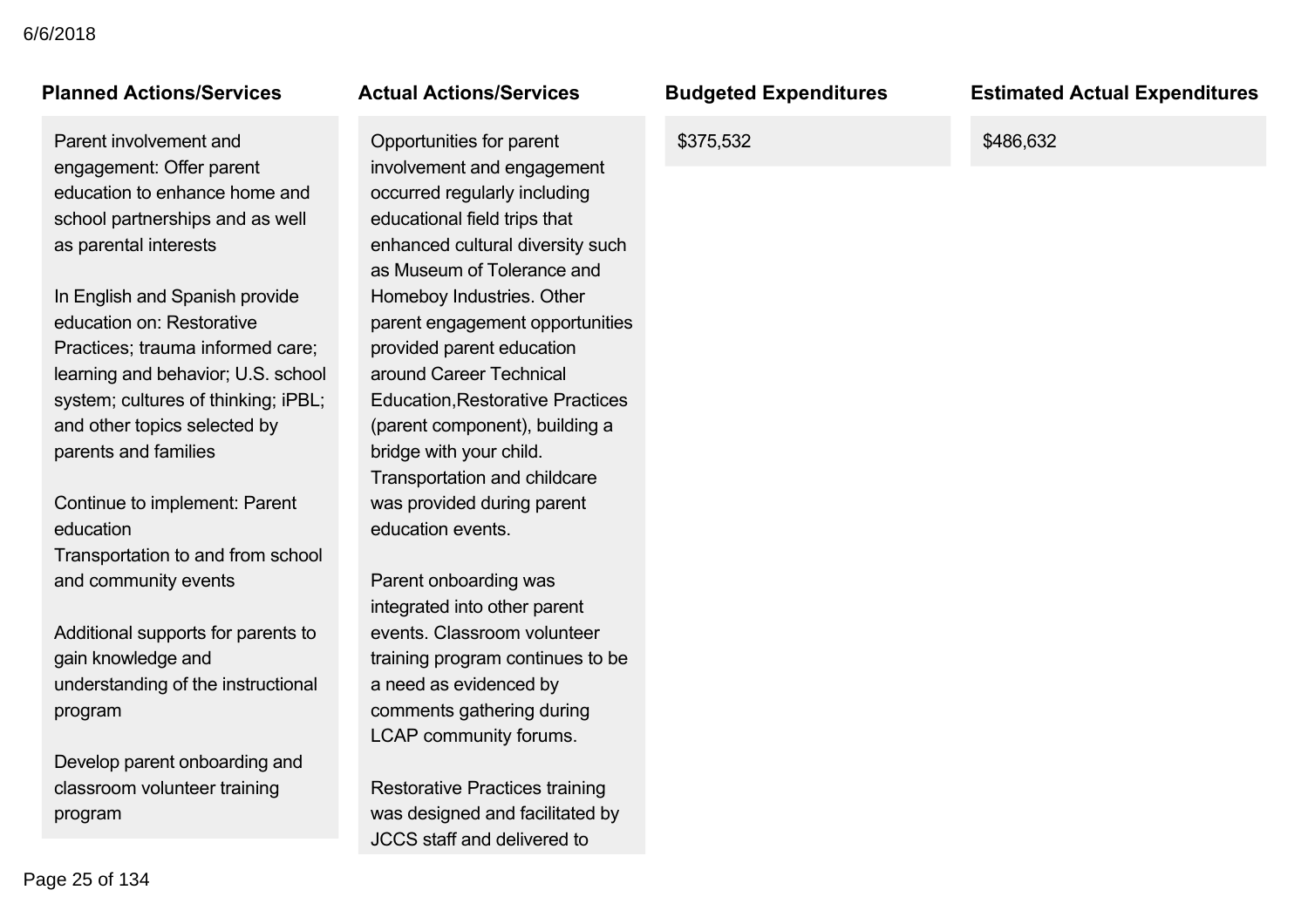| <b>Planned Actions/Services</b> | <b>Actual Actions/Services</b><br>SOAR site teachers, probation,<br>administration and line staff<br>together. | <b>Budgeted Expenditures</b> | <b>Estimated Actual Expenditures</b> |
|---------------------------------|----------------------------------------------------------------------------------------------------------------|------------------------------|--------------------------------------|
| <b>Action 3</b>                 |                                                                                                                |                              |                                      |
| <b>Planned Actions/Services</b> | <b>Actual Actions/Services</b>                                                                                 | <b>Budgeted Expenditures</b> | <b>Estimated Actual Expenditures</b> |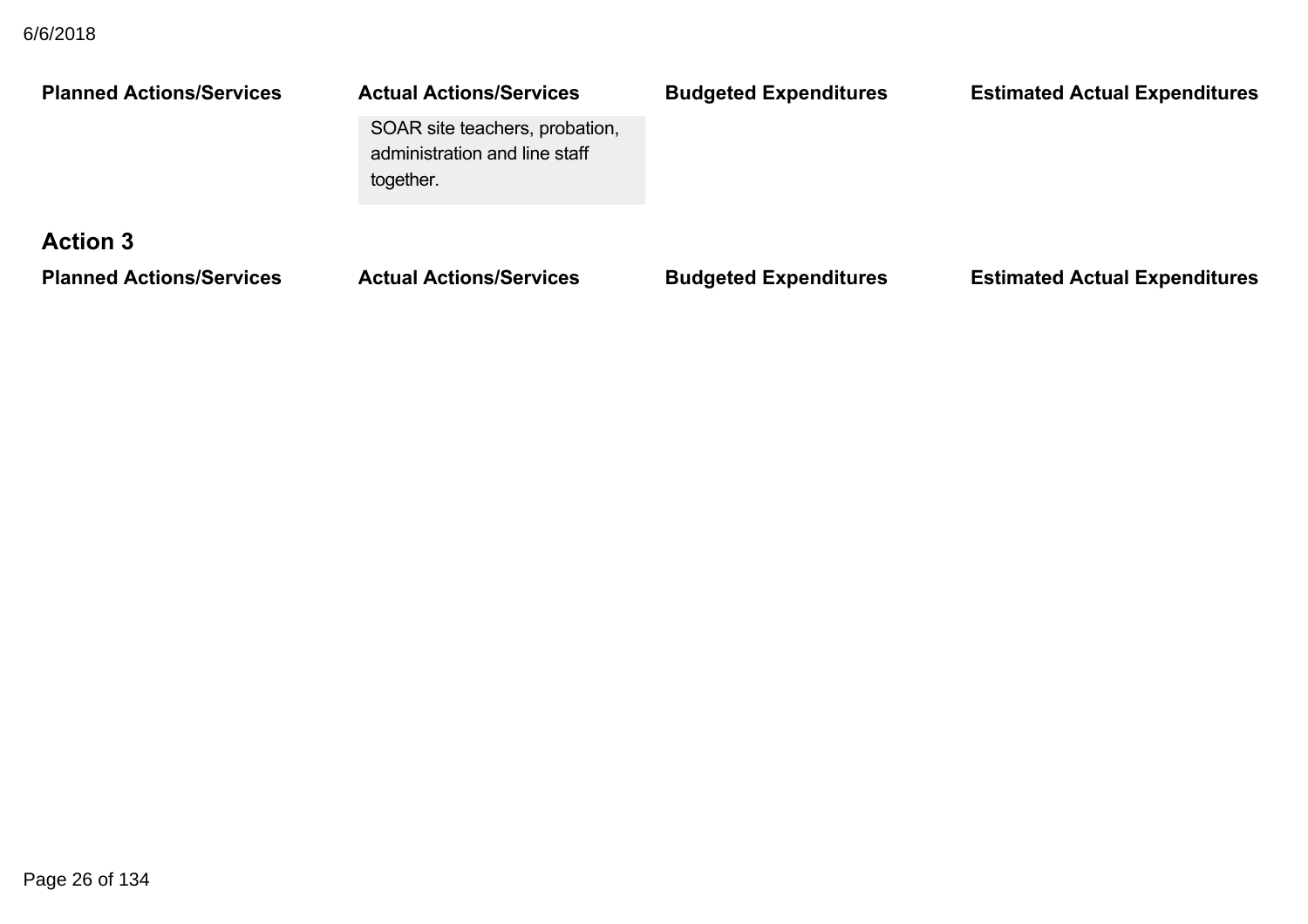Continue to develop and refine internal and external communication systems to ensure alignment of messaging and engagement of students, parents and staff with the school.

• Create communication protocols across sites

• Provide translation services, as needed

• Create calendar of school events and disseminate to stakeholders

• Build capacity of central office leaders to plan and facilitate monthly systems meetings

The Division adopted a system called Blackboard Connect, and established protocols for its use, to ensure alignment and participation/engagement of students, parents and staff. Blackboard Connect data show that 18,500 contacts were made to engage students, parents and staff with the schools.

Translation services have been provided at all meetings.

The Calendar for Parent Involvement has been provided to all families.

Ongoing meetings occur for Parent Family Liaisons to enhance parent engagement.

## **Action 4**

| <b>Planned Actions/Services</b> |
|---------------------------------|
|---------------------------------|

Continue to foster and develop internal and external partnerships to support the needs of all

## **Planned Actions/Services Actual Actions/Services Budgeted Expenditures Estimated Actual Expenditures**

Meetings occur with Probation and the juvenile court judges to enhance stakeholder

#### \$648.204 \$527,681

\$140,401 \$143,698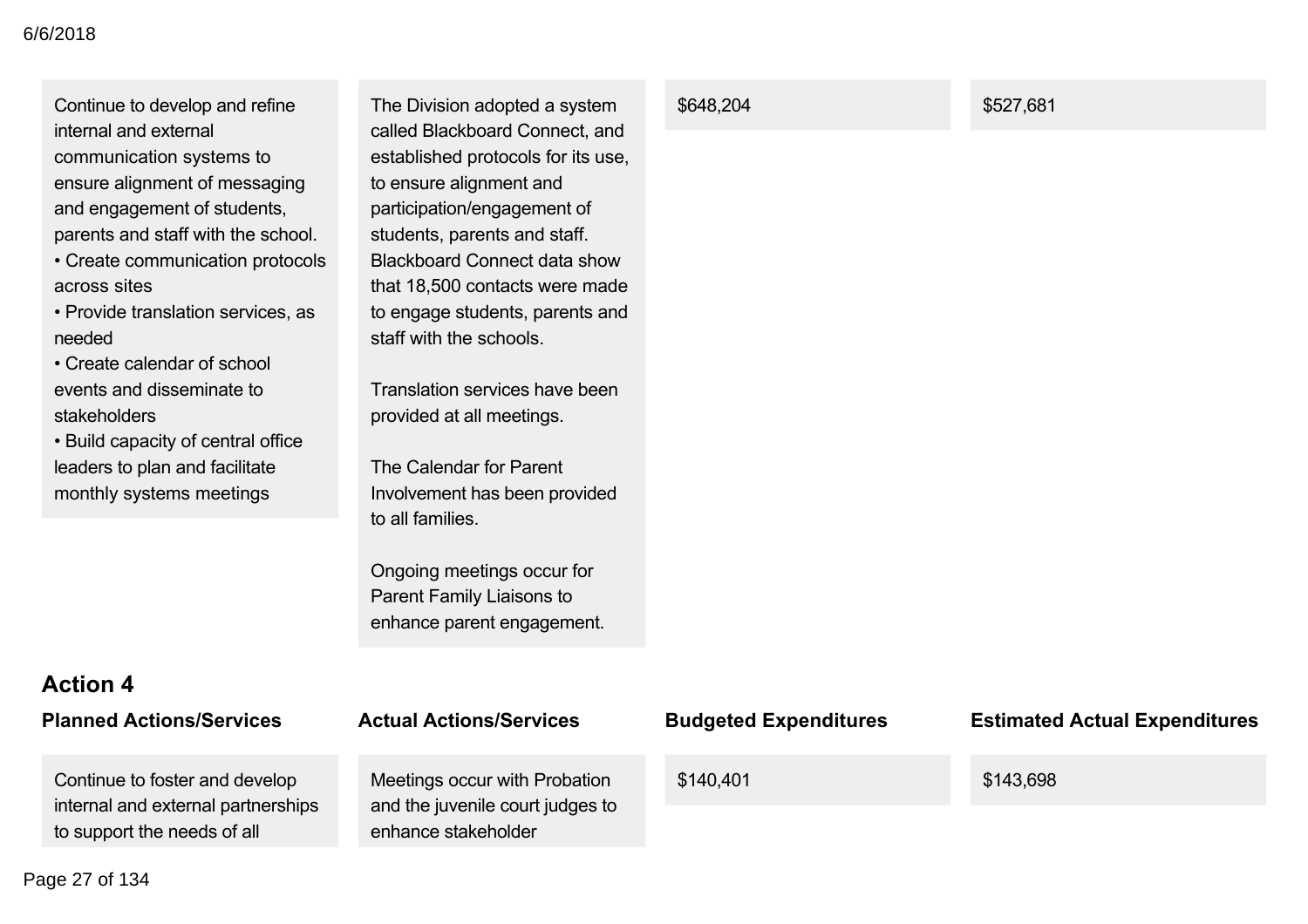### internal and external partnerships tanned Actions/Servic

students to include:

• Create a comprehensive MOU with Probation to manage oversight of student needs and transitions

• Conduct monthly collaboration meetings with Probation around hot topics

• Increase connection with industry partners to support the expansion of CTE pathways and course offerings

• Coordinate the mental, social, and emotional support services

• Provide information on processes and procedures for student transition plans

Provide parent education opportunities at special education programs aligned with parent needs/interests (i.e. American Sign Language) Ensure translation services are offered at all parent-related events

### and the juvenile court judges to ctual Actions/Serve

engagement, partnership, and to more effectively meet student needs.

Monthly meetings occur at the Probation camp to ensure successful student transition back to the district of residence (meeting attendees include site leadership, school counselors, and probation staff). At the Juvenile Hall facilities, longer term students are also provided transition counseling.

A CTE Advisory Board was established to increase connection with industry partners and to support the expansion of CTE pathways and course offerings.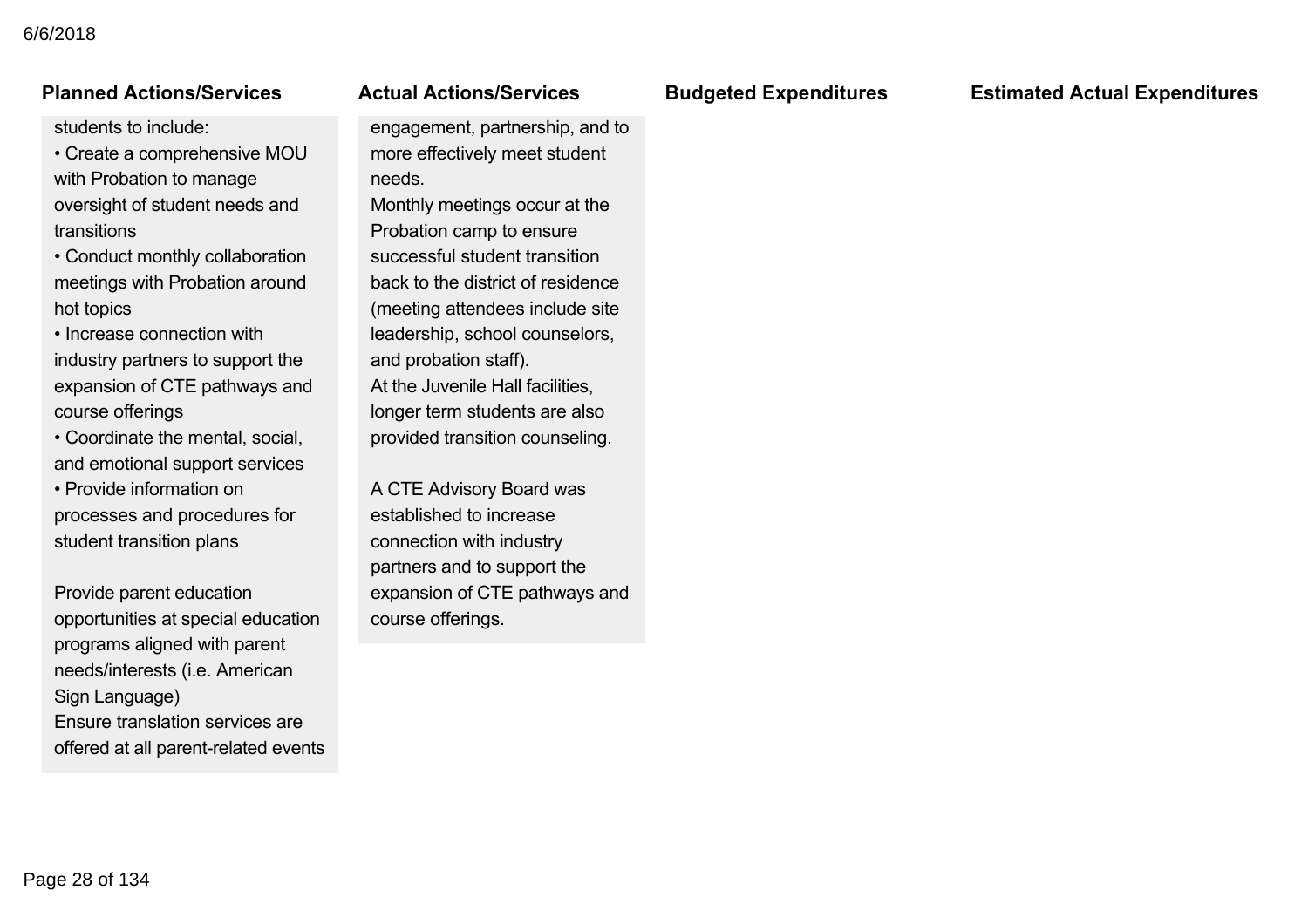**Planned Actions/Services** 

**Planned Actions/Services Actual Actions/Services Budgeted Expenditures Estimated Actual Expenditures**

## **Analysis**

Complete a copy of the following table for each of the LEA's goals from the prior year LCAP. Duplicate the table as needed. Use actual annual measurable outcome data, including performance data from the LCFF Evaluation Rubrics, as applicable.

Describe the overall implementation of the actions/services to achieve the articulated goal.

The actions and services outlined in Goal 2, Cultivate stakeholder engagement and support student achievement were implemented as planned. One revision was made regarding the community partnership satisfaction survey. This action was changed from a satisfaction survey to parent/stakeholder survey given at parent meetings and the regional LCAP Community Forums.

Parents and guardians participated in experiential learning events to enhance parent and school partnerships and to promote a positive school culture. Outreach events included themes to address cultural diversity and college and career readiness.

Trainings for parents were developed to target areas of need and those requested by parents. Priority was given in the area of Social Emotional learning and Restorative Practices. Other themes were covered at parent outreach events including building a bridge with your child, drug/alcohol abuse prevention, gang awareness, and Parent Leader Appreciation Day.

LCAP updates were given during School Site Council (SSC) meetings, Division Advisory Committee (DAC) and Division English Language Advisory Committee (DELAC) meetings. LCAP Community Forums were conducted to seek parent input on LCAP goals and priorities.

LCAP Community Forums were held at: January 16, 2018 at Metro (37ECB) Region January 17, 2018 at San Pasqual Academy January 19, 2018 for the SOAR Academy (Court School sites-@SCREC) January 25, 2018 at East and South (@SCREC) Region January 30, 2018 at Monarch January 31, 2018 at North (@NCREC)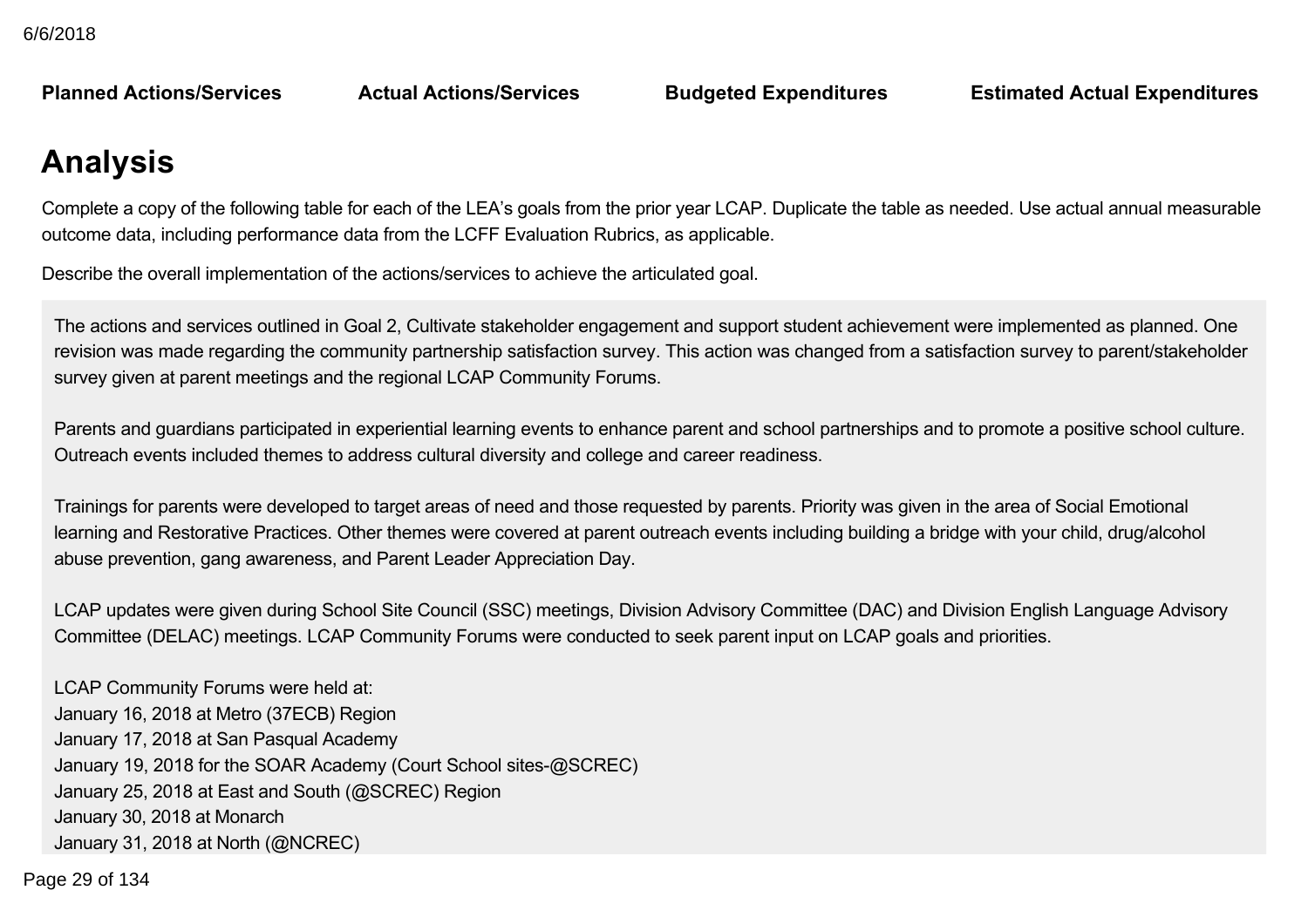Through the deliberate and strategically planned outreach events, parent/guardian and stakeholder participation increased 268%. Over 600 students participated in the student survey. Survey data was summarized and organized under each of the 4 SDCOE LCAP goals and used to guide the creation of the 2018-2019 actions and services

Ongoing meetings were conducted with San Diego Juvenile Dependency and Delinquency Court Judges, Probation, San Diego Workforce Partnership, Health and Human Services, 42 school districts, community colleges, Monarch Project and San Pasqual Academy New Alternatives and other partner agencies in support of students and overall student achievement.

Special education schools provided Back-to-School Night and Open House events.

Describe the overall effectiveness of the actions/services to achieve the articulated goal as measured by the LEA.

• 100% of SSC, DELAC and DAC, and special education CAC committees are compliant and participated in district governance groups.

• Parent participation increased significantly:1003 parents/guardians/stakeholders participated from the community schools;119 from the court schools;165 from other locations. An increase of 268%.

• Worked with Parent Family Liaisons to develop a long term plan to build capacity and leadership from among English Language Learners. DAC and DELAC parent groups attendance and participation is strong, active and consistent.

• Restorative Practices (RP) trainings were conducted for SOAR Academy (Court School Sites) in partnership with Probation Administration and line staff. JCCS staff created, conducted and facilitated trainings that were enthusiastically adopted by Probation staff and additional trainings for line staff and admin were requested. Joint trainings in RP will be scheduled in 2018-2019.

• An improved communication system to provide parents with academic and attendance updates will be researched and developed.

• Davila School, Friendship School and North County Academy all had 100% parent participation in Individual Education Plan meetings

Explain material differences between Budgeted Expenditures and Estimated Actual Expenditures.

Goal 2, Actions 1 and 4 have no material differences between the Budgeted Expenditures and Estimated Actual Expenditures.

Increases in salaries and benefits for classified personnel resulted in higher than projected costs for action 2. Meanwhile, decreases in classified personnel cost resulted in lower than expected costs for action 3.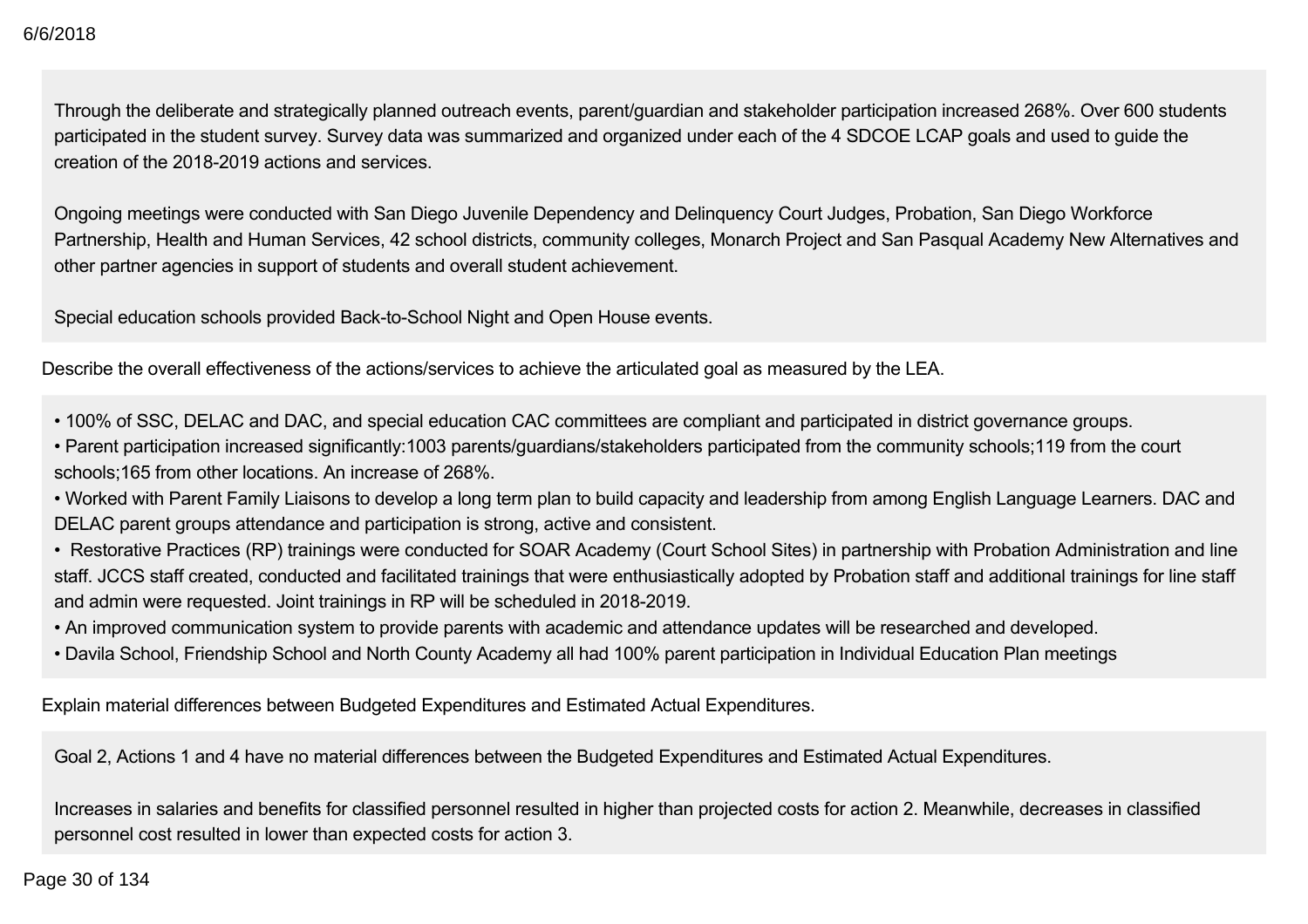Action 2 total estimated actuals represents 130% of budgeted expenditures, with material differences between budgeted expenditures and estimated actuals in the amount of \$111,100. The main reason for this increase in cost is due to a salary reclassification.

Action 3 material differences between budgeted expenditures and estimated actuals is in the amount of \$120,523 or 19% In 2017-18, a couple JCCS' support staff positions for central office were partially vacant and one position was reclassified to align with Goal 1, Action 1 per the expenditure category.

Describe any changes made to this goal, expected outcomes, metrics, or actions and services to achieve this goal as a result of this analysis and analysis of the LCFF Evaluation Rubrics, as applicable. Identify where those changes can be found in the LCAP.

In order for JCCS to cultivate stakeholder engagement and support excellence in each students success the following actions will be changed or updated in 2018-2019:

100% percent of district parent leadership groups, (DAC, DELAC, SSC) will be compliant and will solicit parent input including school climate issues, student progress and LCAP goals, actions and services.

\* Parent participation will increase by 20% over the baseline year. (Baseline plus 10% from 17-18 and 10% for 18-19)

\* School connectedness/school safety (As reported in CHKS) will increase by 10% over last year's baseline to the following: SPA 39%, Monarch 57%, Community-56% and Court-34%

\* Increase the number of parents of students who are English Learners involved in leadership development programs by 10% (From 38 to 42).

\* Parent Family Liaisons (PFLs) to revise the long term plan to build capacity and leadership among parents of students who are English language learners.

\* Continue to develop the Restorative Practice training for staff and Stakeholders (i.e., Probation) along with other Social Emotional Learning (SEL) trainings (i.e., Trauma Informed Practices)

\* Continue to work with the CTE Advisory Board to expand CTE pathways and course offerings and solicit input from industry experts and community partners.

\* An enhanced communication system will be researched developed to provide parents with academic and attendance updates in a timely manner. (This action will be listed under LCAP Goal #3 Operational Excellence)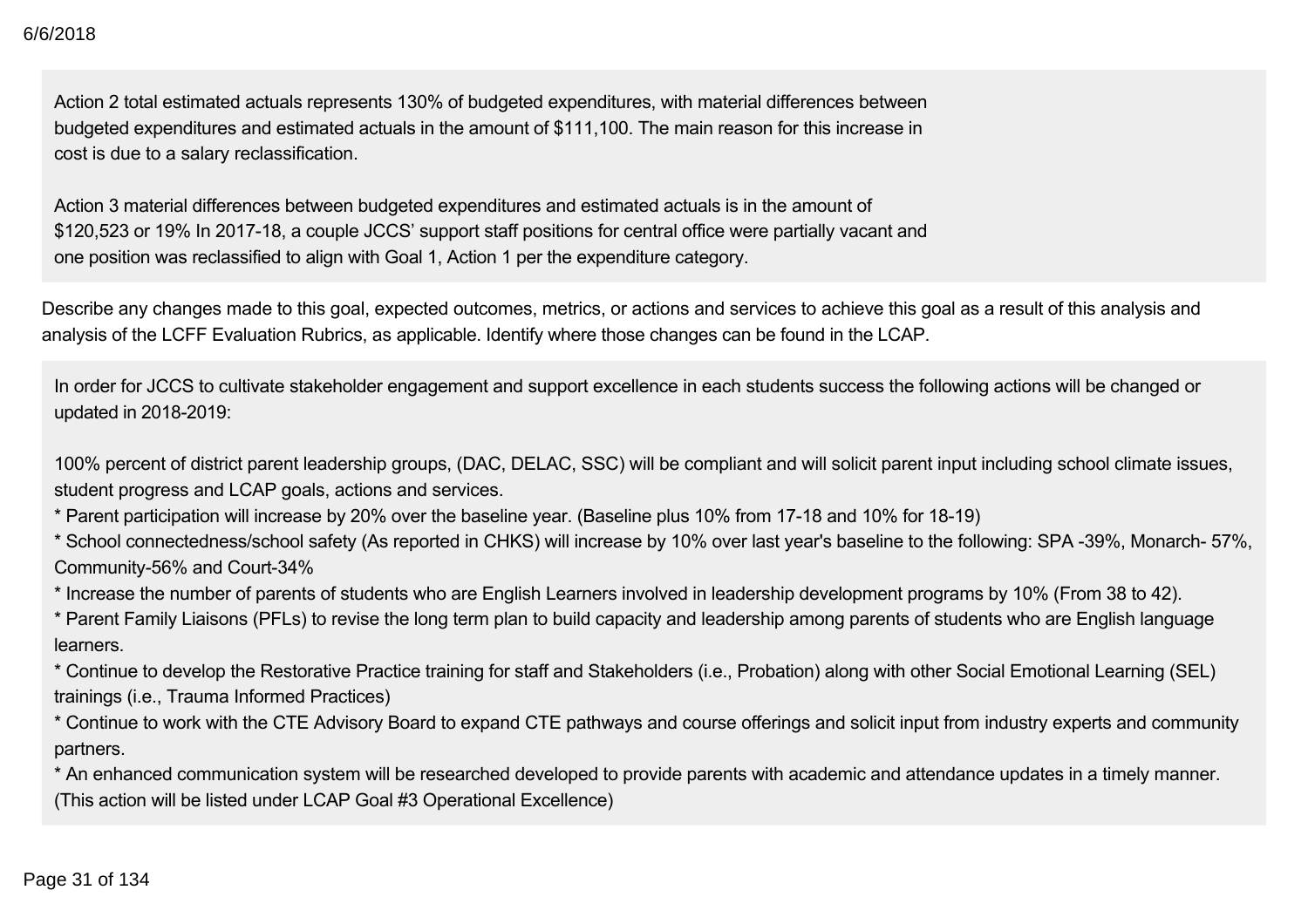## **Goal 3**

Develop coherent and transparent systems for operational excellence to support each student's success.

### **State and/or Local Priorities addressed by this goal:**

**State Priorities:** 5

**Local Priorities:**

## **Annual Measurable Outcomes**

| <b>Expected</b>                                                                                                                                        | <b>Actual</b>                                                                                                                                                      |
|--------------------------------------------------------------------------------------------------------------------------------------------------------|--------------------------------------------------------------------------------------------------------------------------------------------------------------------|
| 90 percent attendance rate at all schools                                                                                                              | Actual Attendance for 2016-17 was 87.5% overall; Court schools - 96%;<br>Community Schools - 83%; Monarch - 89%; SPA - 94%                                         |
|                                                                                                                                                        |                                                                                                                                                                    |
| <b>Chronic Absenteeism</b><br>Will decrease Community and Monarch to 25 percent, and SPA to 15<br>percent                                              | Chronic Absenteeism was 19.1% overall; Community schools were<br>37.7%, Monarch was 50.6%, and SPA was 10.1%.                                                      |
|                                                                                                                                                        |                                                                                                                                                                    |
| Targeted professional development for classified support staff to support<br>therapeutic learning environments<br>Increase from baseline by 10 percent | Approximately 98% of classified support staff, including Special<br>Education staff, have attended targeted professional development,<br>including Back-to-Basics. |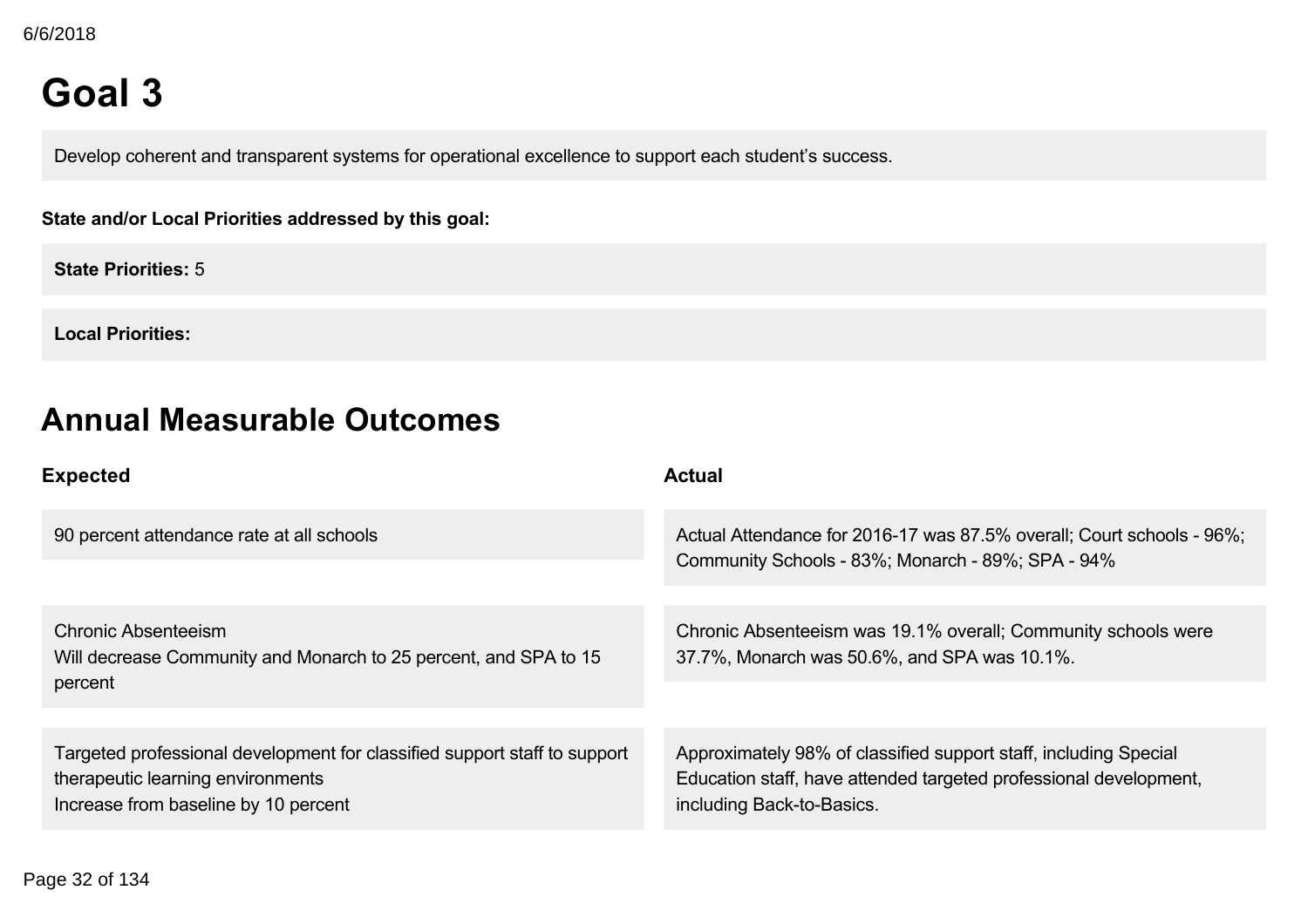## **Actions/Services**

Duplicate the Actions/Services from the prior year LCAP and complete a copy of the following table for each. Duplicate the table as needed.

## **Action 1**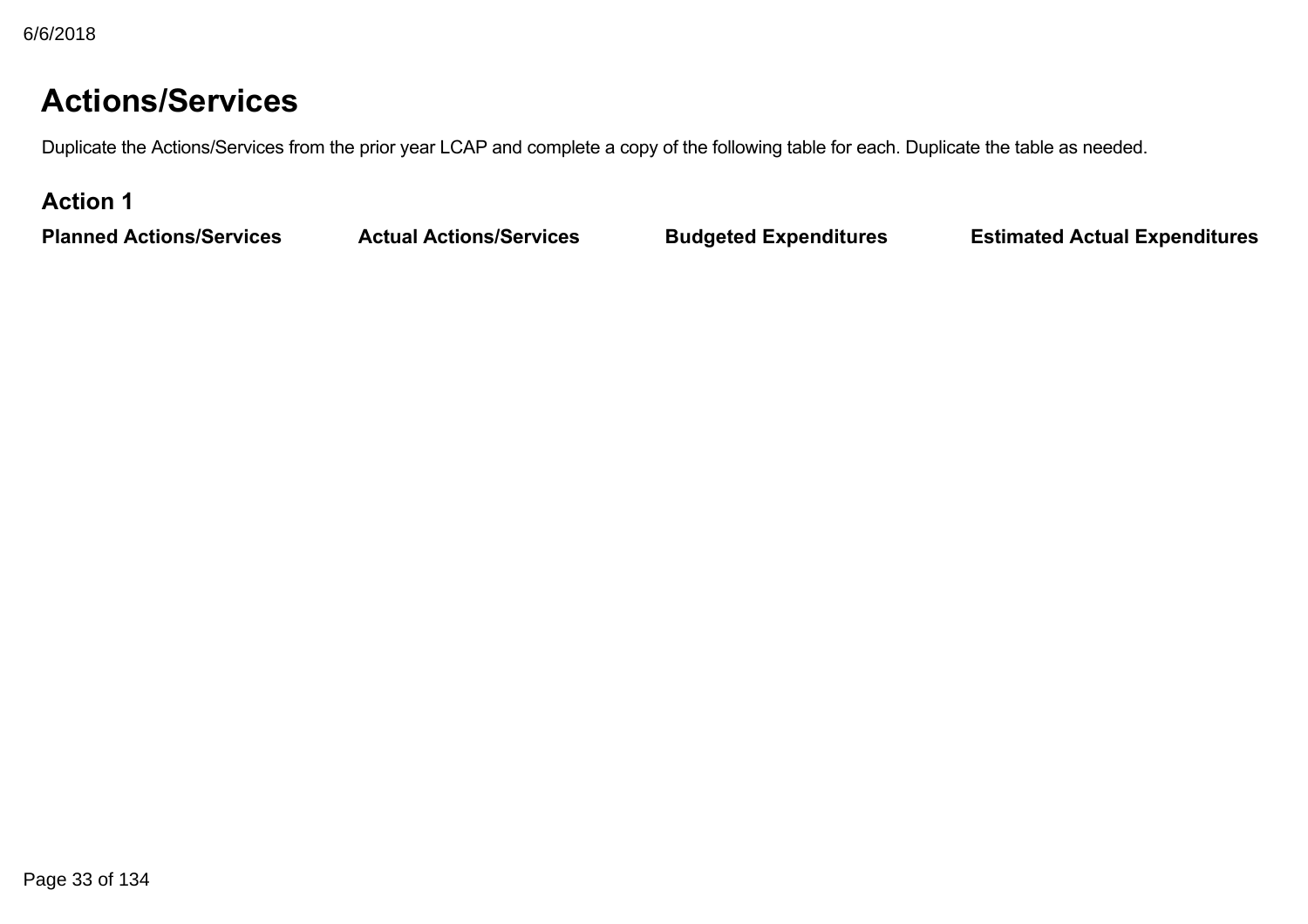Increased student agency through the establishment of internal systems and structures to support self-monitoring/selfregulation that will include:

• Transparent grading system that provides regularly updated information regarding student academic achievement

• Personalized learning plans

• Processes and procedures for student transition plans that involve student choice

• Research and develop a coherent data management system that allows for student monitoring of learning

Student self-monitoring was supported and encouraged through: An enhanced student enrollment process which includes a personalized learning plan, Journeys College/Career Readiness Survey, credit assessment, and interest survey. (This includes transition planning) We took steps to build a more data informed culture by providing teachers with state testing results, interim assessment results, ELD/ELPAC assessment results, and EL reclassification data. Next steps are to implement a system that provides parents and students better access to assessment and academic progress. Student Support Specialists coordinate services.

**\$443,975** \$1,282,493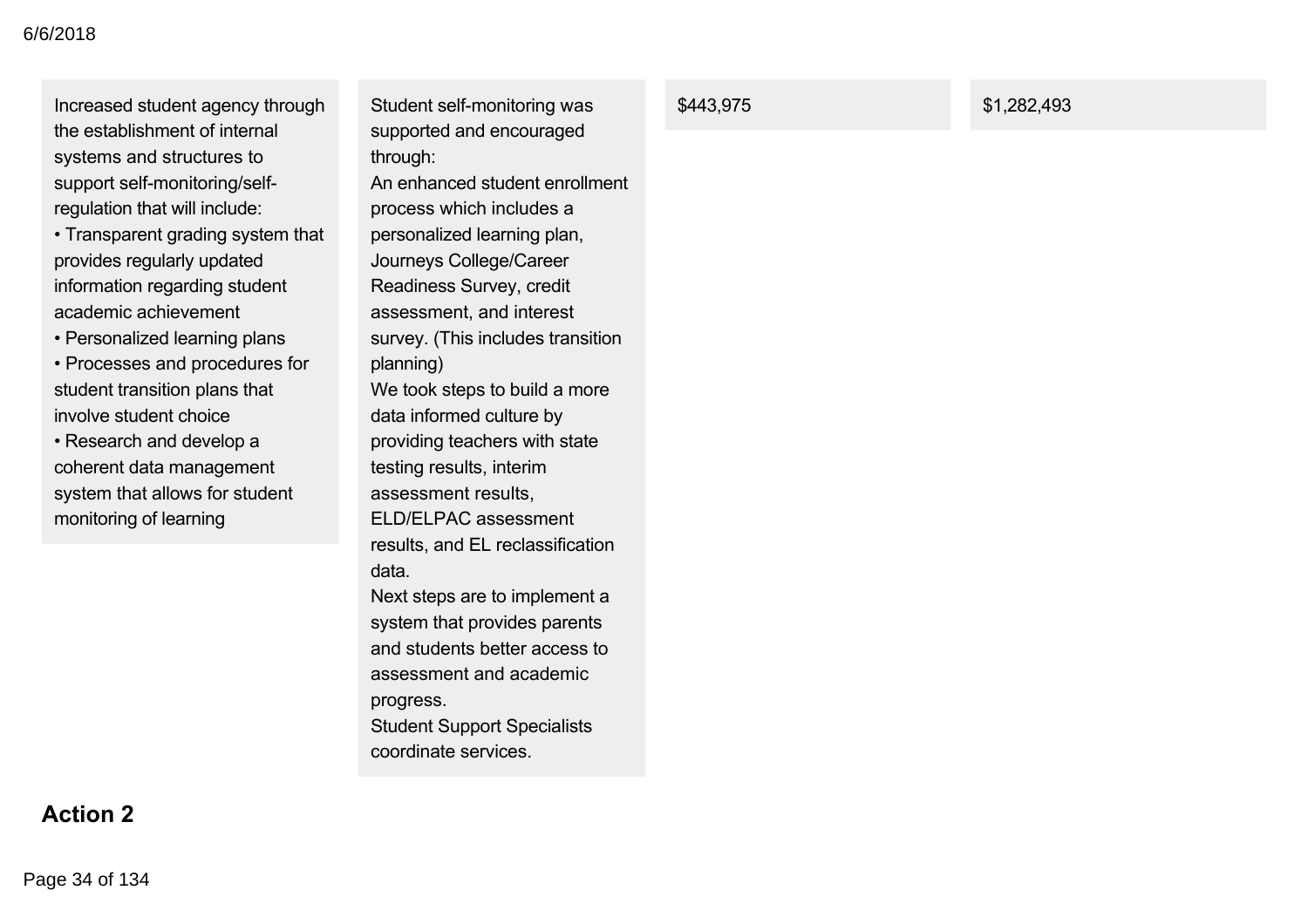## **Planned Actions/Services Actual Actions/Services Budgeted Expenditures Estimated Actual Expenditures**

Development and maintenance of school calendars, site-based bell schedules, and master schedules to increase opportunity and access for students to a rigorous and developmentally appropriate instructional program to include the following:

- Updating course catalog and proper descriptions
- Conducting transcript analysis and audits
- Developing consistent procedures and policies for course coding
- Designing clearly articulated approach to student placement and scheduling
- Increase opportunities to learn at personalized rates

We developed school based calendars, site-based bell schedules and master schedules. Catalogues and descriptions were updated as part of a continuing process. Enhanced student access to a rigorous and culturally relevant curriculum and instructional program that is supported by the following: Conducting transcript analysis and audits Strengthened procedures and policies for course coding Designing clearly articulated approach to student placement and scheduling Increased personalized learning opportunities and college/career readiness.

\$85,695 \$90,320

# **Action 3**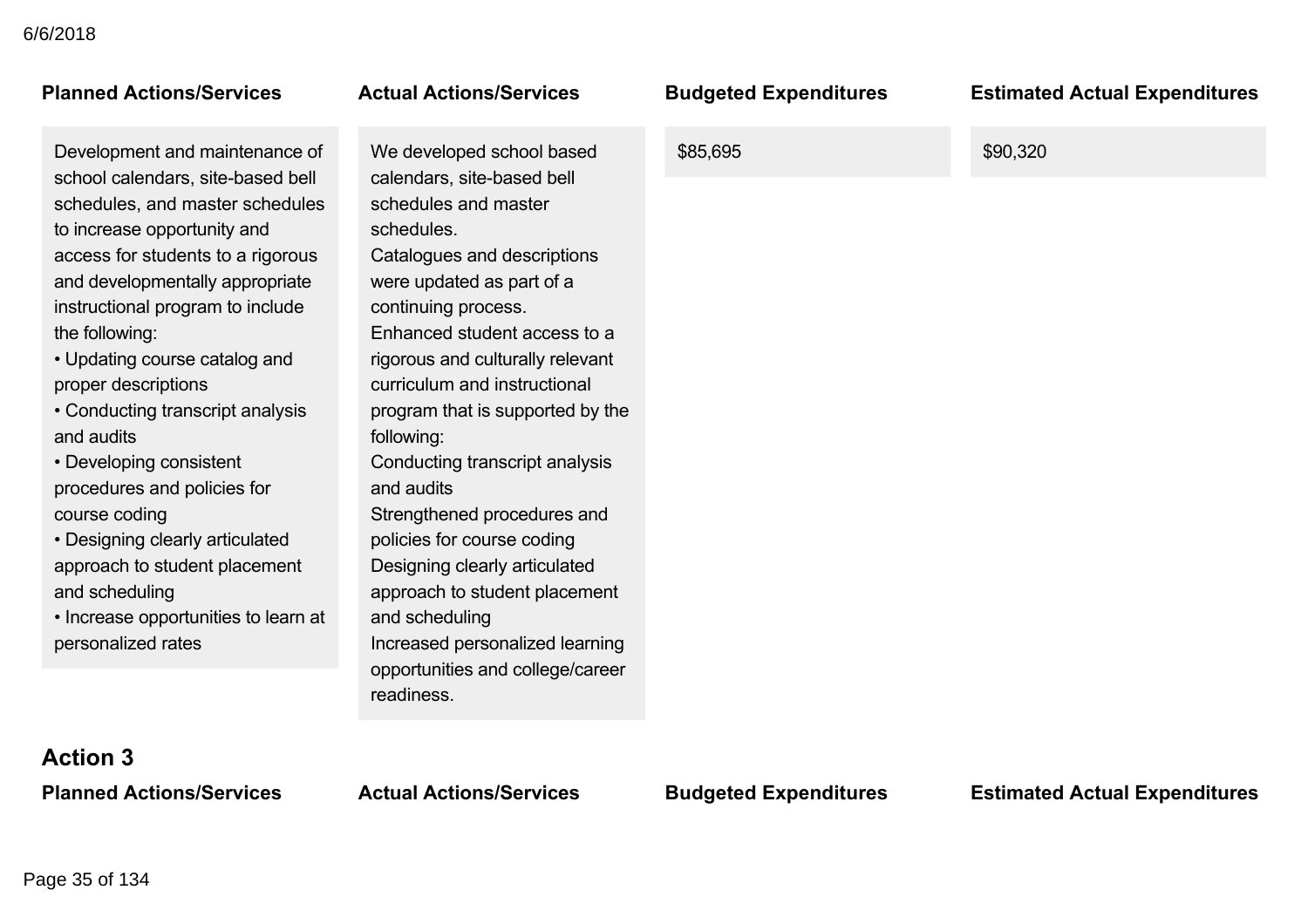Identify and implement a coherent system for recording and monitoring student attendance to ensure increased student attendance.

Provide training for staff to ensure consistent and accurate application of procedures for seatbased and independent study/blended attendance

Strengthen registration and enrollment processes to support easy access to schooling

Refining and revising the application of procedures for seat-based and independent study attendance to enhance student participation and a positive school culture.

The following action will be initiated for the the  $2018-2019$ school year: Identify and implement a coherent system for recording and monitoring student attendance to ensure increased student attendance.

The registration and enrollment process was strengthened to support easy access to school.

### **\$238,490** \$245,774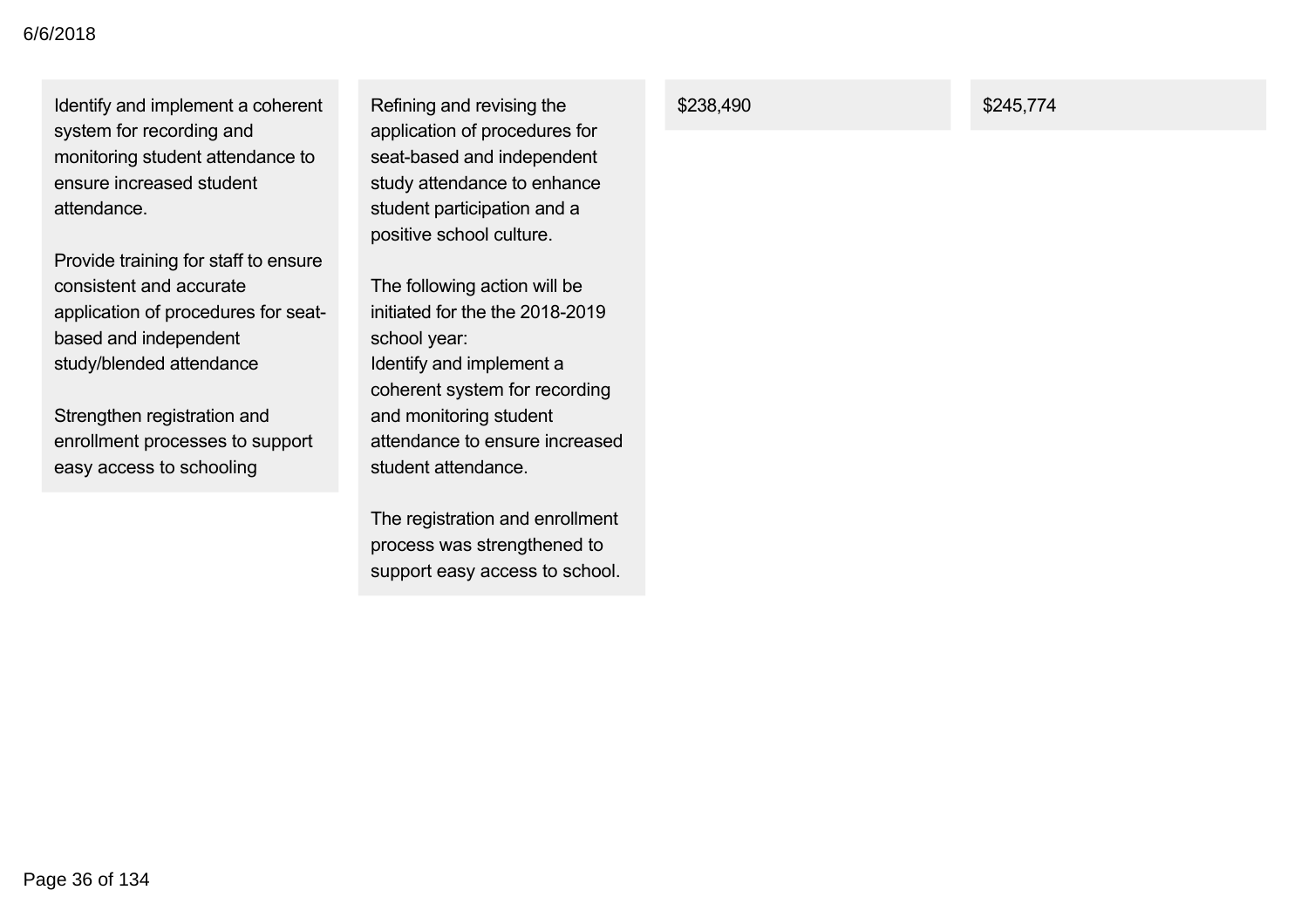**Planned Actions/Services Actual Actions/Services Budgeted Expenditures Estimated Actual Expenditures**

# **Analysis**

Complete a copy of the following table for each of the LEA's goals from the prior year LCAP. Duplicate the table as needed. Use actual annual measurable outcome data, including performance data from the LCFF Evaluation Rubrics, as applicable.

Describe the overall implementation of the actions/services to achieve the articulated goal.

In our community schools, we moved from a primarily independent-study model to a primarily seat-based model to support an increase in each student's instructional minutes and supports.

We utilized a report created by SDCOE's Learning and Leadership Services Division to inform our improvement efforts with student enrollment and attendance processes and procedures.

We developed a Back-to-Basics Committee to address all compliance items related to student enrollment, attendance, and mandated documentation.

We put a process in place for designing, implementing, and monitoring master schedules and site-based bell schedules that are in compliance with state law in terms of required number of minutes for full credit.

We established an Attendance Improvement and Management Team to identify and address factors contributing to chronic absenteeism, including school suspension rates.

We developed a system for designing personalized learning plans (PLPs) for students to improve student agency and self-monitoring through:

- Individual assessments for college and career readiness (Journeys)
- Student credit monitoring (graduation status reviews)
- Career Technical Education (CTE) interest assessment and monitoring
- A computer-adaptive K-12 reading and math assessment (used as diagnostic and for progress monitoring)
- Development of transition plans for students in Court Schools (education plan for re-entry)

 $\frac{10.27 \text{ of } 4.24}{\pi}$  $\mathbf{r} = \mathbf{r}_\mathrm{c}$  resources and connections to community based services, supports based on student need on student need on student need on student need on student need on student need on student need on student need on Page 37 of 134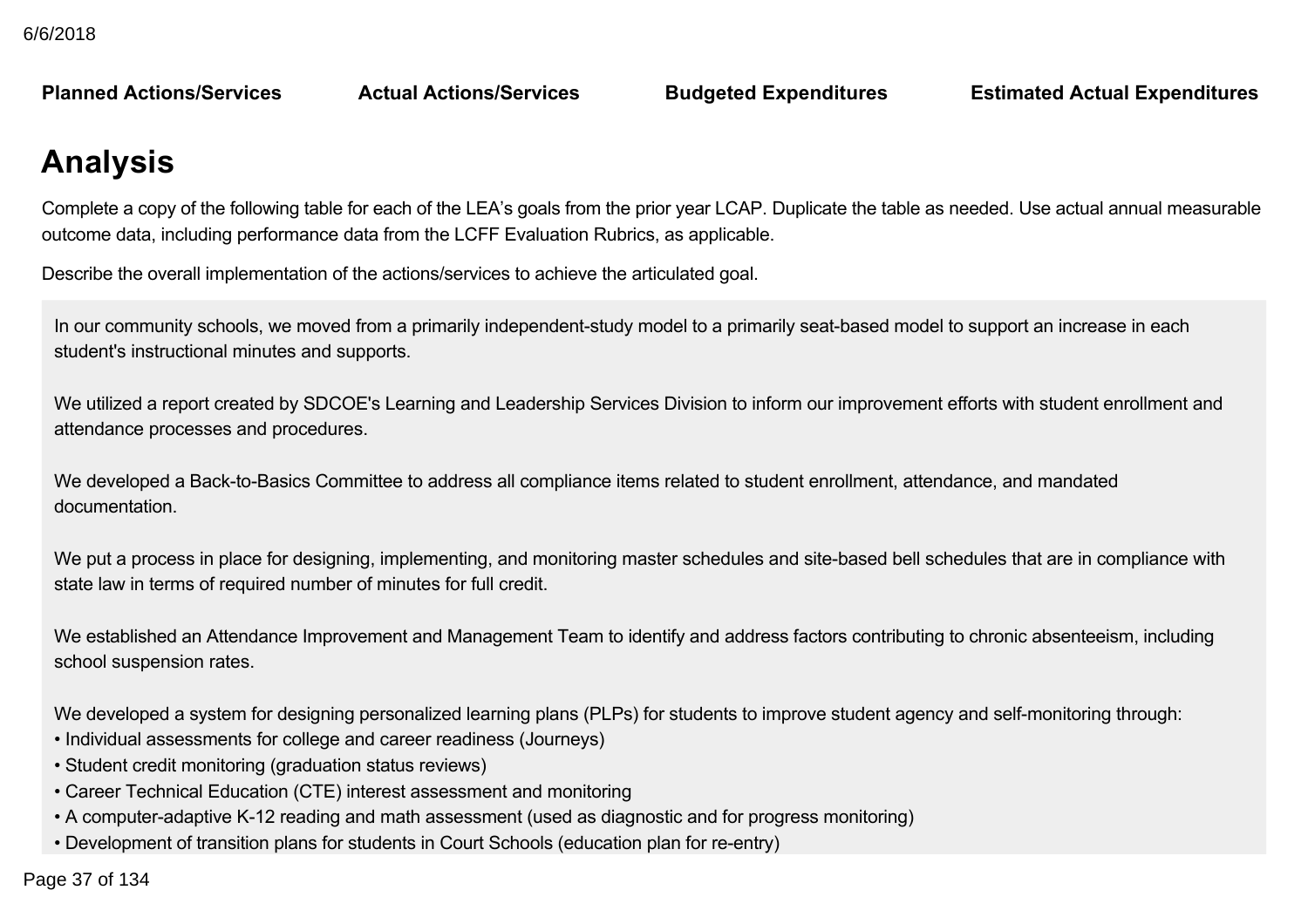- Post-secondary experiences and exposure, including concurrent enrollment
- Offering resources and connections to community-based services/supports based on student need

For expelled students, review and monitoring of student progress towards completion of rehabilitation plan

We designed a system for recording, monitoring, and reporting of student attendance, including Wednesday Attendance Reports and Monthly Attendance Reports.

We developed an online transcript request system to improve communication with partner districts. We are also regularly analyzing transcripts, student schedules, and course offerings to ensure rigorous course offerings and zero duplication of courses.

We designed and implemented an internal attendance auditing system that includes job-embedded coaching and progress monitoring. (Back-to-Basics)

Describe the overall effectiveness of the actions/services to achieve the articulated goal as measured by the LEA.

Two out of our four programs did meet attendance goals of 90% or better. The two other programs were within 7% of meeting our attendance goals.

- Court Schools 96%
- San Pasqual Academy 94%
- Monarch School 89%
- Community Schools 83%

We made chronic absenteeism a priority and worked hard to establish a true baseline for each program's chronic absenteeism. Our 2016-2017 final numbers are as follows:

- Court Schools 4.9%
- San Pasqual Academy 10.1%
- Monarch School 50.6%
- Community Schools 37.7%

We have designed and implemented Back-to-Basics professional development offerings to address all compliance items related to student enrollment, attendance, and mandated documentation. Approximately 98% of classified support staff have attended targeted professional development, including Back-to-Basics. Attendance rates were impacted and reflect a drop in attendance due to a shift from an independent study model to a seat-based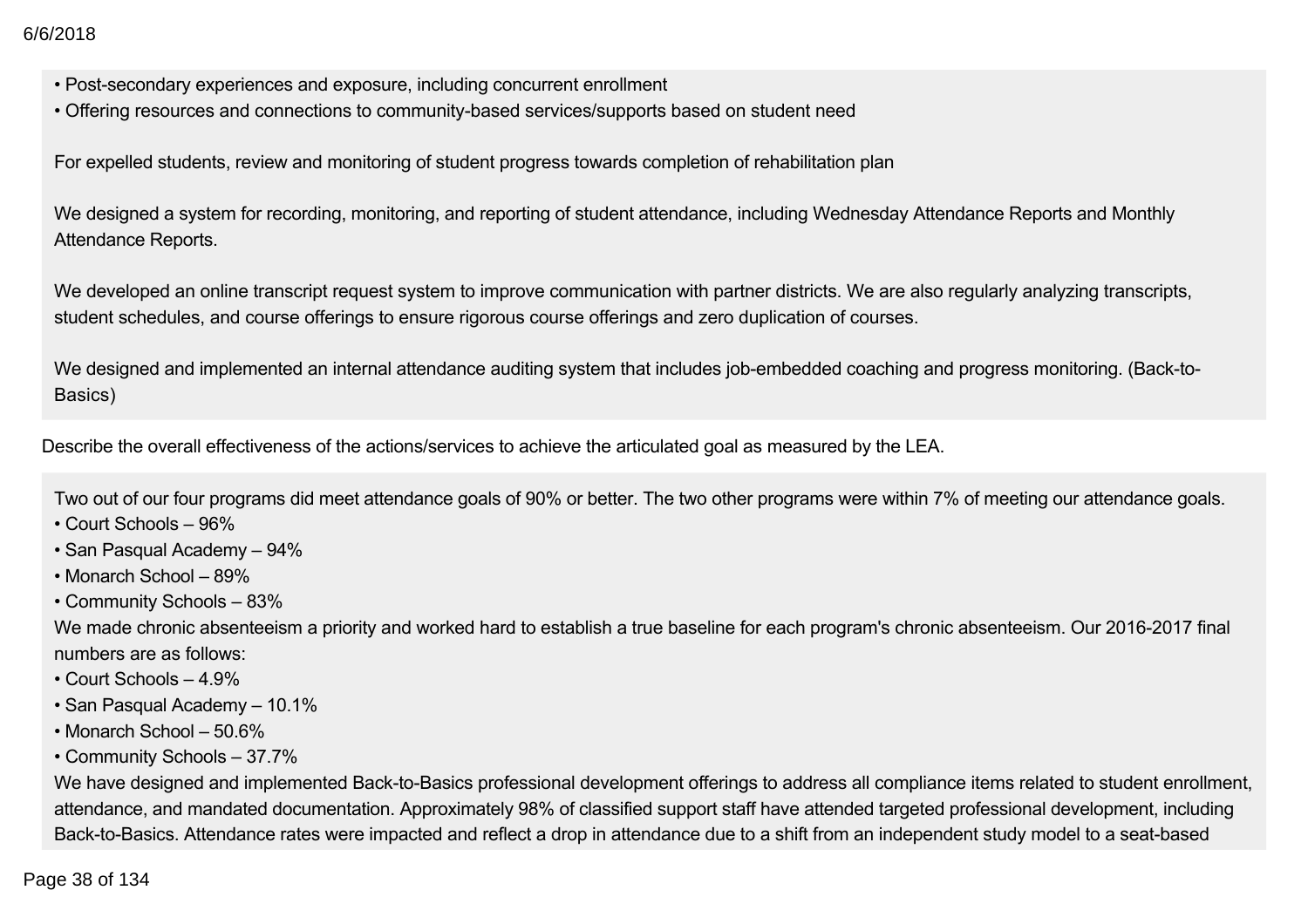#### program.

Explain material differences between Budgeted Expenditures and Estimated Actual Expenditures.

Goal 3, Actions 2, 3, and 4 have no material differences between the Budgeted Expenditures and Estimated Actual Expenditures. Classified personnel costs not listed in 2017-20 LCAP resulted in higher than expected costs for action 1.

Action 1 has a material difference between budgeted expenditures and estimated actuals in the amount of \$838,518 with budgeted expenditures at \$443,975 and estimated actuals at \$1,282,493. This is due to the Student Support Specialist position costs not being listed in the 2017-20 LCAP.

Describe any changes made to this goal, expected outcomes, metrics, or actions and services to achieve this goal as a result of this analysis and analysis of the LCFF Evaluation Rubrics, as applicable. Identify where those changes can be found in the LCAP.

We are engaging in an analysis of systems that allow for the improvement of communication between our schools/teachers and parents/guardians so that parents/guardians can be more aware of how their child is doing in school (grades, attendance, etc.). (Parent/Student Portal) (Goal 3, Action 1)

We are revising our staff handbook to include a clear/coherent system for taking, monitoring, and reporting attendance. (Goal 3, Action 1)

We are working with our parent-family liaisons (PFLs) to design/implement workshops to raise awareness about the effect of chronic absenteeism on students' futures as well as what parents can do to improve student attendance. (Goal 3, Action 3)

We are designing and implementing a uniform personalized learning plan for all students in all JCCS programs. (Goal 3, Action 1)

We are implementing a Multi-Tiered Systems of Support (MTSS) that will capture data around absenteeism/chronic absenteeism and establish tiered interventions for supporting improved student attendance and connectedness to school. (Goal 3, Action 1)

We applied for and received an ASSETS grant to provide after-school programming for students in Community Schools, Court Schools, and San Pasqual Academy. After-school programming will include offerings related to academic intervention and enrichment, visual and performing arts, and physical education. (Goal 4, Action 6)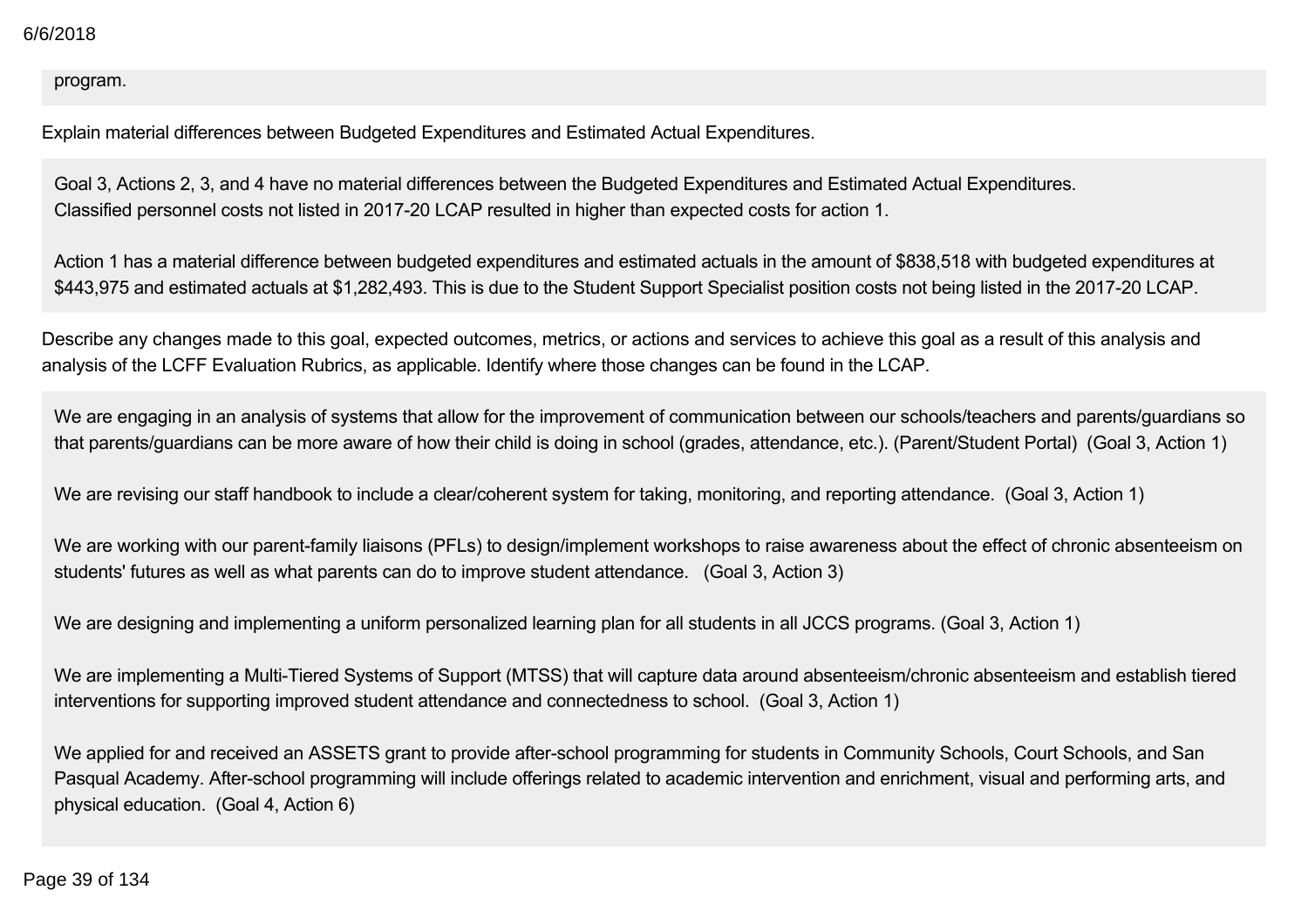#### physical education. (Goal 4, Action 6) 6/6/2018

We will continue to expand career pathways and CTE course offerings to improve career readiness, student connectedness to school, and a positive school culture. (Goal 4, Action 7 )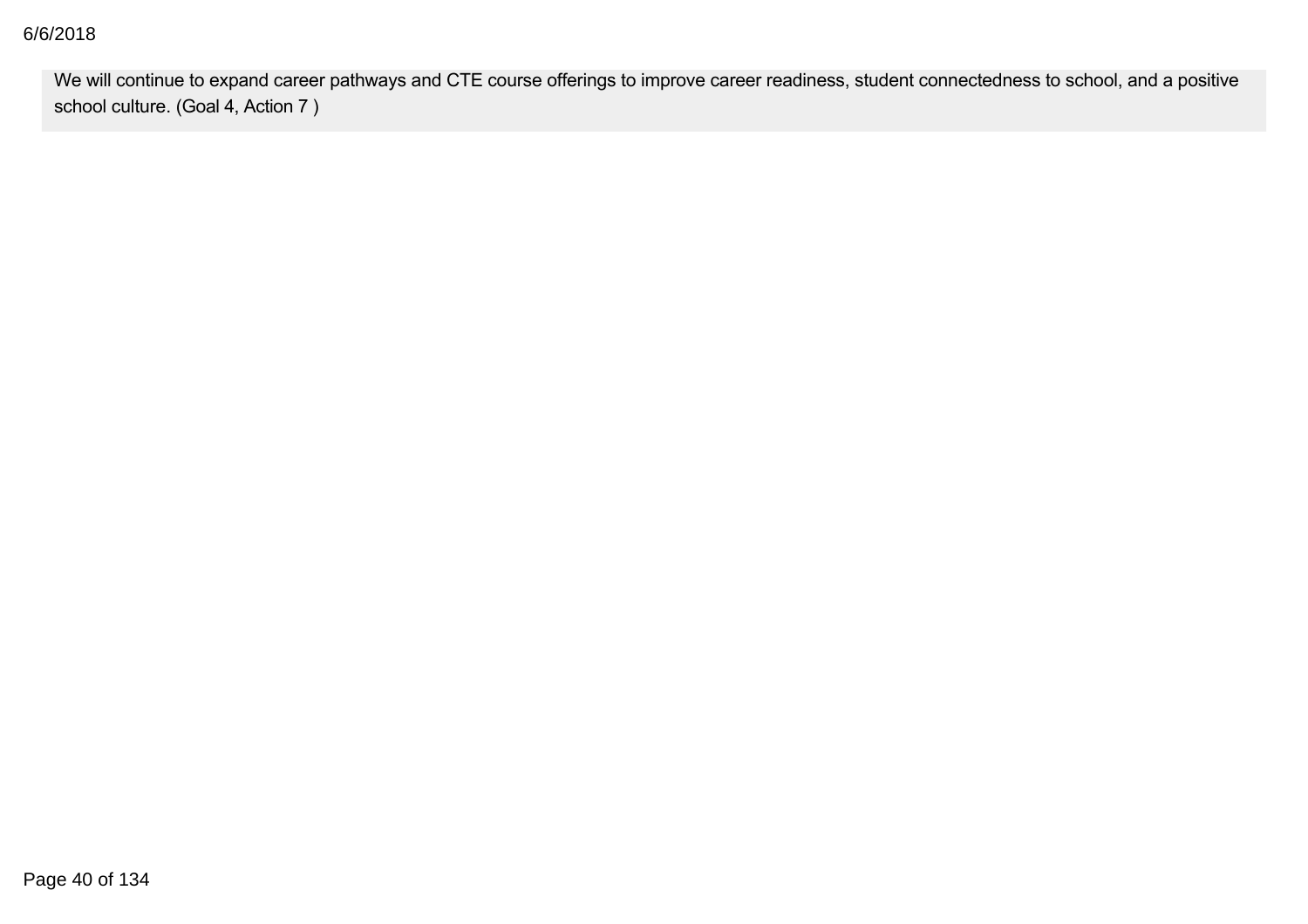# **Goal 4**

Support the integration and transition of students who are at risk, expelled, English learners, and foster youth to be prepared to succeed in college and career.

**State and/or Local Priorities addressed by this goal:**

**State Priorities:** 2, 5, 9, 10

**Local Priorities:**

## **Annual Measurable Outcomes**

| <b>Expected</b>                           | <b>Actual</b>                                   |
|-------------------------------------------|-------------------------------------------------|
| Maintain 0 percent middle school dropouts | For 2016-17 there were 0 middle school dropouts |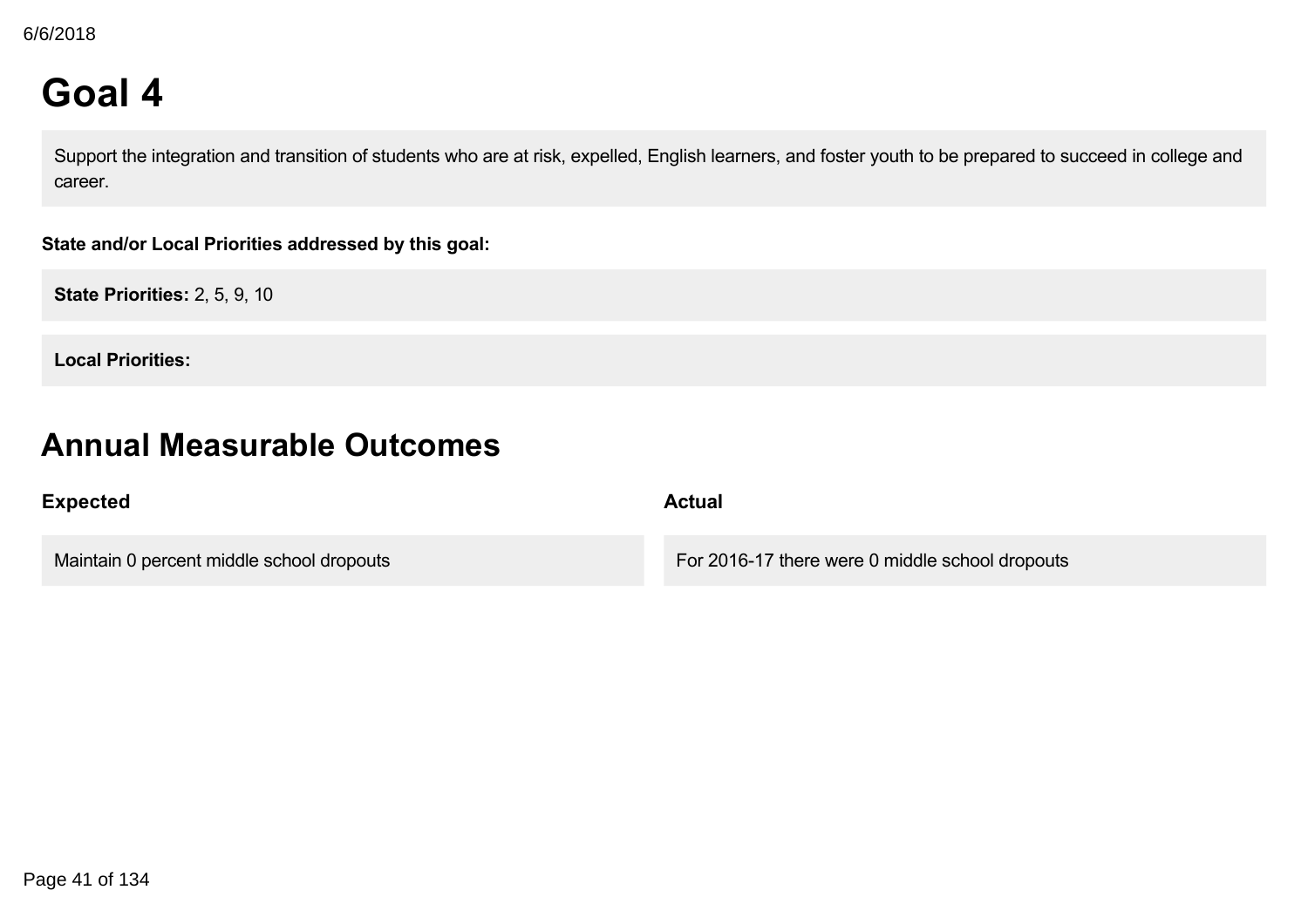#### **Expected Actual**  $\Delta$  percent middle school dropouts  $\Delta$  at 201617 there were  $\Delta$

(High School Dropout Rates) Maintain 0 percent

(High school graduation rates currently based on DataQuest. In subsequent years we will also calculate a rate that takes into account student mobility, at least until the new ASAM criteria are approved by SBC)

Increase by 2 percent over previous year

(Pupil suspension rates) 4 percent or less in all schools

**Expulsions** 0

For 2016-17 there were 0 high school dropouts

Dropout rate calculations are not posted for schools that are operated by County Offices of Education because of constrains in interpreting these calculations with high mobility schools. Caution must also be used when calculating or analyzing dropout rates for other schools with high mobility including alternative schools, dropout recovery high schools, or schools eligible or participating in the Alternative Schools Accountability Model (ASAM).

333 students graduated

The suspension rate for 2016-17 was 5.8%, with 31% of those students having multiple suspensions

The expulsion rate for 2016-17 was 0.25% (DataQuest shows one suspension, staff has confirmed that this was an error due to coding).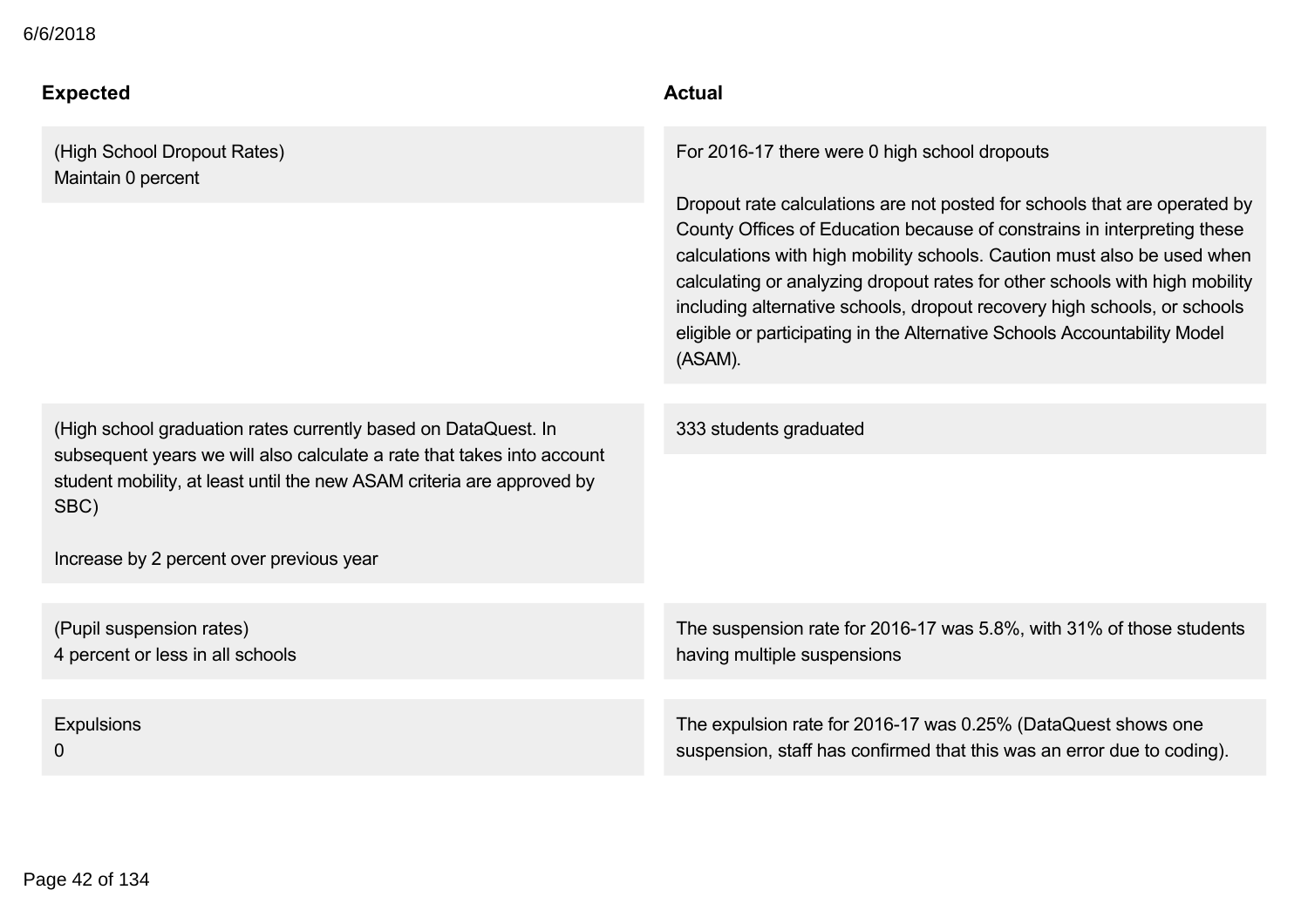|  | 6/6/2018 |  |
|--|----------|--|
|--|----------|--|

| <b>Expected</b>                                                                                                                                                                                                                                                                                                                                                                                        | <b>Actual</b>                                                                                                                                                                                                                                                                                     |
|--------------------------------------------------------------------------------------------------------------------------------------------------------------------------------------------------------------------------------------------------------------------------------------------------------------------------------------------------------------------------------------------------------|---------------------------------------------------------------------------------------------------------------------------------------------------------------------------------------------------------------------------------------------------------------------------------------------------|
| (All JCCS students will experience successful transition)<br>(Percentage of students meeting IEP goals and objectives)<br>Baseline data                                                                                                                                                                                                                                                                | 2016-2017 - 32 out of 42 students met rehabilitation goals (6 were<br>graduates)<br>The data on the percent of students meeting IEP goals is not available at<br>this time. For future years this metric will instead measure FAST score<br>progression scores, which this year increased by 1.8% |
| (100 percent of districts within the county have a plan in conjunction with<br>the San Diego County Office of Education provide educational services<br>for all expelled students)<br>Continue to monitor plan<br>(Increase the number of expelled students meeting their goals in their<br>rehabilitation plans by 10 percent from the previous year)<br>Increase by 5 percent over the previous year | 100% of the districts in San Diego County signed on to the Educational<br>Plan for Expelled Students.<br>2016-2017<br>32 out of 42 students met rehabilitation goals (6 were graduates)                                                                                                           |
| (100 percent of foster youth will be immediately enrolled and placed in<br>appropriate courses per state and local statute.)<br>Continue to monitor and ensure compliance<br>(Monitoring of positive and negative behavior incidents within classrooms<br>where paraeducators are assigned.)<br>Baseline data to be established and reported                                                           | 100 percent of Foster Youth were enrolled and placed in appropriate<br>courses per state and federal statute,<br>System not in place to accurately monitor positive and negative behavior<br>incidents. This metric will be discontinued.                                                         |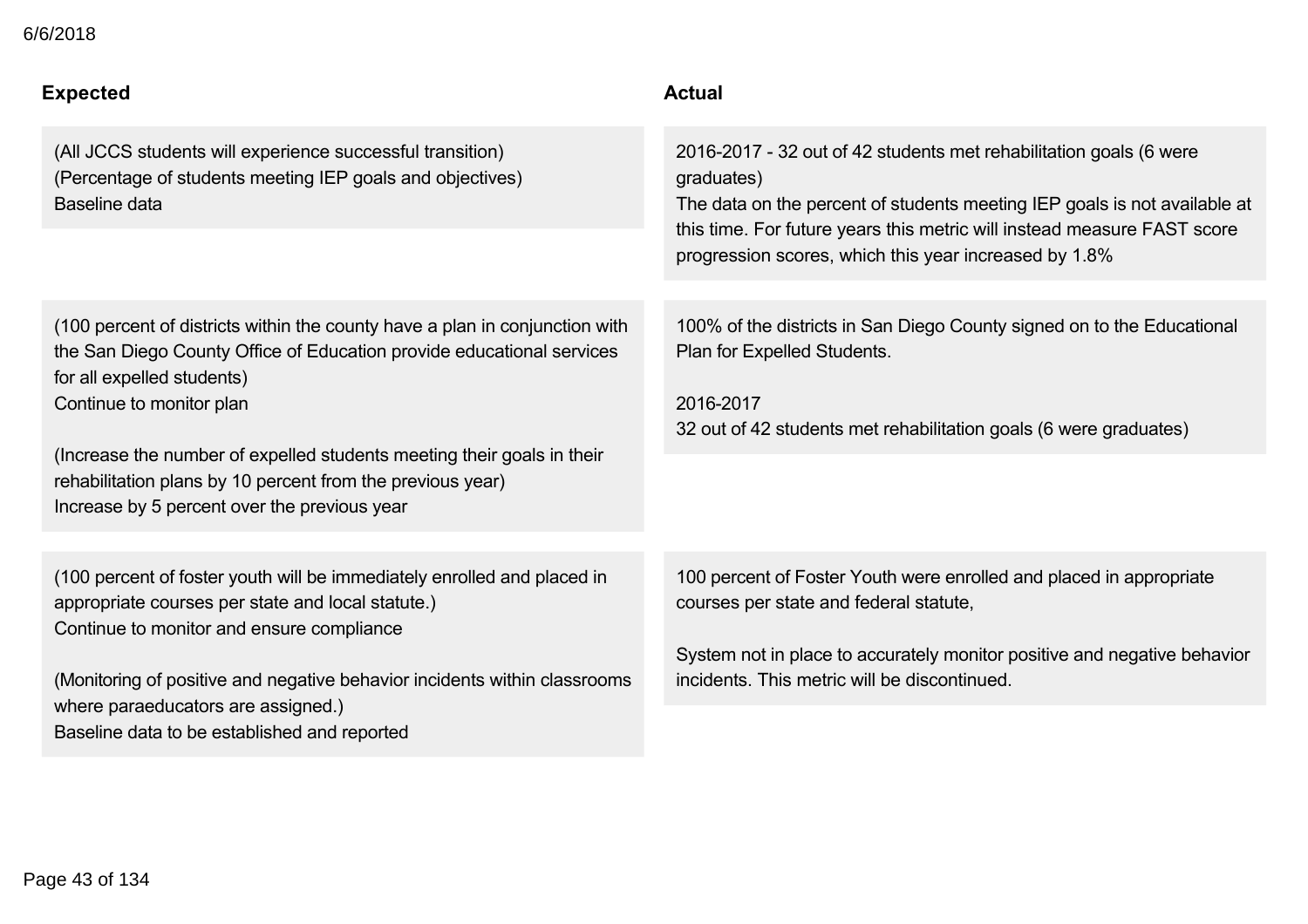## **Expected Actual**

(100 percent of Foster Youth appropriately enrolled and placed) 100 percent

(Coordination process with 100 percent of districts) 100 percent

100% of Foster Youth continue to be appropriately enrolled and placed

# **Actions/Services**

Duplicate the Actions/Services from the prior year LCAP and complete a copy of the following table for each. Duplicate the table as needed.

### **Action 1**

| <b>Planned Actions/Services</b>                                        | <b>Actual Actions/Services</b>                               | <b>Budgeted Expenditures</b> | <b>Estimated Actual Expenditures</b> |
|------------------------------------------------------------------------|--------------------------------------------------------------|------------------------------|--------------------------------------|
| Increase positive school culture<br>and climate, establish a structure | Professional learning in building<br>background knowledge of | \$1,384,671                  | \$874,520                            |
| for appropriate de-escalation, and                                     | <b>Restorative Practices and</b>                             |                              |                                      |
| increase positive staff-student                                        | Mental Heath First Aid was                                   |                              |                                      |
| relationships through:                                                 | provided by SDCOE staff to                                   |                              |                                      |
|                                                                        | develop universal awareness,                                 |                              |                                      |
| Developing universal awareness,                                        | common language and                                          |                              |                                      |
| common language, and                                                   | ownership. Participants included                             |                              |                                      |
| ownership of Restorative                                               | JCCS staff, students and                                     |                              |                                      |
| <b>Practices</b>                                                       | parents.                                                     |                              |                                      |
|                                                                        |                                                              |                              |                                      |
| Identifying and allocating                                             | We have utilized a trainer of                                |                              |                                      |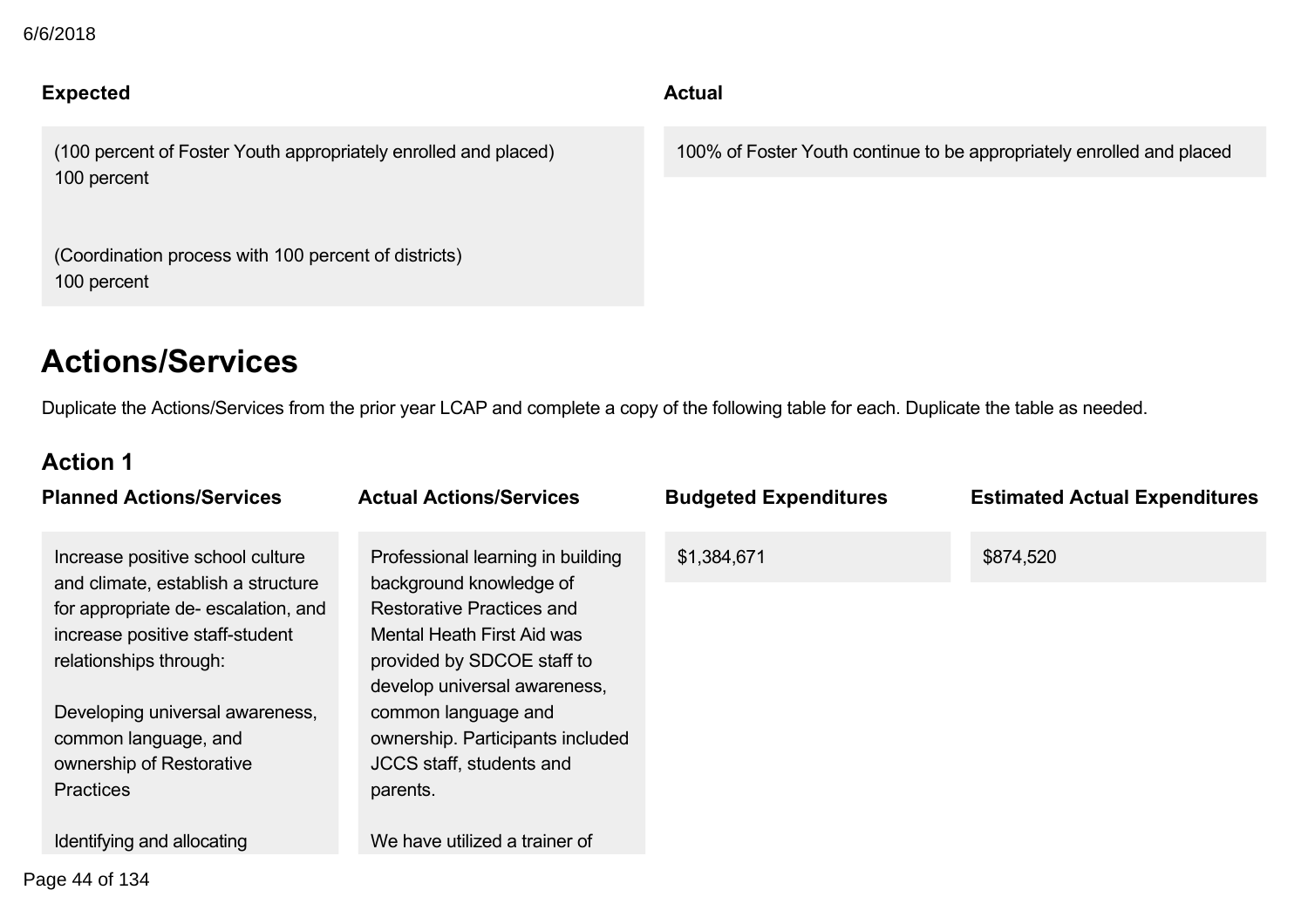## Idinica Actions/Corvi

academic, social/emotional supports and interventions for students

Providing professional learning to focus on de-escalation and crisis response strategies (cohort 1, trainer of trainers)

Sites develop designated teams to lead Restorative practices conferences

Providing professional learning to support a therapeutic learning environment with cultural awareness

# **Action 2**

Enhance tiered supports for students through the implementation of a comprehensive school guidance program in alignment with American School Counselor Association (ASCA)

## Our counselors meet monthly with leadership to review the program in alignment with the ASCA standards/domains. We are additionally collaborating with

San Diego State University's

# We have not to the training of the training of the training of the training of the training of the training of

trainer model in CPI to support staff in de-escalation and crisis response strategies.

Project AWARE also provided training in the areas of Restorative Practices and emotional literacy skills for staff and students.

**Planned Actions/Services Actual Actions/Services Budgeted Expenditures Estimated Actual Expenditures**

# **Planned Actions/Services Actual Actions/Services Budgeted Expenditures Estimated Actual Expenditures** implementation of the counseling \$791,799 \$747,592

Page 45 of 134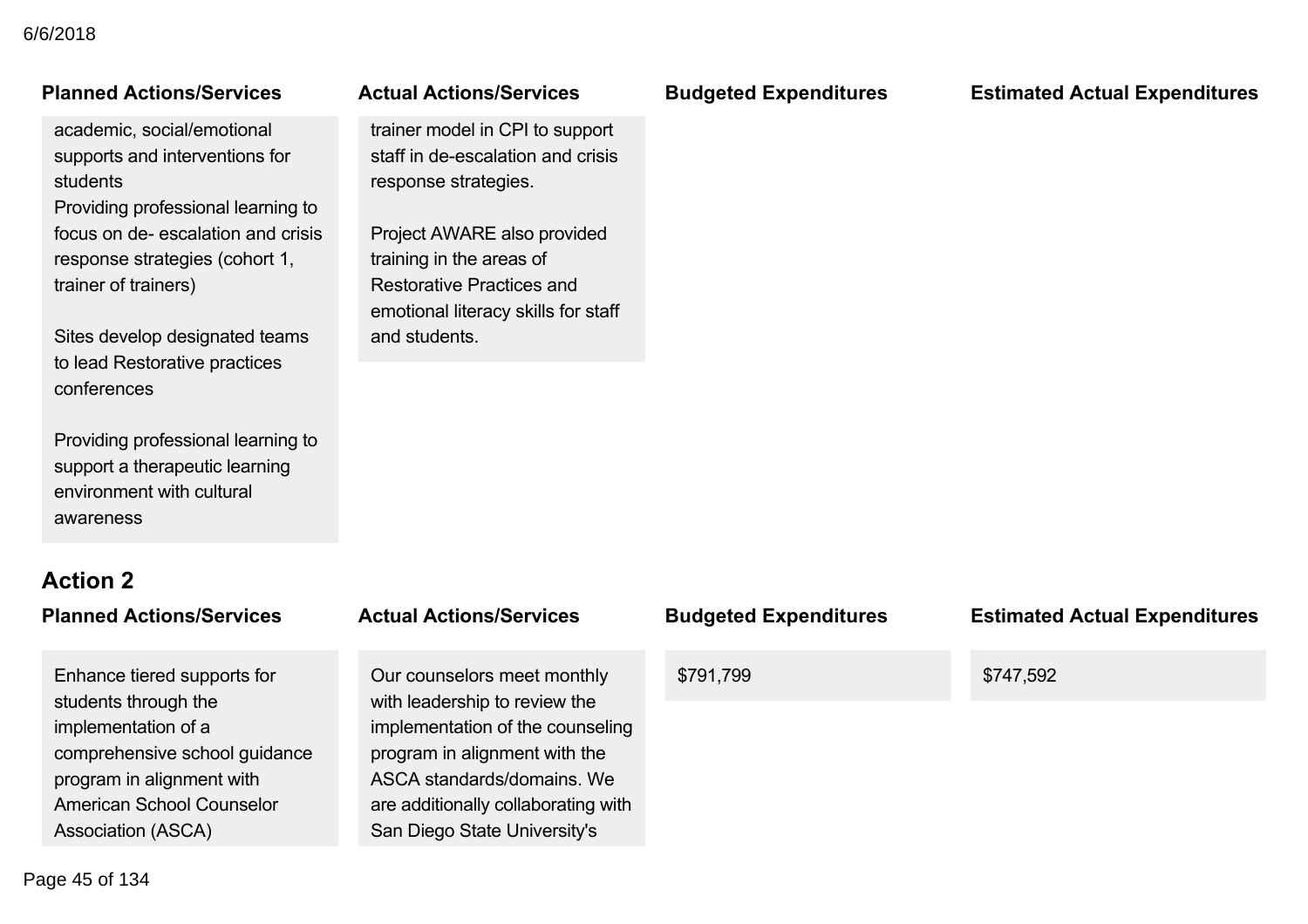#### American School Counselor ASSOCIATION CONTROL

standards/domains and related to:

- Academic development
- Personal social development Interpersonal skills
- Career Development
- Identify comprehensive therapeutic learning program
- Assess current status across regions
- Provide training and support for school guidance counselors Ensure successful transitions for all JCCS students

#### are additionally collaborating with Gual Actions/Services

Dean of School Counseling to assess the scope of work and the overall effectiveness of the counseling program.

A Head Counselor was chosen to provide leadership, guidance, and direction for the counseling program.

We also facilitate counseling interns to help us address students in receiving counseling services aligned with all 6 ASCA standards/domains. Social work interns are providing additional social/emotional supports to students and their families.

We also collaborate with Mobile Adolescent Support Team (MAST) to go to the student's homes to provide mental health support. this resource is available to parents and students upon transition into the JCCS school structure, this support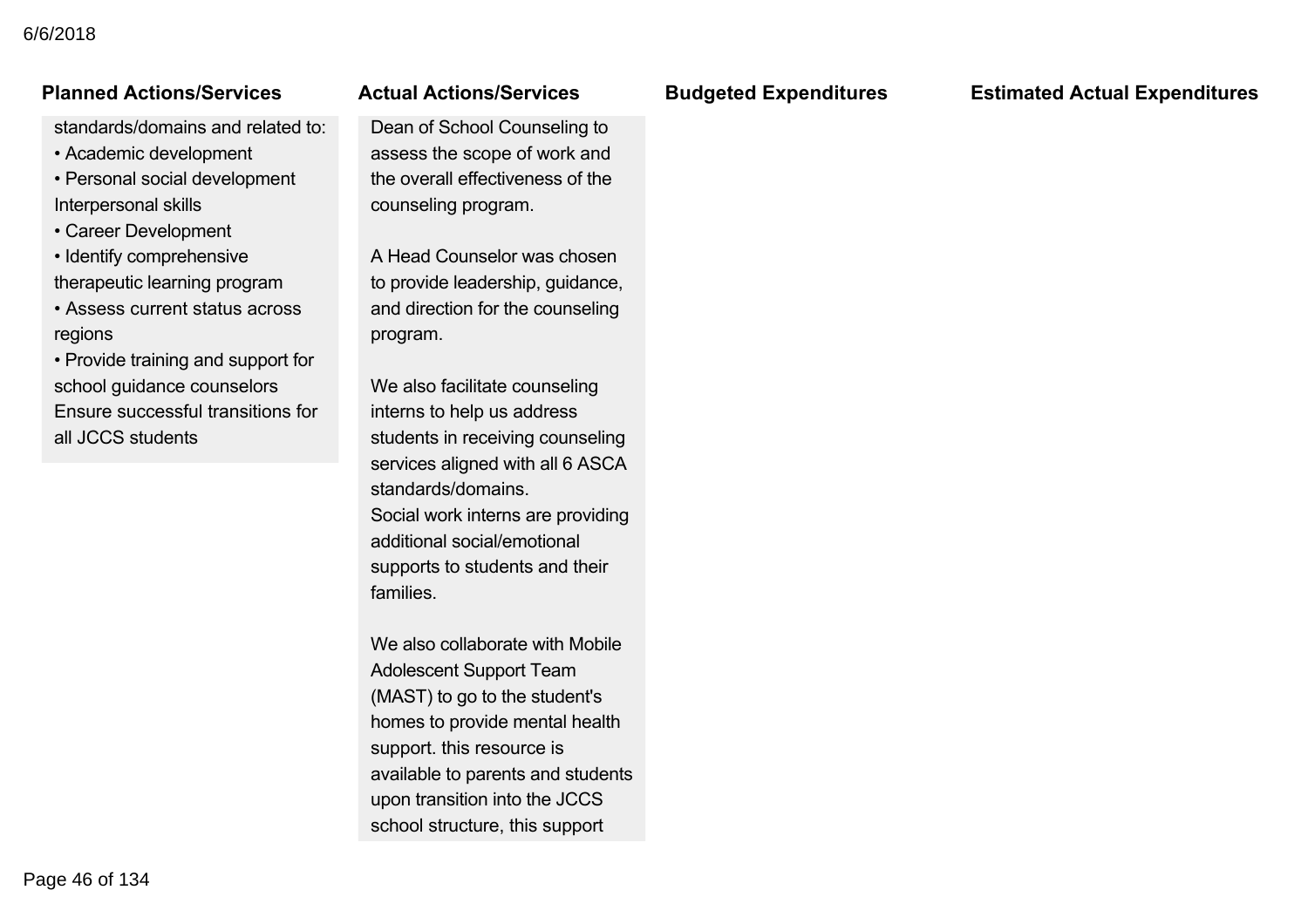| <b>Planned Actions/Services</b>                                                                                                                                                                                                                                                                                                                                                                 | <b>Actual Actions/Services</b><br>continues to be provided to<br>students upon transition back to<br>their district of residence.                                                                                                                                                                 | <b>Budgeted Expenditures</b> | <b>Estimated Actual Expenditures</b> |
|-------------------------------------------------------------------------------------------------------------------------------------------------------------------------------------------------------------------------------------------------------------------------------------------------------------------------------------------------------------------------------------------------|---------------------------------------------------------------------------------------------------------------------------------------------------------------------------------------------------------------------------------------------------------------------------------------------------|------------------------------|--------------------------------------|
| <b>Action 3</b>                                                                                                                                                                                                                                                                                                                                                                                 |                                                                                                                                                                                                                                                                                                   |                              |                                      |
| <b>Planned Actions/Services</b>                                                                                                                                                                                                                                                                                                                                                                 | <b>Actual Actions/Services</b>                                                                                                                                                                                                                                                                    | <b>Budgeted Expenditures</b> | <b>Estimated Actual Expenditures</b> |
| Enhance tiered supports for<br>students through the<br>implementation of a<br>comprehensive school guidance<br>program in alignment with<br><b>American School Counselor</b><br>Association (ASCA)<br>standards/domains and related to:<br>• Academic development<br>• Provide training and support for<br>school guidance counselors<br>Ensure successful transitions for<br>all JCCS students | See Action #2<br>We have contracted with The<br>Movement to provide support for<br>academic development,<br>SAT/ACT prep, college<br>application support, and support<br>for FAFSA completion. We<br>additionally hosted the<br><b>Historically Black Colleges and</b><br>University (HBCU) Tour. | \$802,123                    | \$919,143                            |
| <b>Action 4</b><br><b>Planned Actions/Services</b>                                                                                                                                                                                                                                                                                                                                              | <b>Actual Actions/Services</b>                                                                                                                                                                                                                                                                    | <b>Budgeted Expenditures</b> | <b>Estimated Actual Expenditures</b> |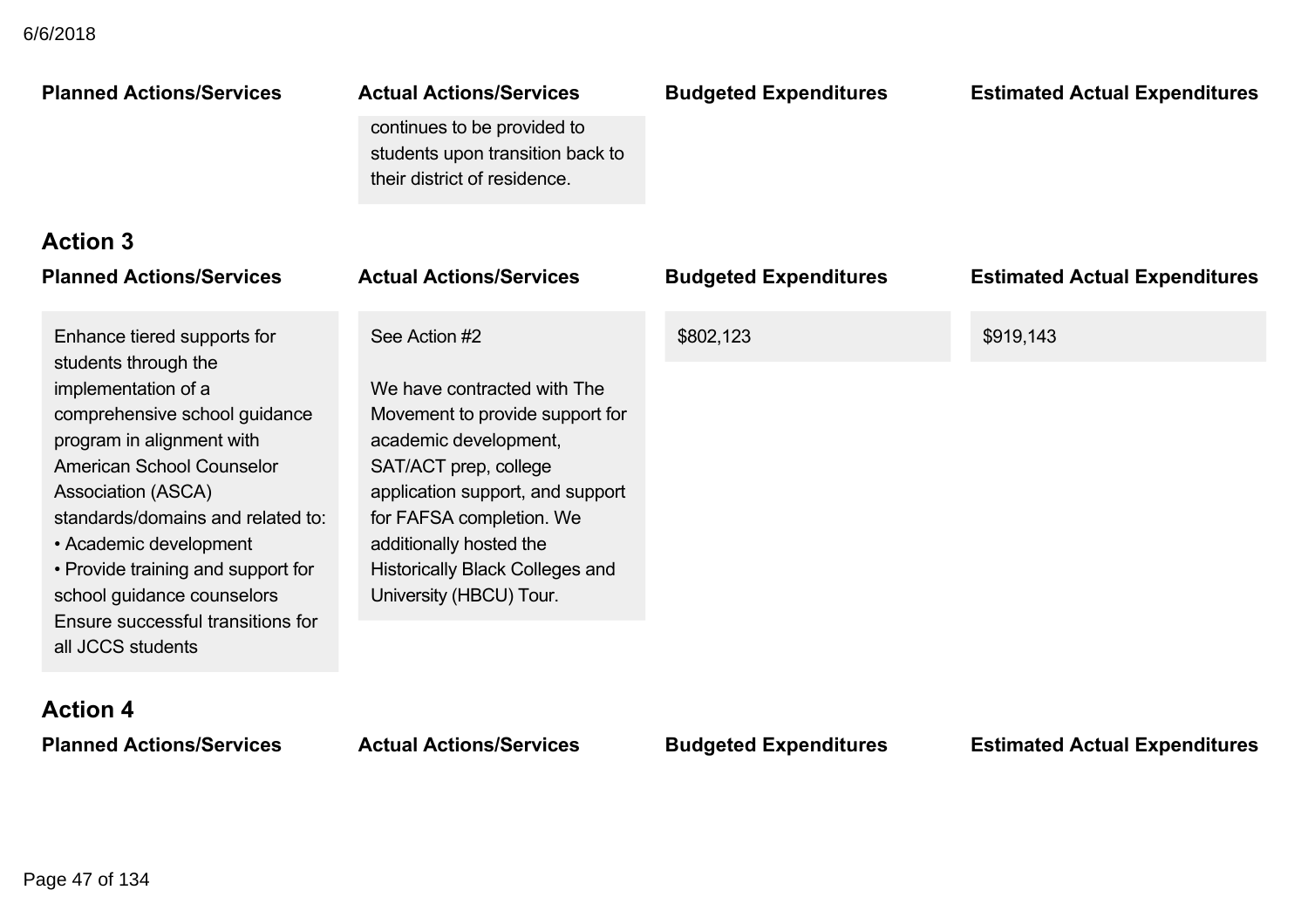Increase opportunities for reteaching and acceleration of foster youth, expelled students, students redesignated as fluent English proficient, English learners, and students with disabilities through the allocation of classified paraeducators within the classroom environment:

• Provide professional learning to classroom assistants, independent study assistants, and special education assistants to support the success of students in the designated programs

• Provide professional learning to English language development assistants on how to support the different language and academic needs of students who are English learners, newcomers, and long-term English learners.

Classroom assistants, special education teacher aides, and independent study aides received professional development to support reteaching and acceleration of foster youth, expelled students, students redesignated as fluent English proficient, English learners, and students with disabilities within the classroom environment. We additionally hired and trained

English Language Development (ELD) Assistants to provide classroom support for English language acquisition. ELD assistants were trained in the new ELD standards and the new English Learner assessment (ELPAC).

#### \$3,030,971 \$2,433,320

# **Action 5**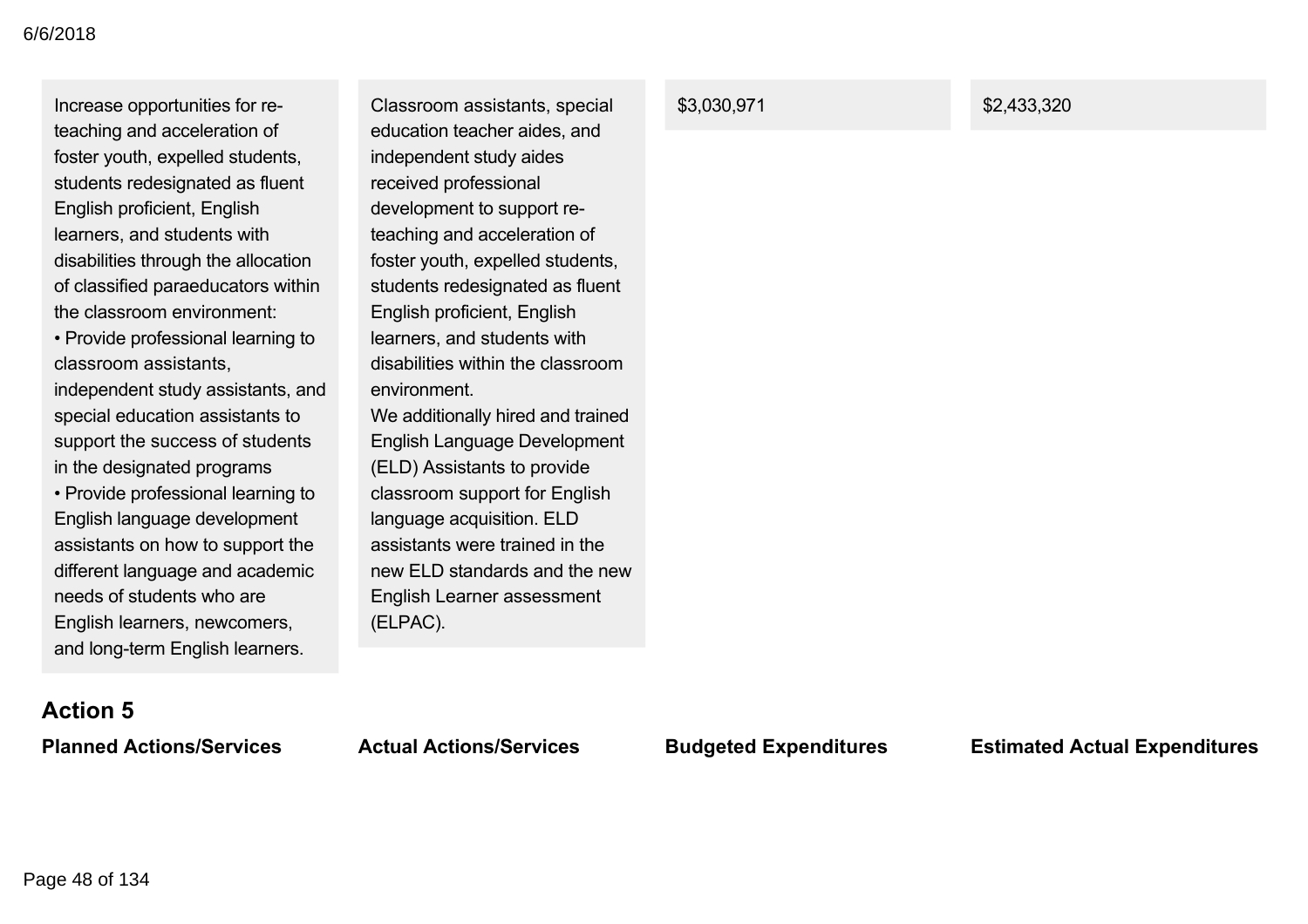| Refine and adjust support for<br>teachers and leaders in identifying<br>and implementing high- quality<br>integrated and designated ELD in<br>alignment with the site<br>professional learning plan and the<br><b>ELA/ELD Framework and</b><br>curriculum adoption.<br>See Goal 1, Action 5 for additional<br>information on English learner<br>Program | Through the Division curriculum<br>committee we began to identify<br>and implement high- quality<br>integrated and designated ELD<br>in alignment with the site<br>professional learning plan, the<br>ELD toolkit and the ELA/ELD<br>Framework and curriculum<br>adoption. | \$146,135 | \$13,688 |
|---------------------------------------------------------------------------------------------------------------------------------------------------------------------------------------------------------------------------------------------------------------------------------------------------------------------------------------------------------|----------------------------------------------------------------------------------------------------------------------------------------------------------------------------------------------------------------------------------------------------------------------------|-----------|----------|
| <b>Action 6</b>                                                                                                                                                                                                                                                                                                                                         |                                                                                                                                                                                                                                                                            |           |          |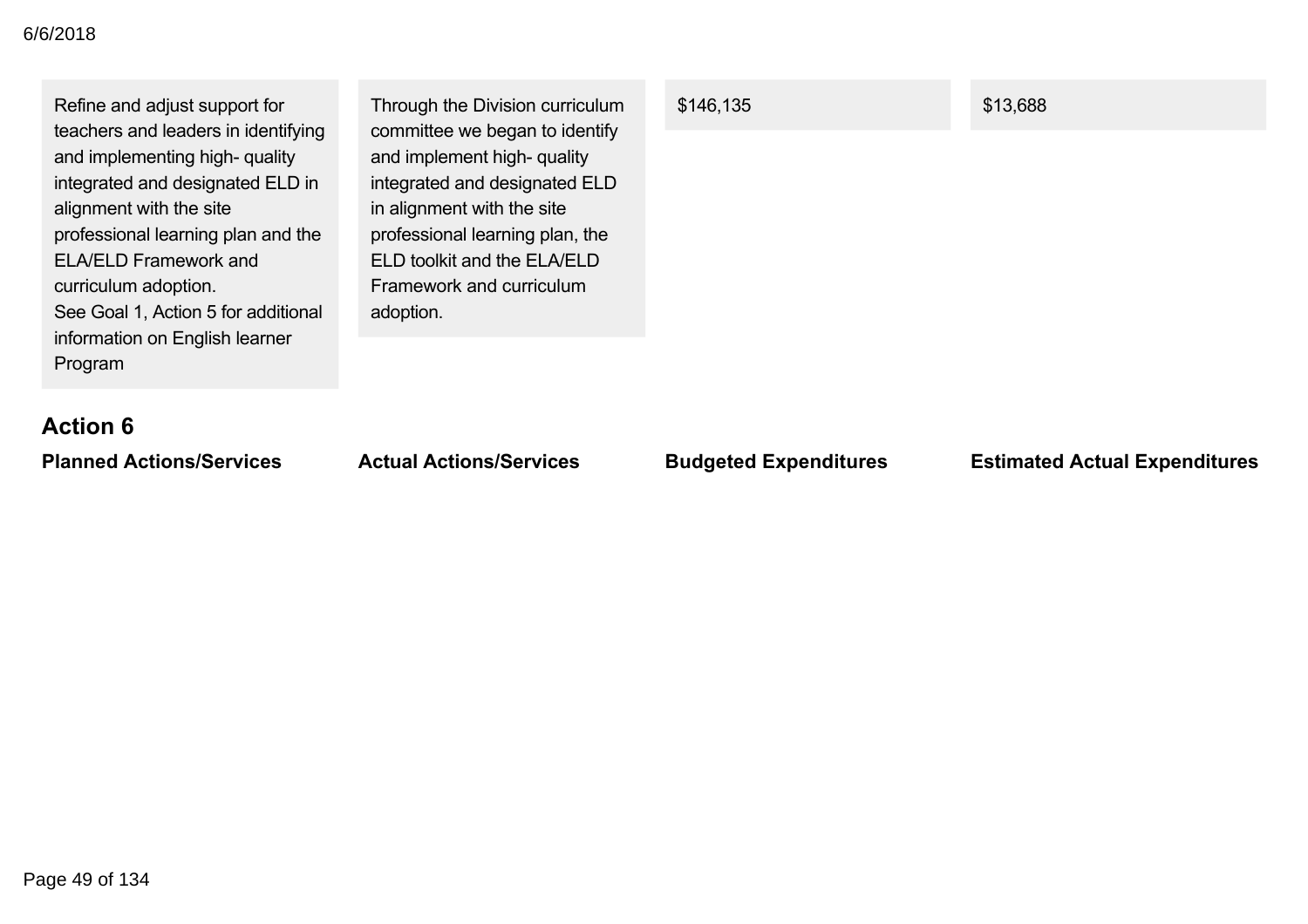| We will restructure the<br>instructional support at San<br>Pasqual Academy to include<br>cohesive and connected wrap<br>around services:<br>• Create new position of a director<br>of residential education<br>• Utilize the instructional support<br>team to provide site embedded<br>support<br>• Regular partner meetings and | The Director of Residential<br>Education was hired.<br>A monthly San Pasqual advisory<br>committee was developed and<br>chaired by the President of the<br>SPA Board of Directors and<br>attended by the Executive<br>Director, Senior Director, School<br>Director of Residential<br>Education, Director of New<br>Alternatives, County Council, | \$374,142 | \$225,671 |
|----------------------------------------------------------------------------------------------------------------------------------------------------------------------------------------------------------------------------------------------------------------------------------------------------------------------------------|---------------------------------------------------------------------------------------------------------------------------------------------------------------------------------------------------------------------------------------------------------------------------------------------------------------------------------------------------|-----------|-----------|
| collaboration<br>We will identify and support foster<br>youth at all schools as they<br>integrate and transition through<br>our programs.                                                                                                                                                                                        | San Diego County Health and<br>Human Services, Court<br>Appointed Special Advocates,<br>Probation, and the presiding<br>Juvenile Court Judge.                                                                                                                                                                                                     |           |           |
|                                                                                                                                                                                                                                                                                                                                  | Utilized the instructional support<br>team to provide embedded<br>support.                                                                                                                                                                                                                                                                        |           |           |

## **Action 7**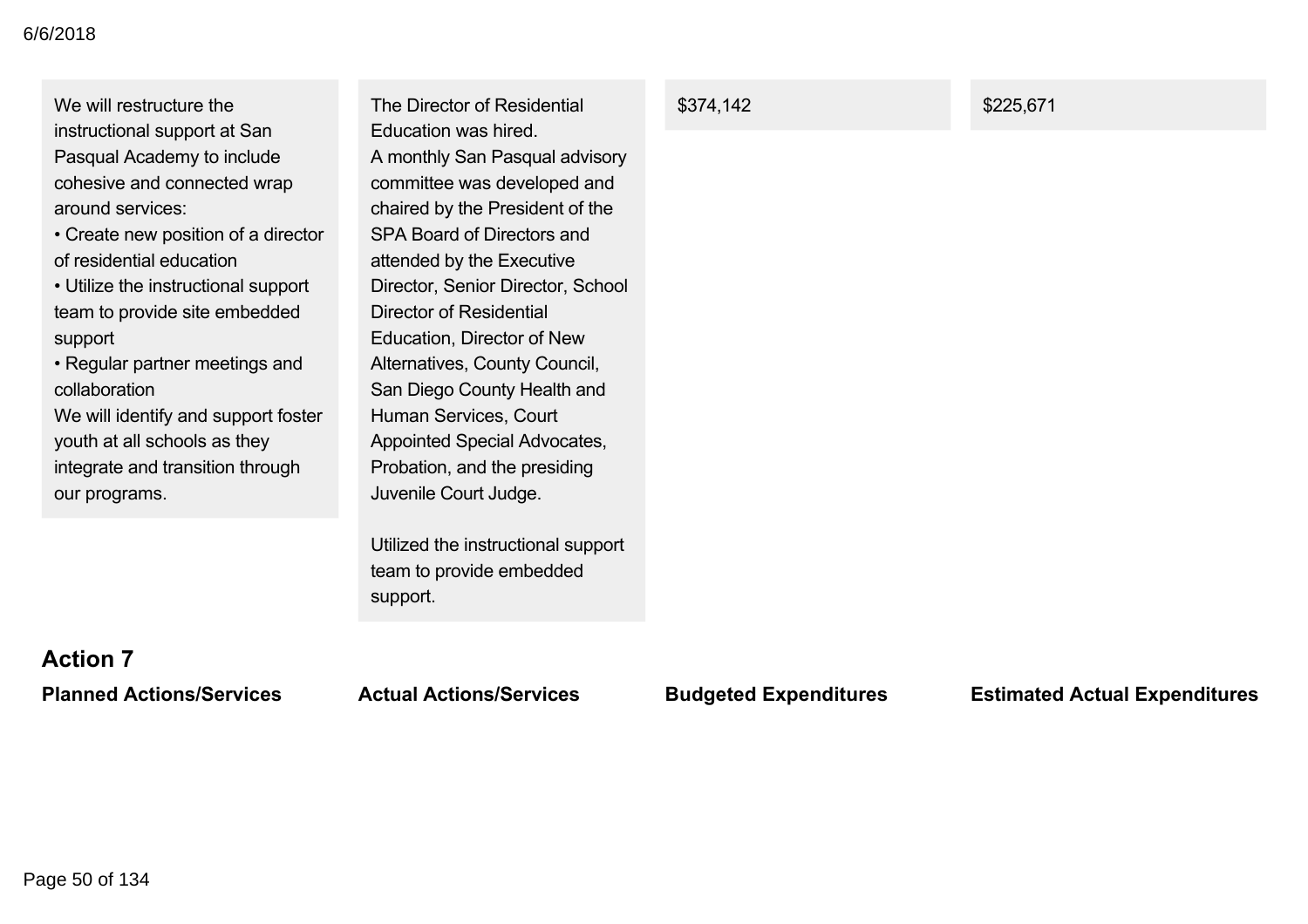| <b>Action 8</b>                                                                                                         | implemented to provide direction<br>and oversite for the JCCS CTE<br>program.                                                                       |           |           |
|-------------------------------------------------------------------------------------------------------------------------|-----------------------------------------------------------------------------------------------------------------------------------------------------|-----------|-----------|
| Increase integrated CTE<br>pathways and course offerings to<br>provide equitable access for all<br><b>JCCS</b> students | We have increased equitable<br>access to CTE pathways and<br>course offerings for all JCCS<br>students. A CTE advisory<br>committee was created and | \$578,853 | \$295,471 |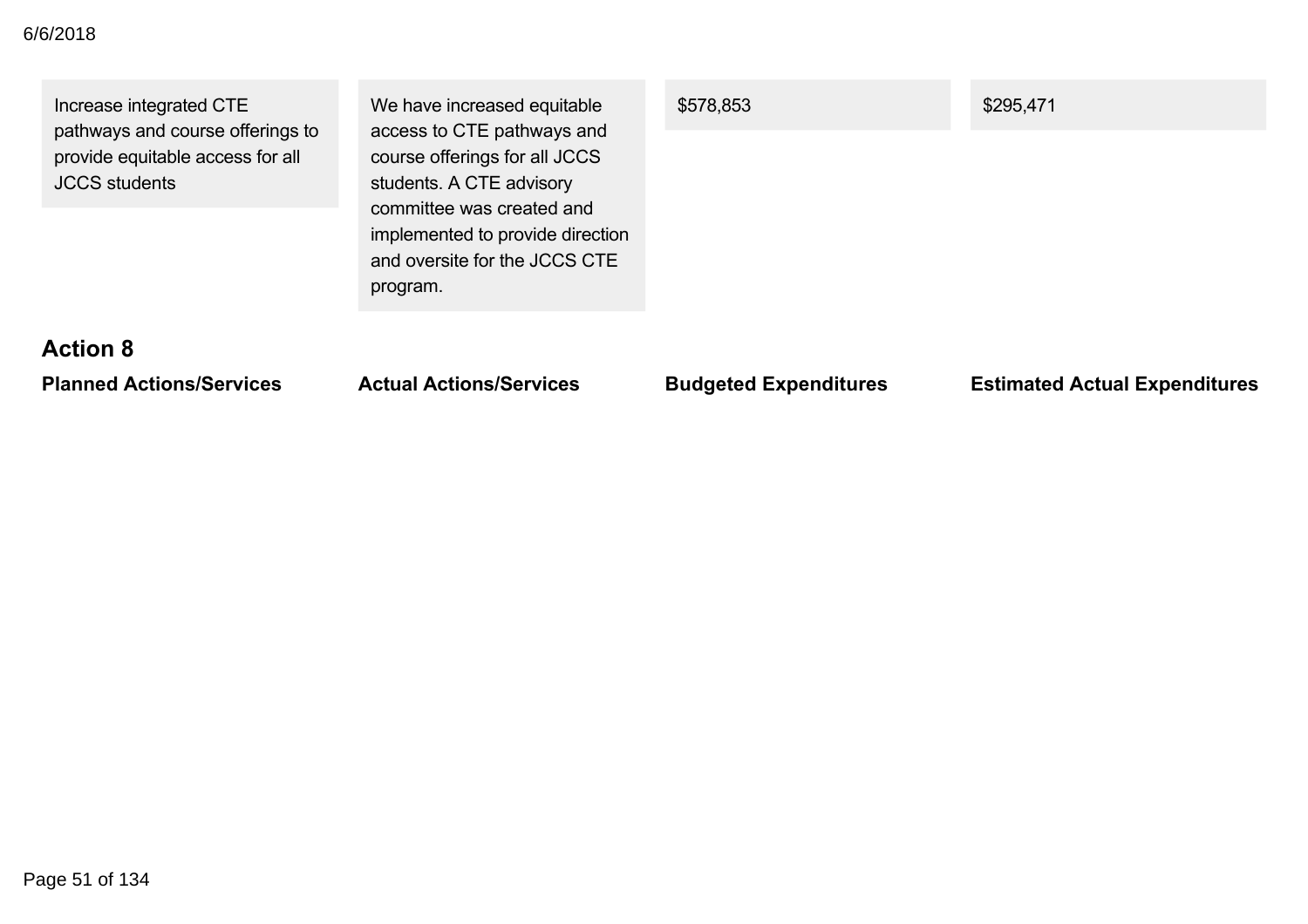SDCOE, Foster Youth/Homeless Education Services staff will continue to assist probation and child welfare in the identification of appropriate education rights holders as requested and including:

- IEPs
- 504s
- Placements

Monitor, refine and adjust practices and services to support prompt enrollment, placement, and course credit completion for foster youth transitioning in and out of county-run programs

We continue to assist probation and child welfare in the identification of appropriate education rights holders as requested and including:

- IEPs
- 504s • Placements

We continue to monitor, refine and adjust practices and services to support prompt enrollment, placement, and course credit completion for foster youth transitioning in and out of county-run programs. We continue to expand our offering of trainings for JCCS and special education staff regarding how to share information, as well as understanding IEPs and 504s to ensure appropriate student placement.

Cost included in Goal 3, Action 1 (transition plans)

Cost included in Goal 3, Action 1 (transition plans)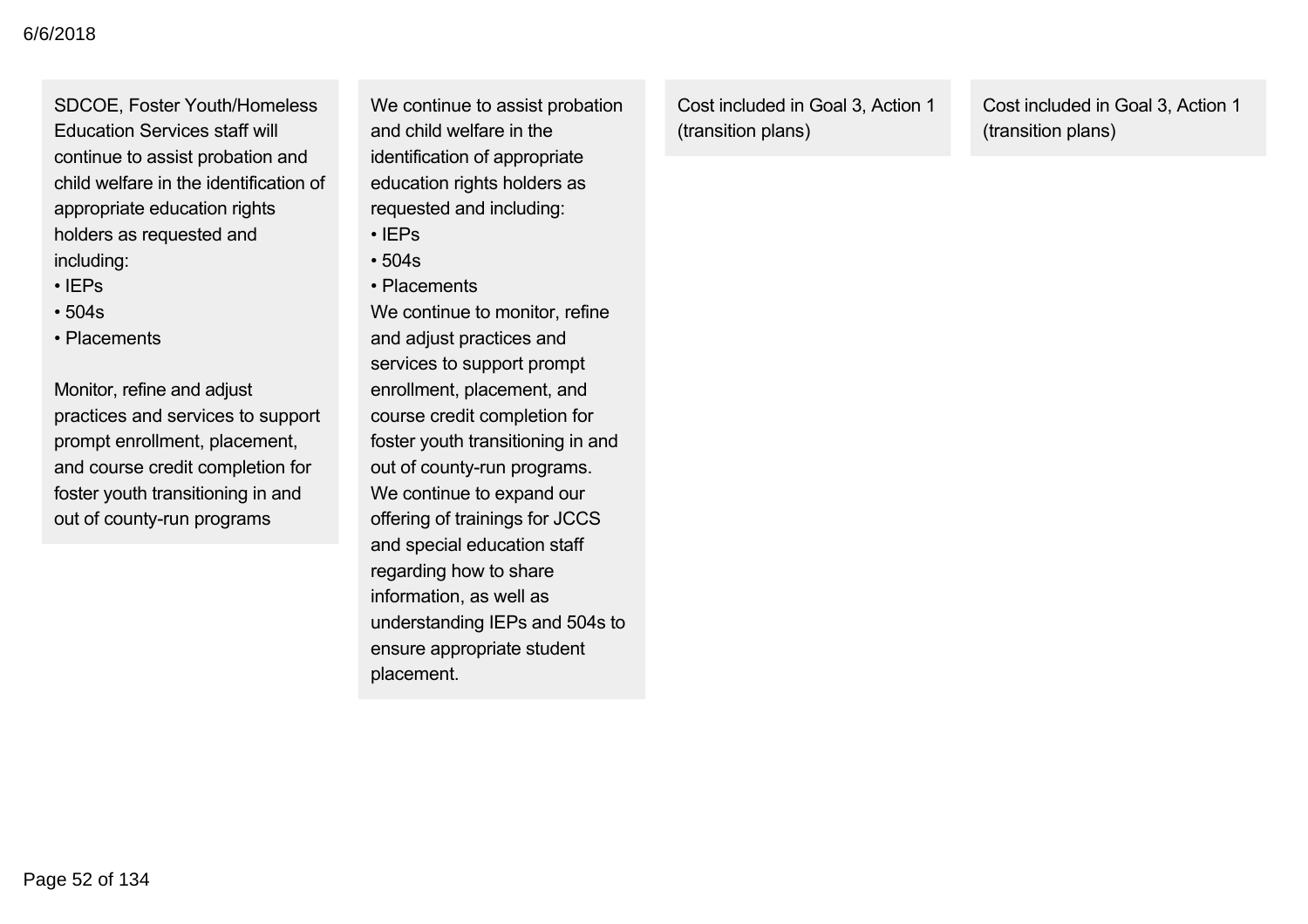**Planned Actions/Services Actual Actions/Services Budgeted Expenditures Estimated Actual Expenditures**

# **Analysis**

Complete a copy of the following table for each of the LEA's goals from the prior year LCAP. Duplicate the table as needed. Use actual annual measurable outcome data, including performance data from the LCFF Evaluation Rubrics, as applicable.

Describe the overall implementation of the actions/services to achieve the articulated goal.

We implemented a Regional Model to improve communication and collaboration with districts, community-based organizations, and the community at large (probation, law enforcement, county health and human service agencies) in order to positively impact our students and their families, particularly our at-risk, expelled, EL Students, and foster youth.

We provided professional learning on Restorative Practices and Youth Mental Health First Aid to all staff as well as some students and parents to develop universal awareness, common language, and ownership.

We improved our students' college readiness and ease of transition to college through new and newly strengthened partnerships with local community colleges, which is leading to increases in concurrent enrollment, admissions, access, and supports.

We contracted with the National College Resource Foundation to provide our students with access to college readiness tutoring (via the Movement Enrichment Program) focused primarily on math, language development, mentoring, and college and career planning such as FAFSA completion, college application support, SAT/ACT prep, etc..

We have trained our teachers on the CPI Model (Crisis Prevention Institute, a non-violent crisis intervention) via a trainer of trainers model in which a core group of our teachers served as the trainers.

Project AWARE has provided direct training to students in our Court and Community Schools in the areas of Restorative Practices and emotional literacy.

Implemented monthly meetings between counselors and district leadership to enhance supports/program alignment with the ASCA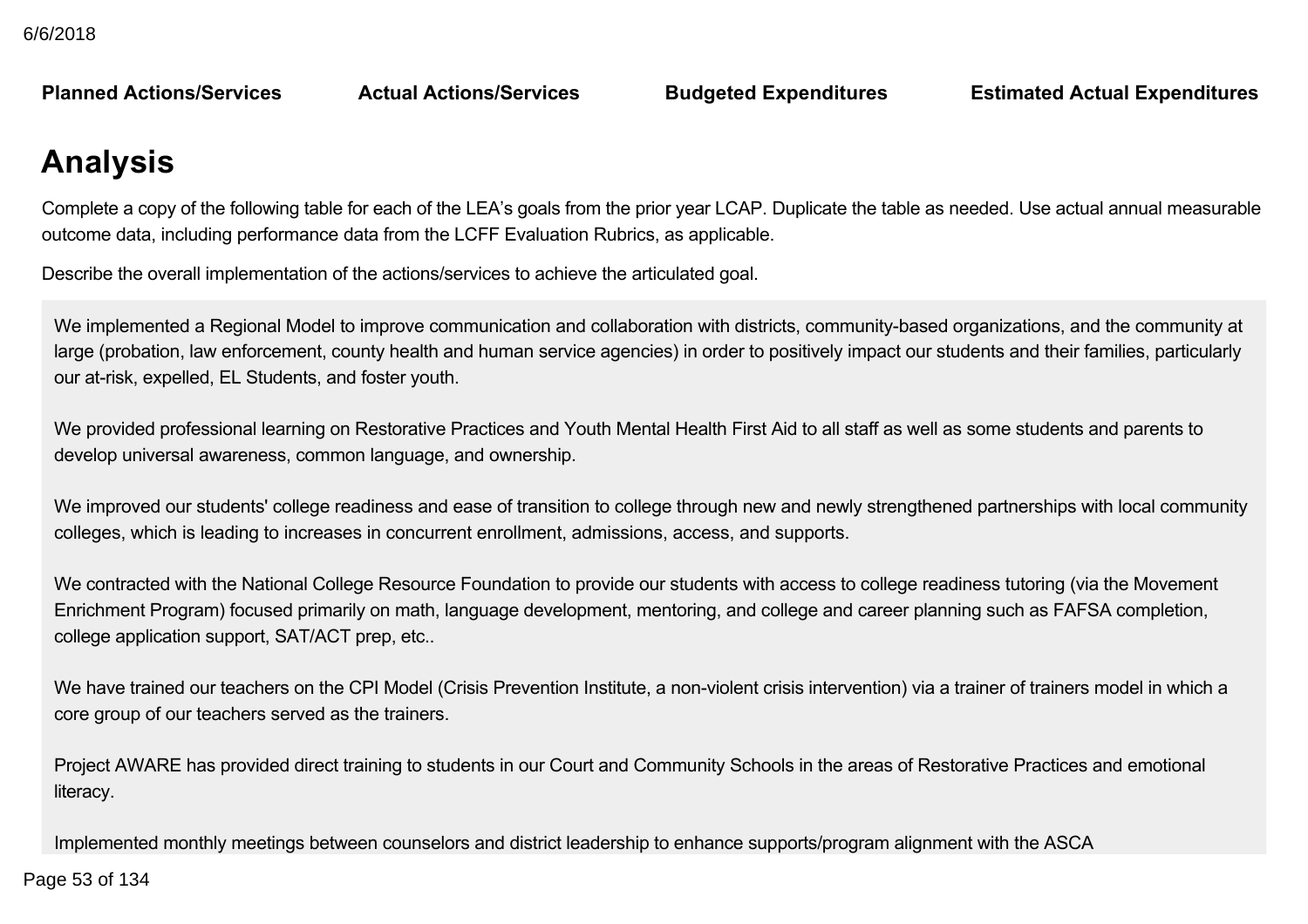standards/domains.

Partnered with San Diego State University Dean of School Counseling to assess the overall effectiveness of our counseling program and scope of work. We hired a Head Counselor to provide leadership, guidance, capacity development, and direction for the counseling program.

We strengthened the coordination of Mobile Adolescent Support Team (MAST) services to ensure our students have greater access to mental health services.

We participated in the Historically Black Colleges and Universities (HBCU) Tour, serving on the planning committee and ensuring attendance of students from all four of our programs.

We strengthened our partnership with SDCOE's Student Support Services to place social work interns from local universities in all regions of our Community Schools to provide social/emotional support to our students and their families.

We worked closely with SDCOE's Student Support Services and all 42 partner school districts to update the San Diego countywide expulsion plan to clarify how students are referred to us and how we can help students meet their rehabilitation plan goals to ensure a smooth transition back to their district of residence.

We hired and trained English Language Development (ELD) Assistants to provide classroom support for English language acquisition. ELD assistants were trained in the new ELD standards and the new English Learner assessment (ELPAC).

Through our Division Curriculum Committee, we have developed an Integrated ELA/ELD Curriculum that will strengthen universal supports for all students, particularly our English Learners and Students with IEPs (SPED). This same committee also identified an evidence-based instructional framework that brings to the forefront differentiation and integrated English language development (Integrated ELD) and will strengthen instructional support for our English Learners and SPED Students. We have also identified a Designated ELD Curriculum for our newcomers and our students who are not making adequate progress in their English language development.

We applied for and won a grant to implement a Multi-Tiered System of Support (MTSS) that will ensure we are providing universal academic and school culture (behavior, social-emotional) supports for all of our students and that we are gathering and monitoring data to inform us about which of our students will need additional support/intervention to help them succeed in our schools and become college/career ready.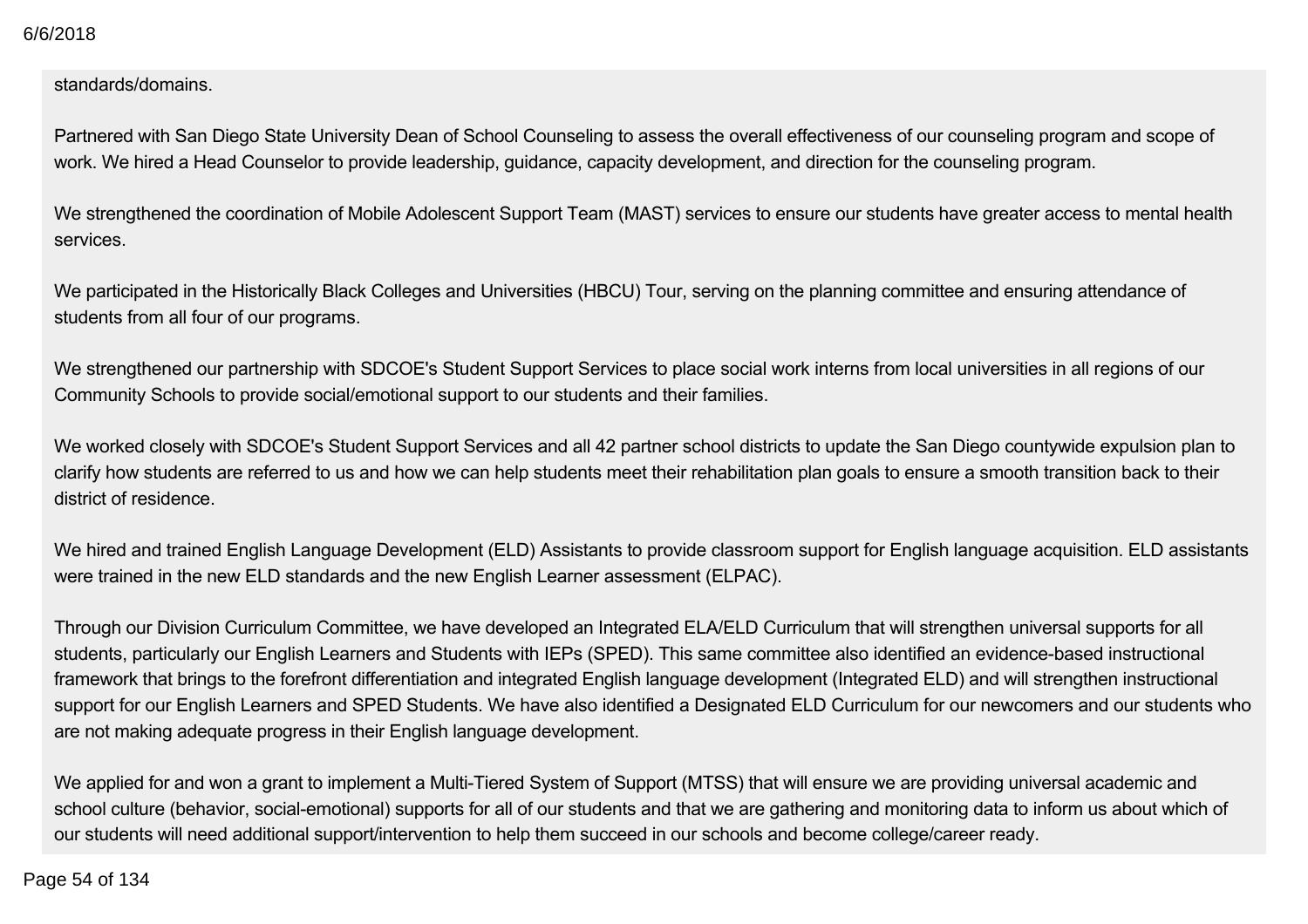Our district leadership participates in a number of strategic partnership meetings aimed at strengthening/coordinating supports for our foster youth students: SPA Advisory, Transition Task Force, Dependency Policy Group, and Blue-Ribbon Task Force.

We continue to monitor, refine, and adjust practices and services to support prompt enrollment, placement, and course credit completion for foster youth transitioning in and out of county-run programs.

We created a CTE advisory board to provide direction and oversite for the JCCS CTE program to expand CTE pathways and course offerings in all four of our programs.

Describe the overall effectiveness of the actions/services to achieve the articulated goal as measured by the LEA.

We trained 60% of our teachers on the CPI Model. 2016-2017 there were 0 middle school dropouts 2016-2017 there were 0 high school dropouts 2016-2017 333 students graduated 2016-2017 student suspension rate was 5.8% with 31% of those students having multiple suspensions 2016-2017 32 out of 42 students were successful in meeting district expulsion rehabilitation plans. 6 of these students were graduates 100% of Foster Youth continue to be appropriately enrolled and placed in JCCS programs 100% of Foster Youth students were enrolled and placed in appropriate courses per state and local statute

Explain material differences between Budgeted Expenditures and Estimated Actual Expenditures.

Goal 4 Action 2 had no material differences between the Budgeted Expenditures and Estimated Actual Expenditures. Decreases in certificated personnel cost resulted in lesser than expected costs for actions 1 and 5. Action 1 total estimated actuals represents 63% of budgeted expenditures, with a material difference between the budgeted expenditures and estimated actuals in the amount of \$510,151. This substantial cost decrease in 2017-18 was due mostly to reclassification of Teacher intersession to monthly to teacher salary.

Action 5 total estimated actuals represents 9% of budgeted expenditures, with a material difference between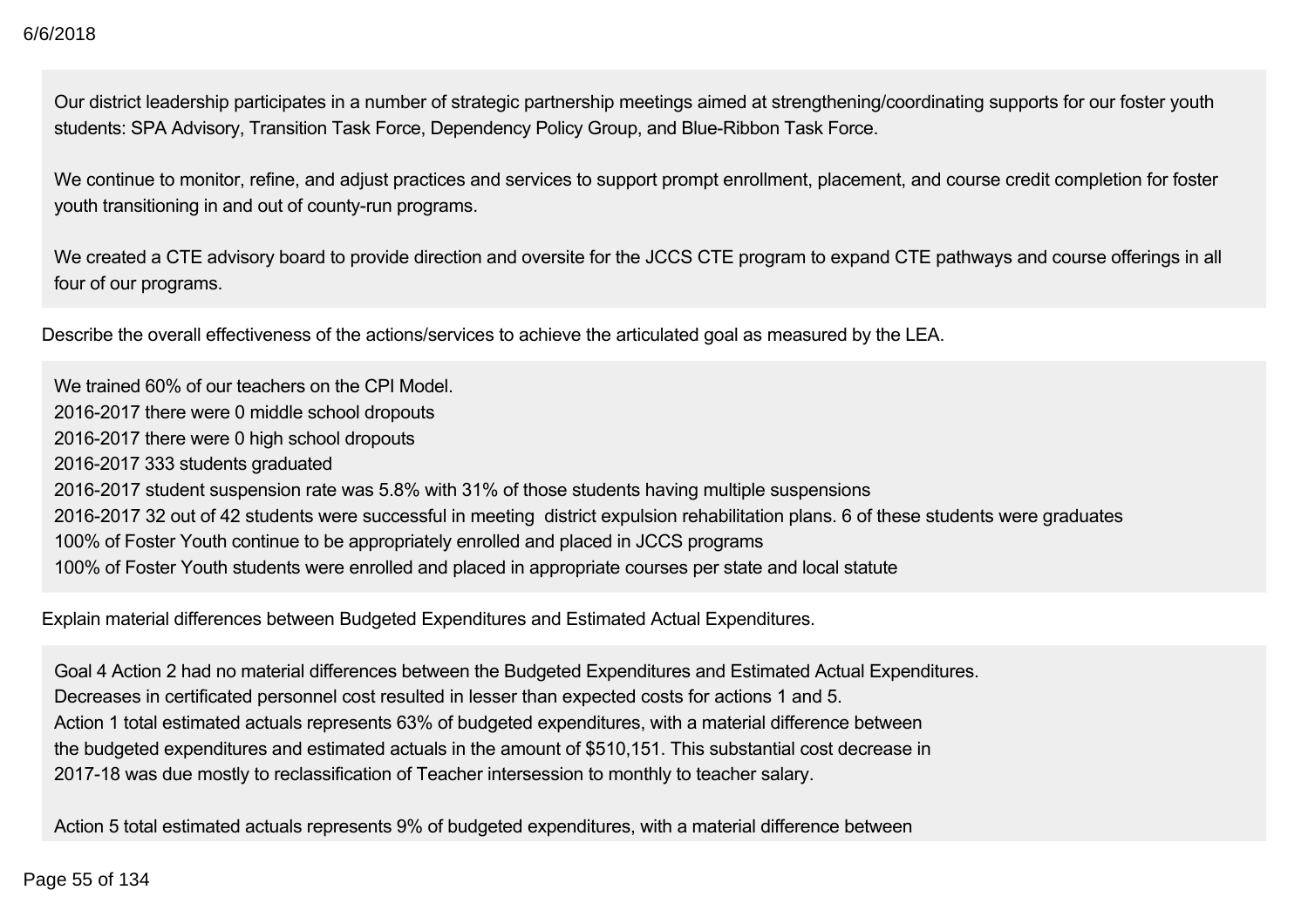budgeted and estimated actuals in the amount of \$132,447. This cost decline was as a result of ELD Specialist vacant position during 2017-18 school year.

Increases in certificated personnel cost resulted in higher than anticipated costs for action 3.

Action 3 projected material differences between budgeted expenditures and estimated actuals is \$117,020 or 15%. This cost increase was a result largely to Counselor positions salary reclassification in 2017-18.

Decreases in classified personnel costs resulted in lower than projected costs for action 4.

Action 4 total estimated actuals represents 80% of budgeted expenditures, with a material difference between budgeted expenditures and estimated actuals in the amount of \$597,651. This decline in cost was due mainly to vacancies in classroom, English Learners and Independent Study Assist positions during the 2017-18 school year.

Decreases in both certificated and classified personnel cost resulted in lesser than expected costs for action 6.

Action 6 projected material differences between budgeted expenditures, with a material difference between budgeted expenditures and estimated actuals in the amount of \$148,471 or 40%. The decrease in cost was a result primarily of teacher and classroom, English Learners and Independent Study Assistant position vacancies in 2017-18.

Decreases in certificated personnel and non-salary cost resulted in lower than projected costs for action 7.

Action 7 total estimated actuals represents 51% of budgeted expenditures, with a material differences between budgeted expenditures and estimated actuals in the amount of \$283,382. This expenditure reduction in S/C was due mainly to the use of other available CTE funding to cover CTE instructors and non-salary costs during 2017-18 school year.

Describe any changes made to this goal, expected outcomes, metrics, or actions and services to achieve this goal as a result of this analysis and

#### Page 56 of 134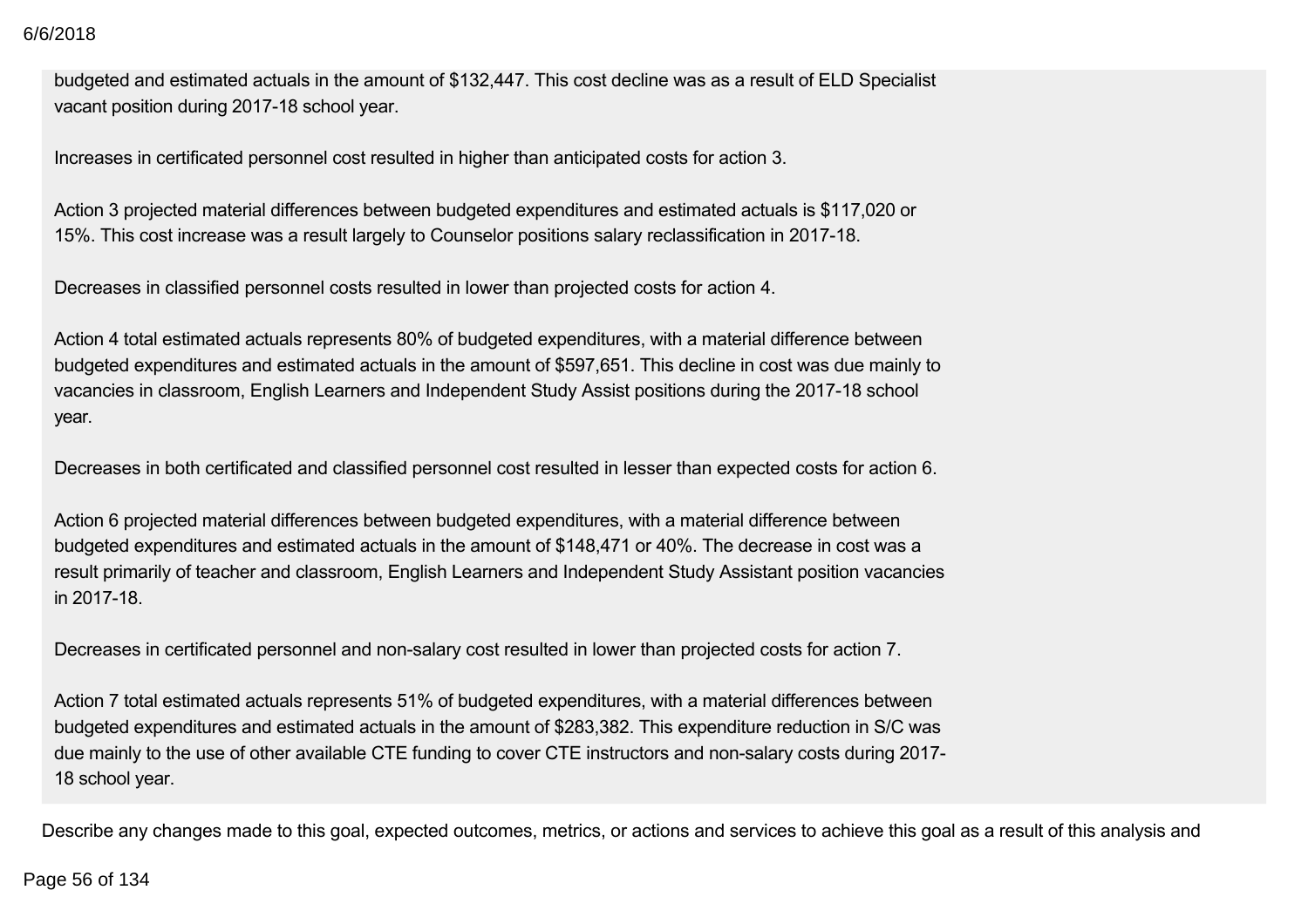analysis of the LCFF Evaluation Rubrics, as applicable. Identify where those changes can be found in the LCAP.

We will be implementing a multi-tiered system of supports (MTSS) that will include universal supports for academics and behavior as well as datainformed academic and school culture (behavior, social-emotional) supports/interventions for students who need them. Universal supports for school culture will be based on trauma-informed practices (our lens), restorative practices (our approach), and PBIS (our framework). This means our staff will need training in trauma-informed practices and PBIS (a framework for tiered school culture supports). Our staff will also need training in our instructional framework for universal academic supports (Teaching and Learning Cycle). (Goal 1, Action 6)

We will be implementing a new Integrated ELA/ELD Curriculum (refer to Goal 1).

We will be designing a new Integrated Math/ELD Curriculum (refer to Goal 1).

We will continue to expand CTE pathways and course offerings. (Goal 4, Action 7)

We will develop a Policy Equity Leadership Team (PELT) and Regional Equity Leadership Team (RELT) to analyze disaggregated data for students who are at risk, expelled, English Learners, and foster youth in order to inform improvements we can make to better prepare students to succeed in college and career. A new action will be added to the LCAP for this work (Goal 3, Action 1 and Goal 1, Action 6).

Actions 2 and 3 will be combined since they address the same strategies.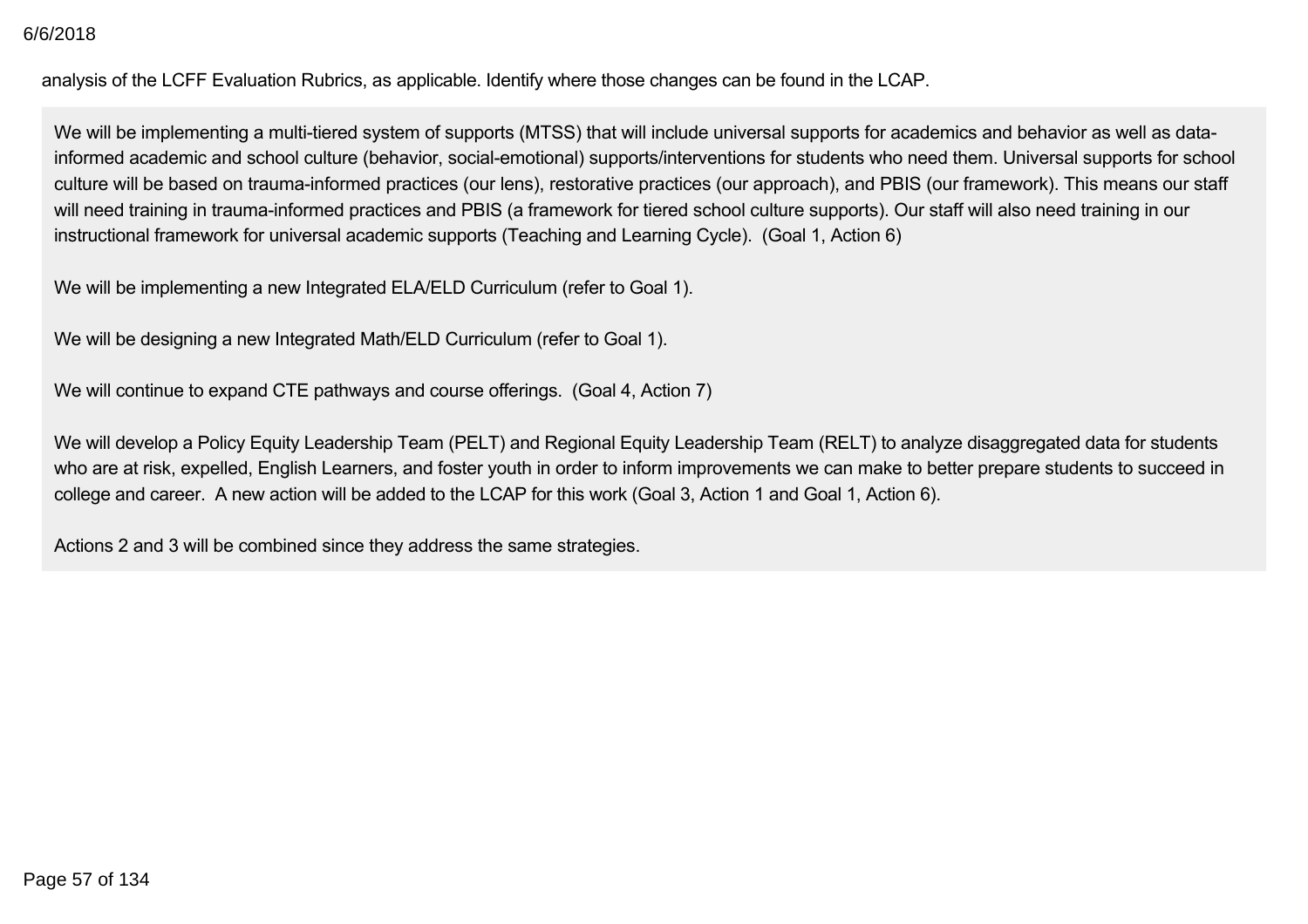# **Stakeholder Engagement**

**LCAP Year: 2018-19** 

### **Involvement Process for LCAP and Annual Update**

How, when, and with whom did the LEA consult as part of the planning process for this LCAP/Annual Review and Analysis?

Throughout the 2017-18 school year ongoing LCAP updates and were presented at a variety of locations. These included:

Regularly scheduled meetings of the San Diego County Board of Education. Status updates were provided on the Goals, Actions and Services, as well as the Expected Annual Measurable Outcomes

The District English Learner Advisory Committee (DELAC) and District Advisory Committee (DAC) meetings in January, March and April 2018 received updates and their input was solicited for LCAP development.

School Site Council (SSC) meetings at each site included information on the LCAP goals and how they are connected to the sites and the actions in the SPSAs.

Six Community Forums were held during the month of January, 2018. Representatives from all stakeholder groups- students (16), parents (43), certificated and classified staff (22), Administrators (13 ) and community/partners (12) participated in the forums. Stakeholders from Special Education schools also attended, as did foster youth services representatives.

January 16 - Metro Region January 17 - San Pasqual Academy January 19 - SOAR Academy January 25 - East and South Regions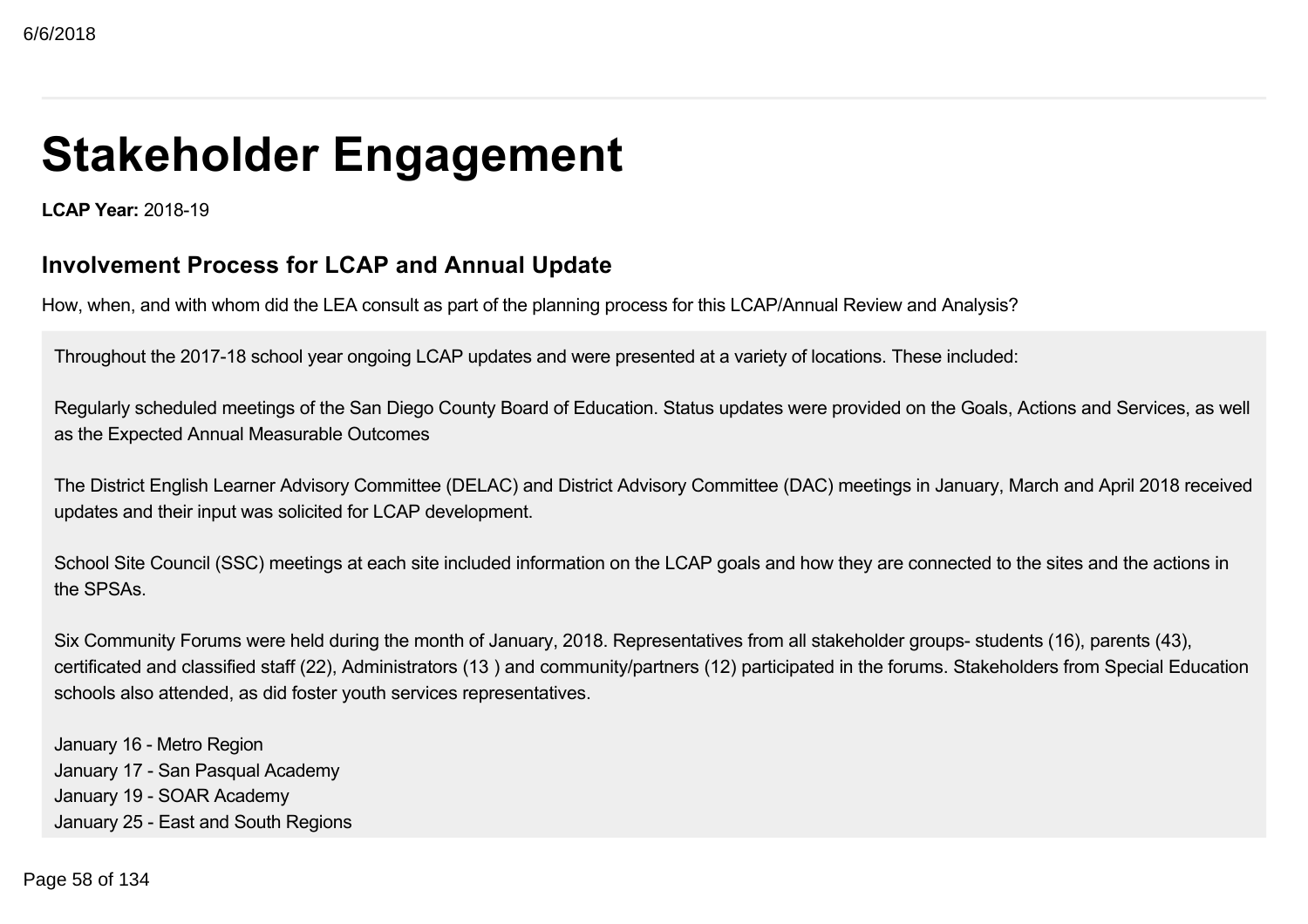January 30 - Monarch School January 31 - North Region

Staff and administrative meetings:

Information on the development of the LCAP and how the Goals, Actions/Services and Outcomes impact the schools was shared with administrators and principals. Principals then shared that information with classified and certificated staff at each site, including Special Education sites.

Parent and Student Input:

Surveys were administered to parents and students at the Community Forums, and student surveys were administered through the sites in March.

For Davila, Friendship and North County Academy the Community Advisory Committee meets monthly and each site has a Parent Advisory Committee where input is solicited. Parent input into program needs also comes through IEP meetings.

The LCAP Leadership Team met approximately every two weeks, starting in November to plan and implement the LCAP revision process and the Stakeholder Engagement process. The leadership team, in conjunction with several principals reviewed the responses gathered at the Community Forums to find which specific themes and ideas emerged, and then those were compared to the survey results to get overall priorities and next steps.

Last year, a ThoughtExchange survey was used to provide further input and to capture input from those who could not attend the Community Forums or staff meetings. The rich data and results from this survey continued to provide insights and ideas to inform this year's discussions. 125 people (staff, students, parents/guardians, and community members) shared 542 thoughts and placed 6,662 stars in the Spring of 2017.

The public hearing for the LCAP occurred on

Board adoption occurred June 13th, 2018

### **Impact on LCAP and Annual Update**

How did these consultations impact the LCAP for the upcoming year?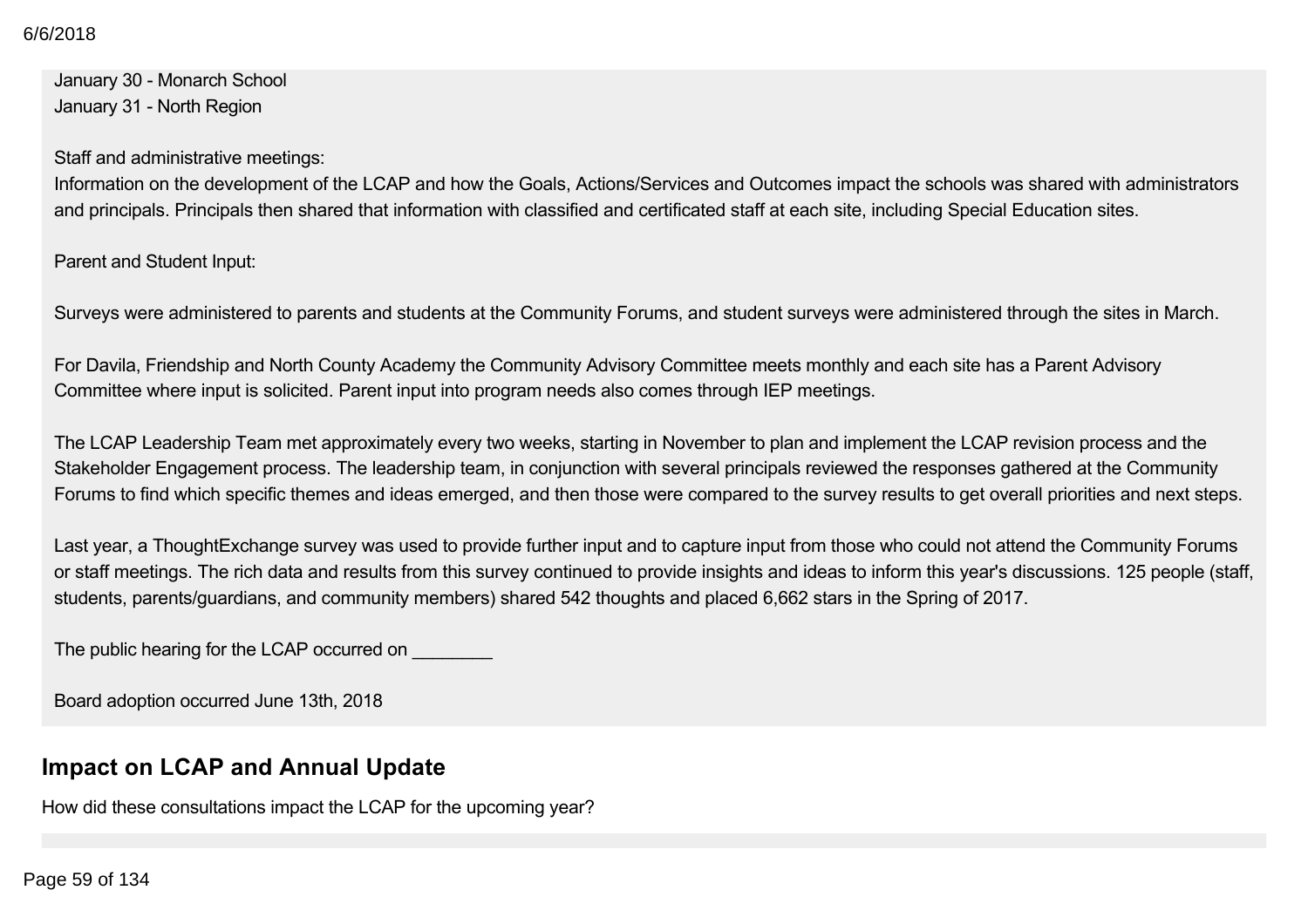Several themes were found that arose frequently across all stakeholder groups.

There is a need for more Career Technical Education to help students see the link between their education and postsecondary success. This will be addressed in Goal 1 Action 4, and Goal 4, Action 7.

Continue to build a school climate that is culturally relevant, trauma informed, safe, and engaging for students. Actions to support this are found in Goal 4, Action 1.

Continue to explore ways to improve communication systems, especially with parents. See Goal 2, Action 2.

Improve attendance tracking and reporting, including consistent ways to track attendance, grades, behavior, transitions, etc... across the system. See Goal 3, Action 3

Building a system of support for all students, which will primarily be addressed through MTSS, which is found in Goal 1, Action 6 and Goal 3, Action 1.

# **Goals, Actions, & Services**

Strategic Planning Details and Accountability

Complete a copy of the following table for each of the LEA's goals. Duplicate the table as needed.

(Select from New Goal, Modified Goal, or Unchanged Goal)

Unchanged

# **Goal 1**

Ensure excellence in teaching and learning so each student is prepared to succeed in college and career.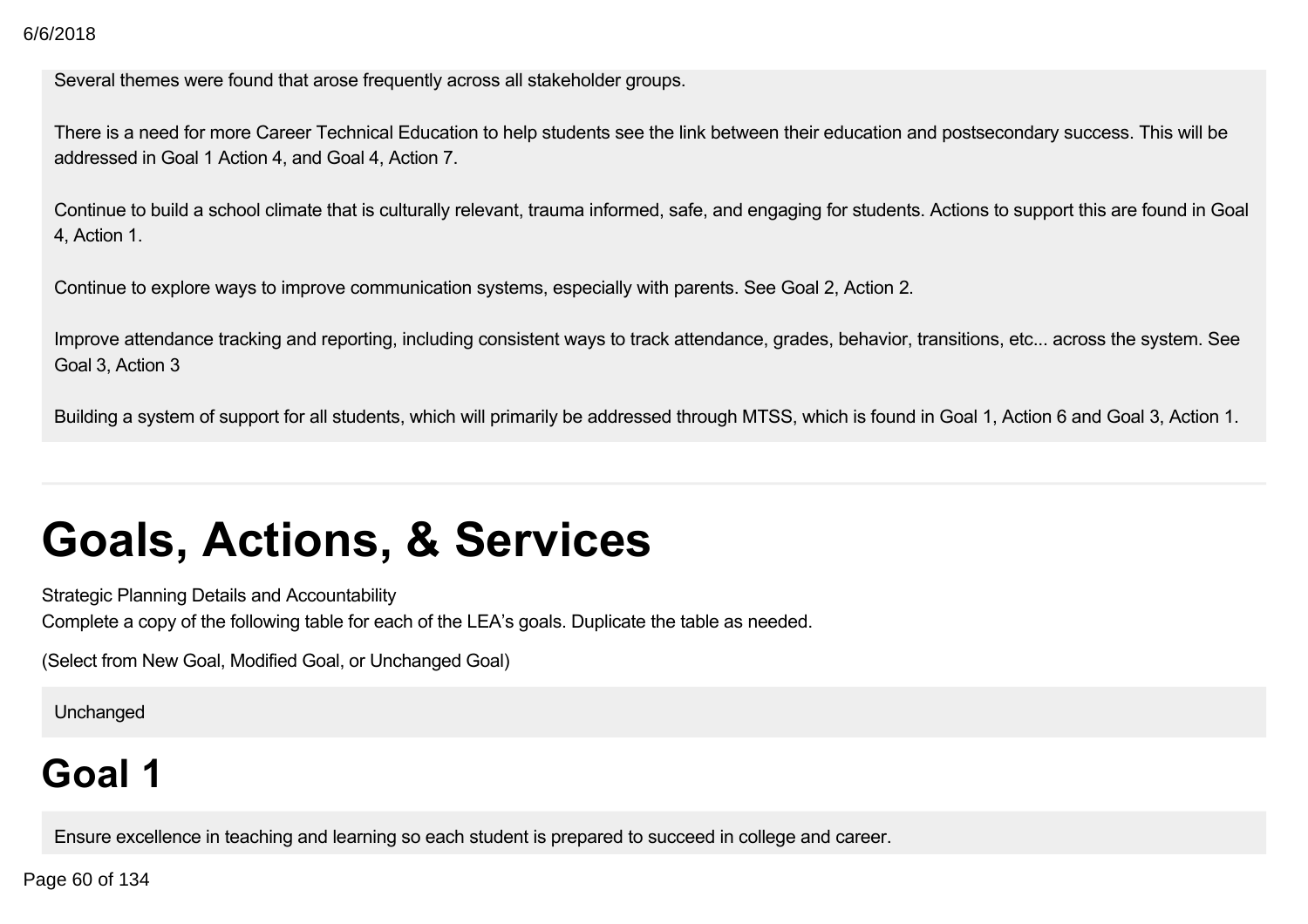**State and/or Local Priorities addressed by this goal:**

**State Priorities:** 1, 2, 4, 7

**Local Priorities:**

#### **Identified Need:**

Student achievement data demonstrates a need to increase the academic performance of ALL students in meeting or exceeding grade-level standards in English language arts and math as measured by MAP assessments and the CAASPP. Stakeholder input identified a need to increase the implementation and effectiveness of instructional programs to meet the needs of all students with specific feedback being generated related to the additional needs of supporting students who are English learners in making adequate progress and students with disabilities in making academic progress.

### **Expected Annual Measureable Outcomes**

| <b>Metrics/Indicators</b>                              | <b>Baseline</b>                                                           | 2017-18                                                                       | 2018-19                                                                   | 2019-20                                                                   |
|--------------------------------------------------------|---------------------------------------------------------------------------|-------------------------------------------------------------------------------|---------------------------------------------------------------------------|---------------------------------------------------------------------------|
| Appropriately<br>credentialed and<br>assigned teachers | 90 percent of teachers are<br>appropriately credentialed<br>and assigned. | 100 percent of teachers<br>are appropriately<br>credentialed and<br>assigned. | 100 percent of teachers<br>are appropriately<br>credentialed and assigned | 100 percent of teachers are<br>appropriately credentialed<br>and assigned |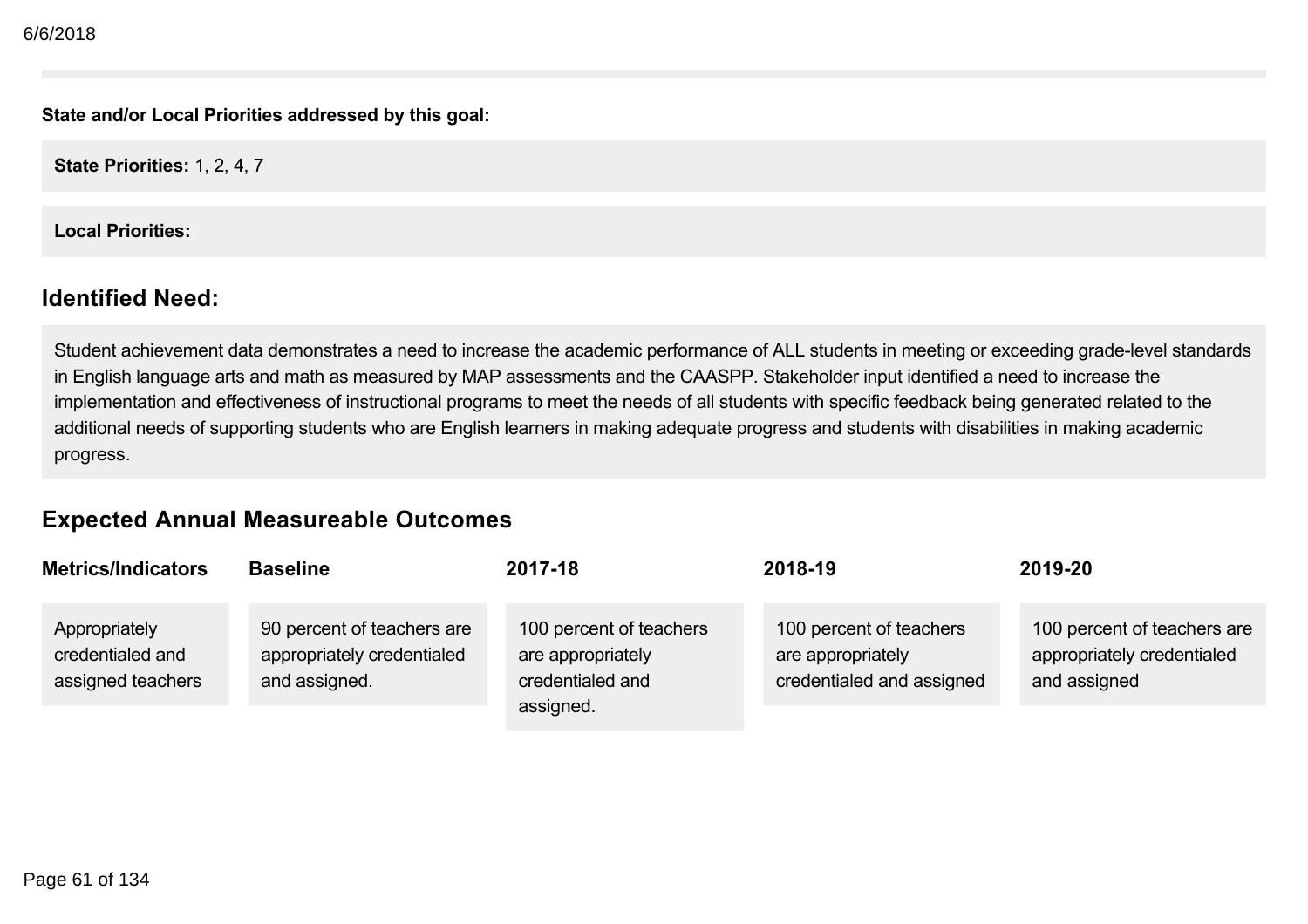#### credentialed and 6/6/2018

| <b>Metrics/Indicators</b>                                                                                                            | <b>Baseline</b>                                                                                    | 2017-18                                                                                                                                                                                           | 2018-19                                                                                                                                                                                           | 2019-20                                                                                                                                                                                           |
|--------------------------------------------------------------------------------------------------------------------------------------|----------------------------------------------------------------------------------------------------|---------------------------------------------------------------------------------------------------------------------------------------------------------------------------------------------------|---------------------------------------------------------------------------------------------------------------------------------------------------------------------------------------------------|---------------------------------------------------------------------------------------------------------------------------------------------------------------------------------------------------|
| Student access to<br>instructional<br>materials and<br>supplies                                                                      | 100 percent of students<br>have access to board<br>adopted materials and<br>instructional supplies | 100 percent of students<br>have access to board<br>adopted materials and<br>instructional supplies as<br>evidenced by SARC data<br>and board instructional<br>materials sufficiency<br>resolution | 100 percent of students<br>have access to board<br>adopted materials and<br>instructional supplies as<br>evidenced by SARC data<br>and board instructional<br>materials sufficiency<br>resolution | 100 percent of students<br>have access to board<br>adopted materials and<br>instructional supplies as<br>evidenced by SARC data<br>and board instructional<br>materials sufficiency<br>resolution |
| Percentage of<br>students completing<br>"a-g" course<br>requirements<br>*The school does<br>not have sufficient<br>data to calculate | 796 students completed<br>"a-g" courses as of May<br>28, 2017                                      | 800 students completing<br>"a-g" courses.<br>110 foster youth students<br>275 English learners<br>completing "a-g" courses                                                                        | 850 students completing<br>"a-g" courses.<br>120 foster youth students<br>300 English learners<br>completing "a-g" courses                                                                        | 875 of students completing<br>"a-g" courses.<br>125 of foster youth students<br>325 of English learners<br>completing "a-g" courses                                                               |
| percentages. For<br>this metric the<br>district will report on                                                                       |                                                                                                    |                                                                                                                                                                                                   |                                                                                                                                                                                                   |                                                                                                                                                                                                   |

the number of

"a-g" courses

students completing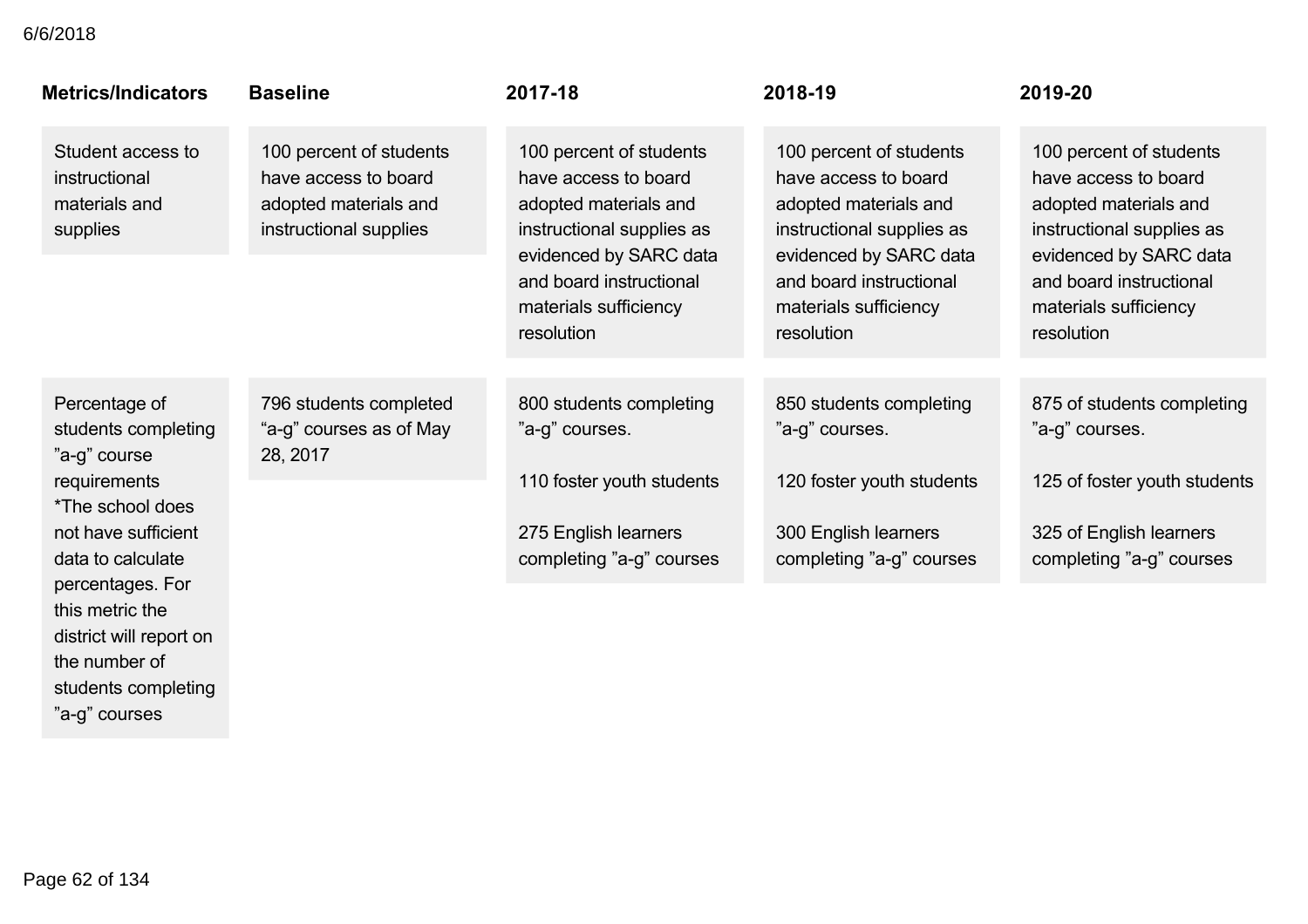| <b>Metrics/Indicators</b>                                             | <b>Baseline</b>                                                                                                                                                                                | 2017-18                                                                                                                                                                                                                                                    | 2018-19                             | 2019-20                             |
|-----------------------------------------------------------------------|------------------------------------------------------------------------------------------------------------------------------------------------------------------------------------------------|------------------------------------------------------------------------------------------------------------------------------------------------------------------------------------------------------------------------------------------------------------|-------------------------------------|-------------------------------------|
| Implementation of<br>academic content<br>and performance<br>standards | Based on fall 2016<br>Learning walk data:<br>55 percent of tasks were<br>mostly/significantly aligned<br>with grade-level standards<br>84 percent<br>mostly/significantly/<br>somewhat aligned | Increase percentage of<br>tasks aligned by 5 percent<br>each year.<br><b>Learning Walks were</b><br>discontinued in 2017-18.<br>Baseline will be drawn<br>from Local Indicator 2,<br>question 3:<br>ELA- beginning (level 2)<br>ELD- exploration (level 1) | Increase by one level each<br>year. | Increase by one level each<br>year. |
|                                                                       |                                                                                                                                                                                                | Math- beginning (level 2)<br>Science- exploration (level<br>1)<br>HSS- exploration (level 1)                                                                                                                                                               |                                     |                                     |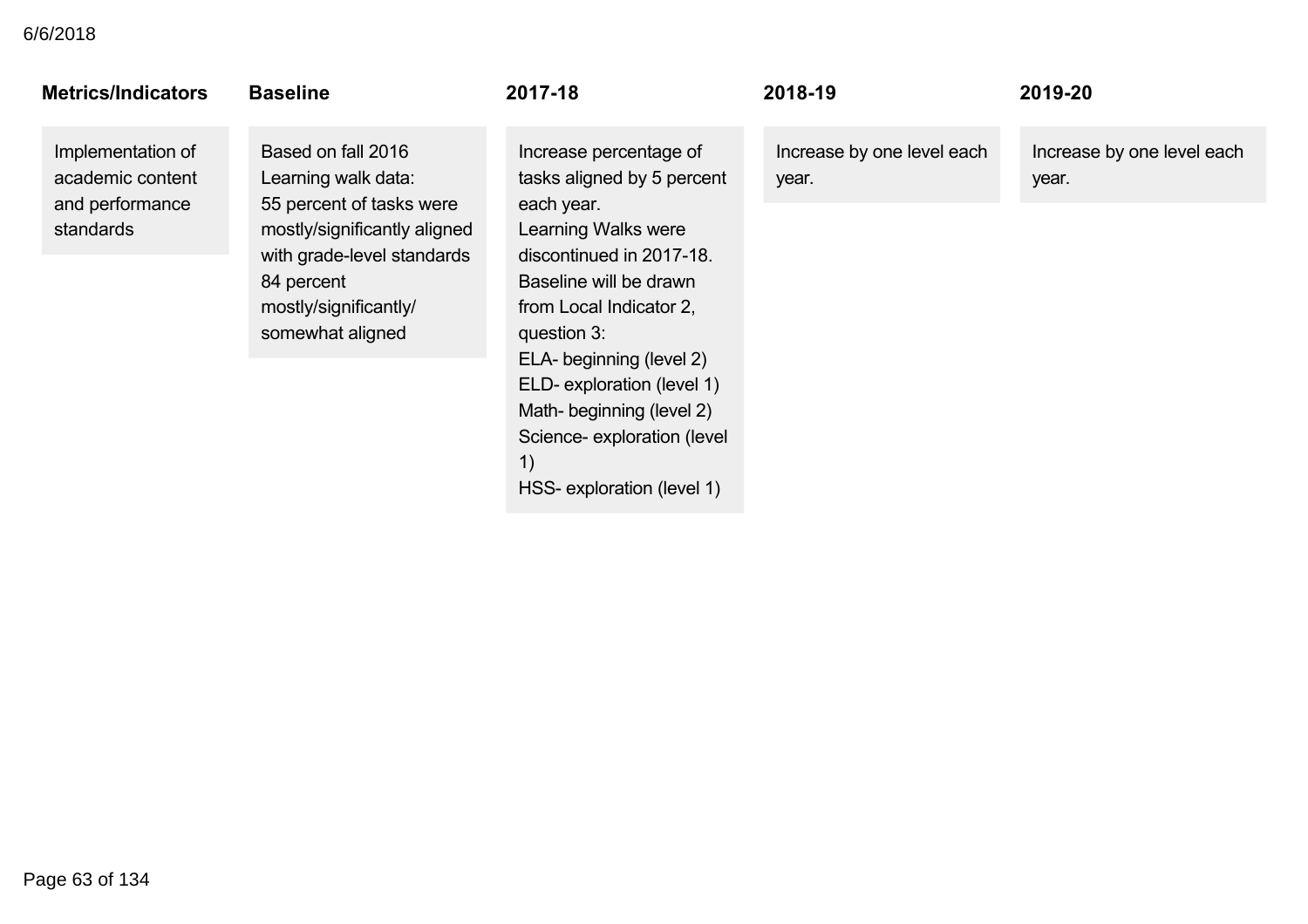| Establish baseline in<br>The percentage of                                                                                                                                                                                                                                            |                                                      |                                                                                                                                   |                                                                                                                                                                          |                                                                         |
|---------------------------------------------------------------------------------------------------------------------------------------------------------------------------------------------------------------------------------------------------------------------------------------|------------------------------------------------------|-----------------------------------------------------------------------------------------------------------------------------------|--------------------------------------------------------------------------------------------------------------------------------------------------------------------------|-------------------------------------------------------------------------|
| <b>English learners</b><br>2017-18                                                                                                                                                                                                                                                    |                                                      | <b>Baseline</b>                                                                                                                   | <b>Discontinued</b>                                                                                                                                                      | <b>Discontinued</b>                                                     |
| provided access to<br>the state standards<br>and ELD standards<br>as measured by<br>placement at<br>registration centers<br><b>Reclassified Fluent</b><br><b>English Proficient</b><br>$(R$ - FEP $)$<br>Long-term English<br>learners (LTEL)<br><b>English learners</b><br>(EL) only |                                                      | Baseline not established,<br>metric to be discontinued                                                                            |                                                                                                                                                                          |                                                                         |
| Percentage of<br><b>English Learner</b><br>pupils making<br>17<br>progress toward<br>English proficiency<br>as measured by<br><b>CELDT</b>                                                                                                                                            | 54.9 percent of ELs made<br>annual progress in 2016- | 60 percent of ELs making<br>annual progress on a local<br>measure<br>Establish a separate<br>baseline for LTEL annual<br>progress | 68 percent of EL's making<br>annual progress on the<br>local measure; ELPAC<br>baseline to be established.<br><b>LTEL baseline will not be</b><br>calculated separately. | 75 percent of ELs making<br>annual progress as<br>measured by the ELPAC |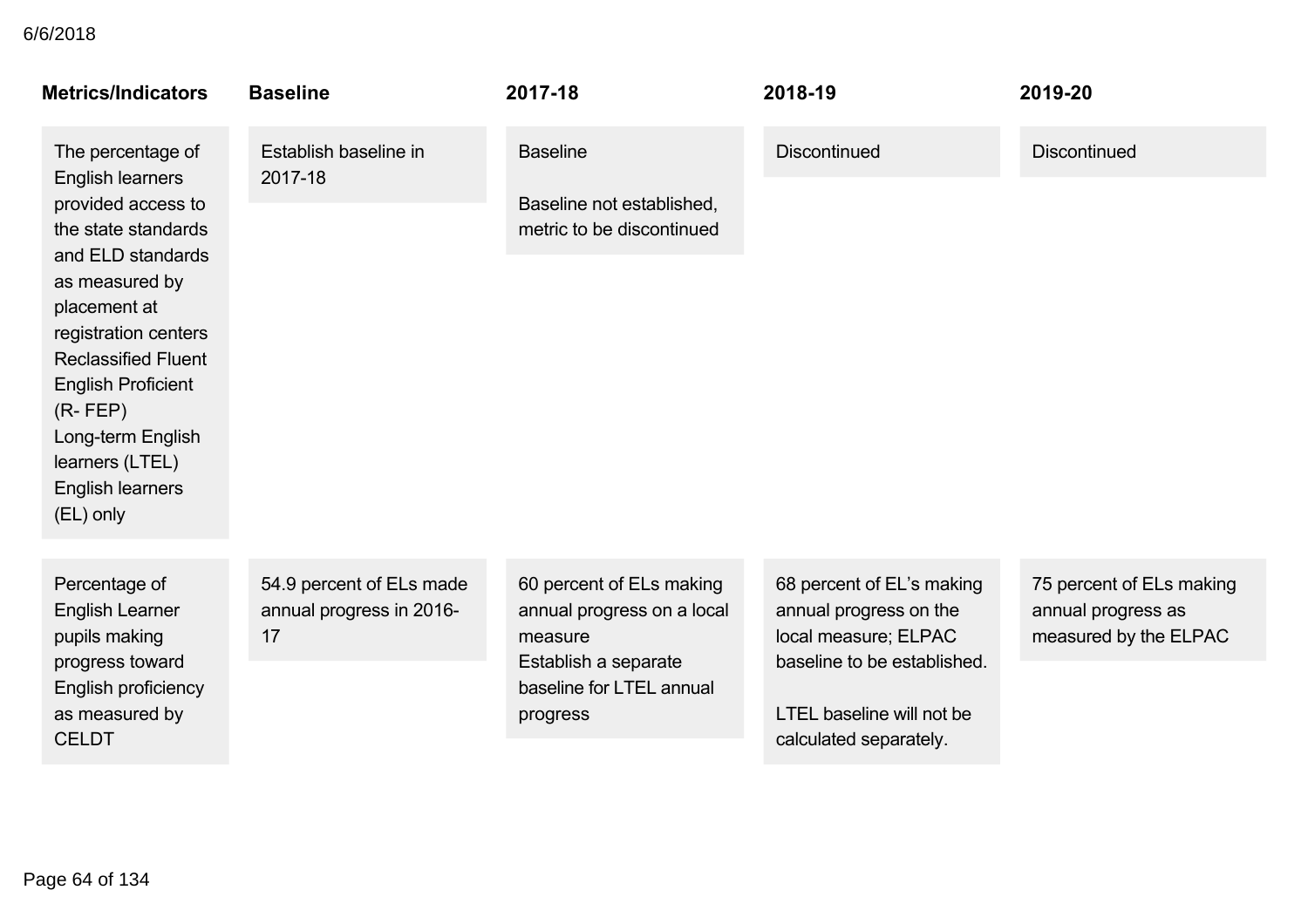| <b>Metrics/Indicators</b>                                 | <b>Baseline</b>                                  | 2017-18                                        | 2018-19                                | 2019-20                                |
|-----------------------------------------------------------|--------------------------------------------------|------------------------------------------------|----------------------------------------|----------------------------------------|
| <b>English Learner</b><br>reclassification rate           | As of April 1, 2017, 4<br>percent of our English | 3 percent growth over<br>baseline              | 4 percent growth over<br>previous year | 5 percent growth over<br>previous year |
|                                                           | learners have been<br>reclassified in 2016-17    |                                                |                                        |                                        |
| The percentage of<br>pupils who have                      | 0 percent - No students<br>completed online AP   | 1 percent growth over<br>baseline              | 1 percent growth over<br>baseline      | 1 percent growth over<br>baseline      |
| passed an<br>Advanced                                     | courses during the 2016-<br>17 school year       | (No students enrolled in<br>online AP courses) |                                        |                                        |
| Placement (AP)<br>examination with a<br>score of three or |                                                  |                                                |                                        |                                        |

Page 65 of 134

higher.\*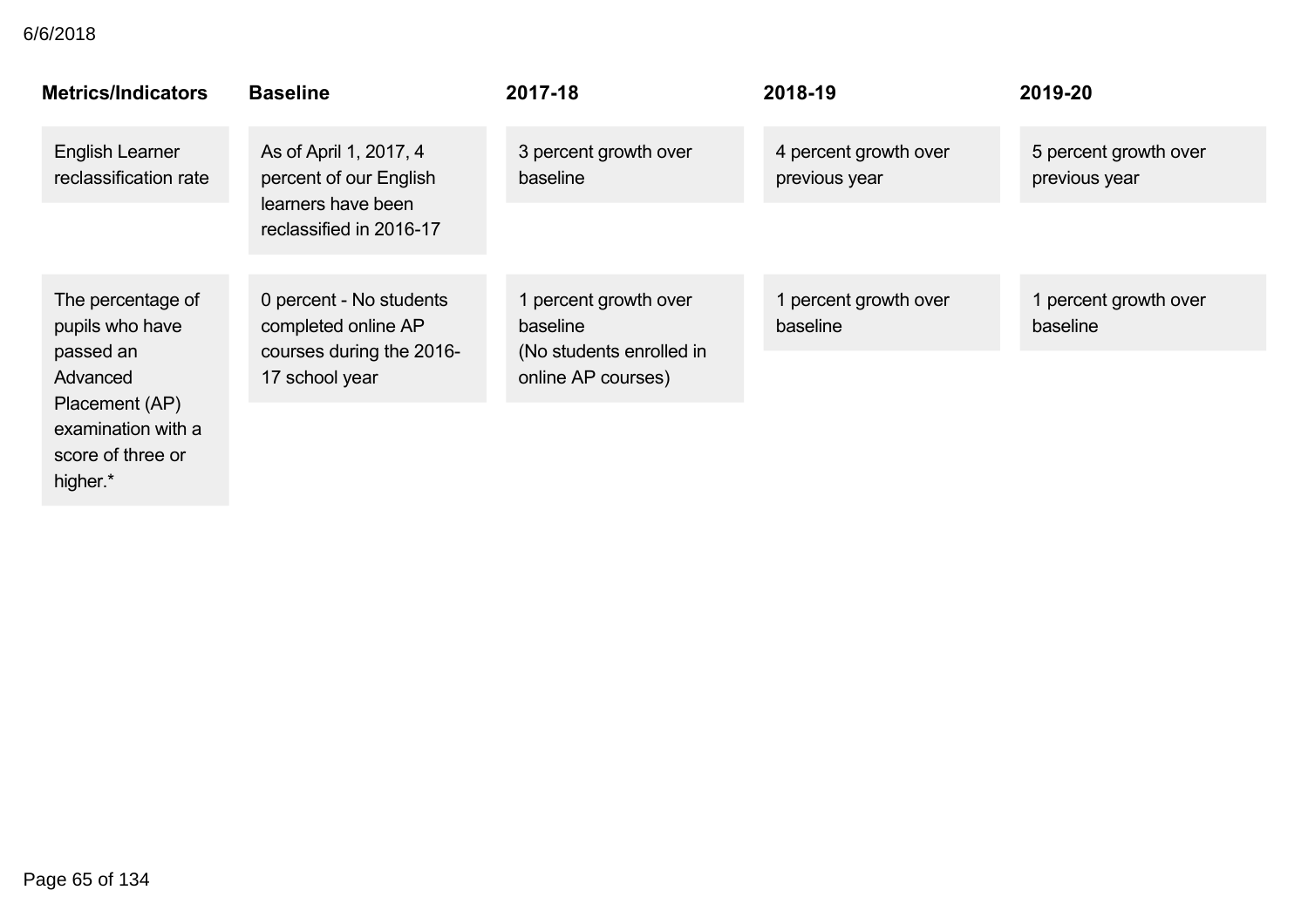| <b>Metrics/Indicators</b>                                                                                                                             | <b>Baseline</b>                                                                                                                                                                                                                                              | 2017-18                                                                                                                                                               | 2018-19                                                                                                                                                                      | 2019-20                                                                                                                                                               |
|-------------------------------------------------------------------------------------------------------------------------------------------------------|--------------------------------------------------------------------------------------------------------------------------------------------------------------------------------------------------------------------------------------------------------------|-----------------------------------------------------------------------------------------------------------------------------------------------------------------------|------------------------------------------------------------------------------------------------------------------------------------------------------------------------------|-----------------------------------------------------------------------------------------------------------------------------------------------------------------------|
| The percentage of<br>pupils<br>demonstrating<br>college<br>preparedness as<br>measured by EAP*<br>*This measure will<br>utilize 11th grade<br>student | ELA overall- 5 percent<br>Math overall- 3 percent<br>Due to small performance<br>percentages, baseline has<br>not been set for gap<br>closing metrics for sub-<br>categories. As<br>performance increases,<br>gap closing metrics will be<br>established for | 3 percent growth over the<br>baseline<br>Gap closing metrics for:<br>English learners<br>African American student<br>group<br>Homeless youth<br>Foster youth<br>R-FEP | 3 percent growth over the<br>baseline<br>Gap closing metrics for:<br><b>English learners</b><br>African American student<br>group<br>Homeless youth<br>Foster youth<br>R-FEP | 3 percent growth over the<br>baseline<br>Gap closing metrics for:<br>English learners<br>African American student<br>group<br>Homeless youth<br>Foster youth<br>R-FEP |
| performance on<br><b>CAASPP</b>                                                                                                                       | English learners<br>African American student<br>group<br>Homeless youth                                                                                                                                                                                      |                                                                                                                                                                       |                                                                                                                                                                              |                                                                                                                                                                       |

Foster youth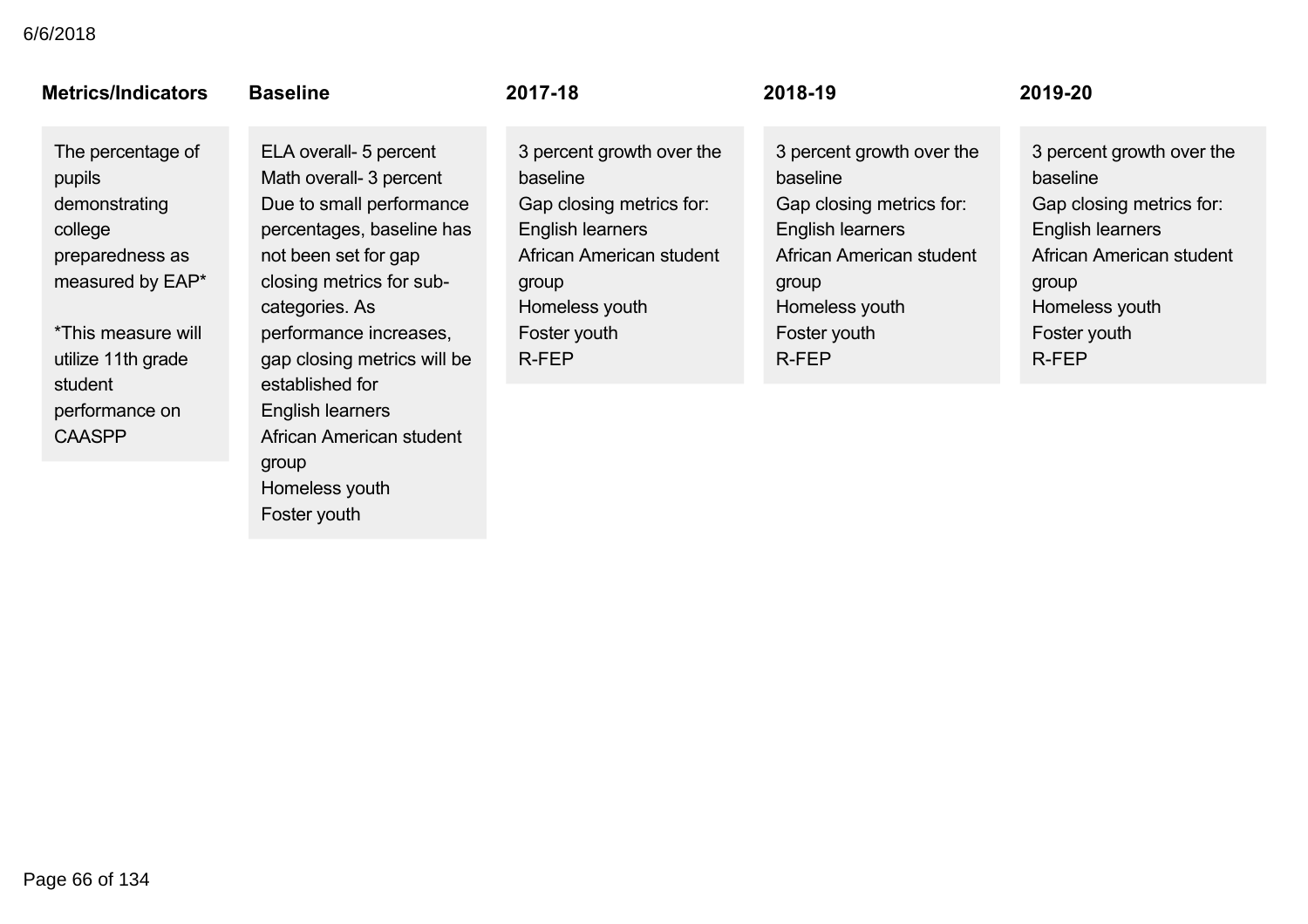| <b>Metrics/Indicators</b>                                                                                                                                                                                                     | <b>Baseline</b>                                                                           | 2017-18                                                                               | 2018-19                                                                               | 2019-20                                                                               |
|-------------------------------------------------------------------------------------------------------------------------------------------------------------------------------------------------------------------------------|-------------------------------------------------------------------------------------------|---------------------------------------------------------------------------------------|---------------------------------------------------------------------------------------|---------------------------------------------------------------------------------------|
| Student enrollment<br>in a broad course of<br>study as measured                                                                                                                                                               | Monarch 100 percent<br>SPA 100 percent<br>Community 94.76                                 | 100 percent enrollment in<br>UC "a-g" courses at all<br>schools                       | 100 percent enrollment in<br>UC "a-g" courses at all<br>schools                       | 100 percent enrollment in<br>UC "a-g" courses at all<br>schools                       |
| by report cards (K-<br>6) and the 8-12<br>grade master<br>schedules<br>demonstrating<br>students have<br>access to all<br>required courses<br>including<br>unduplicated<br>students and<br>students with<br>exceptional needs | percent Court 96.73<br>percent                                                            |                                                                                       |                                                                                       |                                                                                       |
| <b>School facilities</b><br>maintained and in<br>good repair                                                                                                                                                                  | 100 percent of sites have<br>exemplary rating on<br><b>Facilities Inspection Tool</b>     | 100 percent of sites have<br>exemplary rating on<br><b>Facilities Inspection Tool</b> | 100 percent of sites have<br>exemplary rating on<br><b>Facilities Inspection Tool</b> | 100 percent of sites have<br>exemplary rating on<br><b>Facilities Inspection Tool</b> |
| <b>Students</b>                                                                                                                                                                                                               | Based on the 2015-16                                                                      | Baseline plus 5 percent                                                               | Baseline plus 5 percent                                                               | Baseline plus 5 percent                                                               |
| concurrently<br>enrolled in<br>community college<br>classes District-                                                                                                                                                         | CAASPP results, 7<br>percent met or exceeded<br>standard in ELA and 2<br>percent in math. |                                                                                       |                                                                                       |                                                                                       |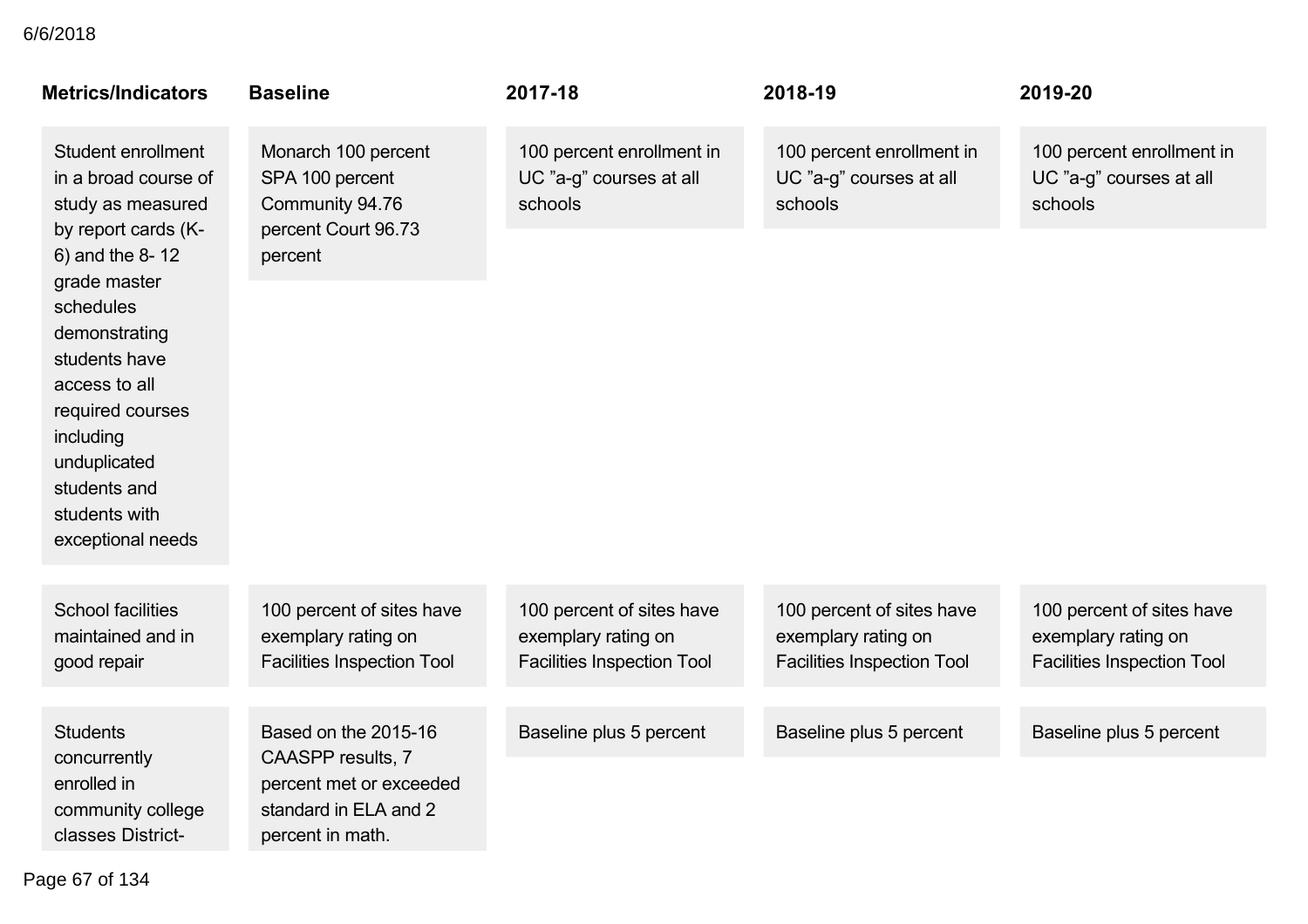| <b>Metrics/Indicators</b> | <b>Baseline</b> | 2017-18 | 2018-19 | 2019-20 |
|---------------------------|-----------------|---------|---------|---------|
| wide there will be a      |                 |         |         |         |
| 5 percent increase        |                 |         |         |         |
| in the percentage of      |                 |         |         |         |
| students achieving        |                 |         |         |         |
| at the level of           |                 |         |         |         |
| "Standard Met" or         |                 |         |         |         |
| "Standard                 |                 |         |         |         |
| Exceeded"                 |                 |         |         |         |
| according to scores       |                 |         |         |         |
| on the ELA                |                 |         |         |         |
| CAASPP based on           |                 |         |         |         |
| the 2014-15               |                 |         |         |         |
| baseline results.         |                 |         |         |         |
| Each of the               |                 |         |         |         |
| unduplicated              |                 |         |         |         |
| student groups and        |                 |         |         |         |
| students with             |                 |         |         |         |
| disabilities will         |                 |         |         |         |
| demonstrate greater       |                 |         |         |         |
| than 5 percent            |                 |         |         |         |
| growth in achieving       |                 |         |         |         |
| at the level of           |                 |         |         |         |
| "Standard Nearly          |                 |         |         |         |
| Met" or "Standard         |                 |         |         |         |
| Met" as measured          |                 |         |         |         |
| by ELA CAASPP,            |                 |         |         |         |
| according to 2016-        |                 |         |         |         |
|                           |                 |         |         |         |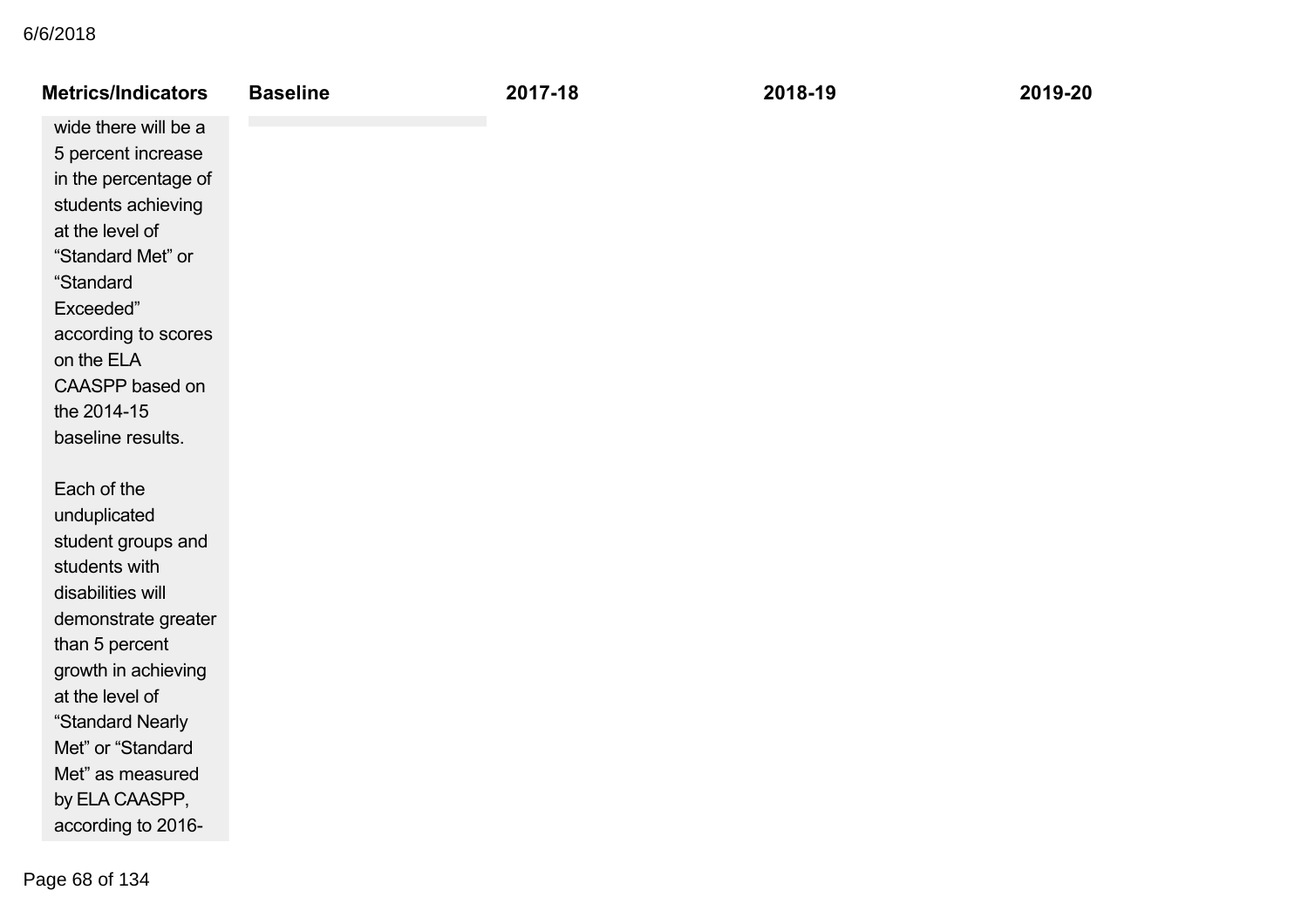| <b>Metrics/Indicators</b>                                                                                                                                                                                                                                 | <b>Baseline</b>                                                                                                 | 2017-18                                 | 2018-19                                 | 2019-20                                 |
|-----------------------------------------------------------------------------------------------------------------------------------------------------------------------------------------------------------------------------------------------------------|-----------------------------------------------------------------------------------------------------------------|-----------------------------------------|-----------------------------------------|-----------------------------------------|
| 2017 scores.                                                                                                                                                                                                                                              |                                                                                                                 |                                         |                                         |                                         |
| District-wide there<br>will be a 5 percent                                                                                                                                                                                                                | Based on the 2015-16<br>CAASPP results 2 percent<br>of students tested met or<br>exceeded standards in<br>math. | Baseline plus greater than<br>5 percent | Baseline plus greater than<br>5 percent | Baseline plus greater than<br>5 percent |
| increase in the<br>percentage of<br>students achieving                                                                                                                                                                                                    |                                                                                                                 |                                         |                                         |                                         |
| at the level of<br>"Standard Met" or<br>"Standard                                                                                                                                                                                                         |                                                                                                                 |                                         |                                         |                                         |
| Exceeded,"<br>according to scores<br>on the math<br>CAASPP.                                                                                                                                                                                               |                                                                                                                 |                                         |                                         |                                         |
| Each of the<br>unduplicated<br>student groups, and<br>students with<br>disabilities will<br>demonstrate a 10<br>percent growth in<br>students achieving<br>at the level of<br>"Standard Nearly<br>Met" or "Standard<br>Met" as measured<br>by math CAASPP |                                                                                                                 |                                         |                                         |                                         |

to 201617 scores. Page 69 of 134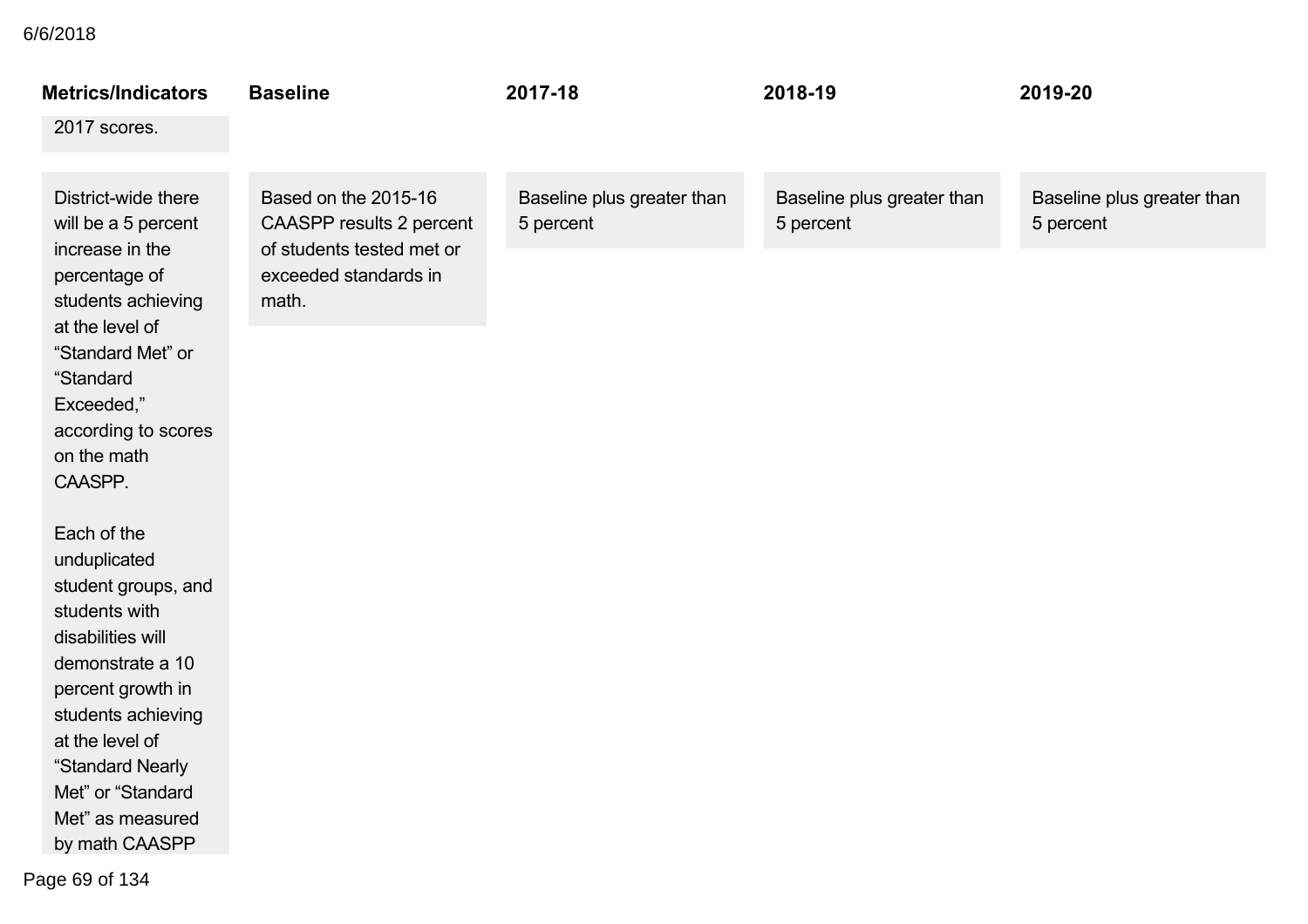**Metrics/Indicators Baseline 201718 201819 201920** Met" as measured by mathematics. scores, according to  $2016-17$  scores.

## **Planned Actions/Services**

Complete a copy of the following table for each of the LEA's Actions/Services. Duplicate the table, including Budgeted Expenditures, as needed.

# **Action #1**

For Actions/Services not included as contributing to meeting the Increased or Improved Services Requirement:

| <b>Students to be Served</b>                           | Location(s)                                                                                              |                                                        |
|--------------------------------------------------------|----------------------------------------------------------------------------------------------------------|--------------------------------------------------------|
| N/A                                                    | N/A                                                                                                      |                                                        |
|                                                        | <b>OR</b>                                                                                                |                                                        |
|                                                        | For Actions/Services included as contributing to meeting the Increased or Improved Services Requirement: |                                                        |
| <b>Students to be Served</b>                           | <b>Scope of Services:</b>                                                                                | Location(s)                                            |
| English Learners, Foster Youth, Low Income             | <b>LEA-Wide</b>                                                                                          | <b>All Schools</b>                                     |
| <b>Actions/Services</b>                                |                                                                                                          |                                                        |
| Select from New, Modified, or Unchanged<br>for 2017-18 | Select from New, Modified, or Unchanged<br>for 2018-19                                                   | Select from New, Modified, or Unchanged<br>for 2019-20 |
| age 70 of 134                                          |                                                                                                          |                                                        |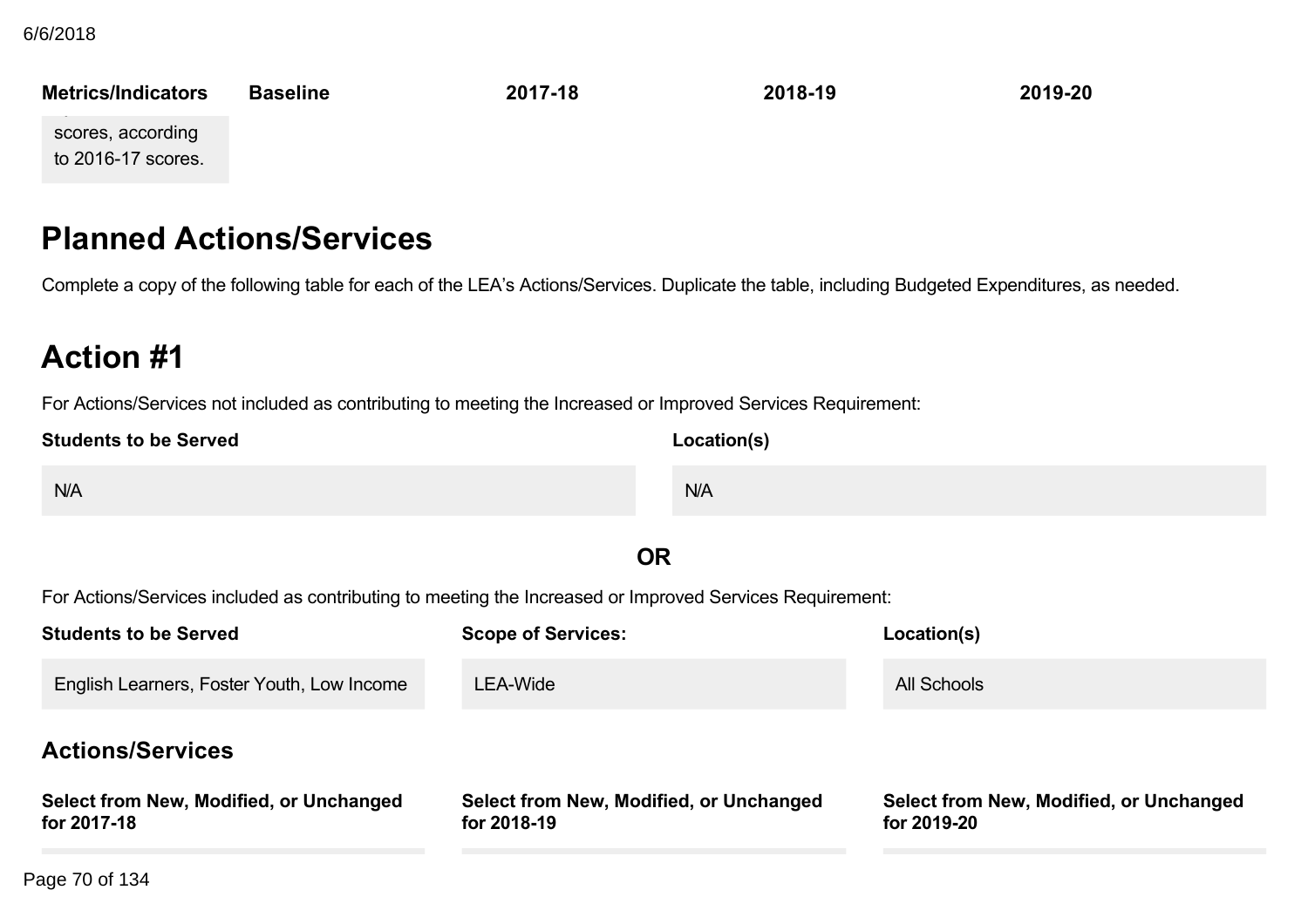#### Modified Modified Modified

Implement base instructional program to include:

Appropriately credentialed and assigned teachers

Sufficient adopted materials for all courses Identify selection committee to pilot instructional materials in ELA/ELD) Safe, clean, and orderly school facilities including food services for applicable sites

### **Budgeted Expenditures**

## **Year 201718 201819 201920 Amount** \$3,710,028 \$4,362,692 \$4,362,692 \$4,362,692 \$4,362,692 **Source** LCFF S/C \$3,710,028 LCFF S/C- \$3,908,990 NSLP-\$292,000 Restricted Lottery- \$161,702 LCFF S/C- \$3,908,990 NSLP \$292,000 Restricted Lottery- \$161,702

#### **201718 Actions/Services 201819 Actions/Services 201920 Actions/Services**

Continue same as 2017-18 school year Identify selection committee to pilot instructional materials for history-social science Select and adopt materials for ELA/ELD

Continue same as 2017-18 school year

Continue same as 2018-19 school year. Identify selection committee to pilot instructional materials for California Next Generation Science Standards (NGSS) Select and adopt materials for history- social science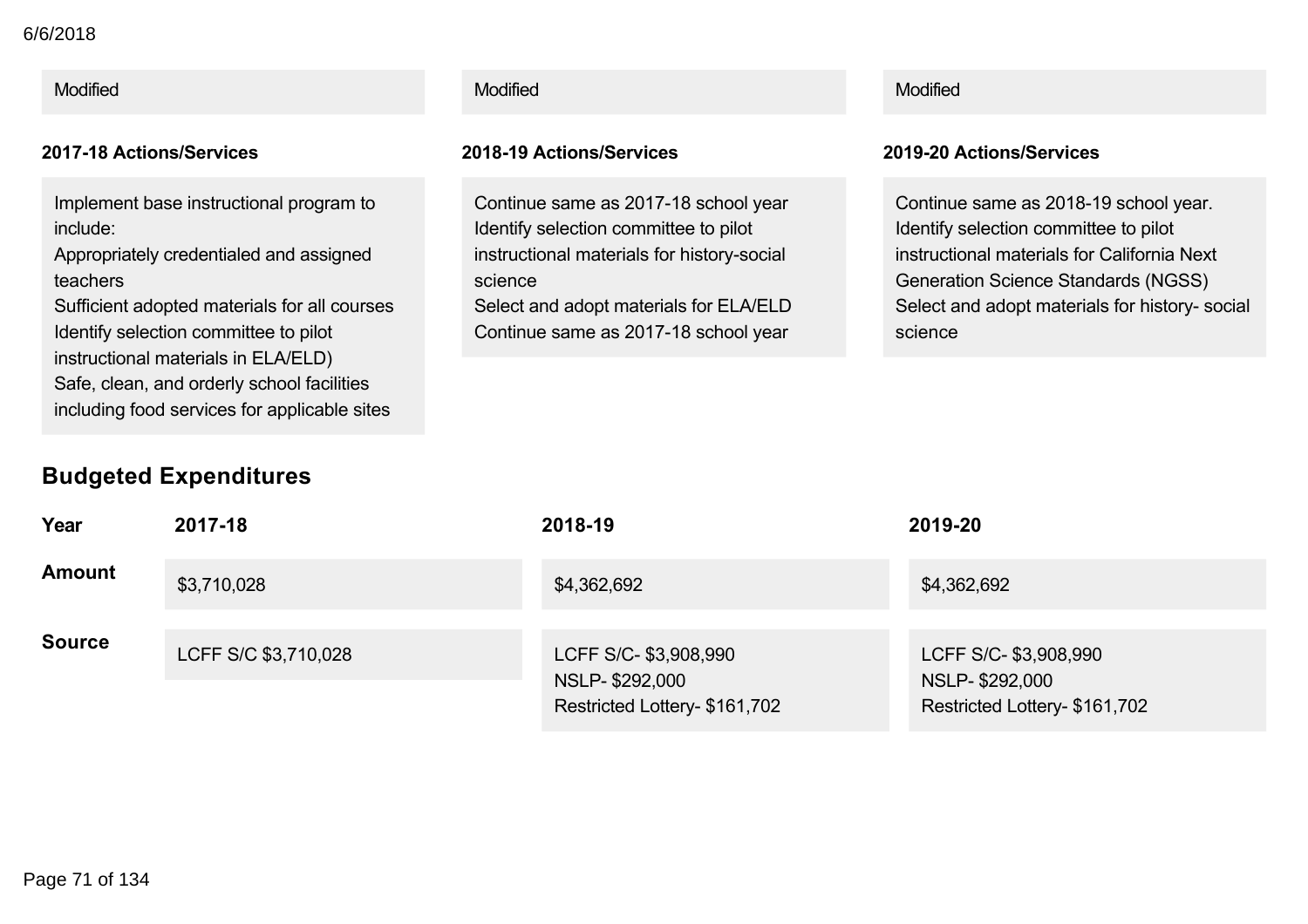| <b>Budget</b><br><b>Reference</b> | Certificated Salaries and Benefits (S/C)-<br>\$2,456,681<br>Classified Salaries and Benefits (S/C)- | Certificated Salaries and Benefits (S/C)<br>\$2,904,891<br>Classified Salaries and Benefits (S/C)                 | Certificated Salaries and Benefits (S/C)<br>\$2,904,891<br>Classified Salaries and Benefits (S/C)                 |
|-----------------------------------|-----------------------------------------------------------------------------------------------------|-------------------------------------------------------------------------------------------------------------------|-------------------------------------------------------------------------------------------------------------------|
|                                   | \$538,847                                                                                           | \$652,599                                                                                                         | \$652,599                                                                                                         |
|                                   | Books and Supplies (S/C)-                                                                           | Books and Supplies (S/C)-                                                                                         | Books and Supplies (S/C)-                                                                                         |
|                                   | \$283,000                                                                                           | \$289,500                                                                                                         | \$289,500                                                                                                         |
|                                   | Services and Other Operating Expenses                                                               | Services and Other Operating                                                                                      | Services and Other Operating Expenses                                                                             |
|                                   | $(S/C) - $431,500$                                                                                  | Expenses $(S/C) - $62,000$                                                                                        | $(S/C) - $62,000$                                                                                                 |
|                                   |                                                                                                     | Books and Supplies (Restricted Lottery)<br>\$161,702<br>Services and Other Operating<br>Expenses (NSLP) \$292,200 | Books and Supplies (Restricted Lottery)<br>\$161,702<br>Services and Other Operating Expenses<br>(NSLP)-\$292,000 |

# **Action #2**

For Actions/Services not included as contributing to meeting the Increased or Improved Services Requirement:

| <b>Students to be Served</b>                                                                             |                           | Location(s) |  |
|----------------------------------------------------------------------------------------------------------|---------------------------|-------------|--|
| N/A                                                                                                      | N/A                       |             |  |
|                                                                                                          | OR                        |             |  |
| For Actions/Services included as contributing to meeting the Increased or Improved Services Requirement: |                           |             |  |
| <b>Students to be Served</b>                                                                             | <b>Scope of Services:</b> | Location(s) |  |

| <b>Students to be Served</b>               | <b>Scope of Services:</b> | Location(s) |
|--------------------------------------------|---------------------------|-------------|
| English Learners, Foster Youth, Low Income | LEA-Wide                  | All Schools |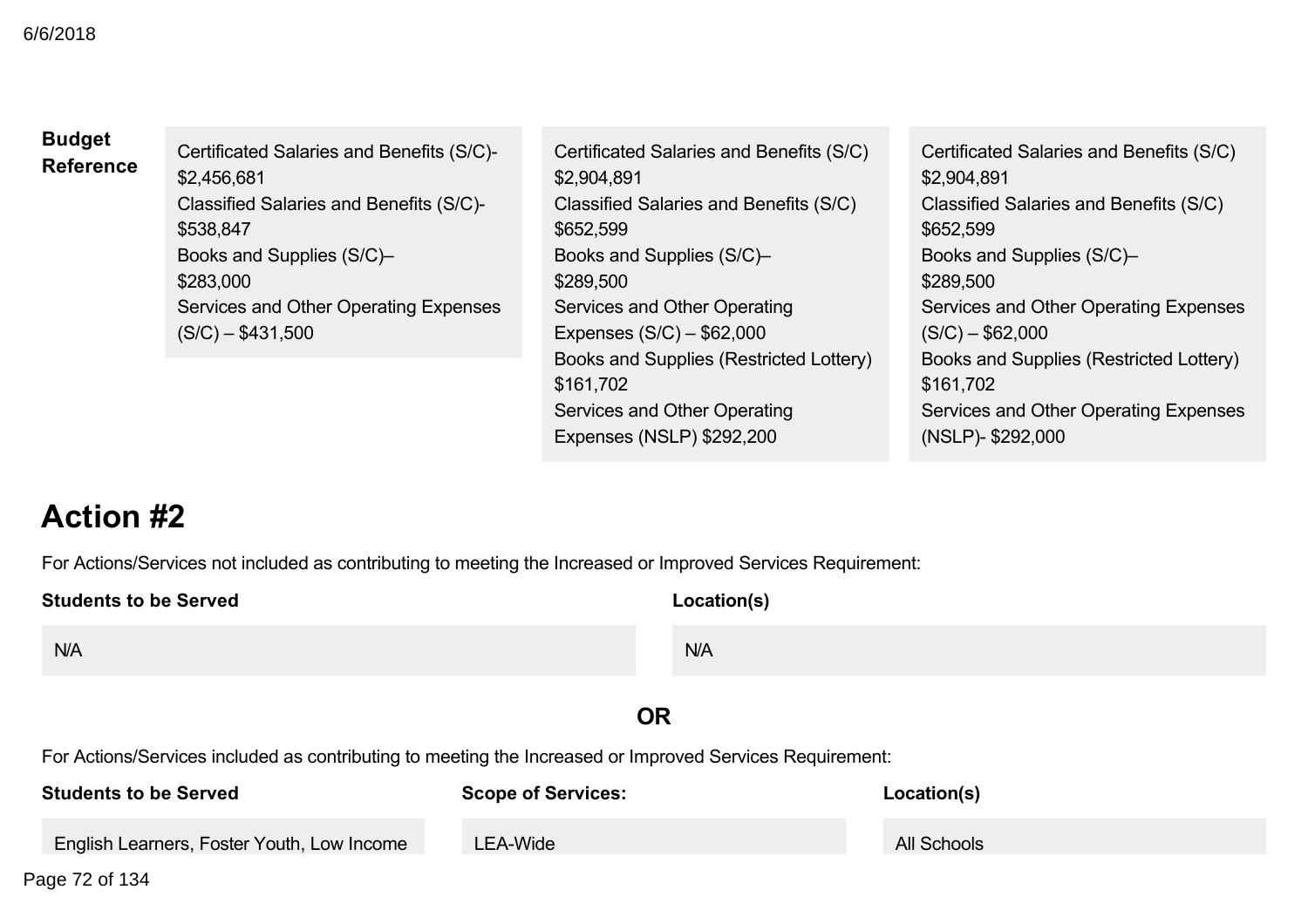### **Actions/Services**

**Select from New, Modified, or Unchanged** for 2017-18

English Learners, Foster Youth, Low Income

### **201718 Actions/Services 201819 Actions/Services 201920 Actions/Services**

Develop, implement, and assess a system of coherent and aligned professional learning structures which includes a multi-tiered approach through the following: Large group professional learning Professional learning communities Site-embedded coaching Observations and feedback

Provide training for E3 evaluation system that supports: A strengths-based approach Learner-directed goals Inquiry-based learning Alignment to district mission, instructional focus, and/or professional learning

## **Budgeted Expenditures**

**Select from New, Modified, or Unchanged** for 2018-19

Continue to implement, assess, and refine system of professional learning.

A Division Curriculum Committee was created and developed an Integrated ELA/ELD Curriculum Map/Units of Study/Benchmark Assessments as well as an Instructional Framework aligned to bestpractices for inclusive teaching and learning (with English Learners, Students with IEPs, and General Education students in the same classroom)

Implement the components of the E3 evaluation system.

**Select from New, Modified, or Unchanged for 201920**

### Modified Modified Modified

Strengthen the implementation, and assess and refine system of professional learning.

A Division Curriculum Committee was created and developed an Integrated ELA/ELD Curriculum Map/Units of Study/Benchmark Assessments as well as an Instructional Framework aligned to bestpractices for inclusive teaching and learning (with English Learners, Students with IEPs, and General Education students in the same classroom)

Continue to train staff to utilize and implement the components of the E3 evaluation system.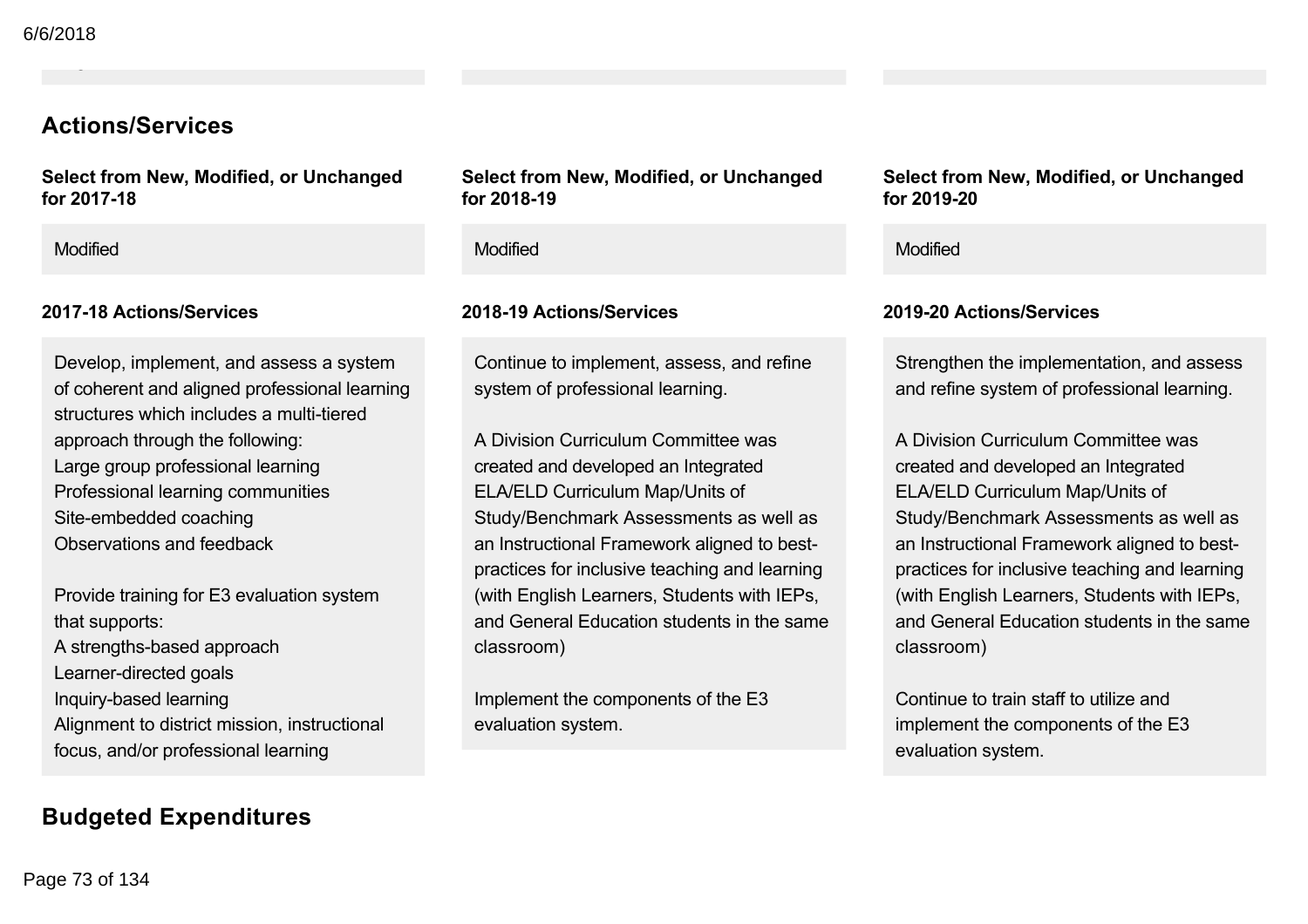### **B** 6/6/2018

| Year                              | 2017-18                                                        | 2018-19                                               | 2019-20                                                 |
|-----------------------------------|----------------------------------------------------------------|-------------------------------------------------------|---------------------------------------------------------|
| <b>Amount</b>                     | \$106,291                                                      | \$140,149                                             | \$140,149                                               |
| <b>Source</b>                     | LCFF S/C- \$106,291                                            | LCFF S/C \$140,149                                    | LCFF S/C- \$140,149                                     |
| <b>Budget</b><br><b>Reference</b> | Certificated Salaries and Benefits (S/C) -<br>\$146,291        | Certificated Salaries and Benefits (S/C)<br>\$140,149 | Certificated Salaries and Benefits (S/C) -<br>\$140,149 |
|                                   | Certificated Salaries and Benefits (Title I-<br>D) - \$569,669 |                                                       |                                                         |

# **Action #3**

For Actions/Services not included as contributing to meeting the Increased or Improved Services Requirement:

| <b>Students to be Served</b> | Location(s) |  |
|------------------------------|-------------|--|
| <b>All Students</b>          | All Schools |  |

## **OR**

For Actions/Services included as contributing to meeting the Increased or Improved Services Requirement:

| <b>Students to be Served</b> | <b>Scope of Services:</b> | Location(s) |
|------------------------------|---------------------------|-------------|
| N/A                          | N/A                       | N/A         |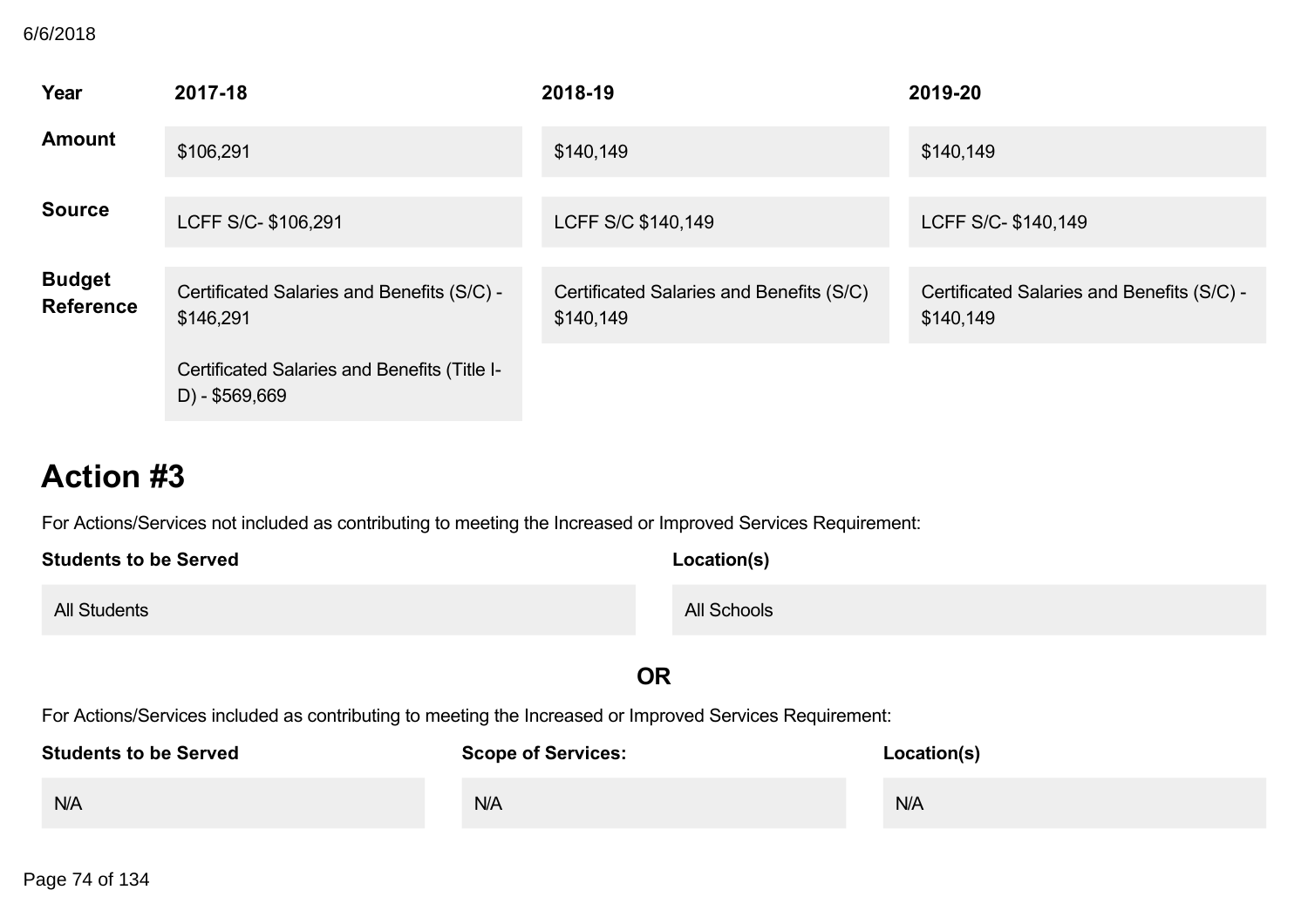### **Actions/Services**

**Select from New, Modified, or Unchanged for 201718**

### **201718 Actions/Services 201819 Actions/Services 201920 Actions/Services**

Strengthen capacity of instructional support team and leaders in designing, facilitating, and supporting professional learning and refinement of practice. 8 Include training on issues for students who are English learners and addressing the language and academic needs of English learners. (Title III)

### **Budgeted Expenditures**

**Select from New, Modified, or Unchanged for 201819**

This action is being combined with action 7 N/A

**Select from New, Modified, or Unchanged for 201920**

| <b>Modified</b><br>Modified<br>Unchanged |
|------------------------------------------|
|------------------------------------------|

| Year          | 2017-18                                      | 2018-19                                 | 2019-20 |
|---------------|----------------------------------------------|-----------------------------------------|---------|
| <b>Amount</b> | \$609,669                                    | \$529,448                               |         |
| <b>Source</b> | Title III - \$40,000<br>Title I-D- \$569,699 | Title ID \$489,448<br>LCFF S/C \$40,000 |         |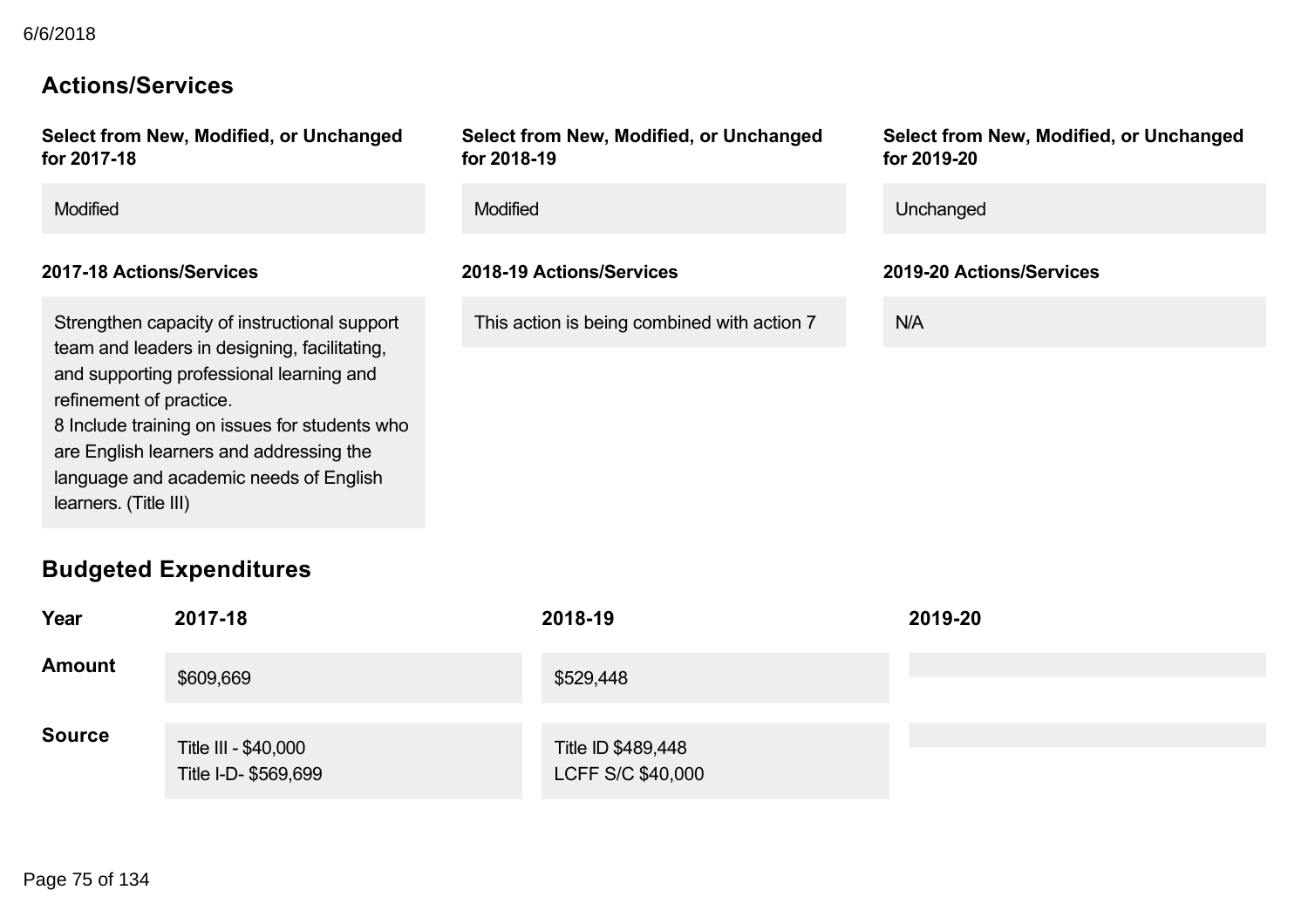### **Budget Reference**

Certificated Salaries and Benefits (Title III) \$40,000 Certificated Salaries and Benefits (Title I- $D) - $569,669$ 

Certificated Salaries and Benefits Title I-D \$489,448

Certificated Salaries and Benefits S/C \$40,000

# **Action #4**

For Actions/Services not included as contributing to meeting the Increased or Improved Services Requirement:

| <b>Students to be Served</b> | <b>Location(s)</b> |
|------------------------------|--------------------|
| N/A                          | N/A                |
|                              |                    |

## **OR**

For Actions/Services included as contributing to meeting the Increased or Improved Services Requirement:

| <b>Students to be Served</b>                           | <b>Scope of Services:</b>                              | Location(s)                                            |  |  |
|--------------------------------------------------------|--------------------------------------------------------|--------------------------------------------------------|--|--|
| English Learners, Foster Youth, Low Income             | LEA-Wide                                               | <b>All Schools</b>                                     |  |  |
| <b>Actions/Services</b>                                |                                                        |                                                        |  |  |
| Select from New, Modified, or Unchanged<br>for 2017-18 | Select from New, Modified, or Unchanged<br>for 2018-19 | Select from New, Modified, or Unchanged<br>for 2019-20 |  |  |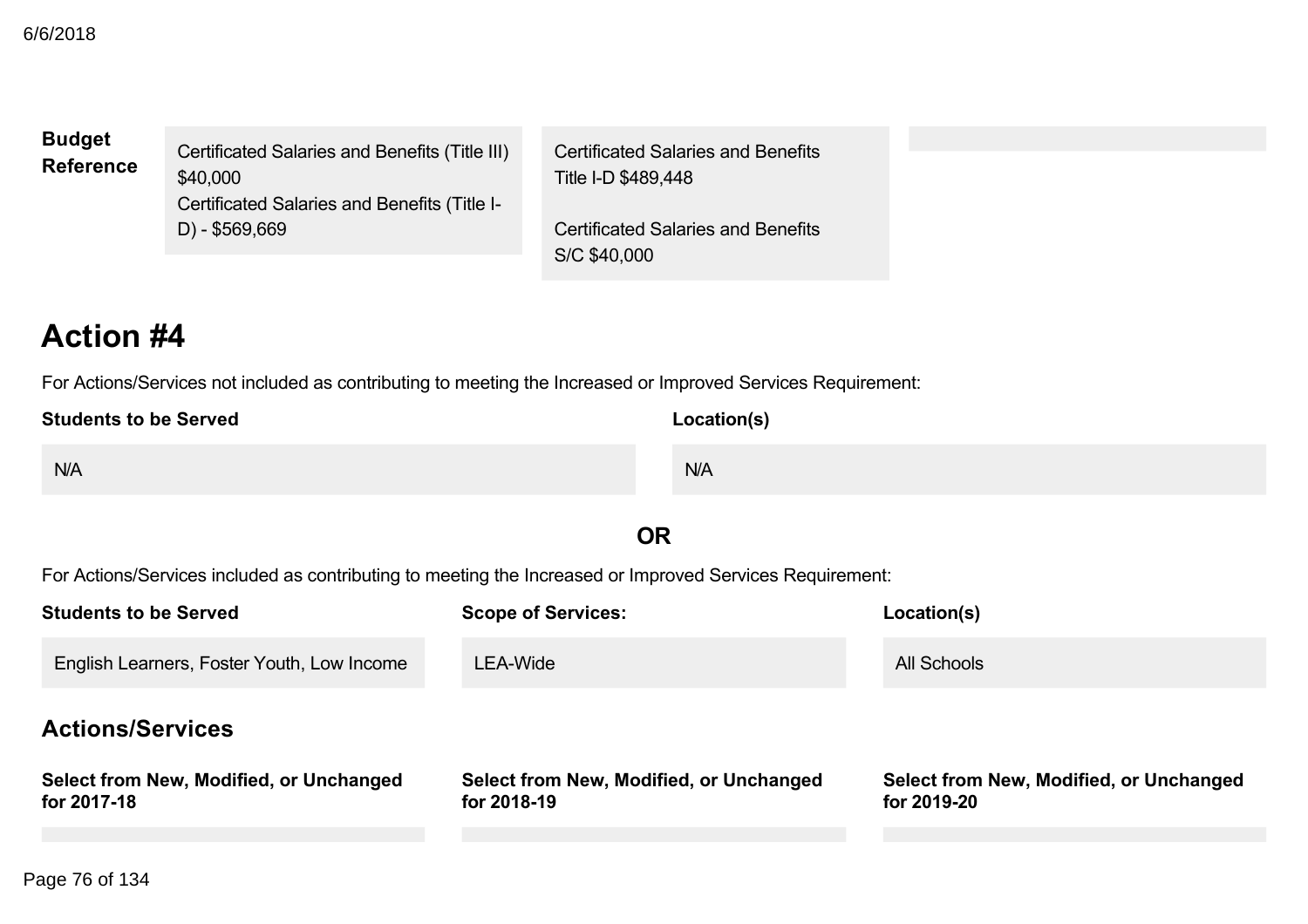Modified Modified Modified

Implement rigorous and differentiated learning models to respond to the needs of diverse learners and promote opportunities for remediation, acceleration, and increased of access to a broad course of study including the following programs: Interdisciplinary Project-Based Learning (iPBL) Integrated ELA/ELD (based on differentiated learning needs of EL students) Integrated CTE Integrated VAPA VAPA specialized experiences Interdisciplinary UC "a-g" approved courses Concurrent enrollment with college courses

### **201718 Actions/Services 201819 Actions/Services 201920 Actions/Services**

Expand implementation of differentiated learning models to respond to the needs of diverse learners that promotes opportunities for remediation, acceleration, and increased access to a broad course of study including the following programs: iPBL Integrated ELA/ELD Integrated CTE Integrated VAPA VAPA specialized experiences Interdisciplinary UC "a-g" approved courses Concurrent enrollment with college courses

Review, revise, and refine implementation of differentiated learning models to respond to the needs of diverse learners to promote opportunities, for remediation, acceleration, and increase access to a broad course of study including the following programs: iPBL Integrated ELA/ELD Integrated CTE Integrated VAPA VAPA specialized experiences Interdisciplinary UC "a-g" approved courses Concurrent enrollment with college courses

## **Budgeted Expenditures**

| Year          | 2017-18            | 2018-19            | 2019-20            |
|---------------|--------------------|--------------------|--------------------|
| <b>Amount</b> | \$491,540          | \$510,214          | \$510,214          |
| <b>Source</b> | LCFF S/C \$491,540 | LCFF S/C \$510,214 | LCFF S/C \$510,214 |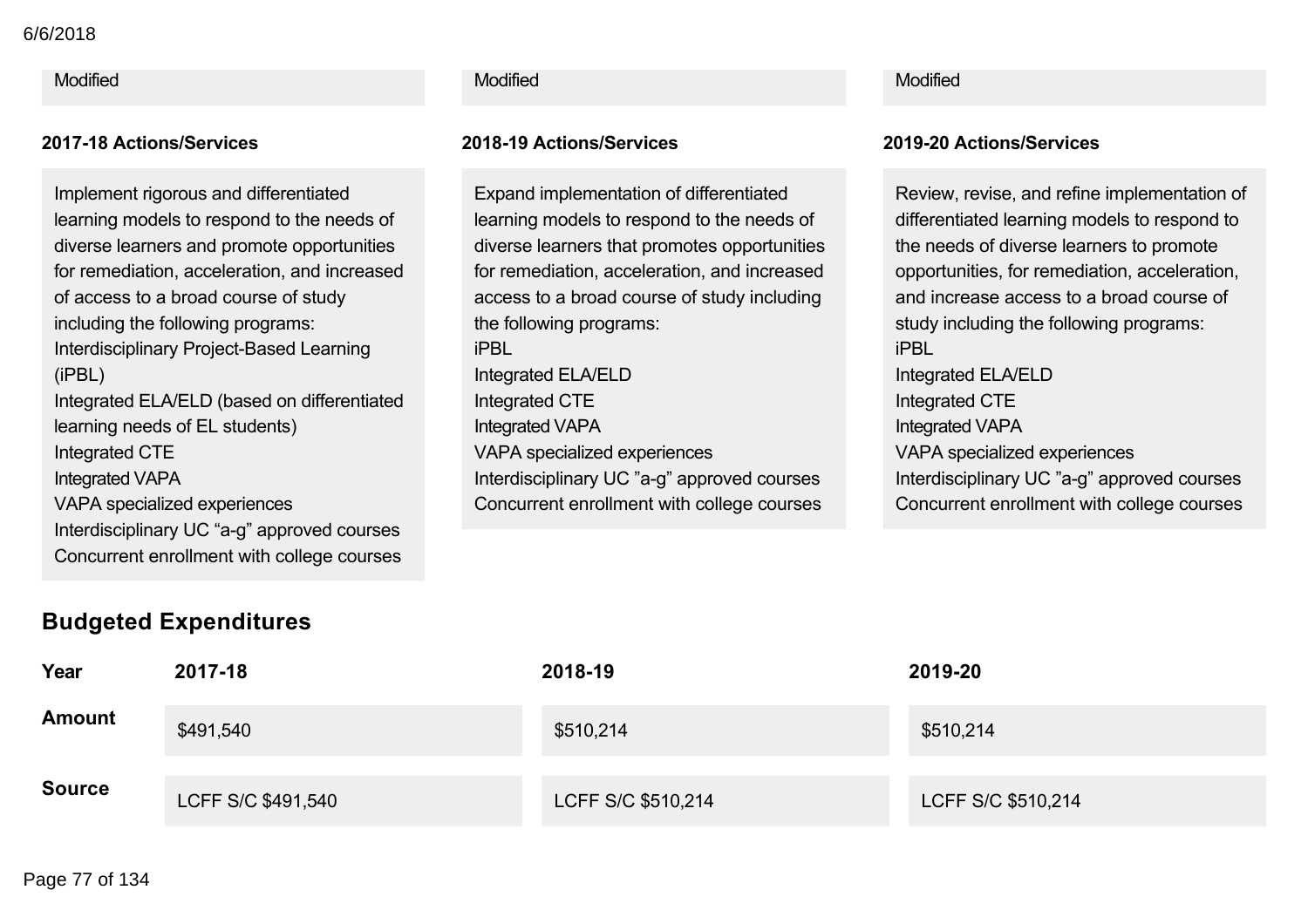| <b>Budget</b><br><b>Reference</b> | Certificated Salaries and Benefits (S/C) -<br>\$291.540<br>Books and Supplies (S/C)- \$10,000<br>Services and Other Operating Expenses<br>(S/C)<br>\$190,000 | Certificated Salaries and Benefits (S/C)<br>\$310.214<br>Books and Supplies (S/C) \$100,000<br>Services and Other Operating<br>Expenses (S/C)<br>\$100,000 | Certificated Salaries and Benefits (S/C)<br>\$310,214<br>Books and Supplies (S/C) \$100,000<br>Services and Other Operating Expenses<br>(S/C)<br>\$100,000 |
|-----------------------------------|--------------------------------------------------------------------------------------------------------------------------------------------------------------|------------------------------------------------------------------------------------------------------------------------------------------------------------|------------------------------------------------------------------------------------------------------------------------------------------------------------|
|-----------------------------------|--------------------------------------------------------------------------------------------------------------------------------------------------------------|------------------------------------------------------------------------------------------------------------------------------------------------------------|------------------------------------------------------------------------------------------------------------------------------------------------------------|

# **Action #5**

For Actions/Services not included as contributing to meeting the Increased or Improved Services Requirement:

| <b>Students to be Served</b> | Location(s) |  |
|------------------------------|-------------|--|
| <b>All Students</b>          | All Schools |  |

## **OR**

For Actions/Services included as contributing to meeting the Increased or Improved Services Requirement:

| <b>Students to be Served</b>                           | <b>Scope of Services:</b>                              | Location(s)                                            |  |
|--------------------------------------------------------|--------------------------------------------------------|--------------------------------------------------------|--|
| N/A                                                    | <b>N/A</b>                                             | N/A                                                    |  |
| <b>Actions/Services</b>                                |                                                        |                                                        |  |
| Select from New, Modified, or Unchanged<br>for 2017-18 | Select from New, Modified, or Unchanged<br>for 2018-19 | Select from New, Modified, or Unchanged<br>for 2019-20 |  |

Page 78 of 134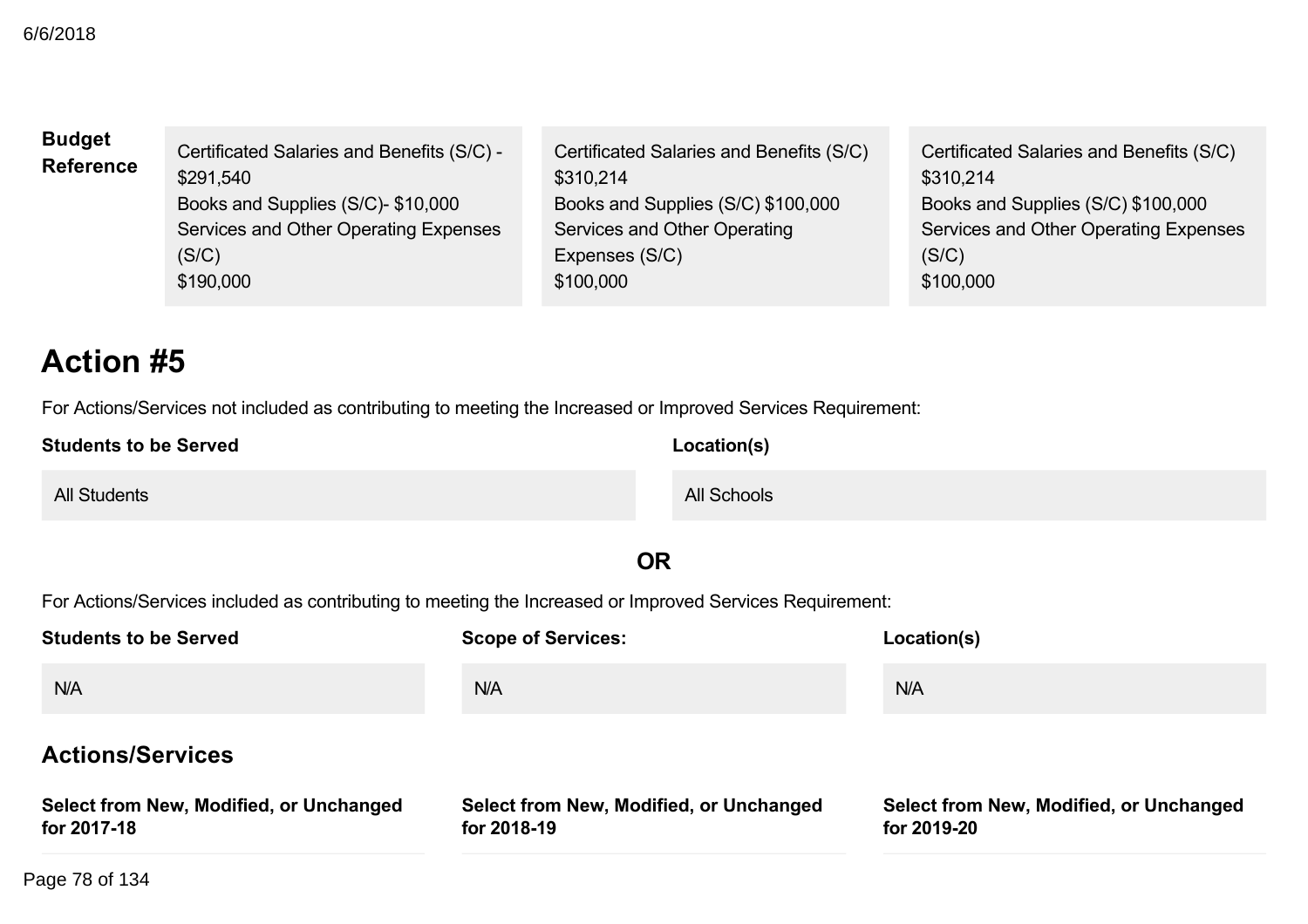Modified Modified Modified

Implement rigorous and differentiated learning models to respond to the needs of diverse learners and promote opportunities for remediation, acceleration, and increased of access to a broad course of study. including the following programs: Independent study Credit recovery

### **201718 Actions/Services 201819 Actions/Services 201920 Actions/Services**

Expand implementation of differentiated learning models to respond to the needs of diverse learners and promote opportunities for remediation, acceleration, and increased of access to a broad course of study.

Review, revise, and refine implementation of differentiated learning models to respond to the needs of diverse learners and promote opportunities for remediation, acceleration, and increased of access to a broad course of study.

## **Budgeted Expenditures**

| Year                              | 2017-18                                                       | 2018-19                                                           | 2019-20                                                   |
|-----------------------------------|---------------------------------------------------------------|-------------------------------------------------------------------|-----------------------------------------------------------|
| <b>Amount</b>                     | \$110,582                                                     | \$117,619                                                         | \$117,619                                                 |
| <b>Source</b>                     | Title I-A- \$110,582                                          | Title I-A \$117,619                                               | Title I-A \$117,619                                       |
| <b>Budget</b><br><b>Reference</b> | Classified Salaries and Benefits (Title I-A)<br>$-$ \$110,582 | <b>Classified Salaries and Benefits (Title I-</b><br>A) \$117,619 | Classified Salaries and Benefits (Title I-A)<br>\$117,619 |

# **Action #6**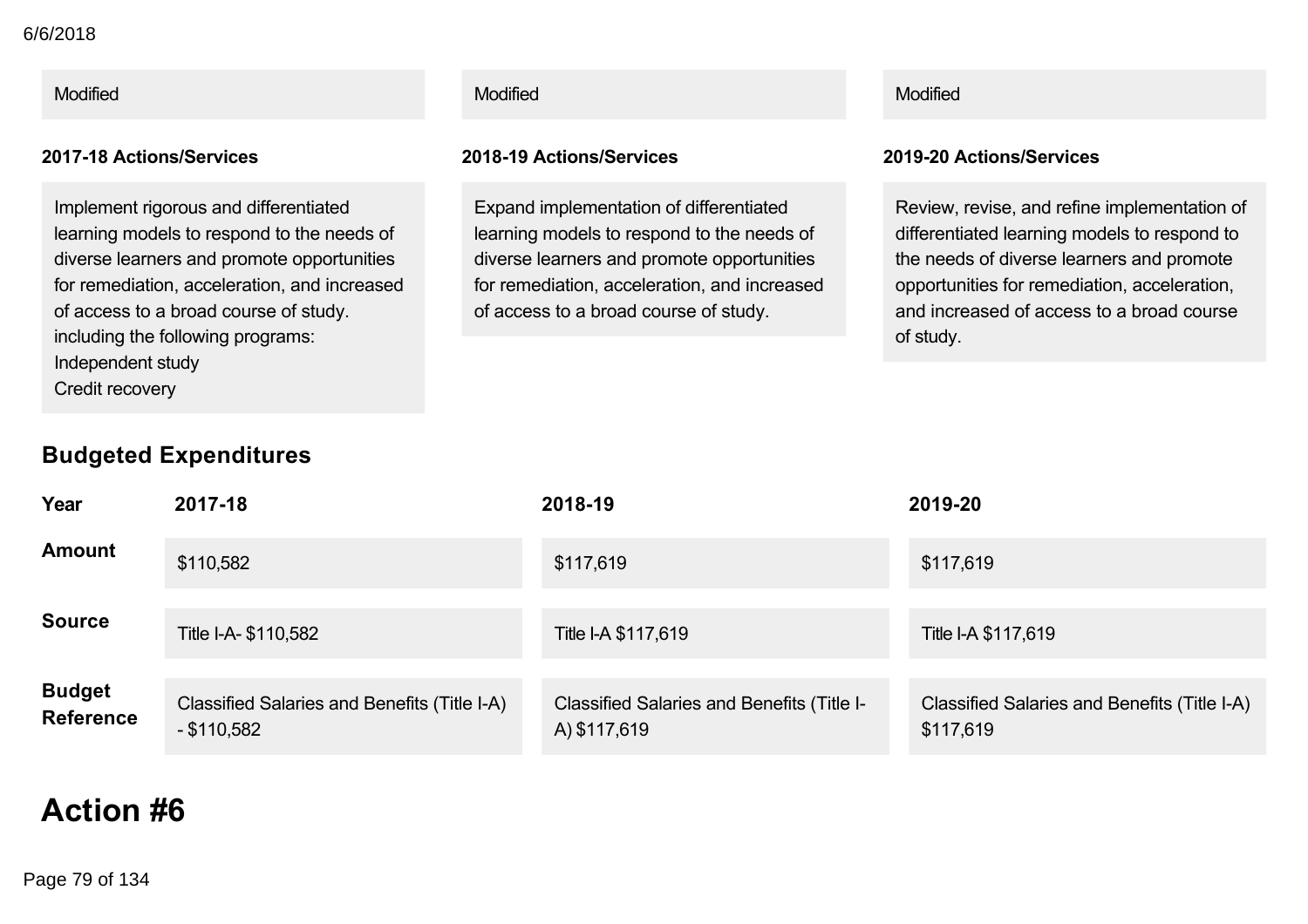## **Action #6** 6/6/2018

### For Actions/Services not included as contributing to meeting the Increased or Improved Services Requirement:

| <b>Students to be Served</b>                                                                                                                                                                                      | Location(s)                                                                                                                                                                                                                                                         |                                                                                                                                                                                                                                      |  |  |
|-------------------------------------------------------------------------------------------------------------------------------------------------------------------------------------------------------------------|---------------------------------------------------------------------------------------------------------------------------------------------------------------------------------------------------------------------------------------------------------------------|--------------------------------------------------------------------------------------------------------------------------------------------------------------------------------------------------------------------------------------|--|--|
| N/A                                                                                                                                                                                                               | N/A                                                                                                                                                                                                                                                                 |                                                                                                                                                                                                                                      |  |  |
|                                                                                                                                                                                                                   | <b>OR</b>                                                                                                                                                                                                                                                           |                                                                                                                                                                                                                                      |  |  |
|                                                                                                                                                                                                                   | For Actions/Services included as contributing to meeting the Increased or Improved Services Requirement:                                                                                                                                                            |                                                                                                                                                                                                                                      |  |  |
| <b>Students to be Served</b>                                                                                                                                                                                      | <b>Scope of Services:</b>                                                                                                                                                                                                                                           | Location(s)                                                                                                                                                                                                                          |  |  |
| English Learners, Foster Youth, Low Income                                                                                                                                                                        | <b>LEA-Wide</b>                                                                                                                                                                                                                                                     | <b>All Schools</b>                                                                                                                                                                                                                   |  |  |
| <b>Actions/Services</b>                                                                                                                                                                                           |                                                                                                                                                                                                                                                                     |                                                                                                                                                                                                                                      |  |  |
| Select from New, Modified, or Unchanged<br>for 2017-18                                                                                                                                                            | Select from New, Modified, or Unchanged<br>for 2018-19                                                                                                                                                                                                              | Select from New, Modified, or Unchanged<br>for 2019-20                                                                                                                                                                               |  |  |
| Modified                                                                                                                                                                                                          | Modified                                                                                                                                                                                                                                                            | Modified                                                                                                                                                                                                                             |  |  |
| 2017-18 Actions/Services                                                                                                                                                                                          | 2018-19 Actions/Services                                                                                                                                                                                                                                            | 2019-20 Actions/Services                                                                                                                                                                                                             |  |  |
| Identify, select, and pilot a system of<br>assessment within selected school sites to<br>incorporate:<br>Diagnostic assessments for reading and<br>math<br>Interim/progress monitoring performance<br>assessments | Implement, refine, and train staff on<br>selecting, administering and applying a<br>system of assessment that incorporates:<br>Renaissance Learning diagnostic<br>assessments for reading and math<br>Interim/progress monitoring performance<br>assessments (IABs) | Monitor progress to strengthen<br>implementation and refine the system of<br>assessment ensuring efficient and effective<br>classroom/course placement and<br>acceleration of learning.<br>Use assessment and monitoring information |  |  |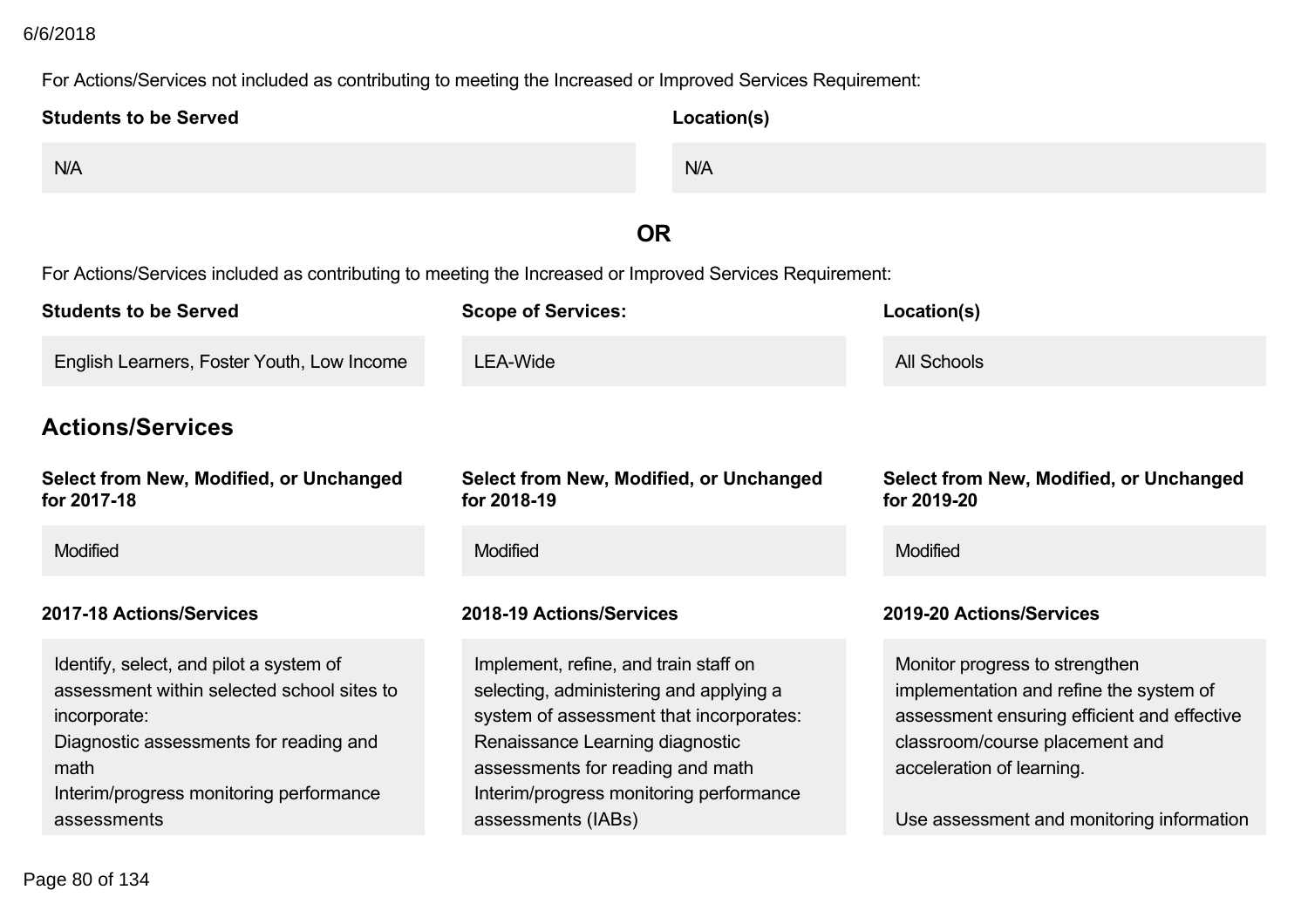### Interim/progress monitoring performance 6/6/2018

Align assessments to SBAC, iPBL, college placement, and ELA/ELD readiness Conduct regular analysis of student learning with formative data Ensure placement and services for ELs are

based on appropriate assessments

Train staff and leadership in the understanding and implementation of the MAP and align with instructional practice in special education programs

Design and implement a process for monitoring system-wide progress (i.e., learning walks)

## **Budgeted Expenditures**

Review and refine data analysis to align with measurable IEP goals. Use assessment and monitoring information to inform the development of a Multi-Tiered System of Support to meet the needs of all students in JCCS.

Discontinue MAP testing.

to inform the development of a Multi-Tiered System of Support to meet the needs of all students in JCCS.

| Year          | 2017-18            | 2018-19                                         | 2019-20                                         |
|---------------|--------------------|-------------------------------------------------|-------------------------------------------------|
| <b>Amount</b> | \$223,172          | \$103,960                                       | \$103,960                                       |
| <b>Source</b> | LCFF S/C \$223,172 | LCFF S/C \$78,960<br><b>MTSS Grant \$25,000</b> | LCFF S/C \$78,960<br><b>MTSS Grant \$25,000</b> |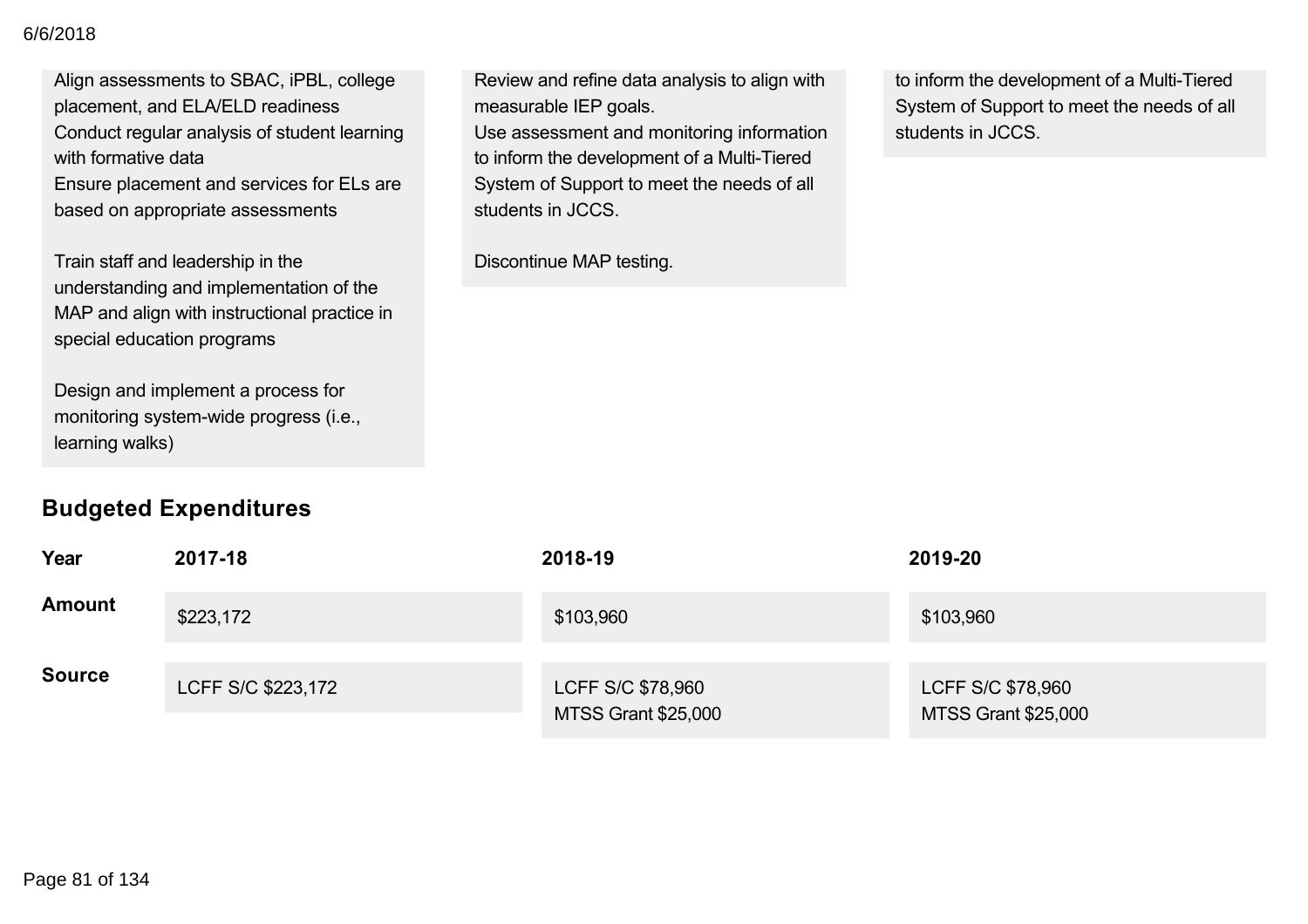| <b>Budget</b><br><b>Reference</b> | Certificated Salaries and Benefits (S/C)-<br>\$105,077<br>Classified Salaries and Benefits (S/C) - | Classified Salaries and Benefits (S/C)-<br>\$55,110            | Classified Salaries and Benefits (S/C)-<br>\$55,110            |
|-----------------------------------|----------------------------------------------------------------------------------------------------|----------------------------------------------------------------|----------------------------------------------------------------|
|                                   | \$98,095<br>Services and Other Operating Expenses<br>$(S/C)$ -                                     | Services and Other Operating<br>Expenses (S/C) \$23,850        | Services and Other Operating Expenses<br>$(S/C)$ \$23,850      |
|                                   | \$20,000                                                                                           | Services and Other Operating<br>Expenses (MTSS Grant) \$25,000 | Services and Other Operating Expenses<br>(MTSS Grant) \$25,000 |

# **Action #7**

For Actions/Services not included as contributing to meeting the Increased or Improved Services Requirement:

| <b>Students to be Served</b> | Location(s) |
|------------------------------|-------------|
| <b>All Students</b>          | All Schools |

**OR**

For Actions/Services included as contributing to meeting the Increased or Improved Services Requirement:

| <b>Students to be Served</b> | <b>Scope of Services:</b> | Location(s) |
|------------------------------|---------------------------|-------------|
| N/A                          | N/A                       | N/A         |

### **Actions/Services**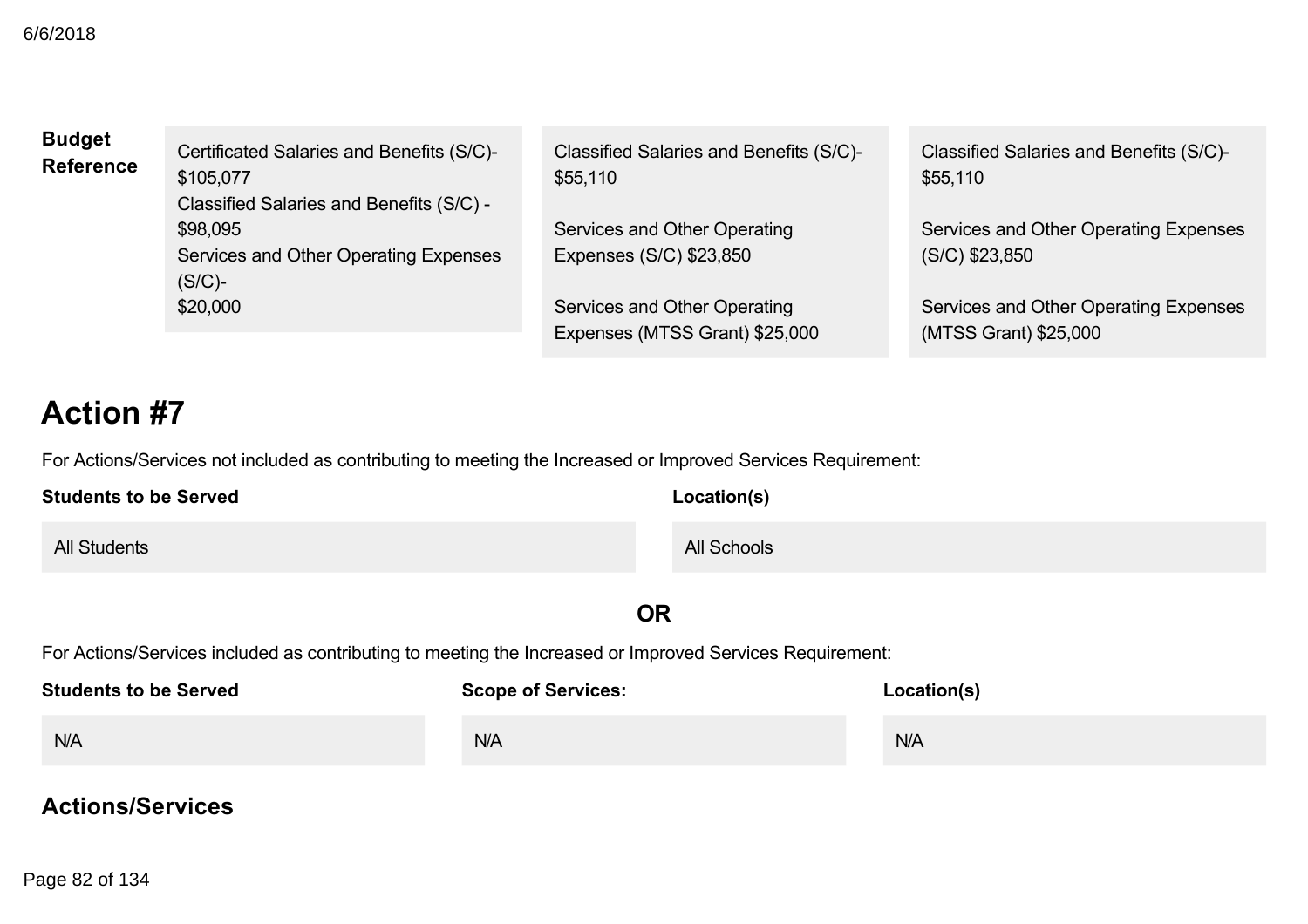### **Actions/Services** 6/6/2018

**Select from New, Modified, or Unchanged** for 2017-18

Ensure a high-quality academic program for English learners by building a program that includes:

Designated ELD to build language skills Integrated ELD to support acquisition of content knowledge

Professional development in understanding and differentiating instruction based on the specific needs of newcomers. ELs, and students at-risk of becoming LTELS Appropriately assessing in-coming EL's to determine placement, and LTELS Teacher assessments of students in class to inform instructional decisions. Stakeholder voice in program design and decisions Monitor R-FFPs Develop and create a preschool language

instruction program at Monarch

### **Select from New, Modified, or Unchanged for 201819**

Continue, with the following modifications:

Instead of a preschool language instruction program in pre-k-3, a reading and intervention program will be developed at Monarch using Reading Specialists.

Planning and collaboration has begun with our SDCOE EL team to develop a toolkit in support of implementing Integrated/Designated ELD with fidelity.

Combined from Action 3:

To improve classroom practices the capacity of instructional support team and leaders in designing, facilitating, and supporting professional learning and refinement of practice will be strengthened through professional development, including training to address barriers for students who are English learners and their language and academic needs.

**Select from New, Modified, or Unchanged for 201920**

### New **New Service Contract Contract Contract Contract Contract Contract Contract Contract Contract Contract Contract Contract Contract Contract Contract Contract Contract Contract Contract Contract Contract Contract Contrac**

### **201718 Actions/Services 201819 Actions/Services 201920 Actions/Services**

N/A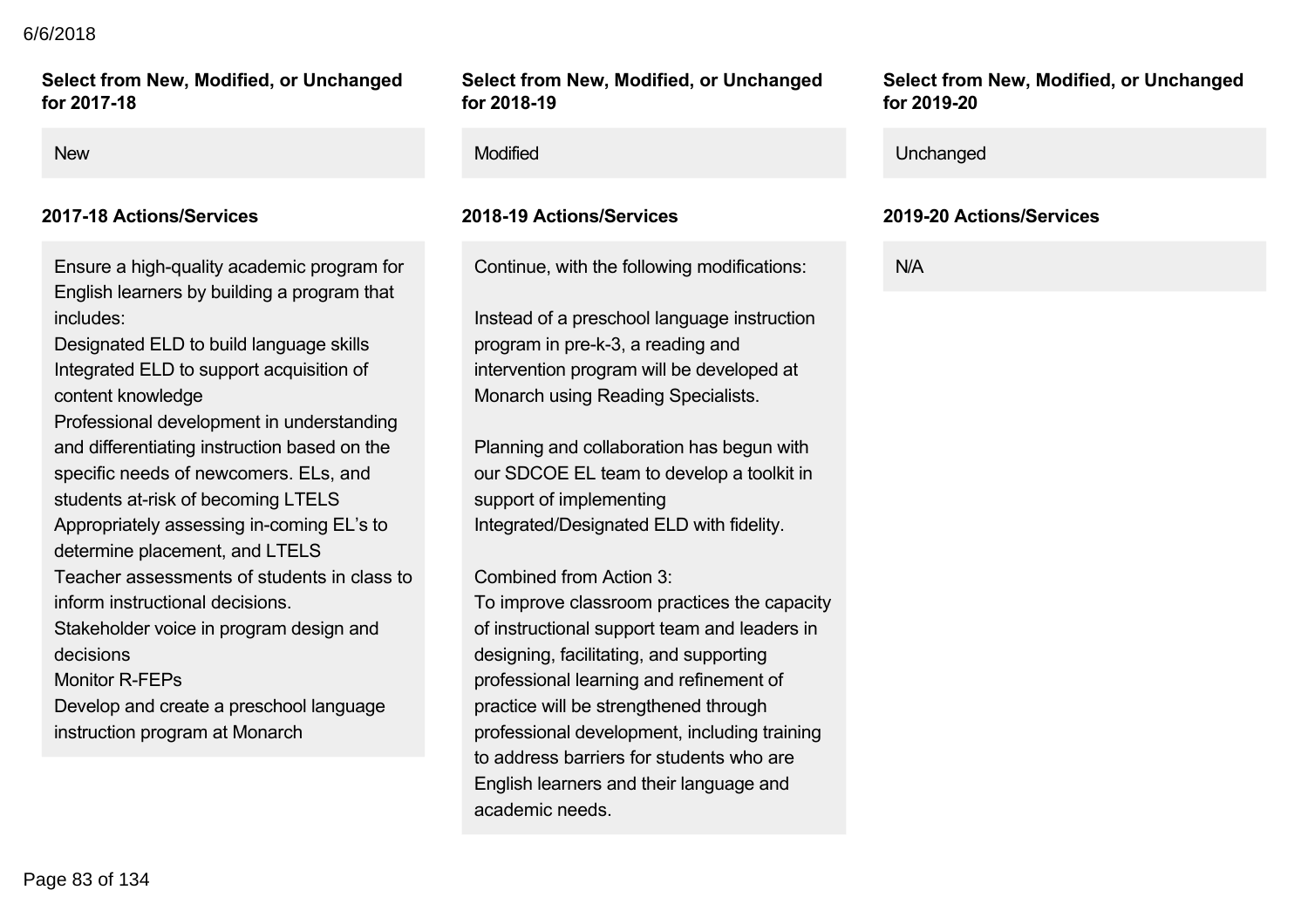6/6/2018

## **Budgeted Expenditures**

| Year                              | 2017-18                                                                                                                          | 2018-19                              | 2019-20 |
|-----------------------------------|----------------------------------------------------------------------------------------------------------------------------------|--------------------------------------|---------|
| <b>Amount</b>                     | \$40,000<br>Other expenses budget in other actions                                                                               | Expense budgeted in Goal 1, Action 3 |         |
| <b>Source</b>                     | Budgeted in other actions                                                                                                        | <b>NA</b>                            |         |
| <b>Budget</b><br><b>Reference</b> | <b>Certificated Salaries and Benefits (Title</b><br>III)- \$20,000<br>Classified Salaries and Benefits (Title III) -<br>\$20,000 | <b>NA</b>                            |         |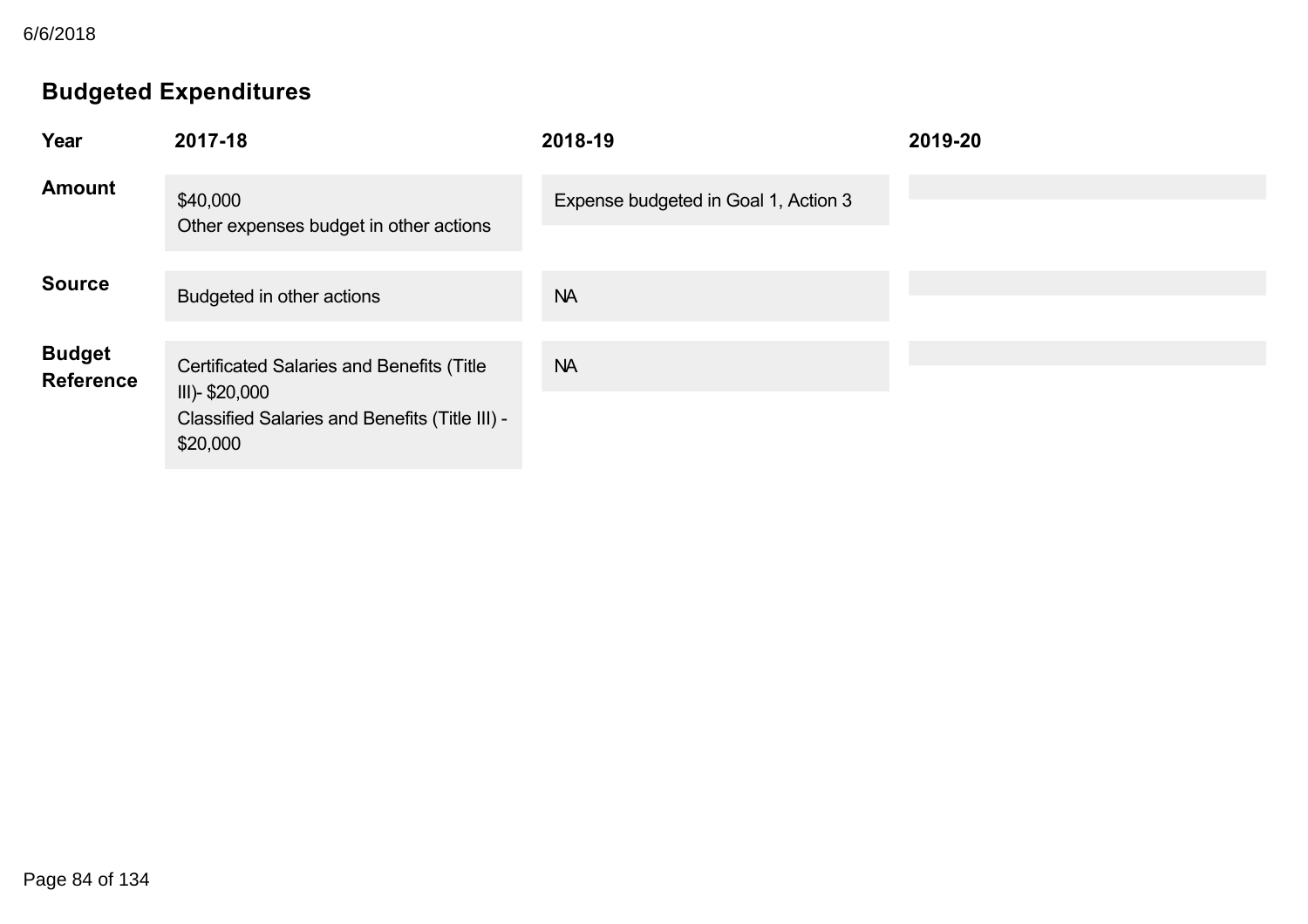(Select from New Goal, Modified Goal, or Unchanged Goal)

Modified

# **Goal 2**

Cultivate stakeholder engagement to support excellence in each student's success.

**State and/or Local Priorities addressed by this goal:**

**State Priorities:** 2, 4, 7

**Local Priorities:**

## **Identified Need:**

We know, based on relevant research, that when students have a positive, deep, and meaningful connection and are known well by adults they are more engaged and successful in school. Analysis revealed that due to the fluidity of our student population there is an ongoing need to continue to improve parent participation in school events and school attendance rates.

## **Expected Annual Measureable Outcomes**

| <b>Metrics/Indicators</b> | <b>Baseline</b> | 2017-18 | 2018-19 | 2019-20 |
|---------------------------|-----------------|---------|---------|---------|
|                           |                 |         |         |         |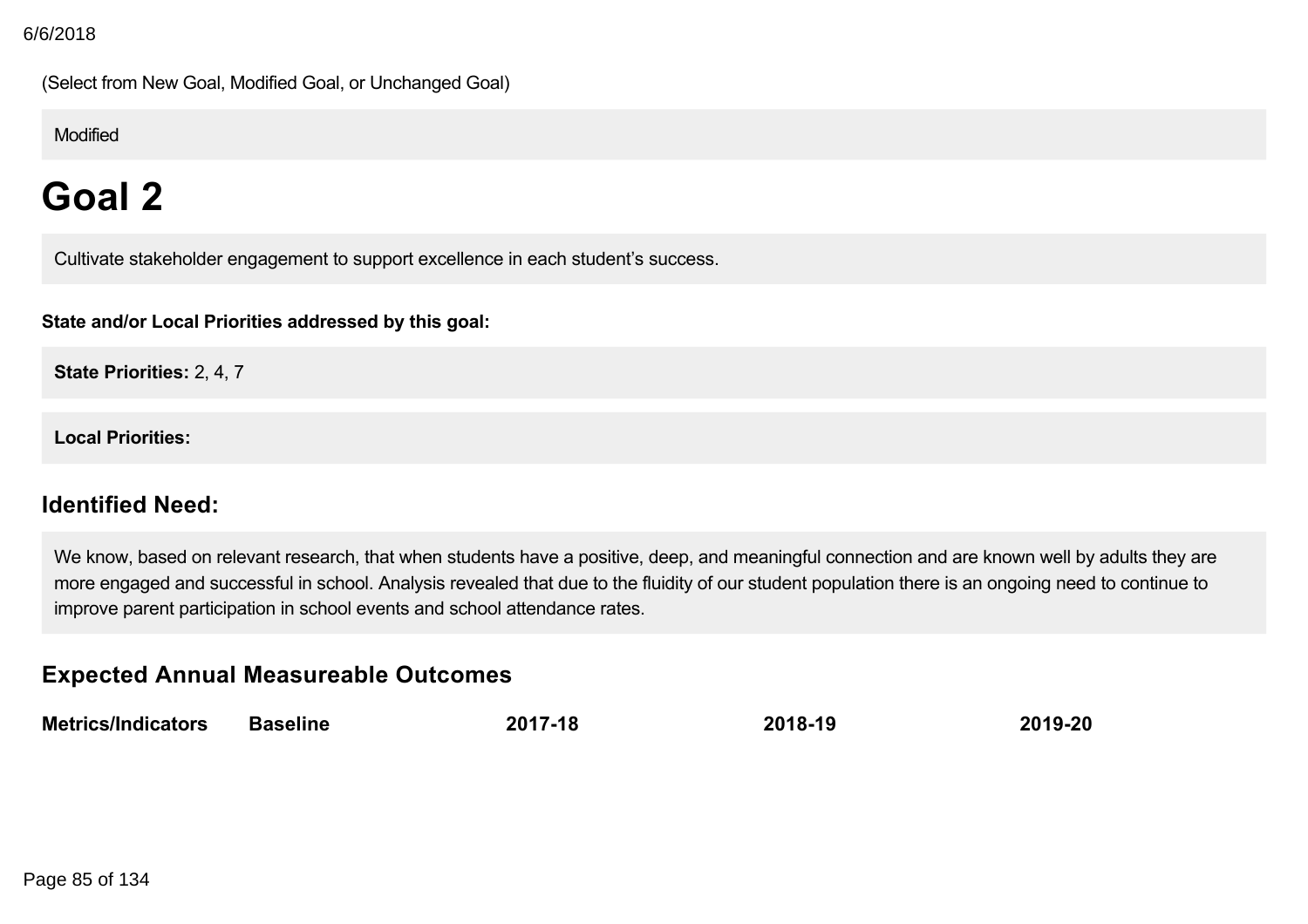| Parent input in<br>district and school<br>decision- making<br>(DAC, DELAC,     | 100 percent of district<br>governance groups are<br>compliant and solicit<br>parent input | 100 percent of district<br>governance groups are<br>compliant and solicit<br>parent input | 100 percent of district<br>governance groups are<br>compliant and solicit<br>parent input | 100 percent of district<br>governance groups are<br>compliant and solicit parent<br>input |
|--------------------------------------------------------------------------------|-------------------------------------------------------------------------------------------|-------------------------------------------------------------------------------------------|-------------------------------------------------------------------------------------------|-------------------------------------------------------------------------------------------|
| LCAP, SSC)                                                                     |                                                                                           |                                                                                           |                                                                                           |                                                                                           |
| Promotion of parent<br>participation in<br>programs for<br>unduplicated pupils | 480 parent or guardians<br>participated in school<br>related activities                   | From baseline increase by<br>10 percent each year                                         | Increase 10 percent each<br>year                                                          | Increase 10 percent each<br>year                                                          |
|                                                                                |                                                                                           |                                                                                           |                                                                                           |                                                                                           |
| Promotion of parent<br>participation in                                        | Baseline data will become<br>available June 30, 2017                                      | From baseline increase by<br>10 percent each year                                         | From baseline increase by<br>10 percent each year                                         | From baseline increase by<br>10 percent each year                                         |
| programs for<br>students with<br>exceptional needs                             | 2016-17 YTD<br>8 Davila 14<br>8 Friendship 17 and<br>8 NCA 5                              |                                                                                           |                                                                                           |                                                                                           |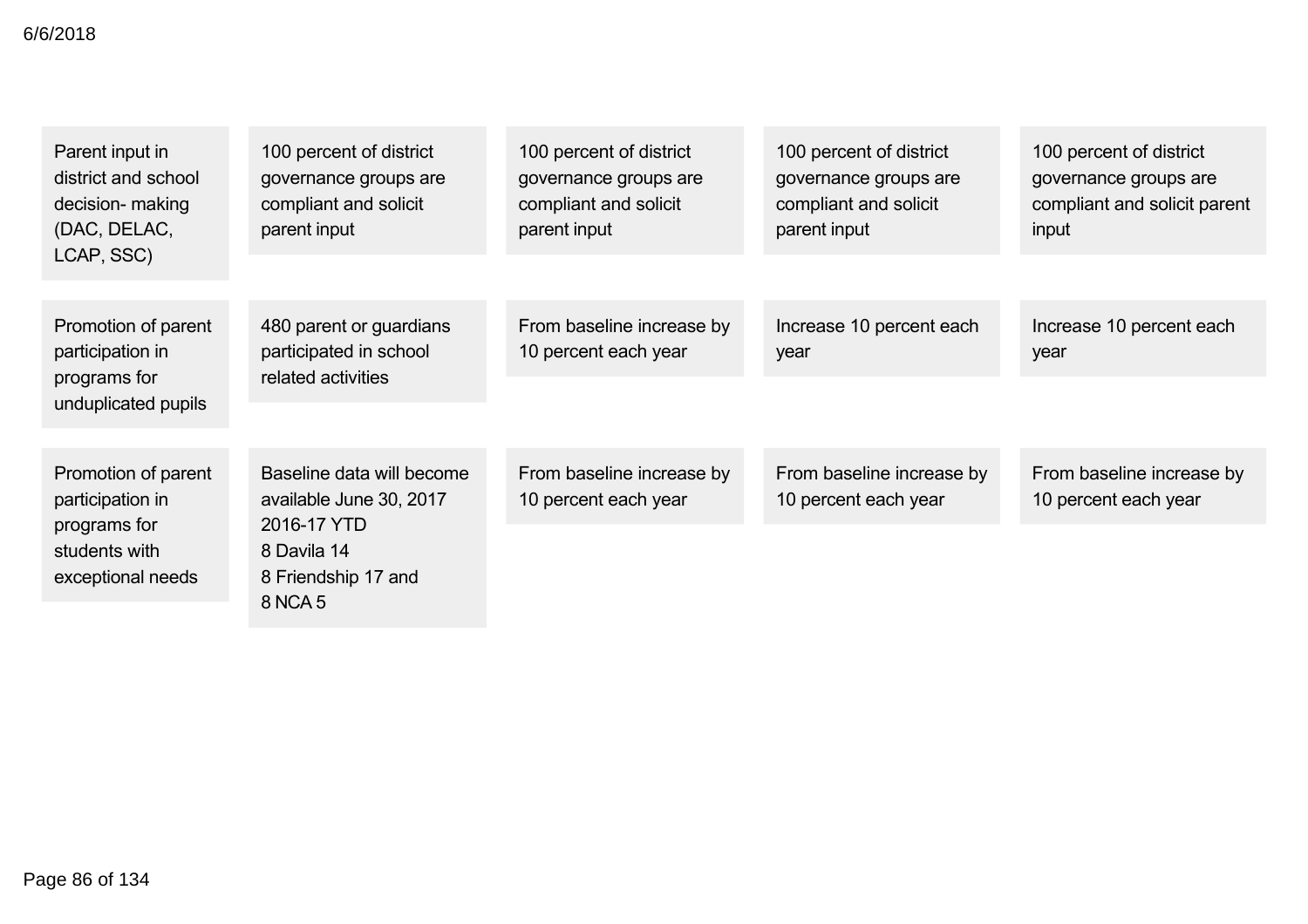| Local measures on<br>the sense of safety                                                    | 2015-16 Healthy Kids<br>Survey: School<br>Environment indicator<br>81 percent moderate and<br>high school<br>Connectedness indicator<br>67 percent moderate or<br>high school<br>Connectedness indicator | Increase by 5 percent<br>each year  | Increase by 5 percent<br>each year  | Increase by 5 percent each<br>year  |
|---------------------------------------------------------------------------------------------|----------------------------------------------------------------------------------------------------------------------------------------------------------------------------------------------------------|-------------------------------------|-------------------------------------|-------------------------------------|
| and school<br>connectedness                                                                 |                                                                                                                                                                                                          |                                     |                                     |                                     |
| Strengthen<br>community<br>partnerships as<br>measured by<br>partner satisfaction<br>survey | Establish baseline number<br>of partner agencies.<br>Develop and administer<br>partner satisfaction survey<br>June 30, 2017.                                                                             | Increase 5 percent from<br>baseline | Increase 5 percent from<br>baseline | Increase 5 percent from<br>baseline |
|                                                                                             |                                                                                                                                                                                                          |                                     |                                     |                                     |
| Increase the                                                                                | Committee to develop<br>criteria and establish                                                                                                                                                           | Develop baseline and                | Increase by 10% each                | Increase by 10% each year           |
| number of parents<br>of students who are<br><b>English learners</b>                         | baseline and growth                                                                                                                                                                                      | growth                              | year                                |                                     |
|                                                                                             |                                                                                                                                                                                                          | Baseline= 30                        |                                     |                                     |
| involved in<br>leadership                                                                   |                                                                                                                                                                                                          |                                     |                                     |                                     |

development programs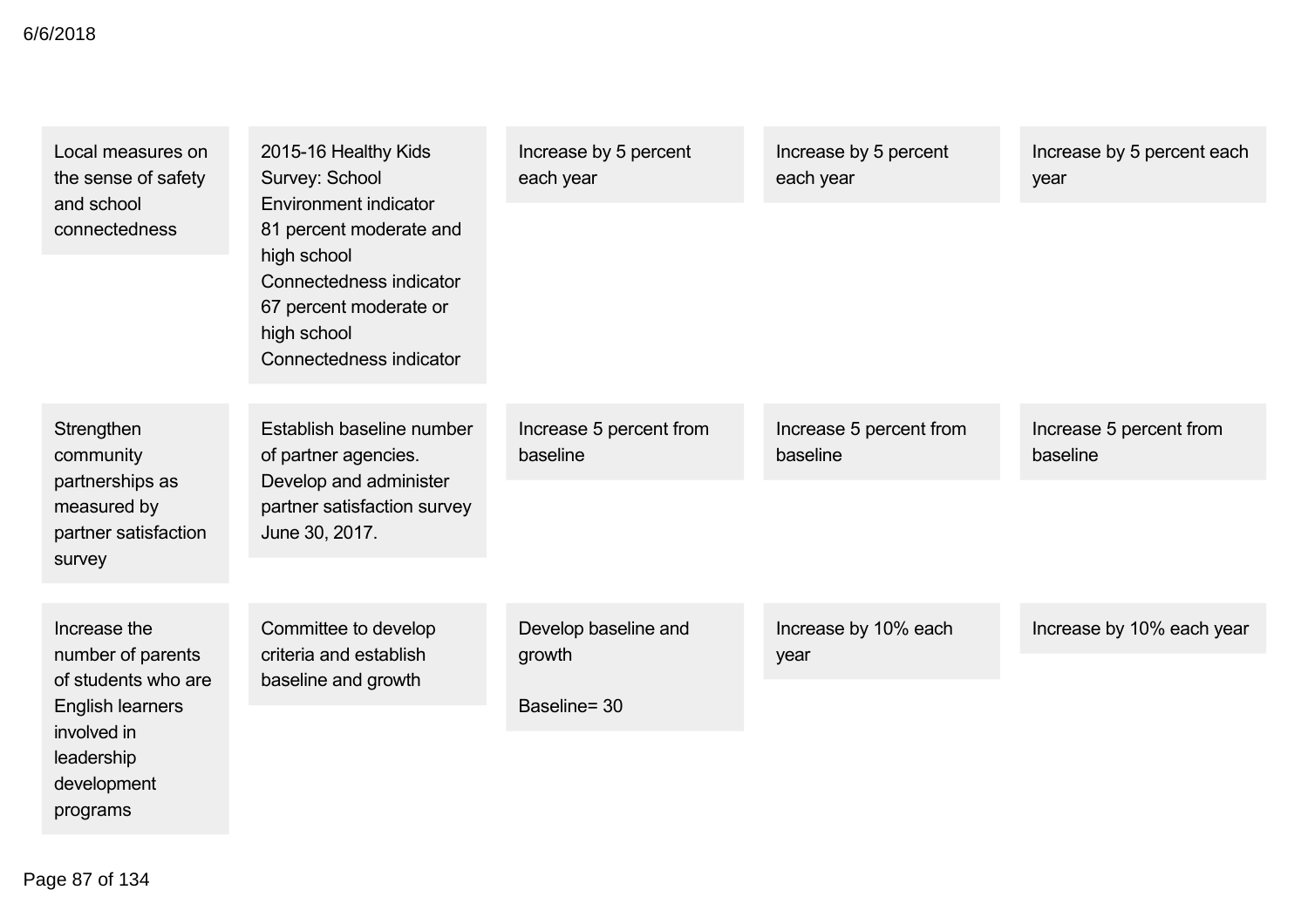# **Planned Actions/Services**

Complete a copy of the following table for each of the LEA's Actions/Services. Duplicate the table, including Budgeted Expenditures, as needed.

# **Action #1**

For Actions/Services not included as contributing to meeting the Increased or Improved Services Requirement:

| <b>Students to be Served</b>                                                                             | Location(s)                                            |                                                               |
|----------------------------------------------------------------------------------------------------------|--------------------------------------------------------|---------------------------------------------------------------|
| N/A                                                                                                      | N/A                                                    |                                                               |
|                                                                                                          | <b>OR</b>                                              |                                                               |
| For Actions/Services included as contributing to meeting the Increased or Improved Services Requirement: |                                                        |                                                               |
| <b>Students to be Served</b>                                                                             | <b>Scope of Services:</b>                              | Location(s)                                                   |
| English Learners, Foster Youth, Low Income                                                               | <b>LEA-Wide</b>                                        | <b>All Schools</b>                                            |
| <b>Actions/Services</b>                                                                                  |                                                        |                                                               |
| Select from New, Modified, or Unchanged<br>for 2017-18                                                   | Select from New, Modified, or Unchanged<br>for 2018-19 | <b>Select from New, Modified, or Unchanged</b><br>for 2019-20 |
| <b>Modified</b>                                                                                          | <b>Modified</b>                                        | Modified                                                      |
| 2017-18 Actions/Services                                                                                 | 2018-19 Actions/Services                               | 2019-20 Actions/Services                                      |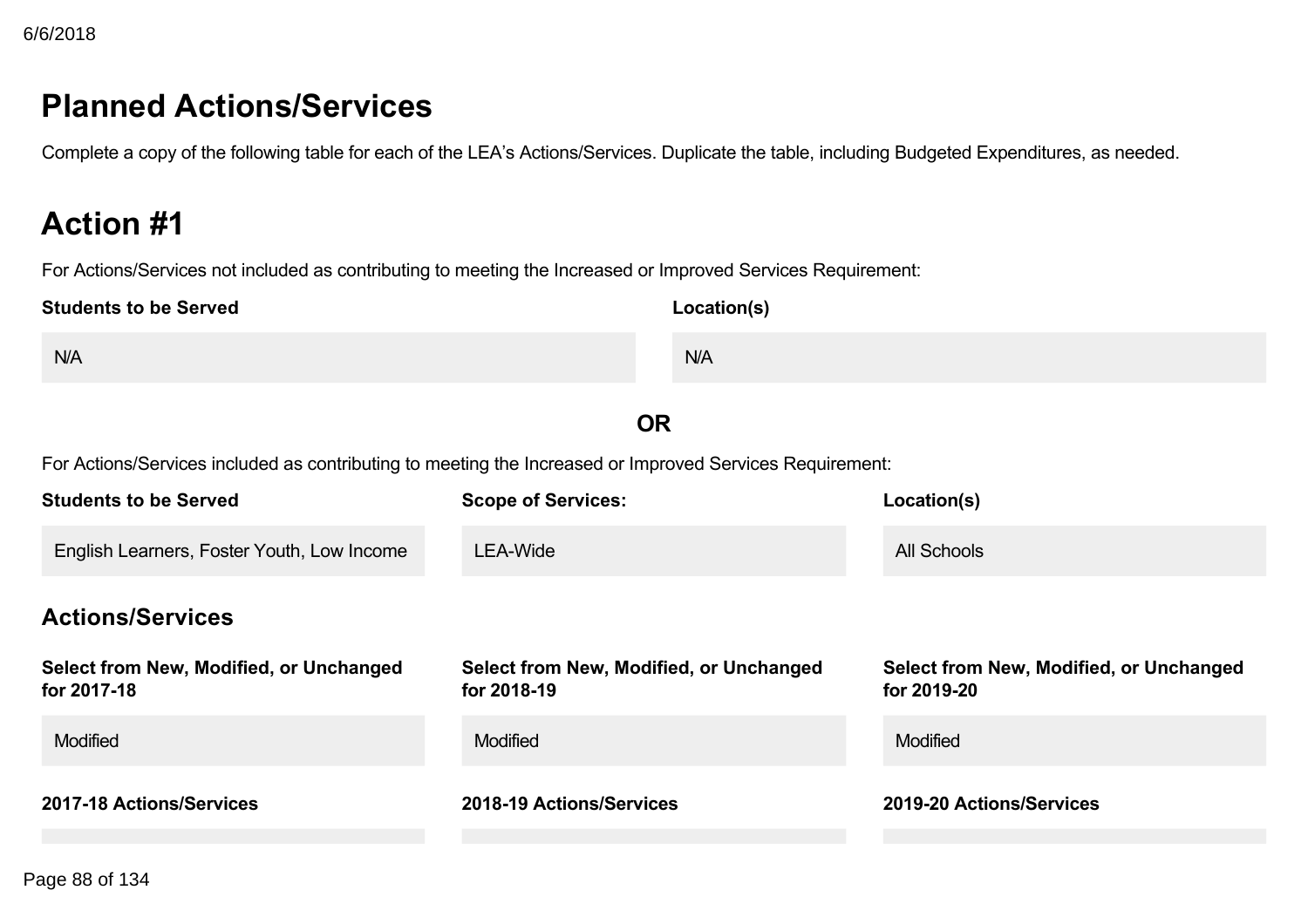Provide Back-to-School Night and Open House events at special education programs comparable to those of students' schools of residence

Offer community-building events such as Read Across America and celebrations of student achievement and student exhibitions

Form a committee to develop a long-term plan to build capacity and leadership among parents of students who are English learners.

Continue onboarding and parent and community volunteer training program

Evaluate the impact and participation of parent involvement in school community activities and make necessary adjustments to increase participation Implement plan to build capacity and Leadership among parents of students who are English learners

Dialogue with new and returning parents regarding ways to strengthen parent and community participation. Review and revise plan as needed.

| Year                              | 2017-18                                                                                                          | 2018-19                                                                                                        | 2019-20                                                                                                           |
|-----------------------------------|------------------------------------------------------------------------------------------------------------------|----------------------------------------------------------------------------------------------------------------|-------------------------------------------------------------------------------------------------------------------|
| <b>Amount</b>                     | \$106,718                                                                                                        | \$108,500                                                                                                      | \$108,500                                                                                                         |
| <b>Source</b>                     | LCFF S/C- \$106,718                                                                                              | LCFF S/C \$108,500                                                                                             | LCFF S/C \$108,500                                                                                                |
| <b>Budget</b><br><b>Reference</b> | Classified Salaries and Benefits (S/C)<br>\$98,218<br>Services and Other Operating Expenses<br>$(S/C)$ - \$8,500 | Classified Salaries and Benefits (S/C)<br>\$100,000<br>Services and Other Operating<br>Expenses (S/C)- \$8,500 | Classified Salaries and Benefits (S/C)<br>\$100,000<br>Services and Other Operating Expenses<br>$(S/C)$ - \$8,500 |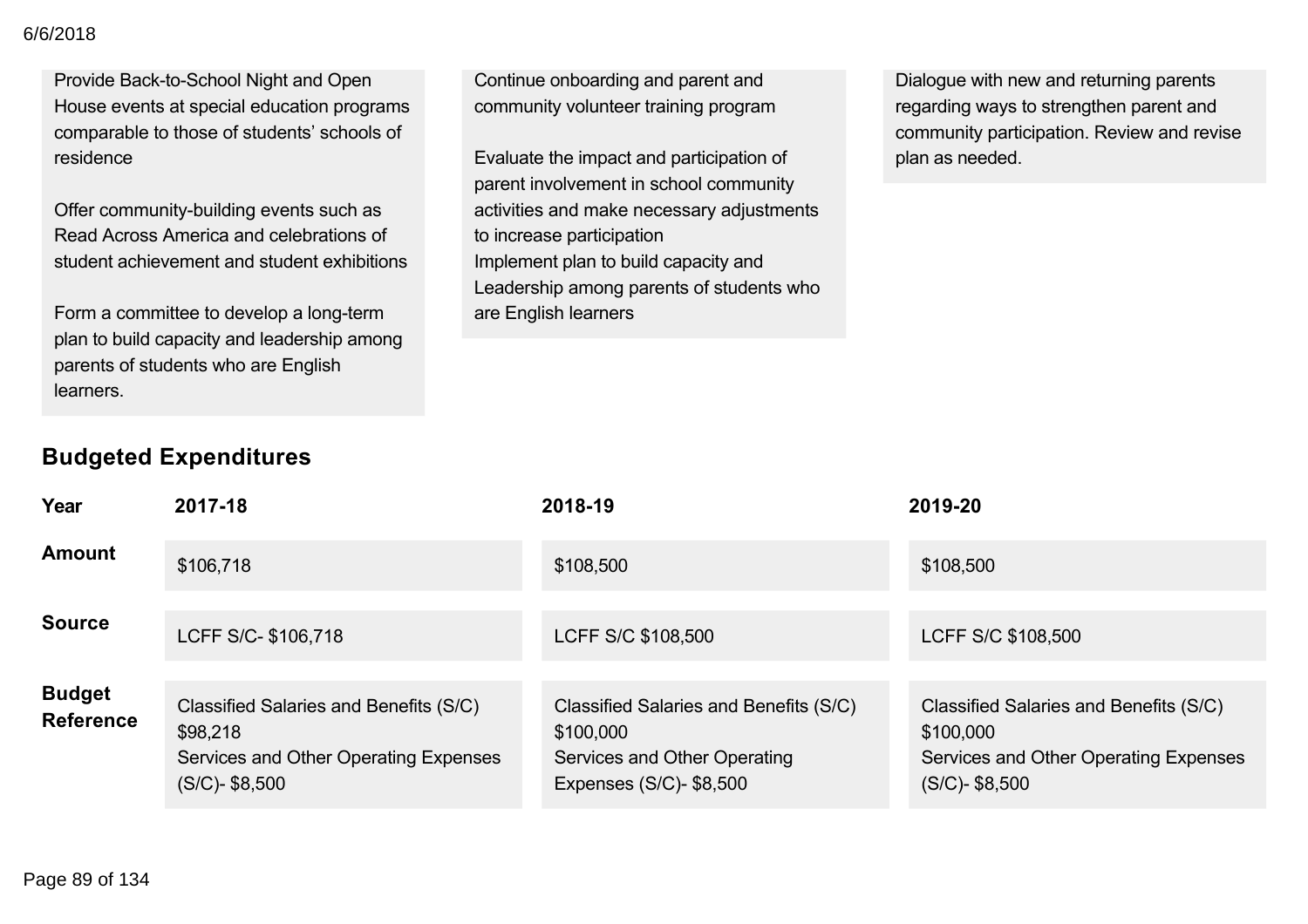# **Action #2**

For Actions/Services not included as contributing to meeting the Increased or Improved Services Requirement:

| <b>Students to be Served</b> | Location(s) |
|------------------------------|-------------|
| <b>All Students</b>          | All Schools |

## **OR**

For Actions/Services included as contributing to meeting the Increased or Improved Services Requirement:

| <b>Students to be Served</b>                                                                                                    | <b>Scope of Services:</b>                                                             | Location(s)                                            |
|---------------------------------------------------------------------------------------------------------------------------------|---------------------------------------------------------------------------------------|--------------------------------------------------------|
| N/A                                                                                                                             | N/A                                                                                   | N/A                                                    |
| <b>Actions/Services</b>                                                                                                         |                                                                                       |                                                        |
| Select from New, Modified, or Unchanged<br>for 2017-18                                                                          | Select from New, Modified, or Unchanged<br>for 2018-19                                | Select from New, Modified, or Unchanged<br>for 2019-20 |
| <b>Modified</b>                                                                                                                 | Modified                                                                              | Unchanged                                              |
| 2017-18 Actions/Services                                                                                                        | 2018-19 Actions/Services                                                              | 2019-20 Actions/Services                               |
| Parent involvement and engagement: Offer<br>parent education to enhance home and<br>school partnerships and as well as parental | Continue to promote parent Involvement and<br>engagement                              | N/A                                                    |
| <i>interests</i>                                                                                                                | Offer parent education to enhance home and<br>school partnerships as well as parental |                                                        |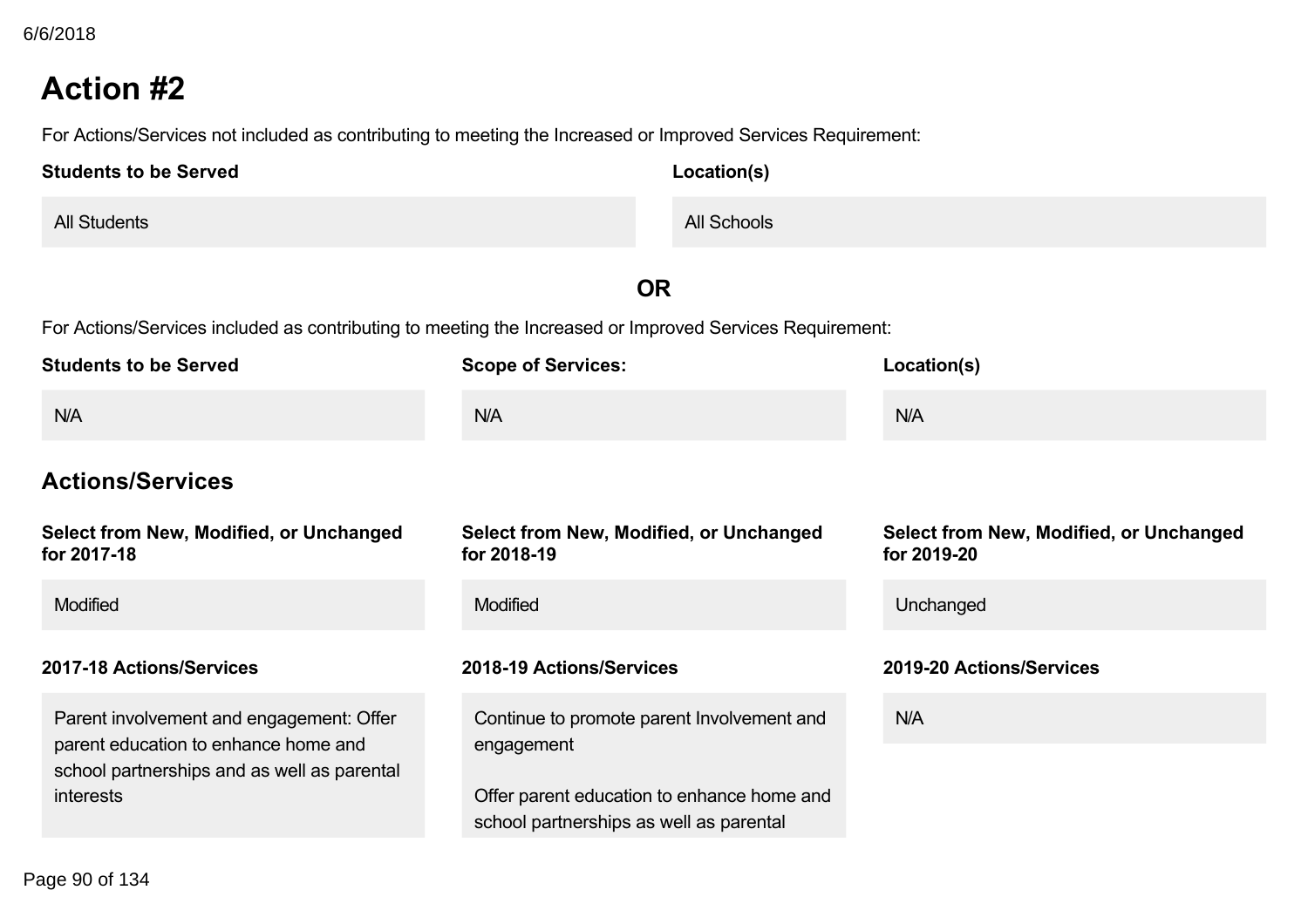In English and Spanish provide education on: Restorative Practices; trauma informed care; learning and behavior; U.S. school system; cultures of thinking; iPBL; and other topics selected by parents and families

Continue to implement: Parent education Transportation to and from school and community events

Additional supports for parents to gain knowledge and understanding of the instructional program

Develop parent onboarding and classroom volunteer training program

### interests

In English and Spanish provide education on Restorative Practices; trauma informed care; learning and behavior; U.S. school system; and other topics selected by parents and families.

Continue to implement: Parent education Transportation to and from school and community events Additional supports for parents to gain knowledge and understanding of the instructional program Strengthening regional enrollment process to include parents and classroom volunteers.

## **Budgeted Expenditures**

| Year          | 2017-18                                                             | 2018-19                                     | 2019-20 |
|---------------|---------------------------------------------------------------------|---------------------------------------------|---------|
| <b>Amount</b> | \$375,532                                                           | \$470,401                                   |         |
| <b>Source</b> | Title I-A-\$207,061<br>Title I-D- \$148,471<br>Title III - \$20,000 | Title I-A- \$367,573<br>LCFF S/C- \$102,828 |         |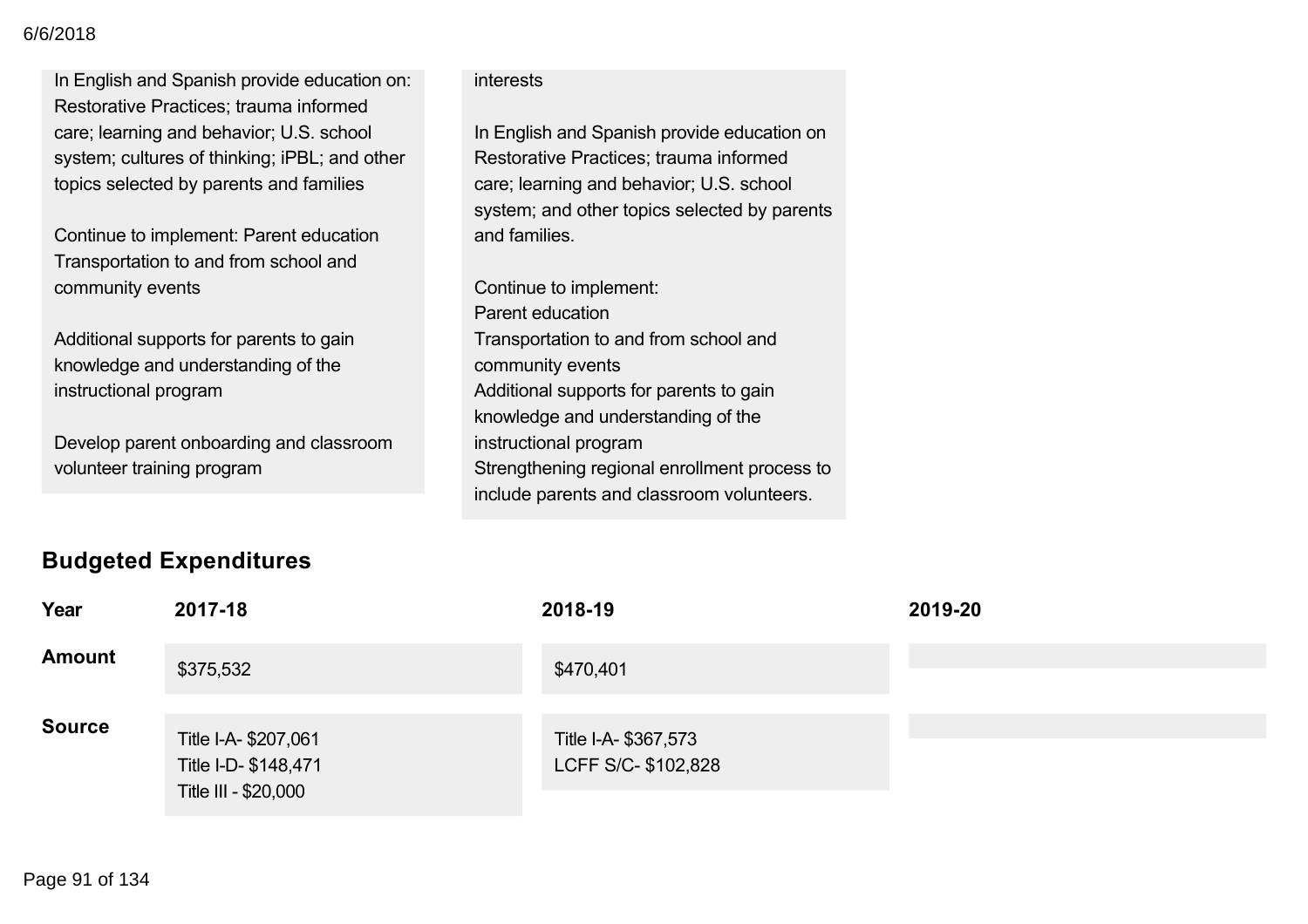| <b>Budget</b><br><b>Reference</b> | Certificated Salaries and Benefits (Title III)<br>\$20,000<br><b>Classified Salaries and Benefits (Title I-</b> | Classified Salaries and Benefits (S/C)<br>\$102,828        |  |
|-----------------------------------|-----------------------------------------------------------------------------------------------------------------|------------------------------------------------------------|--|
|                                   | A)-\$207,061<br>Classified Salaries and Benefits (Title I-D)<br>\$148,471                                       | Classified Salaries and Benefits (Title 1-<br>A) \$367,573 |  |

# **Action #3**

For Actions/Services not included as contributing to meeting the Increased or Improved Services Requirement:

| <b>Students to be Served</b> | Location(s) |
|------------------------------|-------------|
| N/A                          | N/A         |

## **OR**

For Actions/Services included as contributing to meeting the Increased or Improved Services Requirement:

| <b>Students to be Served</b>                           | <b>Scope of Services:</b>                              | Location(s)                                            |
|--------------------------------------------------------|--------------------------------------------------------|--------------------------------------------------------|
| English Learners, Foster Youth, Low Income             | LEA-Wide                                               | All Schools                                            |
| <b>Actions/Services</b>                                |                                                        |                                                        |
| Select from New, Modified, or Unchanged<br>for 2017-18 | Select from New, Modified, or Unchanged<br>for 2018-19 | Select from New, Modified, or Unchanged<br>for 2019-20 |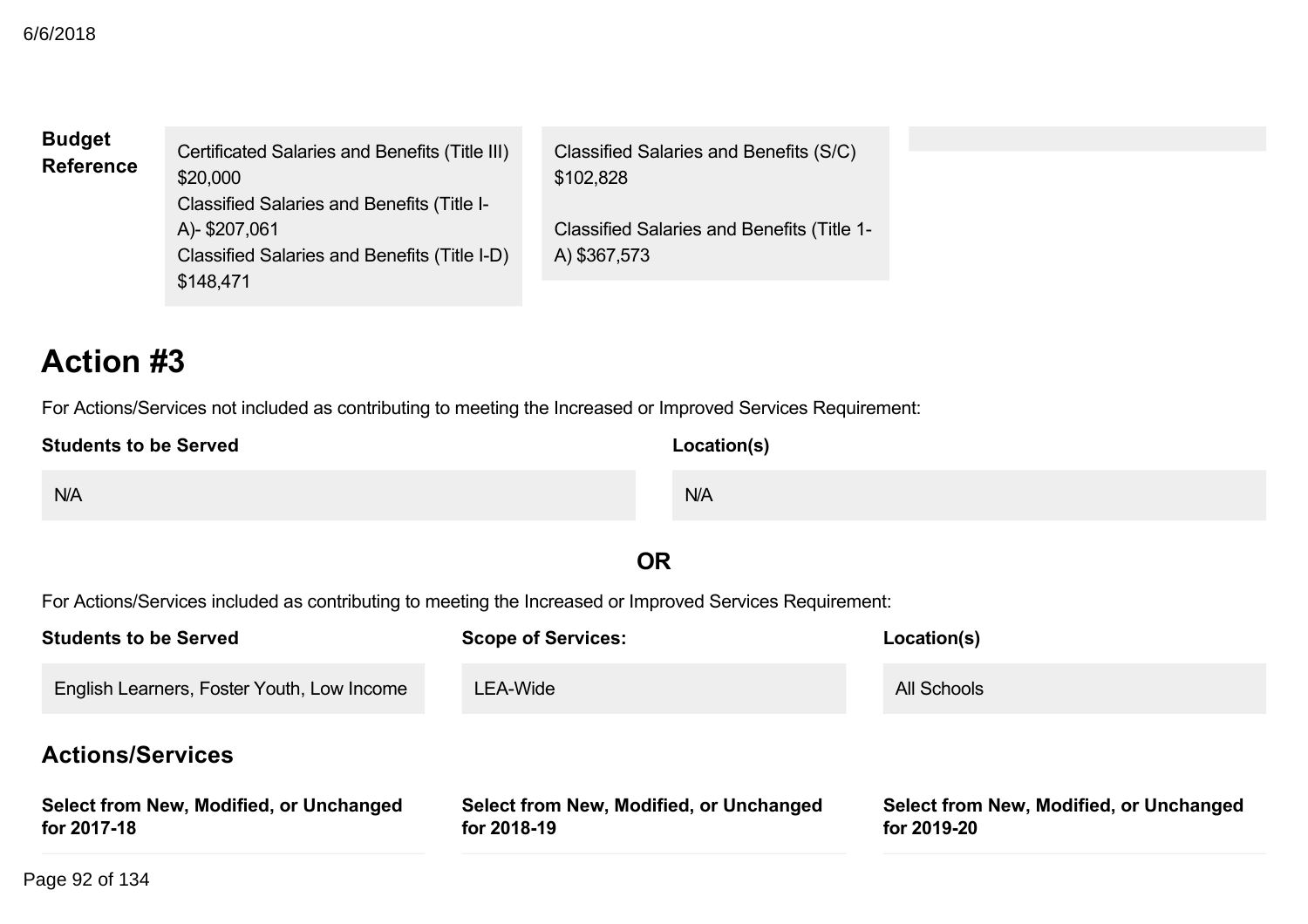Continue to develop and refine internal and external communication systems to ensure alignment of messaging and engagement of students, parents and staff with the school. Create communication protocols across sites

Provide translation services, as needed Create calendar of school events and disseminate to stakeholders Build capacity of central office leaders to plan and facilitate monthly systems meetings

### Modified Modified Modified

### **201718 Actions/Services 201819 Actions/Services 201920 Actions/Services**

Review, revise, and refine internal and external communication systems and protocols to ensure alignment of messaging and engagement of students, parents, and staff with the school.

Build capacity of a leadership team to plan and facilitate monthly systems meetings

Provide translation services as needed

Create calendar of school events and disseminate to stakeholders

Analyze, review, revise, and refine internal and external communication systems and protocols to ensure alignment of messaging and engagement of students, parents, and staff with the school. Implement common communication protocols across sites System for translation services established System for calendaring and disseminating information across the organization Capacity built across levels to lead and facilitate

| _<br>Year     | 2017-18            | 2018-19            | 2019-20            |
|---------------|--------------------|--------------------|--------------------|
| <b>Amount</b> | \$648,204          | \$603,554          | \$603,554          |
| <b>Source</b> | LCFF S/C \$648,204 | LCFF S/C \$603,554 | LCFF S/C \$603,554 |

### **Budgeted Expenditures**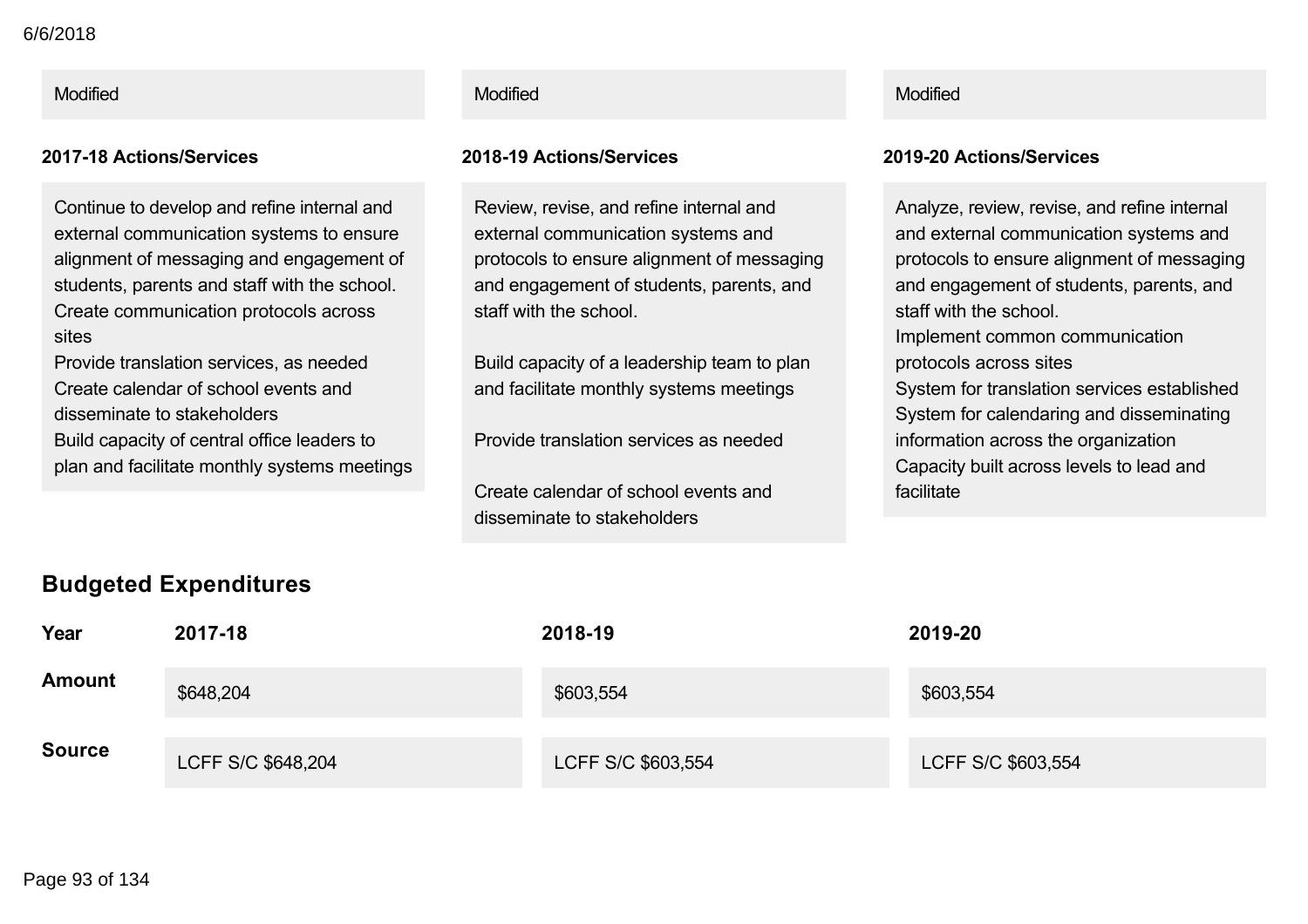| <b>Budget</b>    | Classified Salaries and Benefits (S/C) - | <b>Classified Salaries and Benefits (S/C) -</b> | Classified Salaries and Benefits (S/C) - |
|------------------|------------------------------------------|-------------------------------------------------|------------------------------------------|
| <b>Reference</b> | \$648,204                                | \$\$603,554                                     | \$\$603,554                              |
|                  |                                          |                                                 |                                          |

# **Action #4**

For Actions/Services not included as contributing to meeting the Increased or Improved Services Requirement:

| <b>Students to be Served</b>              | Location(s) |
|-------------------------------------------|-------------|
| Specific Student Groups, LI, FY, Homeless | All Schools |

**OR**

For Actions/Services included as contributing to meeting the Increased or Improved Services Requirement:

| <b>Students to be Served</b>                           | <b>Scope of Services:</b>                              | Location(s)                                            |
|--------------------------------------------------------|--------------------------------------------------------|--------------------------------------------------------|
| N/A                                                    | N/A                                                    | N/A                                                    |
| <b>Actions/Services</b>                                |                                                        |                                                        |
| Select from New, Modified, or Unchanged<br>for 2017-18 | Select from New, Modified, or Unchanged<br>for 2018-19 | Select from New, Modified, or Unchanged<br>for 2019-20 |
| <b>Modified</b>                                        | <b>Modified</b>                                        | Unchanged                                              |
| 2017-18 Actions/Services                               | 2018-19 Actions/Services                               | 2019-20 Actions/Services                               |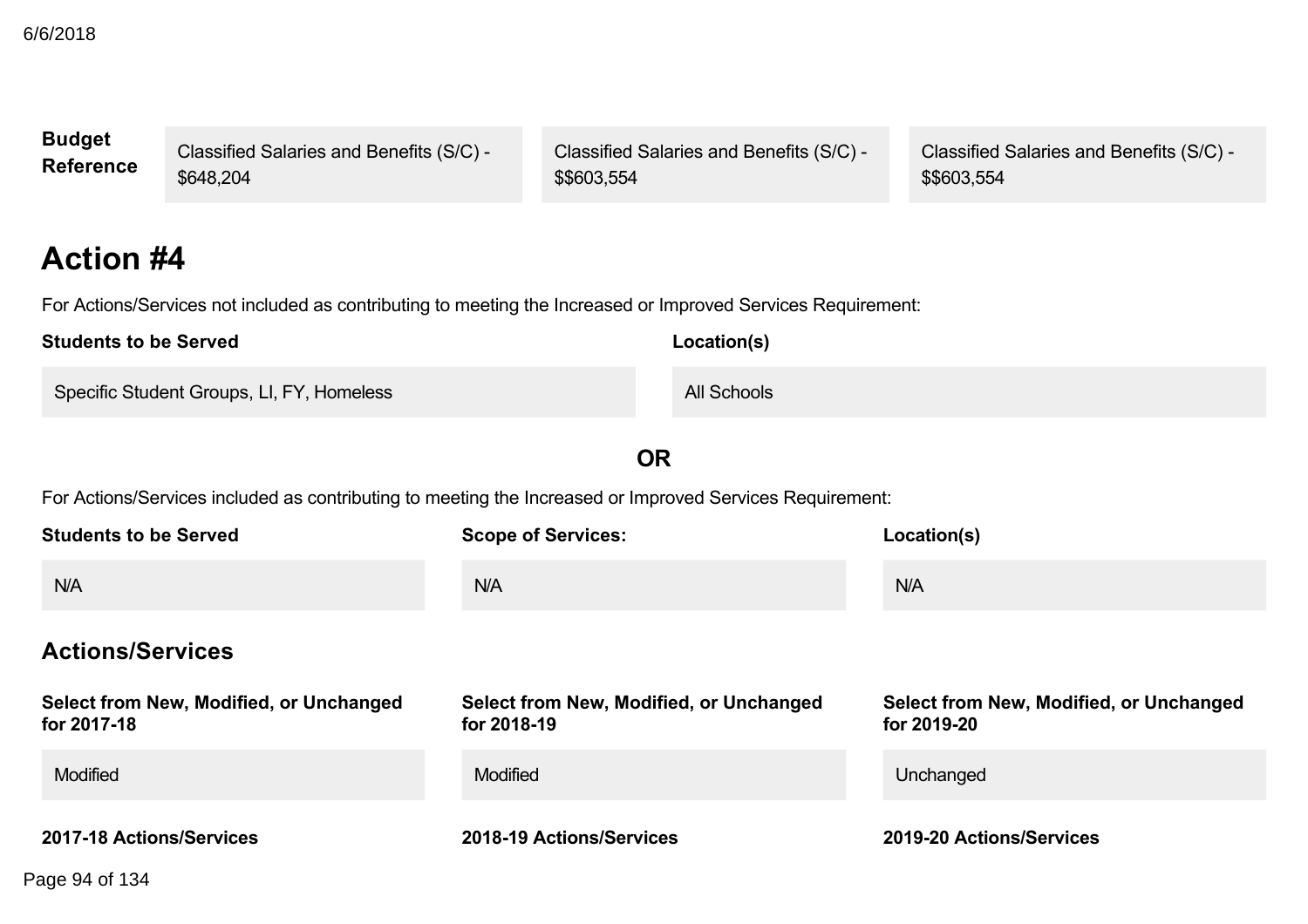| external partnerships to support the needs of<br>all students to include: |
|---------------------------------------------------------------------------|
|                                                                           |
| Create a comprehensive MOU with                                           |
| Probation to manage oversight of student                                  |
| needs and transitions                                                     |
| Conduct monthly collaboration meetings with                               |
| Probation around hot topics                                               |
| Increase connection with industry partners to                             |
| support the expansion of CTE pathways and                                 |
| course offerings                                                          |
| Coordinate the mental, social, and emotional                              |
| support services                                                          |
| Provide information on processes and                                      |
| procedures for student transition plans                                   |
| Provide parent education opportunities at                                 |
| special education programs aligned with                                   |
| parent needs/interests (i.e. American Sign                                |
| Language)                                                                 |
| Ensure translation services are offered at all                            |
| parent-related events                                                     |
|                                                                           |
|                                                                           |
| <b>Budgeted Expenditures</b>                                              |
|                                                                           |

Continue to foster and develop internal and

**Year 201718 201819 201920**

Continue to foster and develop internal and external partnerships to support the needs of all students.

N/A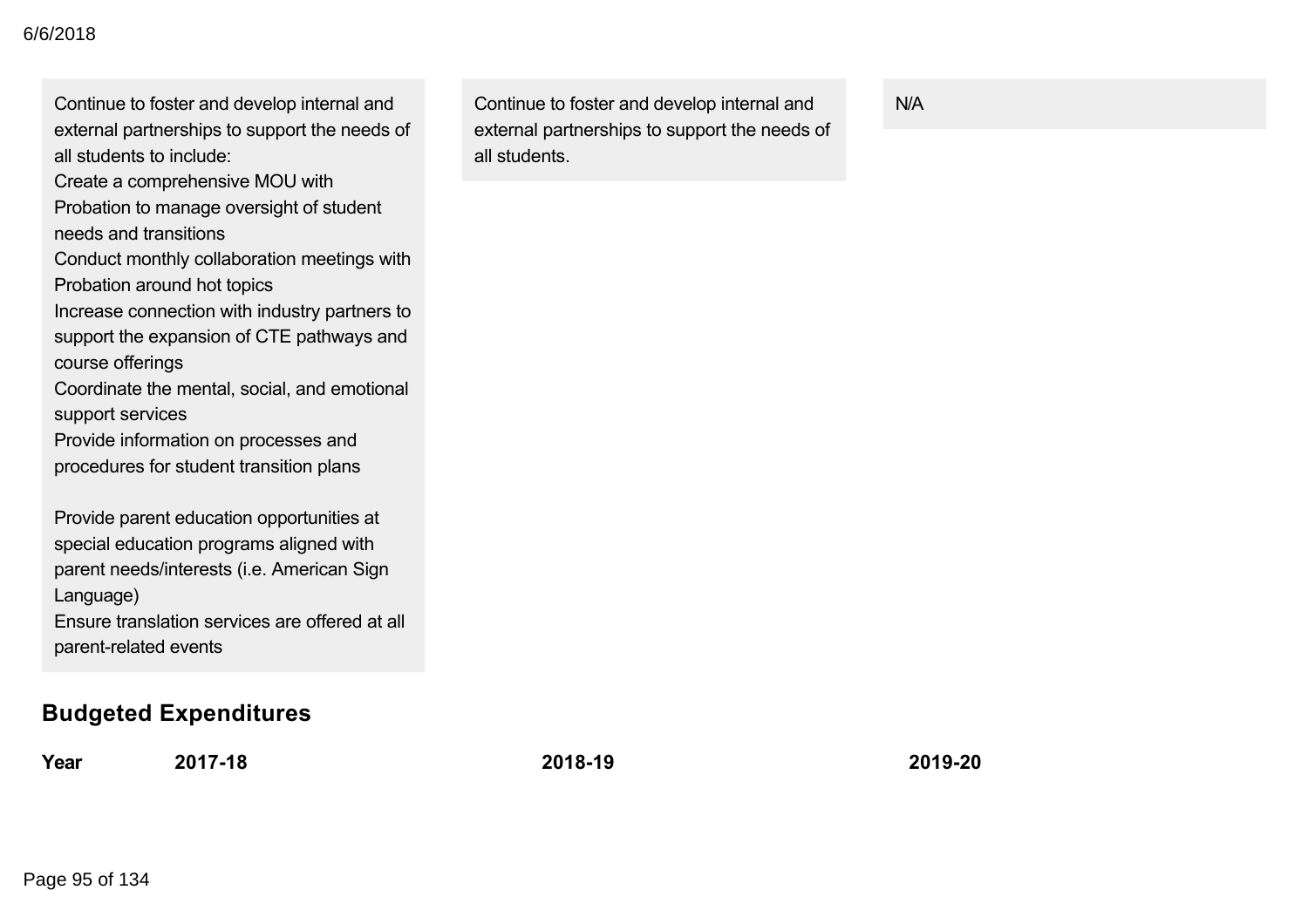| <b>Amount</b>               | \$140,401                                                     | \$152,267                                                         |  |
|-----------------------------|---------------------------------------------------------------|-------------------------------------------------------------------|--|
| <b>Source</b>               | Title I-A \$140,401                                           | Title I-A \$152,267                                               |  |
| <b>Budget<br/>Reference</b> | Classified Salaries and Benefits (Title I-A)<br>$-$ \$140,401 | <b>Classified Salaries and Benefits (Title I-</b><br>A) \$152,267 |  |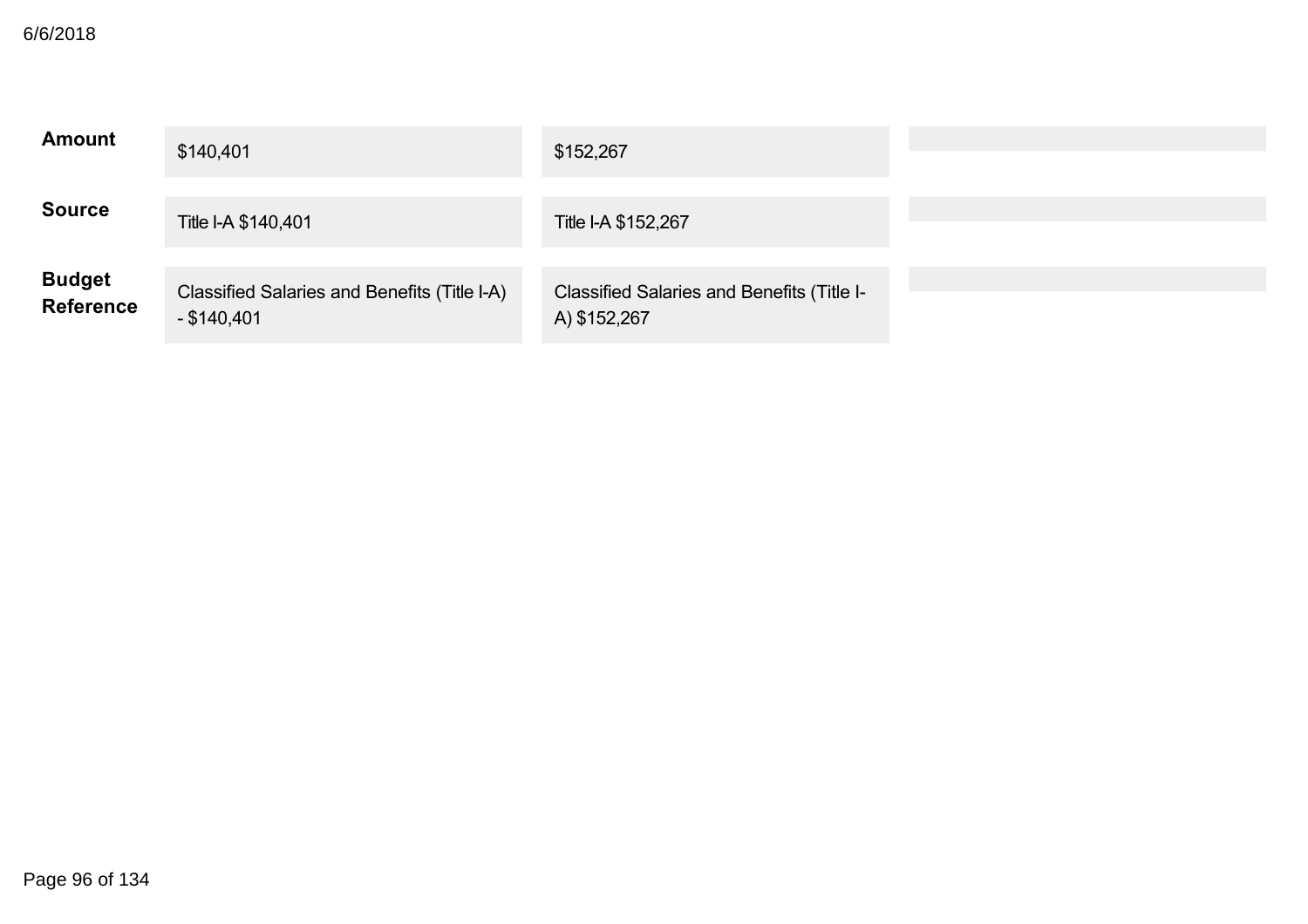(Select from New Goal, Modified Goal, or Unchanged Goal)

Unchanged

# **Goal 3**

Develop coherent and transparent systems for operational excellence to support each student's success.

**State and/or Local Priorities addressed by this goal:**

**State Priorities:** 5

**Local Priorities:**

## **Identified Need:**

Stakeholder input and data on attendance and student course information indicate a need to align and refine operational systems to provide accessible source to monitor students and inform stakeholders.

## **Expected Annual Measureable Outcomes**

| <b>Metrics/Indicators</b>  | <b>Baseline</b>                                                     | 2017-18                                      | 2018-19                                      | 2019-20                                      |
|----------------------------|---------------------------------------------------------------------|----------------------------------------------|----------------------------------------------|----------------------------------------------|
| School attendance<br>rates | Community 80.7 percent<br>Monarch 88.8 percent,<br>SPA 93.7 percent | 90 percent attendance<br>rate at all schools | 90 percent attendance<br>rate at all schools | 90 percent attendance rate<br>at all schools |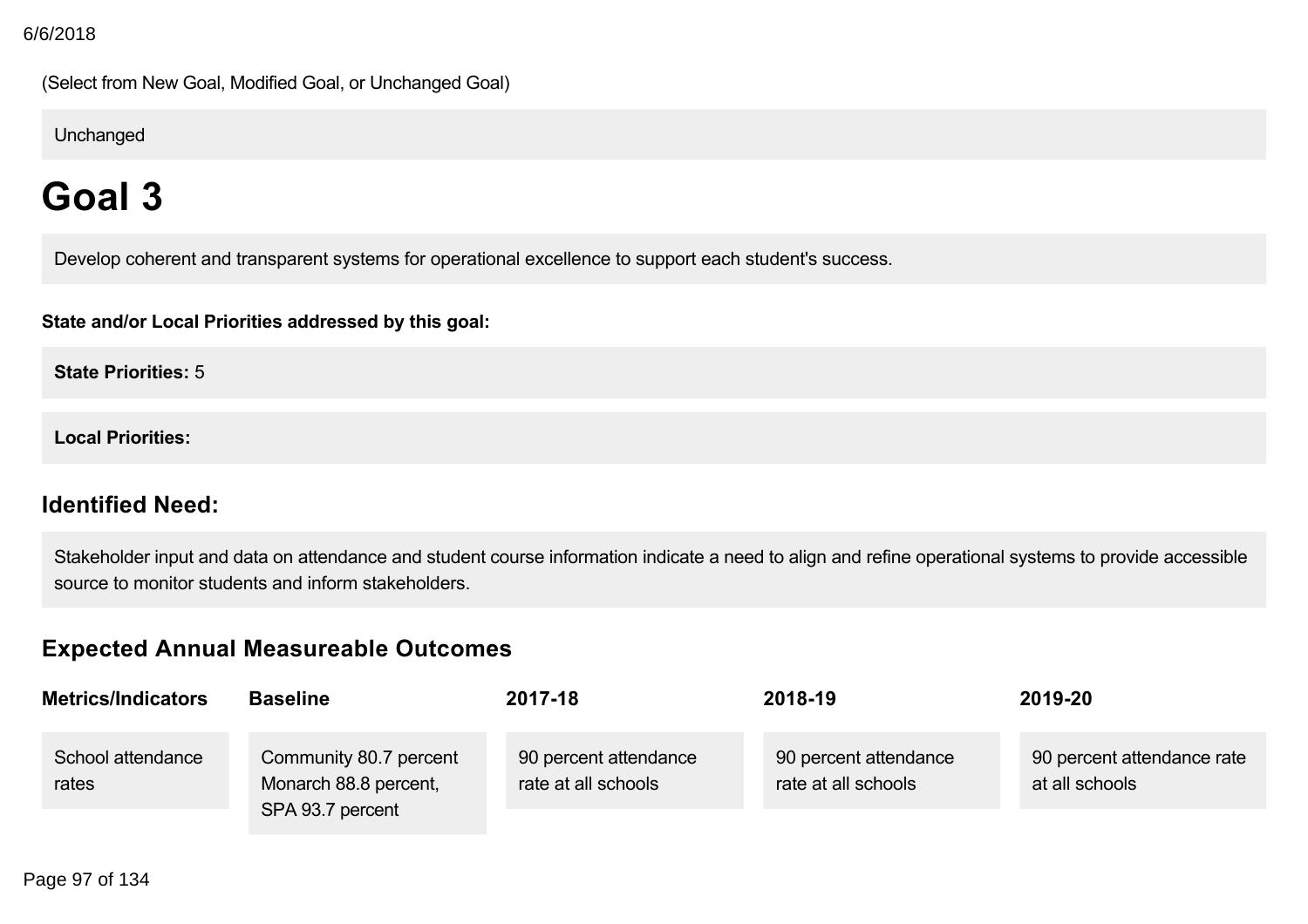### 6/6/2018

| Chronic<br>absenteeism                                                                                                        | Community 49.5 percent<br>Monarch 48.2 percent,<br><b>SPA</b><br>19.7 percent                                                                                                                                                             | <b>Will decrease Community</b><br>and Monarch to 25<br>percent, and SPA to 15<br>percent | Will decrease by 3<br>percent from previous<br>year                                                                                                                                                                  | Will decrease by 3 percent<br>from previous year                                                       |
|-------------------------------------------------------------------------------------------------------------------------------|-------------------------------------------------------------------------------------------------------------------------------------------------------------------------------------------------------------------------------------------|------------------------------------------------------------------------------------------|----------------------------------------------------------------------------------------------------------------------------------------------------------------------------------------------------------------------|--------------------------------------------------------------------------------------------------------|
| Targeted<br>professional<br>development for<br>classified support<br>staff to support<br>therapeutic learning<br>environments | 2016-17 Baseline<br>PD.<br><b>Total Staff</b><br>CSEC <sub>61</sub><br><b>Gang Awareness 62</b><br>Special Ed 68<br><b>Restorative Practices 66</b><br>Restorative Justice 62<br>Trauma Informed Care 62<br>English Learner (CA PD)<br>22 | Increase from baseline by<br>10 percent                                                  | From previous year<br>increase by 10 percent<br>Refined metric to<br>measure the percent of<br>staff who attended at least<br>one targeted professional<br>development, with a<br>baseline of 98% set in<br>2017-18. | Maintain 98% of classified<br>staff who attended at least<br>one targeted Professional<br>Development. |

# **Planned Actions/Services**

Complete a copy of the following table for each of the LEA's Actions/Services. Duplicate the table, including Budgeted Expenditures, as needed.

# **Action #1**

For Actions/Services not included as contributing to meeting the Increased or Improved Services Requirement:

**Students to be Served**

**Location(s)**

Page 98 of 134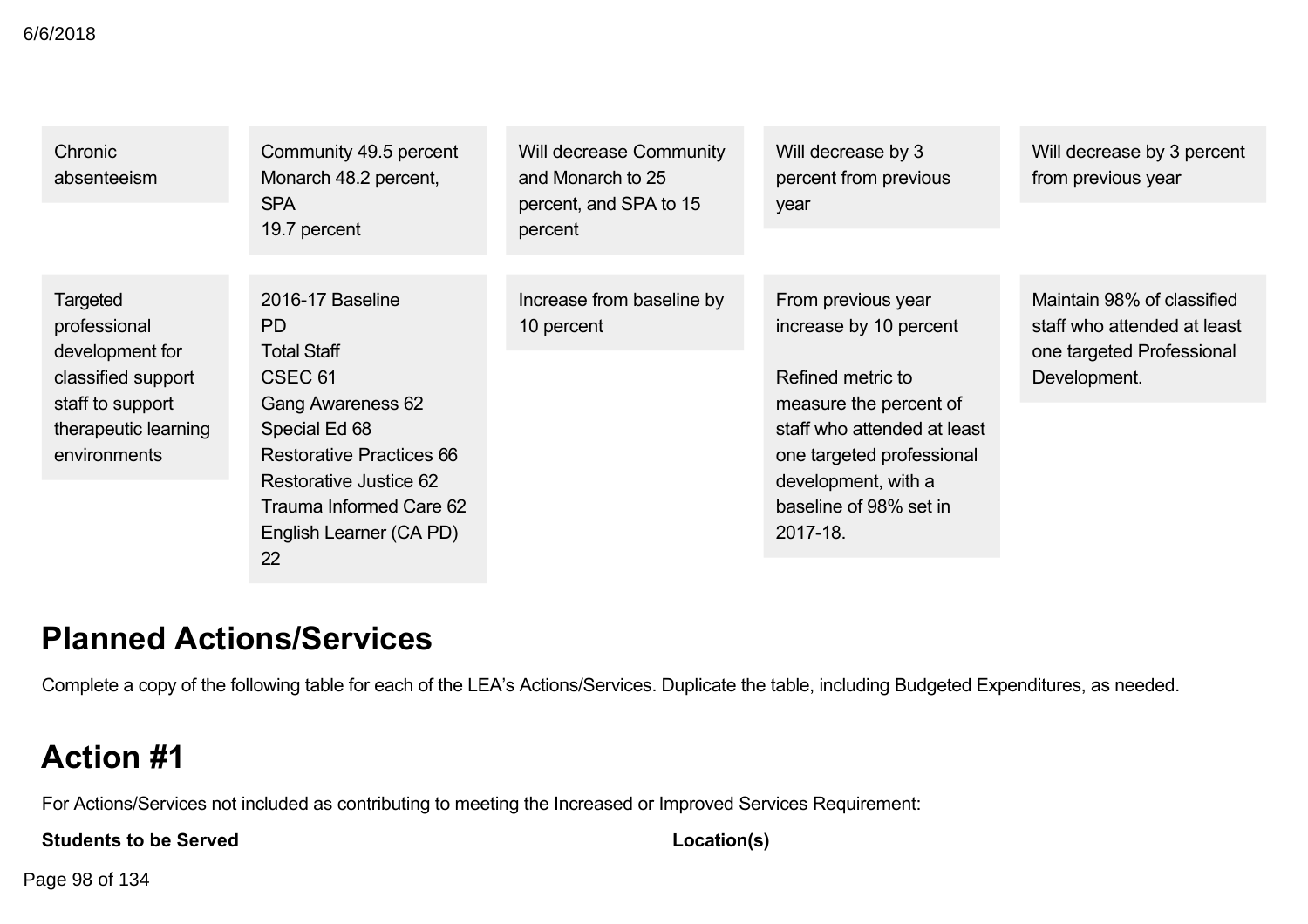| N/A                                                                                                      |                                                                                | N/A |                                                                  |
|----------------------------------------------------------------------------------------------------------|--------------------------------------------------------------------------------|-----|------------------------------------------------------------------|
|                                                                                                          | <b>OR</b>                                                                      |     |                                                                  |
| For Actions/Services included as contributing to meeting the Increased or Improved Services Requirement: |                                                                                |     |                                                                  |
| <b>Students to be Served</b>                                                                             | <b>Scope of Services:</b>                                                      |     | Location(s)                                                      |
| English Learners, Foster Youth, Low Income                                                               | <b>LEA-Wide</b>                                                                |     | <b>All Schools</b>                                               |
| <b>Actions/Services</b>                                                                                  |                                                                                |     |                                                                  |
| Select from New, Modified, or Unchanged<br>for 2017-18                                                   | Select from New, Modified, or Unchanged<br>for 2018-19                         |     | Select from New, Modified, or Unchanged<br>for 2019-20           |
| <b>New</b>                                                                                               | Modified                                                                       |     | Modified                                                         |
| 2017-18 Actions/Services                                                                                 | 2018-19 Actions/Services                                                       |     | 2019-20 Actions/Services                                         |
| Increased student agency through the<br>establishment of internal systems and                            | Monitor, refine, and adjust the<br>implementation of systems and structures to |     | Continue to monitor, refine and implement<br>prior year actions. |
| structures to support self-monitoring/self-<br>regulation that will include:                             | effectively increase student agency                                            |     |                                                                  |
| Transparent grading system that provides<br>regularly updated information regarding                      | Transition to a semester grading system                                        |     |                                                                  |
| student academic achievement                                                                             | Train staff, students, and parents in                                          |     |                                                                  |
| Personalized learning plans<br>Processes and procedures for student                                      | accessing and using data management<br>system, including Student Support       |     |                                                                  |
| transition plans that involve student choice                                                             | <b>Specialists</b>                                                             |     |                                                                  |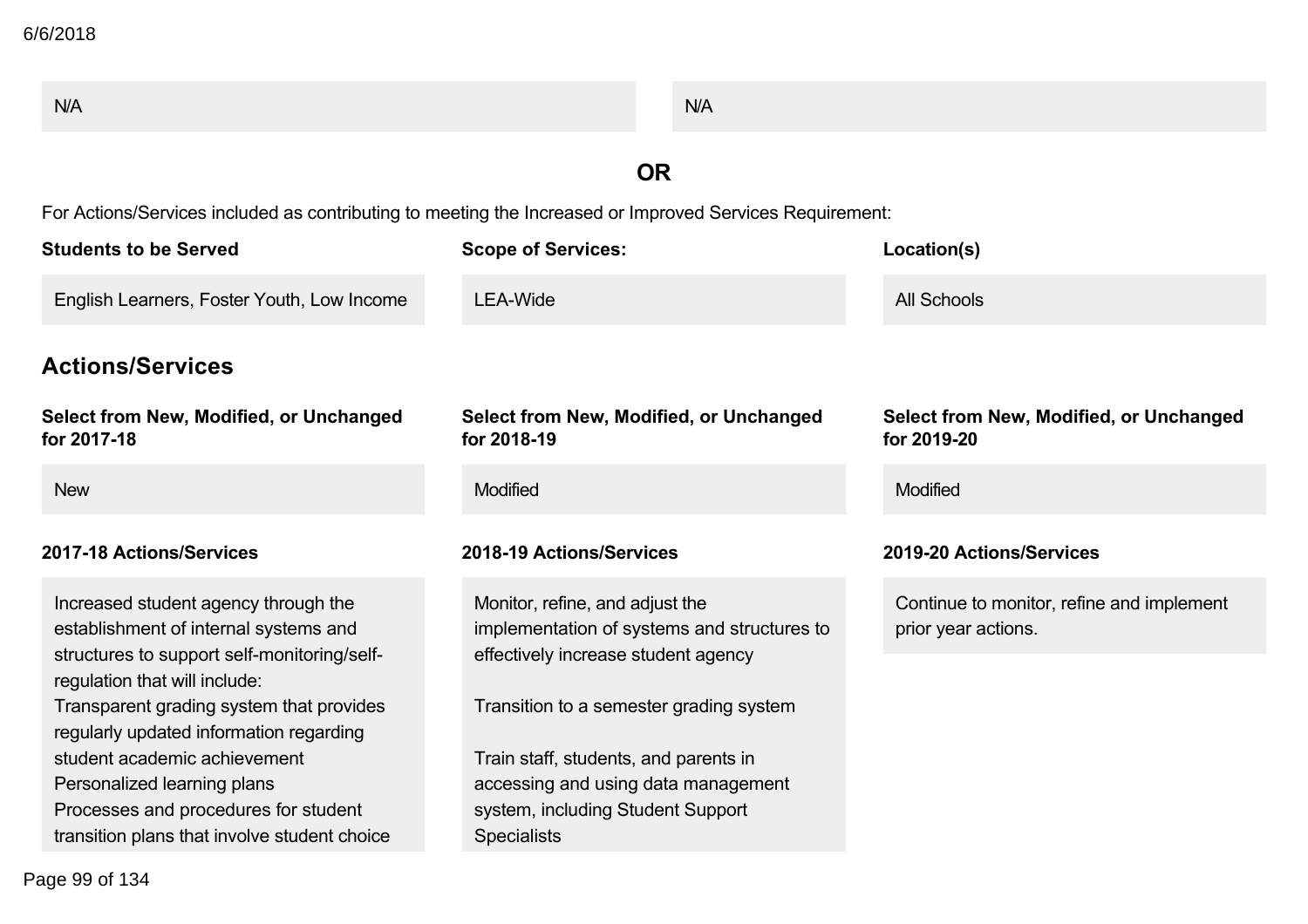### Processes and procedures for student 6/6/2018

Research and develop a coherent data management system that allows for student monitoring of learning

Use assessment and monitoring information to inform the development of a Multi-Tiered System of Support, including both academic and social-emotional learning, to meet the needs of all students

Student self-monitoring was supported and encouraged through:

An enhanced student enrollment process which includes a personalized learning plan, Journeys College/Career Readiness Survey, credit assessment, and interest survey. (This includes transition planning)

Taking steps to build a more data informed culture by providing teachers with state testing results, interim assessment results, ELD/ELPAC assessment results, and EL reclassification data.

Next steps are to implement a system that provides parents and students better access to assessment and academic progress.

### **Budgeted Expenditures**

**Year 201718 201819 201920**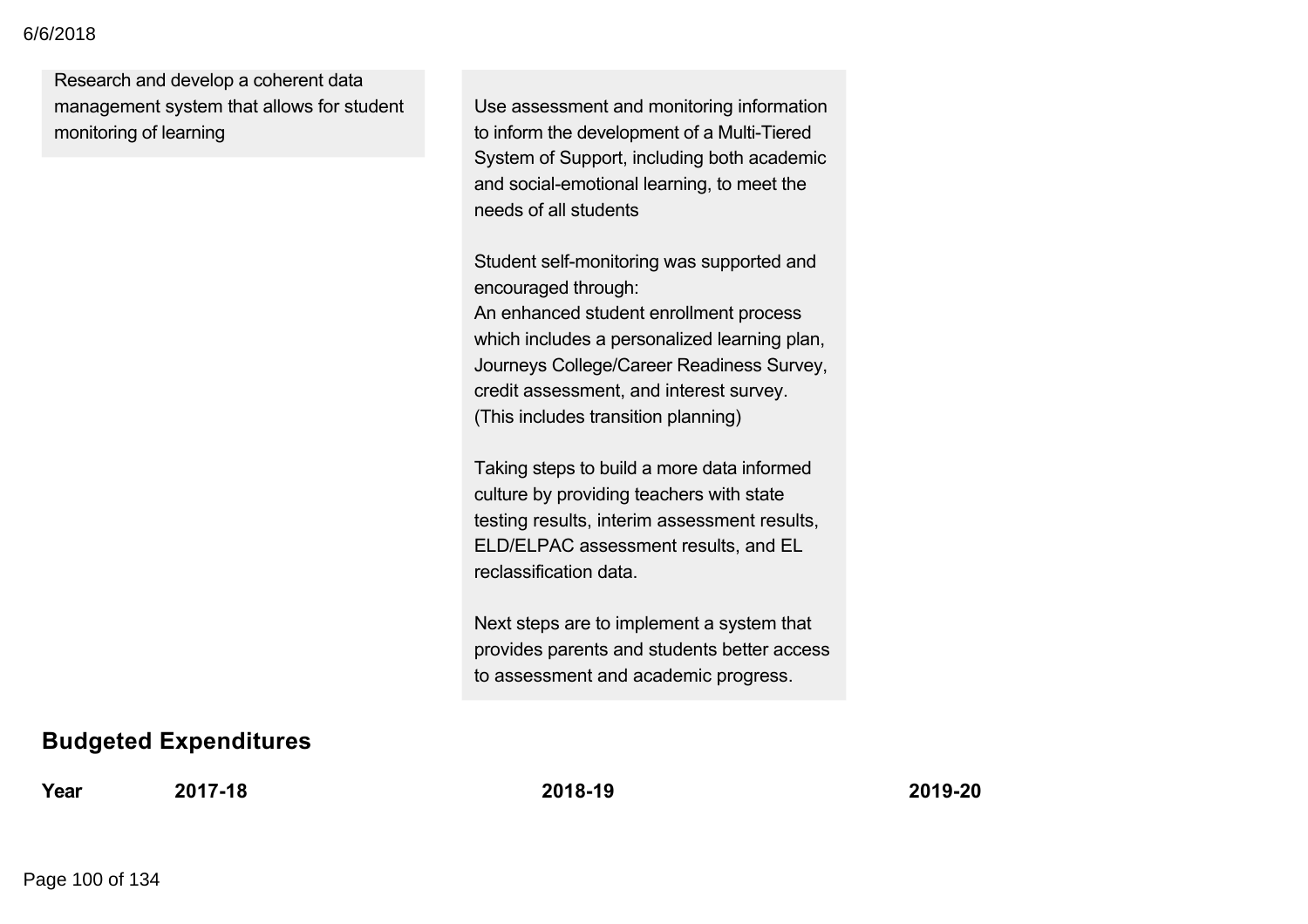| <b>Amount</b>                     | \$443,975                                                                                                                                                                       | \$1,239,431                                                                                                                                                                                                                                         | \$1,239,431                                                                                                                                                                                                                                   |
|-----------------------------------|---------------------------------------------------------------------------------------------------------------------------------------------------------------------------------|-----------------------------------------------------------------------------------------------------------------------------------------------------------------------------------------------------------------------------------------------------|-----------------------------------------------------------------------------------------------------------------------------------------------------------------------------------------------------------------------------------------------|
| <b>Source</b>                     | LCFF S/C \$443,975                                                                                                                                                              | LCFF S/C \$307,763<br>Title I-A \$190,271<br>Title 1D- \$741,397                                                                                                                                                                                    | LCFF S/C \$307,763<br>Title I-A \$190,271<br>Title I-D \$741,397                                                                                                                                                                              |
| <b>Budget</b><br><b>Reference</b> | Certificated Salaries and Benefits (S/C)-<br>$$105,076-$<br>Classified Salaries and Benefits (S/C)-<br>\$288,899<br>Services and Other Operating Expenses<br>$(S/C)$ - \$50,000 | Classified Salaries and Benefits (S/C)-<br>\$253,058<br>Services and Other Operating<br>Expenses (S/C)- \$54,705<br>Classified Salaries and Benefits (Title I-<br>A) \$190,271<br><b>Classified Salaries and Benefits (Title I-</b><br>D) \$741,397 | Classified Salaries and Benefits (S/C)-<br>\$253,058<br>Services and Other Operating Expenses<br>$(S/C)$ - \$54,705<br>Classified Salaries and Benefits (Title I-A)<br>\$190,271<br>Classified Salaries and Benefits (Title I-D)<br>\$741,397 |

# **Action #2**

For Actions/Services not included as contributing to meeting the Increased or Improved Services Requirement:

## **Students to be Served** N/A **Location(s)** N/A

**OR**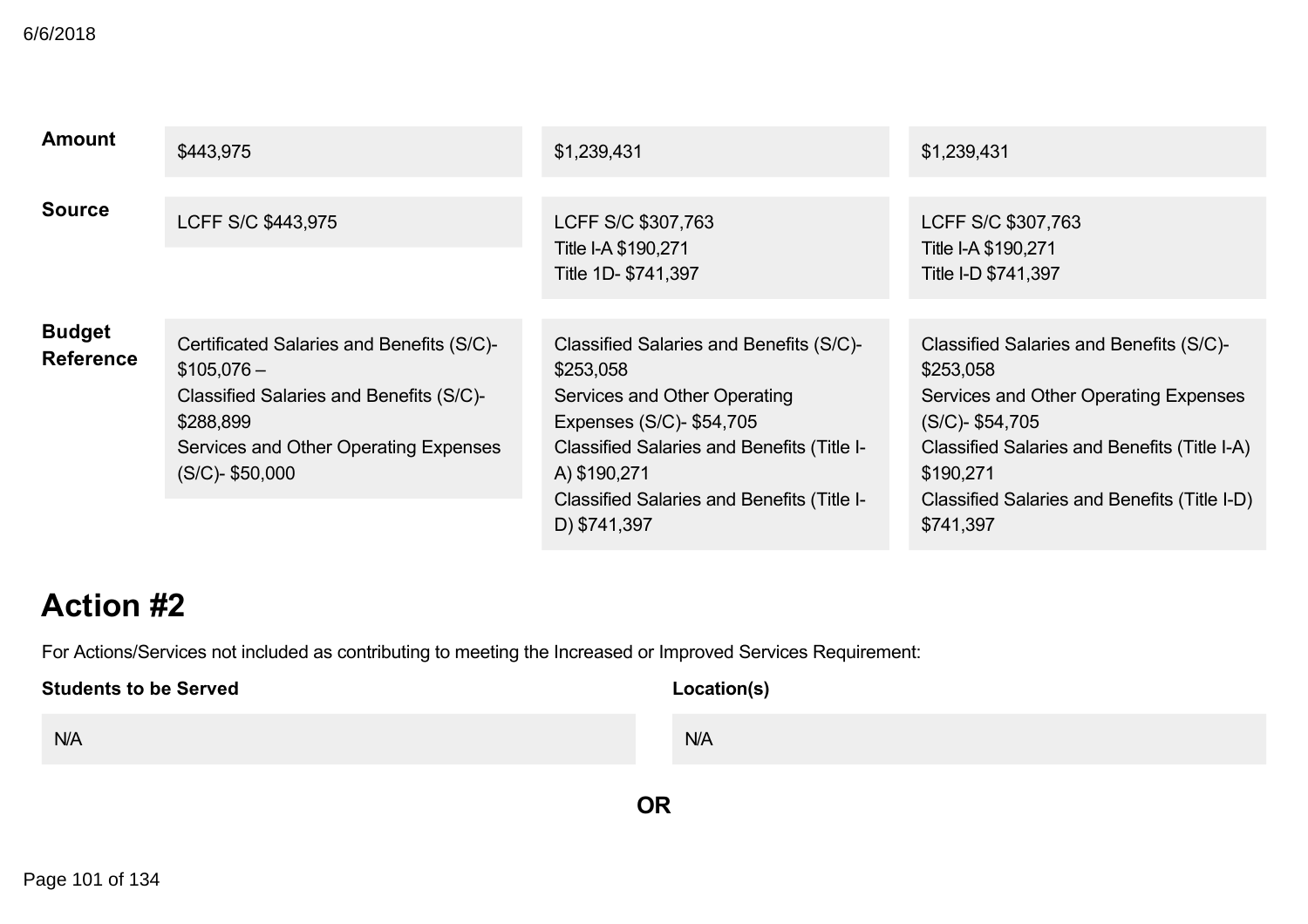### 6/6/2018

For Actions/Services included as contributing to meeting the Increased or Improved Services Requirement:

| <b>Students to be Served</b>                                                                                                                                                                                                                                                                                                                                                                                                                                                                                                                                                        | <b>Scope of Services:</b>                                                                                                                                                                                                                                                                                                                                                                                                                                 | Location(s)                                            |
|-------------------------------------------------------------------------------------------------------------------------------------------------------------------------------------------------------------------------------------------------------------------------------------------------------------------------------------------------------------------------------------------------------------------------------------------------------------------------------------------------------------------------------------------------------------------------------------|-----------------------------------------------------------------------------------------------------------------------------------------------------------------------------------------------------------------------------------------------------------------------------------------------------------------------------------------------------------------------------------------------------------------------------------------------------------|--------------------------------------------------------|
| English Learners, Foster Youth, Low Income                                                                                                                                                                                                                                                                                                                                                                                                                                                                                                                                          | <b>LEA-Wide</b>                                                                                                                                                                                                                                                                                                                                                                                                                                           | <b>All Schools</b>                                     |
| <b>Actions/Services</b>                                                                                                                                                                                                                                                                                                                                                                                                                                                                                                                                                             |                                                                                                                                                                                                                                                                                                                                                                                                                                                           |                                                        |
| Select from New, Modified, or Unchanged<br>for 2017-18                                                                                                                                                                                                                                                                                                                                                                                                                                                                                                                              | Select from New, Modified, or Unchanged<br>for 2018-19                                                                                                                                                                                                                                                                                                                                                                                                    | Select from New, Modified, or Unchanged<br>for 2019-20 |
| Modified                                                                                                                                                                                                                                                                                                                                                                                                                                                                                                                                                                            | Modified                                                                                                                                                                                                                                                                                                                                                                                                                                                  | Unchanged                                              |
| 2017-18 Actions/Services                                                                                                                                                                                                                                                                                                                                                                                                                                                                                                                                                            | 2018-19 Actions/Services                                                                                                                                                                                                                                                                                                                                                                                                                                  | 2019-20 Actions/Services                               |
| Development and maintenance of school<br>calendars, site-based bell schedules, and<br>master schedules to increase opportunity<br>and access for students to a rigorous and<br>developmentally appropriate instructional<br>program to include the following:<br>Updating course catalog and proper<br>descriptions<br>Conducting transcript analysis and audits<br>Developing consistent procedures and<br>policies for course coding<br>Designing clearly articulated approach to<br>student placement and scheduling<br>Increase opportunities to learn at<br>personalized rates | Review and refine bell schedules and master<br>schedules to ensure opportunity and access<br>Provide professional learning support for<br>administration, counselors and teachers to<br>ensure aligned and appropriate grading<br>Expand submission for UC courses of study<br>approval<br>Catalogues and descriptions were updated<br>as part of a continuing process.<br>Enhance student access to a rigorous and<br>culturally relevant curriculum and | N/A                                                    |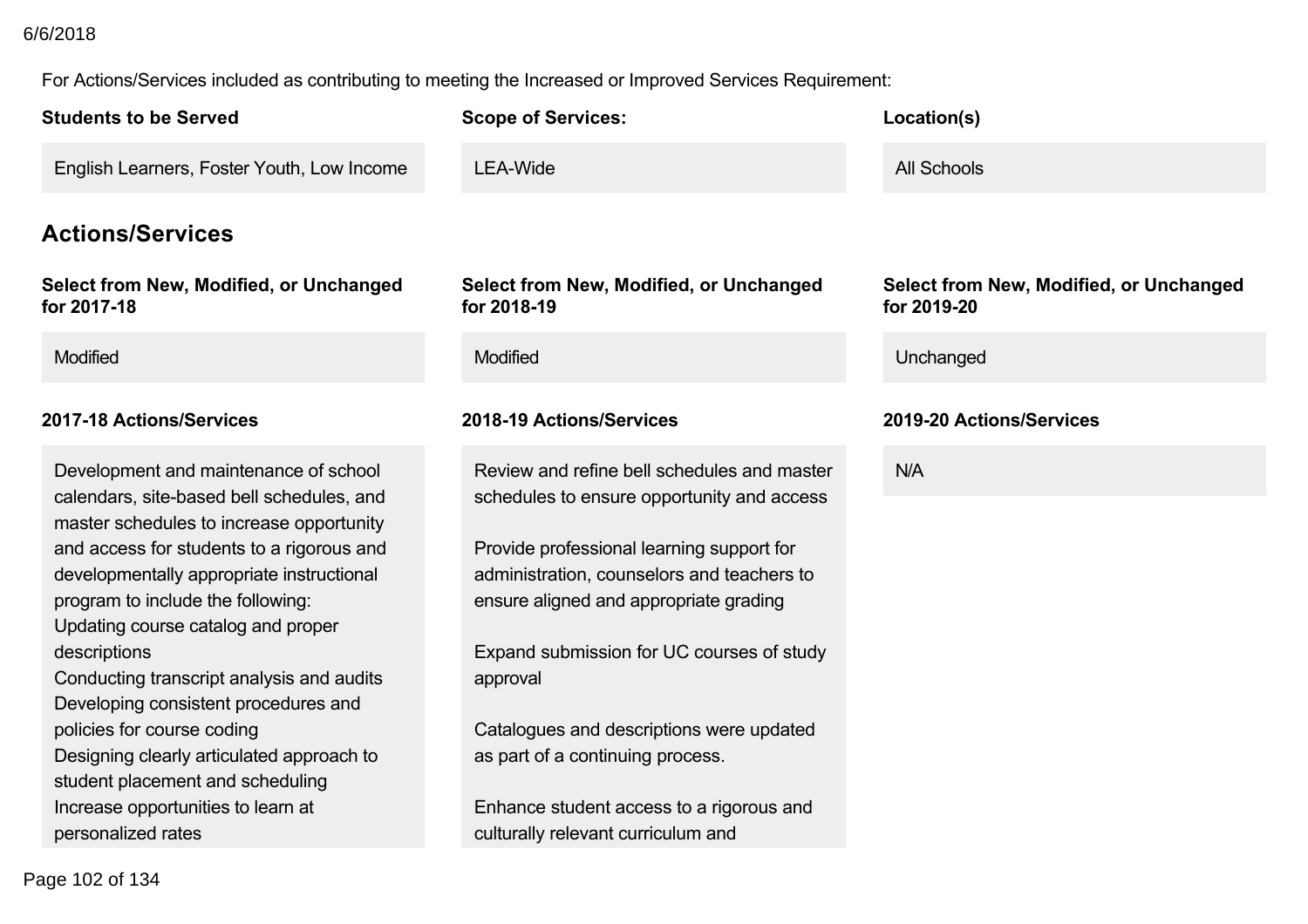instructional program that is supported by the following: Conducting transcript analysis and audits Strengthened procedures and policies for course coding Designing clearly articulated approach to student placement and scheduling Increased personalized learning opportunities and college/career readiness.

## **Budgeted Expenditures**

| Year                              | 2017-18                                             | 2018-19                                            | 2019-20 |
|-----------------------------------|-----------------------------------------------------|----------------------------------------------------|---------|
| <b>Amount</b>                     | \$85,695                                            | \$97,030                                           |         |
| <b>Source</b>                     | LCFF S/C- \$85,695                                  | LCFF S/C \$97,030                                  |         |
| <b>Budget</b><br><b>Reference</b> | Classified Salaries and Benefits (S/C)-<br>\$85,695 | Classified Salaries and Benefits (S/C)<br>\$97,030 |         |

# **Action #3**

For Actions/Services not included as contributing to meeting the Increased or Improved Services Requirement:

**Students to be Served** N/A **Location(s)** N/A

Page 103 of 134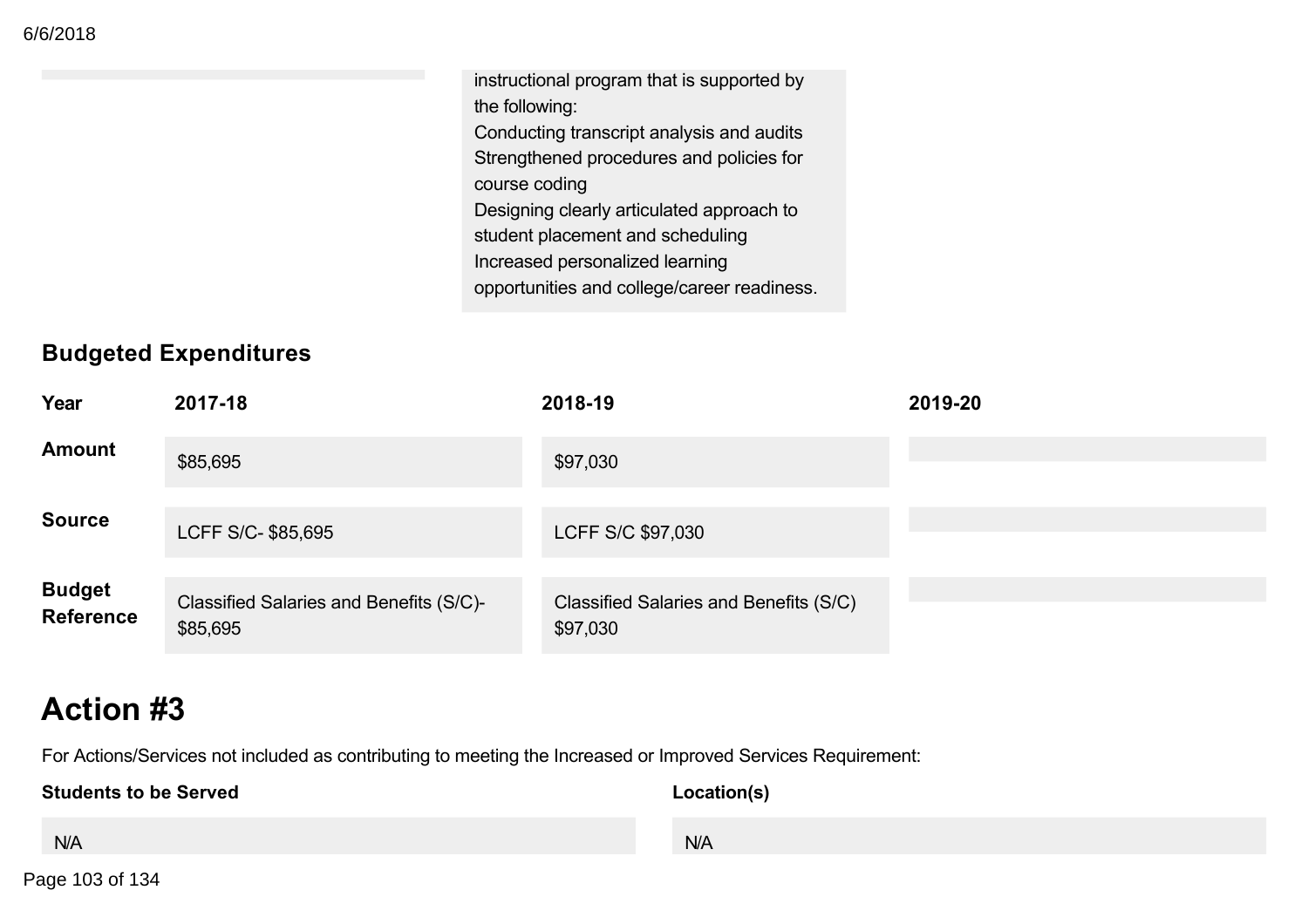## **OR**

For Actions/Services included as contributing to meeting the Increased or Improved Services Requirement:

| <b>Students to be Served</b>                                                                                                                                                                                                                                                                      | <b>Scope of Services:</b>                                                                                                                                    | Location(s)                                            |
|---------------------------------------------------------------------------------------------------------------------------------------------------------------------------------------------------------------------------------------------------------------------------------------------------|--------------------------------------------------------------------------------------------------------------------------------------------------------------|--------------------------------------------------------|
| English Learners, Foster Youth, Low Income                                                                                                                                                                                                                                                        | <b>LEA-Wide</b>                                                                                                                                              | <b>All Schools</b>                                     |
| <b>Actions/Services</b>                                                                                                                                                                                                                                                                           |                                                                                                                                                              |                                                        |
| Select from New, Modified, or Unchanged<br>for 2017-18                                                                                                                                                                                                                                            | Select from New, Modified, or Unchanged<br>for 2018-19                                                                                                       | Select from New, Modified, or Unchanged<br>for 2019-20 |
| Modified                                                                                                                                                                                                                                                                                          | Modified                                                                                                                                                     | Unchanged                                              |
| 2017-18 Actions/Services                                                                                                                                                                                                                                                                          | 2018-19 Actions/Services                                                                                                                                     | 2019-20 Actions/Services                               |
| Identify and implement a coherent system for<br>recording and monitoring student attendance<br>to ensure increased student attendance.<br>Provide training for staff to ensure consistent<br>and accurate application of procedures for<br>seat-based and independent study/blended<br>attendance | Continue to implement a coherent system<br>for recording and monitoring student<br>attendance to ensure increased student<br>attendance, adjust as necessary | N/A                                                    |

Strengthen registration and enrollment processes to support easy access to schooling

Page 104 of 134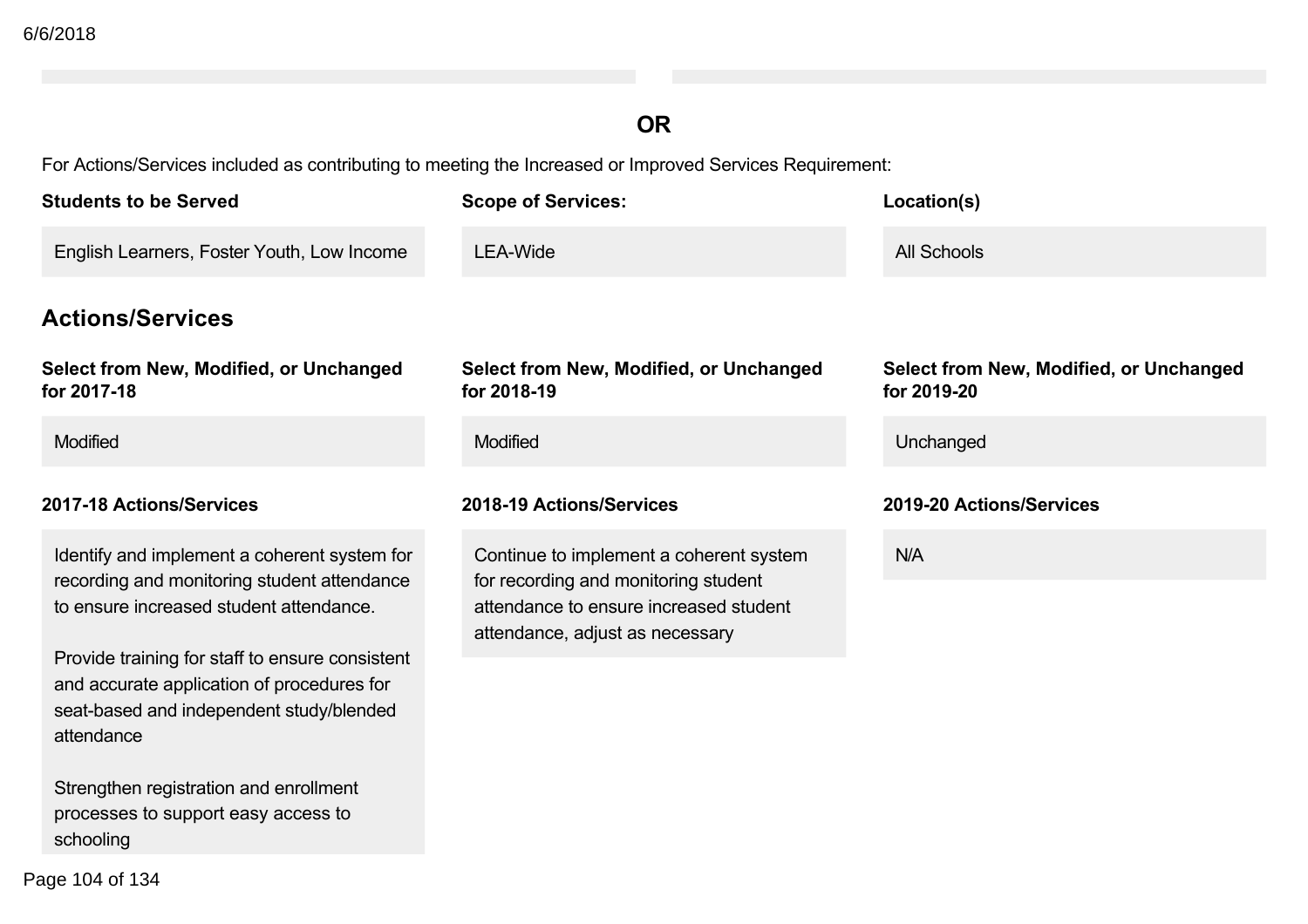# **Budgeted Expenditures**

| Year                        | 2017-18                                             | 2018-19                                             | 2019-20 |
|-----------------------------|-----------------------------------------------------|-----------------------------------------------------|---------|
| <b>Amount</b>               | \$238,490                                           | \$197,948                                           |         |
| <b>Source</b>               | LCFF S/C \$238,490                                  | LCFF S/C \$197,948                                  |         |
| <b>Budget<br/>Reference</b> | Classified Salaries and Benefits (S/C)<br>\$238,490 | Classified Salaries and Benefits (S/C)<br>\$197,948 |         |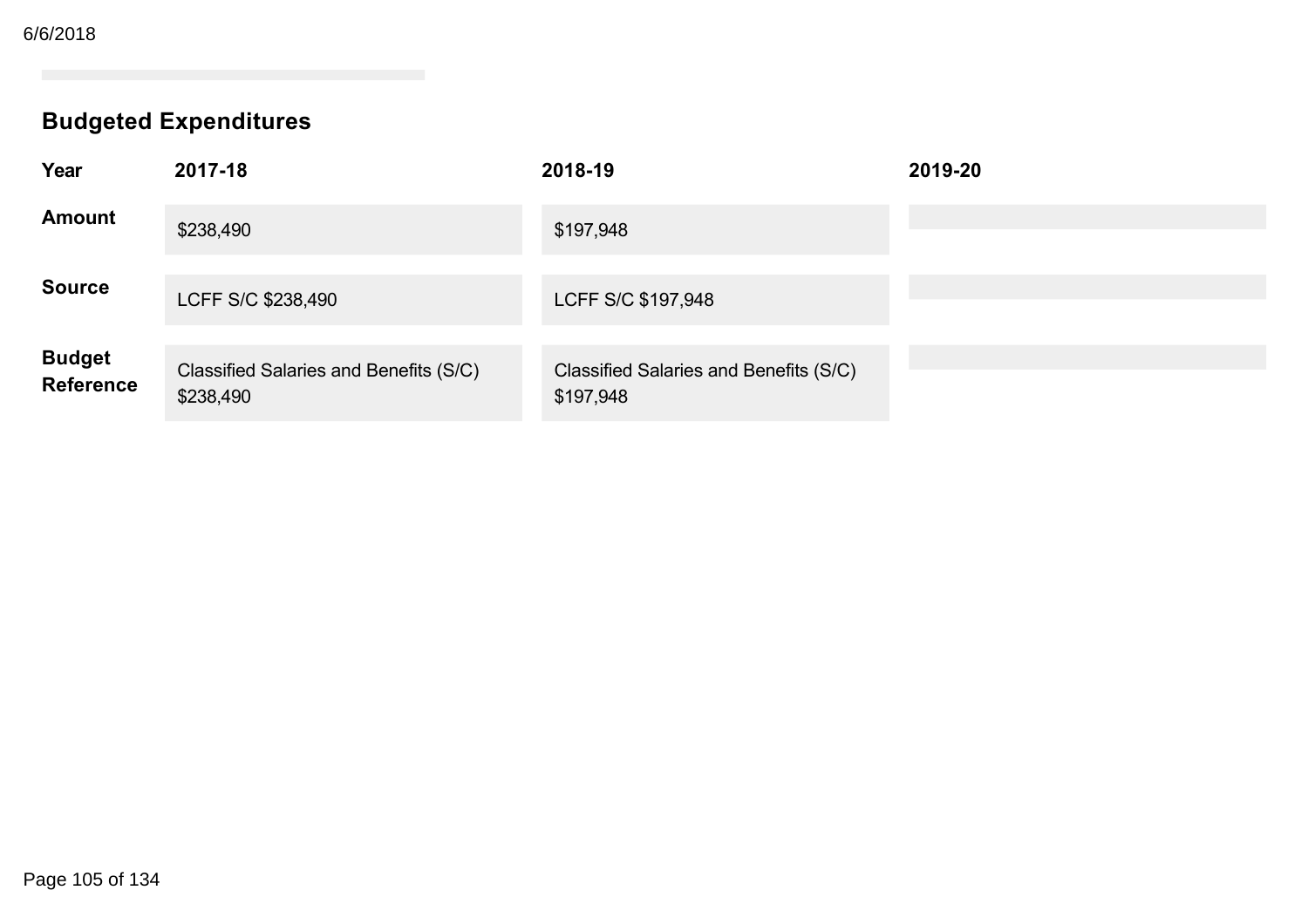(Select from New Goal, Modified Goal, or Unchanged Goal)

### Modified

# **Goal 4**

Support the integration and transition of students who are at risk, expelled, English learners, and foster youth to be prepared to succeed in college and career.

### **State and/or Local Priorities addressed by this goal:**

**State Priorities:** 2, 5, 9, 10

**Local Priorities:**

### **Identified Need:**

We will continue to support the progress of expelled students and foster youth. Expelled students will be served according to the County Office and local districts' plan. Student academic readiness and the ability to engage in rigorous grade level instruction is impacted by student mobility rates. Review of student IEPs demonstrated a trend in the area of increasing the academic success of students with disabilities in meeting IEP goals and benchmarks.

### **Expected Annual Measureable Outcomes**

| <b>Metrics/Indicators</b> | Baseline | 2017-18 | 2018-19 | 2019-20 |
|---------------------------|----------|---------|---------|---------|
|---------------------------|----------|---------|---------|---------|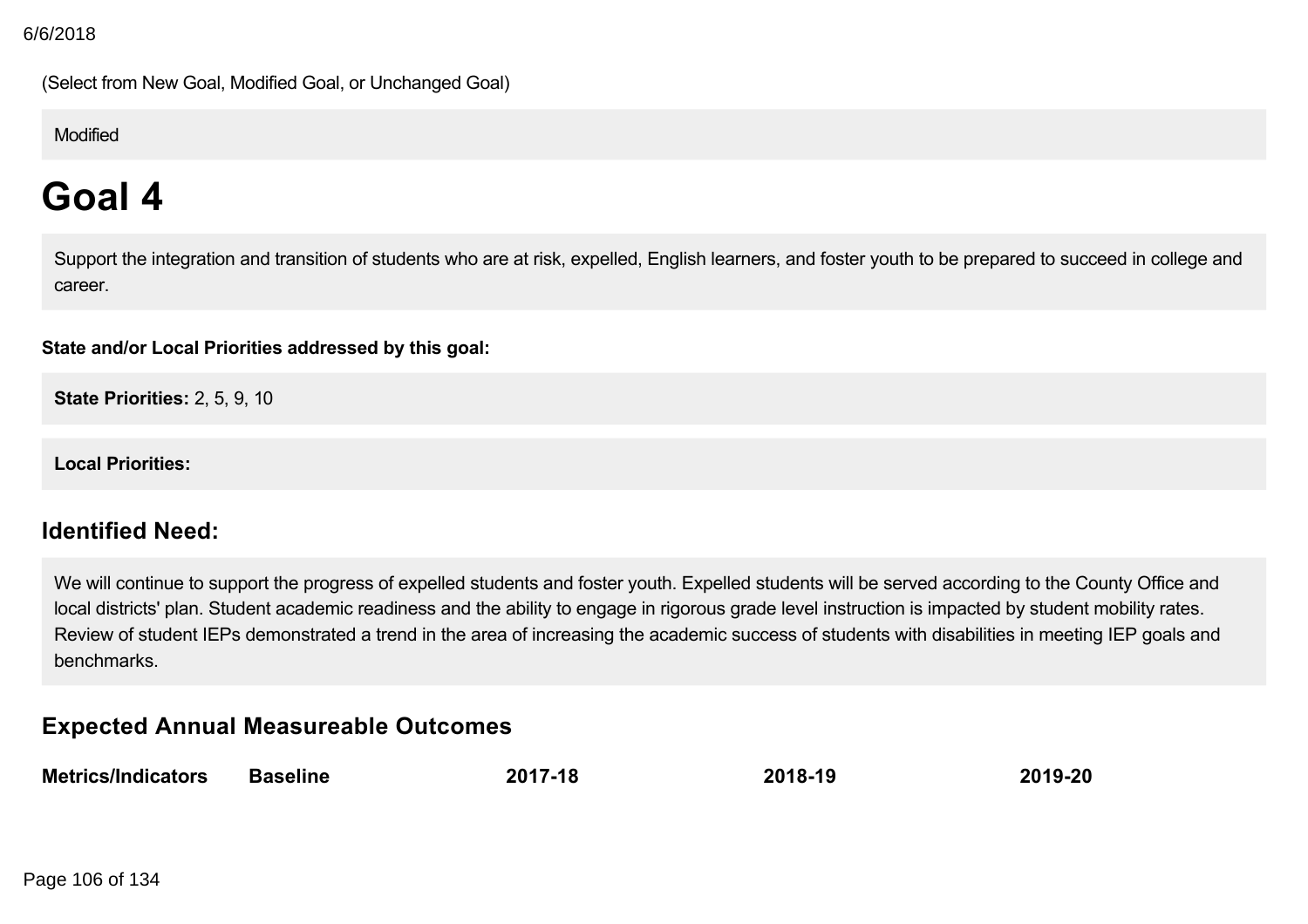| Middle school                | 0 percent middle school | Maintain 0 percent middle | Maintain 0 percent middle                                                                                                                                                                                                                                                                                                                                                                                                                                                                                                        | Maintain 0 percent middle                                                                                                                                                                                                                                                                                                                                                                                                                                                                                                            |
|------------------------------|-------------------------|---------------------------|----------------------------------------------------------------------------------------------------------------------------------------------------------------------------------------------------------------------------------------------------------------------------------------------------------------------------------------------------------------------------------------------------------------------------------------------------------------------------------------------------------------------------------|--------------------------------------------------------------------------------------------------------------------------------------------------------------------------------------------------------------------------------------------------------------------------------------------------------------------------------------------------------------------------------------------------------------------------------------------------------------------------------------------------------------------------------------|
| dropout rates                | dropouts                | school dropouts           | school dropouts                                                                                                                                                                                                                                                                                                                                                                                                                                                                                                                  | school dropouts                                                                                                                                                                                                                                                                                                                                                                                                                                                                                                                      |
| High school dropout<br>rates | 2015-16 baseline        | Maintain 0 percent        | Dropout rate calculations<br>are not posted for schools<br>that are operated by<br>County Offices of<br>Education because of<br>constrains in interpreting<br>these calculations with<br>high mobility schools.<br>Caution must also be<br>used when calculating or<br>analyzing dropout rates for<br>other schools with high<br>mobility including<br>alternative schools,<br>dropout recovery high<br>schools, or schools<br>eligible or participating in<br>the Alternative Schools<br><b>Accountability Model</b><br>(ASAM). | Dropout rate calculations<br>are not posted for schools<br>that are operated by County<br><b>Offices of Education</b><br>because of constrains in<br>interpreting these<br>calculations with high<br>mobility schools. Caution<br>must also be used when<br>calculating or analyzing<br>dropout rates for other<br>schools with high mobility<br>including alternative<br>schools, dropout recovery<br>high schools, or schools<br>eligible or participating in<br>the Alternative Schools<br><b>Accountability Model</b><br>(ASAM). |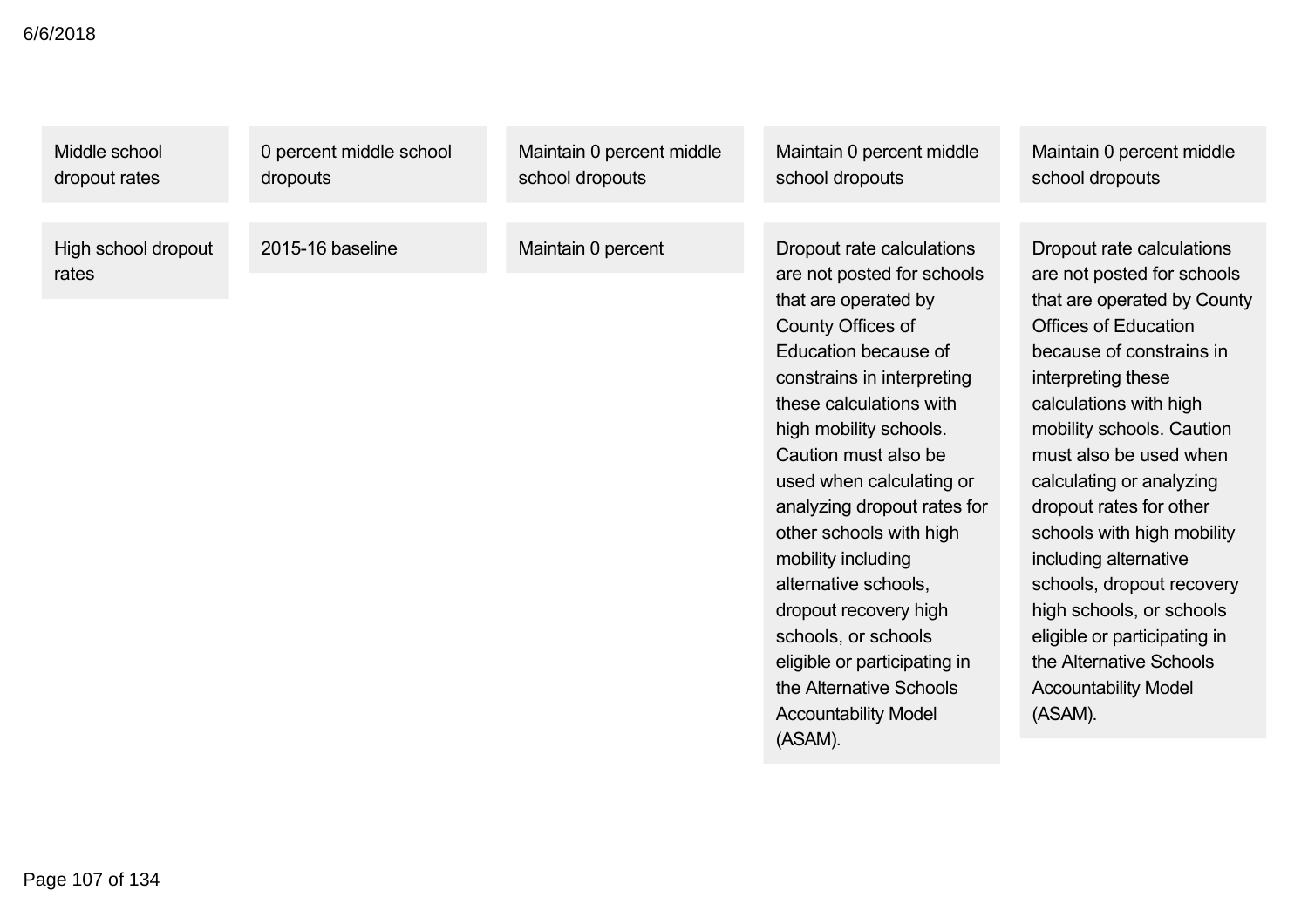| High school<br>graduation rates<br>currently based on<br>DataQuest. In<br>subsequent years<br>we will also<br>calculate a rate that<br>takes into account<br>student mobility, at<br>least until the new<br>ASAM criteria are<br>approved by SBC | 2015-16 baseline<br>All 19.9%<br>Monarch 56%<br>North Coastal 71.43%<br>Community 19.23%<br>Court 12.84%<br>San Pasqual 77.78% | Increase by 2 percent over<br>previous year | Increase by 2 percent over<br>previous year | Increase by 2 percent over<br>previous year |
|--------------------------------------------------------------------------------------------------------------------------------------------------------------------------------------------------------------------------------------------------|--------------------------------------------------------------------------------------------------------------------------------|---------------------------------------------|---------------------------------------------|---------------------------------------------|
|                                                                                                                                                                                                                                                  |                                                                                                                                |                                             |                                             |                                             |
| Pupil suspension<br>rates                                                                                                                                                                                                                        | Community 5.2 percent,<br>Monarch 4.6 percent,                                                                                 | 4 percent or less in all<br>schools         | 4 percent or less in all<br>schools         | 4 percent or less in all<br>schools         |
|                                                                                                                                                                                                                                                  | SPA 16.3 percent                                                                                                               |                                             |                                             |                                             |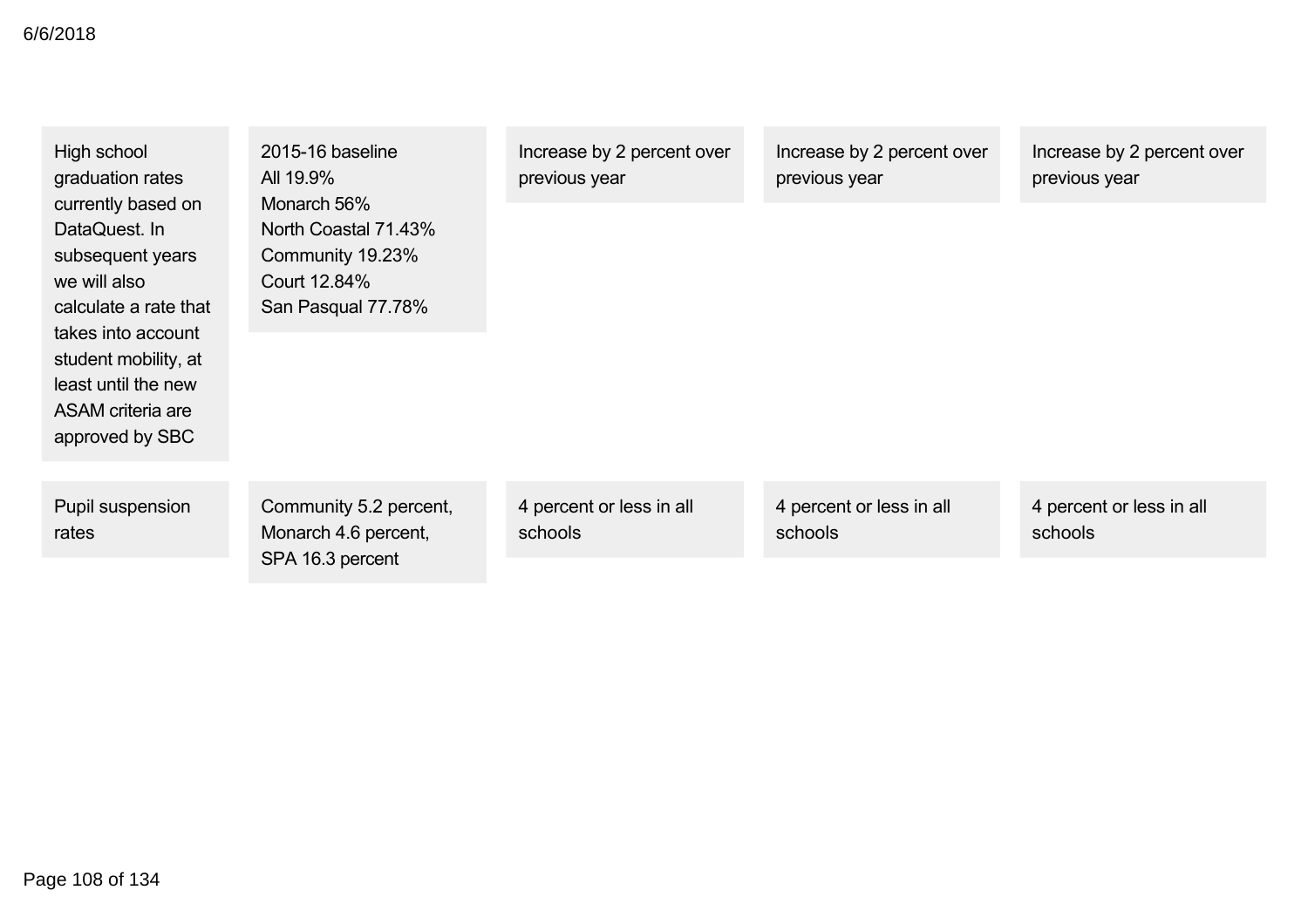| The number of<br>expulsion incidents<br>will continue to be at<br>a level of 0.0<br>percent due to the<br>nature of the county<br>programs. SDCOE | $\mathbf 0$                                     | $\pmb{0}$            | $\pmb{0}$                                   | $\mathbf 0$                                 |
|---------------------------------------------------------------------------------------------------------------------------------------------------|-------------------------------------------------|----------------------|---------------------------------------------|---------------------------------------------|
| does not make a<br>practice of expelling                                                                                                          |                                                 |                      |                                             |                                             |
| student, instead<br>opting to refer                                                                                                               |                                                 |                      |                                             |                                             |
| students to other                                                                                                                                 |                                                 |                      |                                             |                                             |
| more appropriate<br>school placement                                                                                                              |                                                 |                      |                                             |                                             |
| alternatives.                                                                                                                                     |                                                 |                      |                                             |                                             |
|                                                                                                                                                   |                                                 |                      |                                             |                                             |
| All JCCS students<br>will experience                                                                                                              | Baseline data will be<br>established in 2017-18 | <b>Baseline data</b> | Will increase by 3 percent<br>over baseline | Will increase by 3 percent<br>over baseline |
| successful<br>transition into,                                                                                                                    | <b>Baseline for FAST testing</b>                |                      |                                             |                                             |
| through, and beyond<br><b>JCCS</b> schools.                                                                                                       | to be used in lieu of IEPs.                     |                      |                                             |                                             |
| Percentage of<br>students meeting                                                                                                                 | <b>Baseline: FAST</b><br>progression scores     |                      |                                             |                                             |
| IEP goals and                                                                                                                                     | increased 1.8%                                  |                      |                                             |                                             |
| objectives                                                                                                                                        |                                                 |                      |                                             |                                             |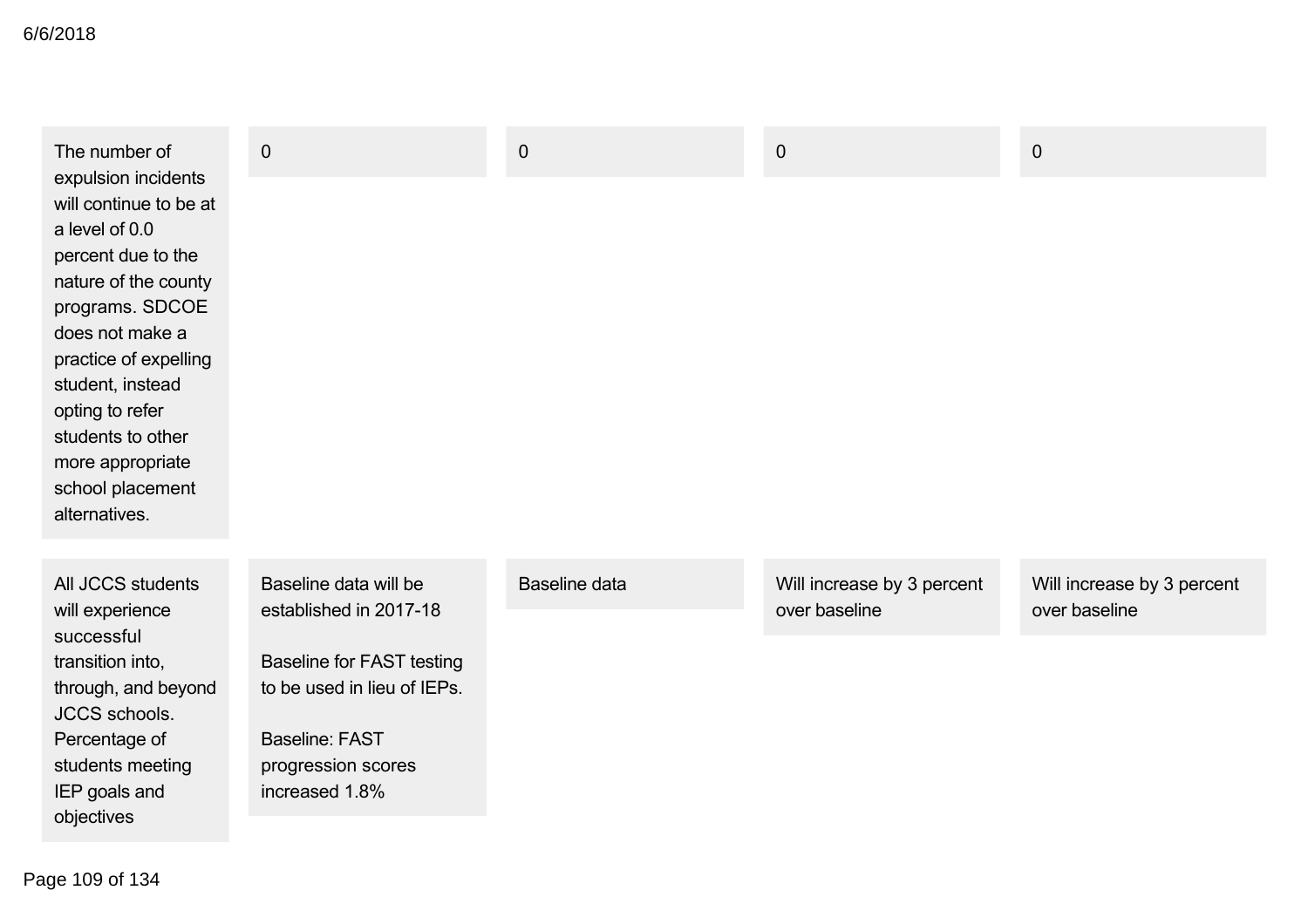100 percent of districts within the county have a plan in conjunction with the San Diego County Office of Education provide educational services for all expelled students

Increase the number of expelled students meeting their goals in their rehabilitation plans by 10 percent from the previous year

Three-year plan was developed in May 2016. 100 percent of districts signed on

Establish baseline June 30, 2017

Continue to monitor plan

Increase by 5 percent over the previous year

Baseline established at 26 students meeting their reinstatement plans out of 42 expelled students; however 12/42 graduated, moved or transferred during the process.

Increase from baseline 5%

Increase by 5 percent over the previous year.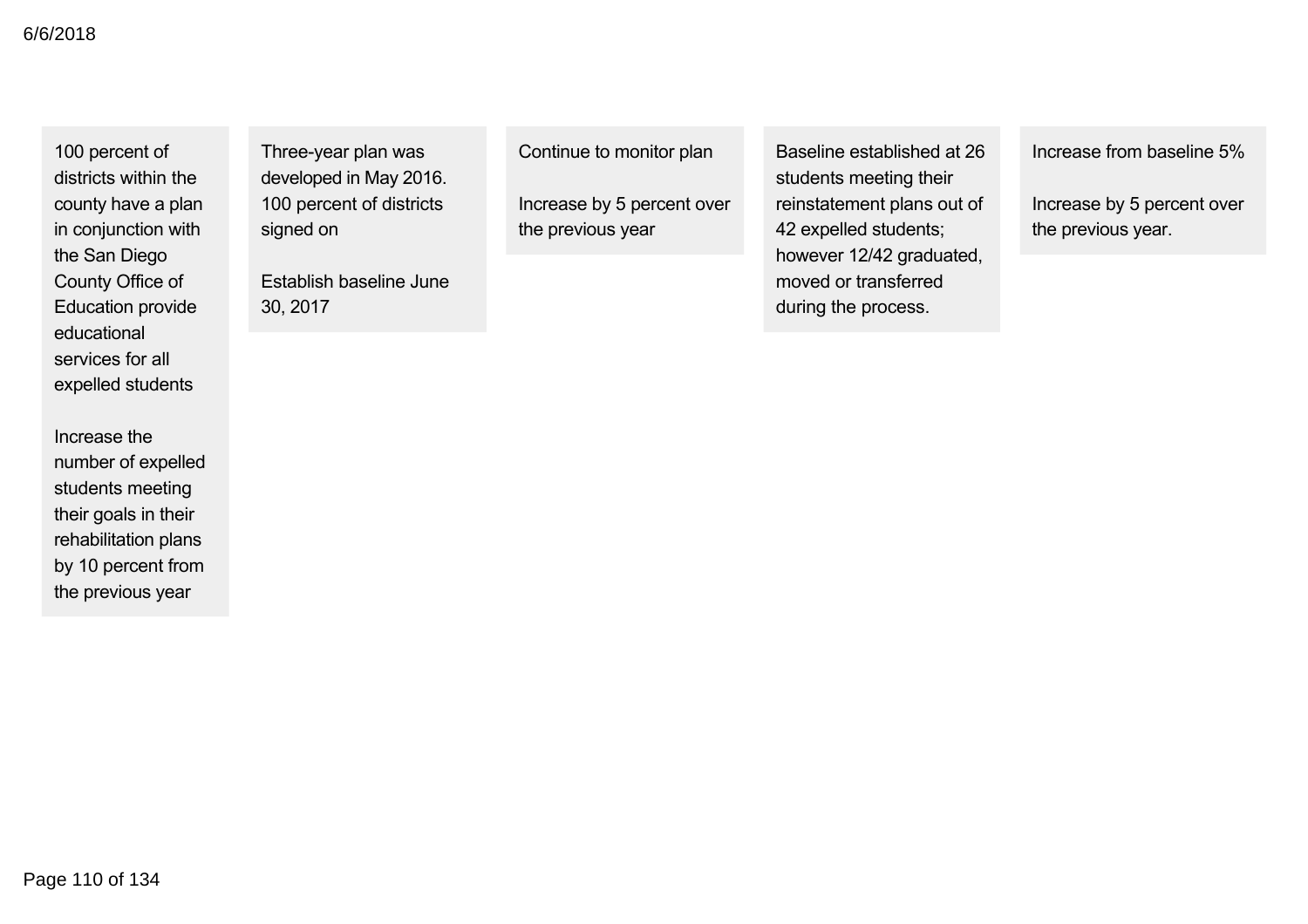100 percent of foster youth will be immediately enrolled and placed in appropriate courses per state and local statute.

This part of the metric will be discontinued: Monitoring of positive and negative behavior incidents within classrooms where paraeducators are assigned.

In  $2016 - 2017$  all sites were 100 percent compliant

Establish baseline in 2017-18 school year Continue to monitor and ensure compliance

**Discontinued** 

Continue to monitor and ensure compliance

**Discontinued** 

Continue to monitor and ensure compliance

Improvement over baseline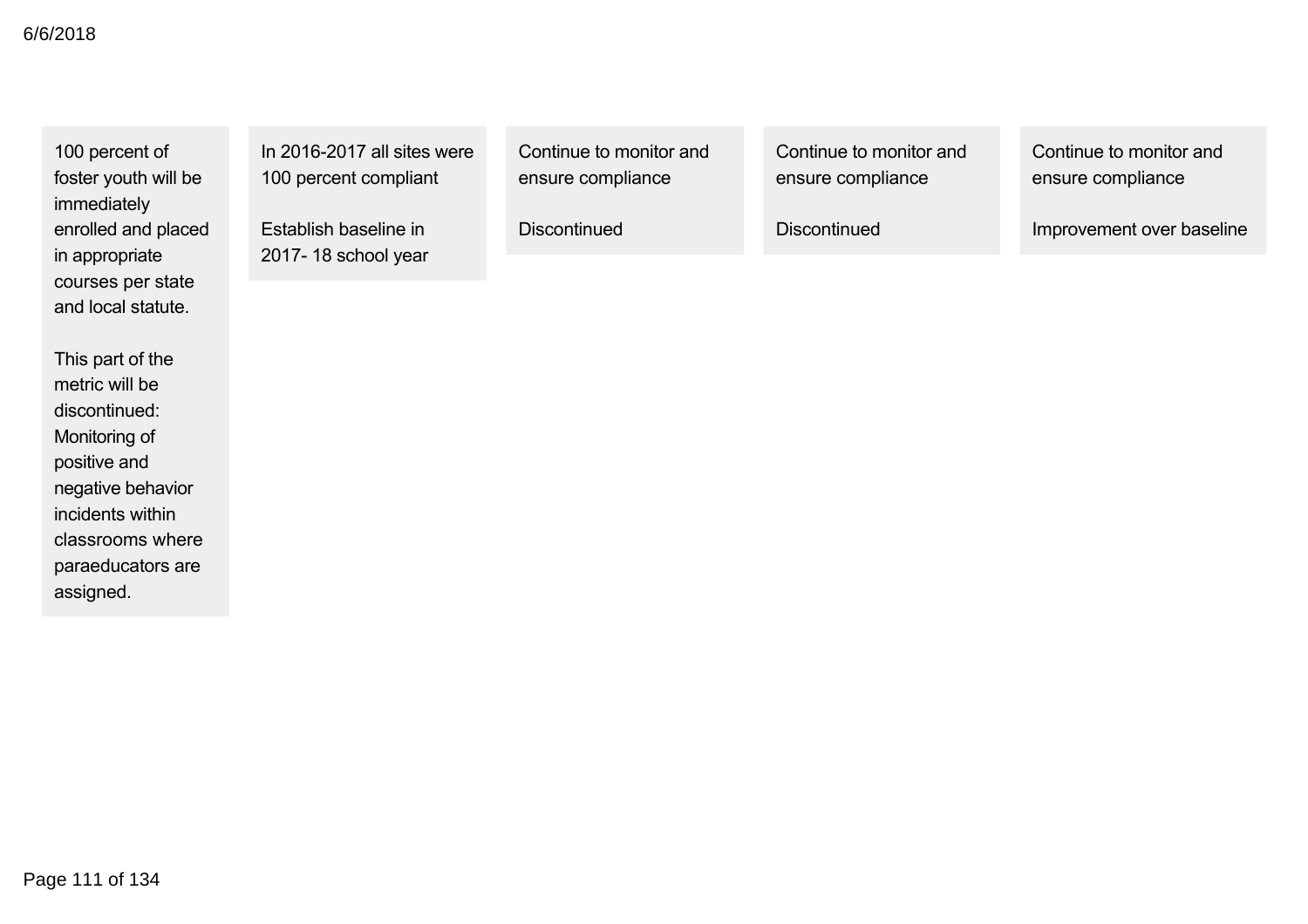| <b>SDCOE will</b><br>coordinate with San<br>Diego county                                                                                                                                                                                           | 100 percent of Foster<br>Youth appropriately<br>enrolled and placed | 100 percent<br>100 percent | 100 percent<br>100 percent | 100 percent<br>100 percent |
|----------------------------------------------------------------------------------------------------------------------------------------------------------------------------------------------------------------------------------------------------|---------------------------------------------------------------------|----------------------------|----------------------------|----------------------------|
| districts, charters<br>and the Juvenile<br>Court system to<br>ensure there is<br>process in place for<br>the expeditious<br>transfer of<br>health/education<br>records/passport<br>and delivery of<br>educational<br>services for foster<br>youth. | <b>Coordination process</b><br>with 100 percent of<br>districts     |                            |                            |                            |

# **Planned Actions/Services**

Complete a copy of the following table for each of the LEA's Actions/Services. Duplicate the table, including Budgeted Expenditures, as needed.

# **Action #1**

For Actions/Services not included as contributing to meeting the Increased or Improved Services Requirement:

**Students to be Served**

**Location(s)**

Page 112 of 134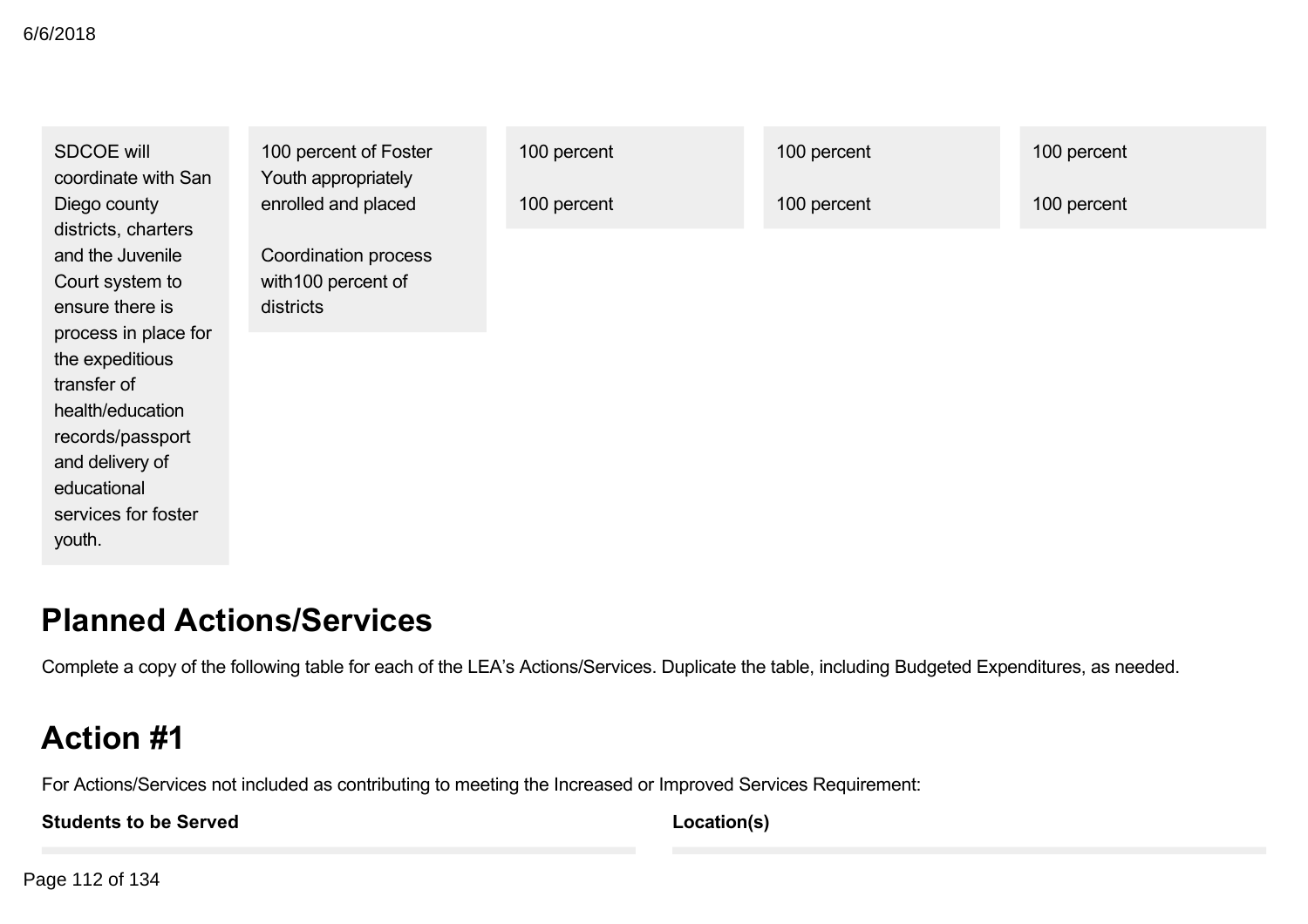| N/A                                                                                                                                    | N/A                                                                                                      |                                                                                            |
|----------------------------------------------------------------------------------------------------------------------------------------|----------------------------------------------------------------------------------------------------------|--------------------------------------------------------------------------------------------|
|                                                                                                                                        | <b>OR</b>                                                                                                |                                                                                            |
| For Actions/Services included as contributing to meeting the Increased or Improved Services Requirement:                               |                                                                                                          |                                                                                            |
| <b>Students to be Served</b>                                                                                                           | <b>Scope of Services:</b>                                                                                | Location(s)                                                                                |
| English Learners, Foster Youth, Low Income                                                                                             | <b>LEA-Wide</b>                                                                                          | <b>All Schools</b>                                                                         |
| <b>Actions/Services</b>                                                                                                                |                                                                                                          |                                                                                            |
| Select from New, Modified, or Unchanged<br>for 2017-18                                                                                 | <b>Select from New, Modified, or Unchanged</b><br>for 2018-19                                            | Select from New, Modified, or Unchanged<br>for 2019-20                                     |
| Modified                                                                                                                               | <b>Modified</b>                                                                                          | Modified                                                                                   |
| 2017-18 Actions/Services                                                                                                               | 2018-19 Actions/Services                                                                                 | 2019-20 Actions/Services                                                                   |
| Increase positive school culture and climate,<br>establish a structure for appropriate de-<br>escalation, and increase positive staff- | Develop pilot classrooms to model best<br>practices                                                      | Expand and deepen professional learning<br>and practices                                   |
| student relationships through:                                                                                                         | Continue to implement, review, and deepen<br>application of Restorative Practices                        | Provide professional learning to focus on de-<br>escalation and crisis response strategies |
| Developing universal awareness, common<br>language, and ownership of Restorative                                                       | Review and refine the allocation of academic                                                             | (cohort 3)                                                                                 |
| <b>Practices</b>                                                                                                                       | and social/emotional supports                                                                            | Continue to review and refine team practices                                               |
| Identifying and allocating academic,<br>social/emotional supports and interventions                                                    | Provide professional learning to focus on de-<br>escalation and crisis response strategies<br>(cohort 2) |                                                                                            |
| Page 113 of 134                                                                                                                        |                                                                                                          |                                                                                            |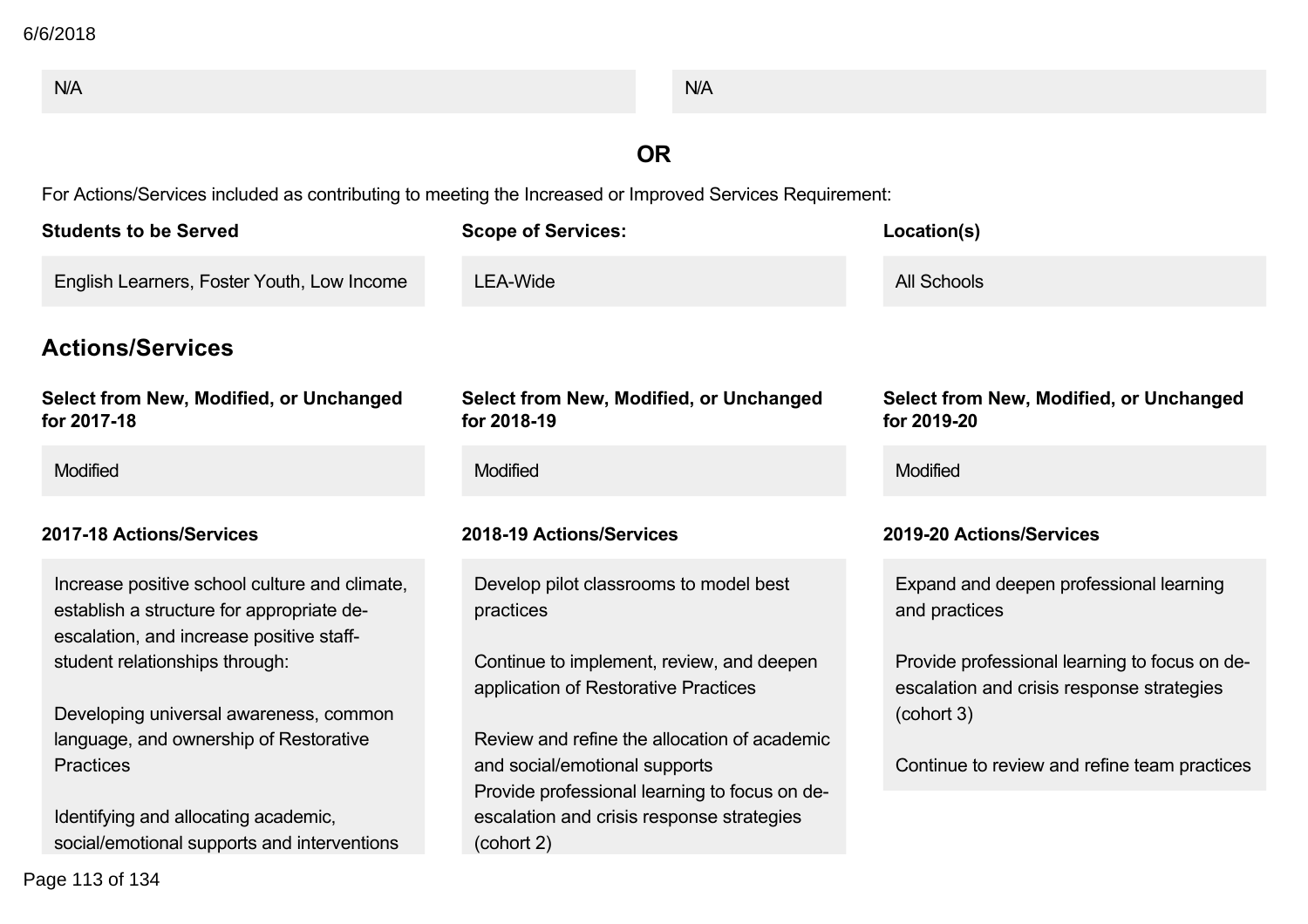#### for students

Providing professional learning to focus on de- escalation and crisis response strategies (cohort 1, trainer of trainers)

Sites develop designated teams to lead Restorative practices conferences

Providing professional learning to support a therapeutic learning environment with cultural awareness

## **Budgeted Expenditures**

**Year 201718 201819 201920 Amount** \$1,384,671 \$869,142 \$869,142 \$869,142 \$869,142 **Source** LCFF S/C \$1,384,671 LCFF S/C \$869,142 LCFF S/C \$869,142 **Budget Reference** Certificated Salaries and Benefits (S/C) \$900,660 Books and Supplies (S/C) \$18,000 Services and Other Operating Expenses (S/C) \$466,011 Certificated Salaries and Benefits (S/C) \$396,642 Books and Supplies (S/C) \$18,000 Services and Other Operating Expenses (S/C) \$454,500 Certificated Salaries and Benefits (S/C) \$396,642 Books and Supplies (S/C) \$18,000 Services and Other Operating Expenses (S/C) \$454,500

Continue to review and refine team practices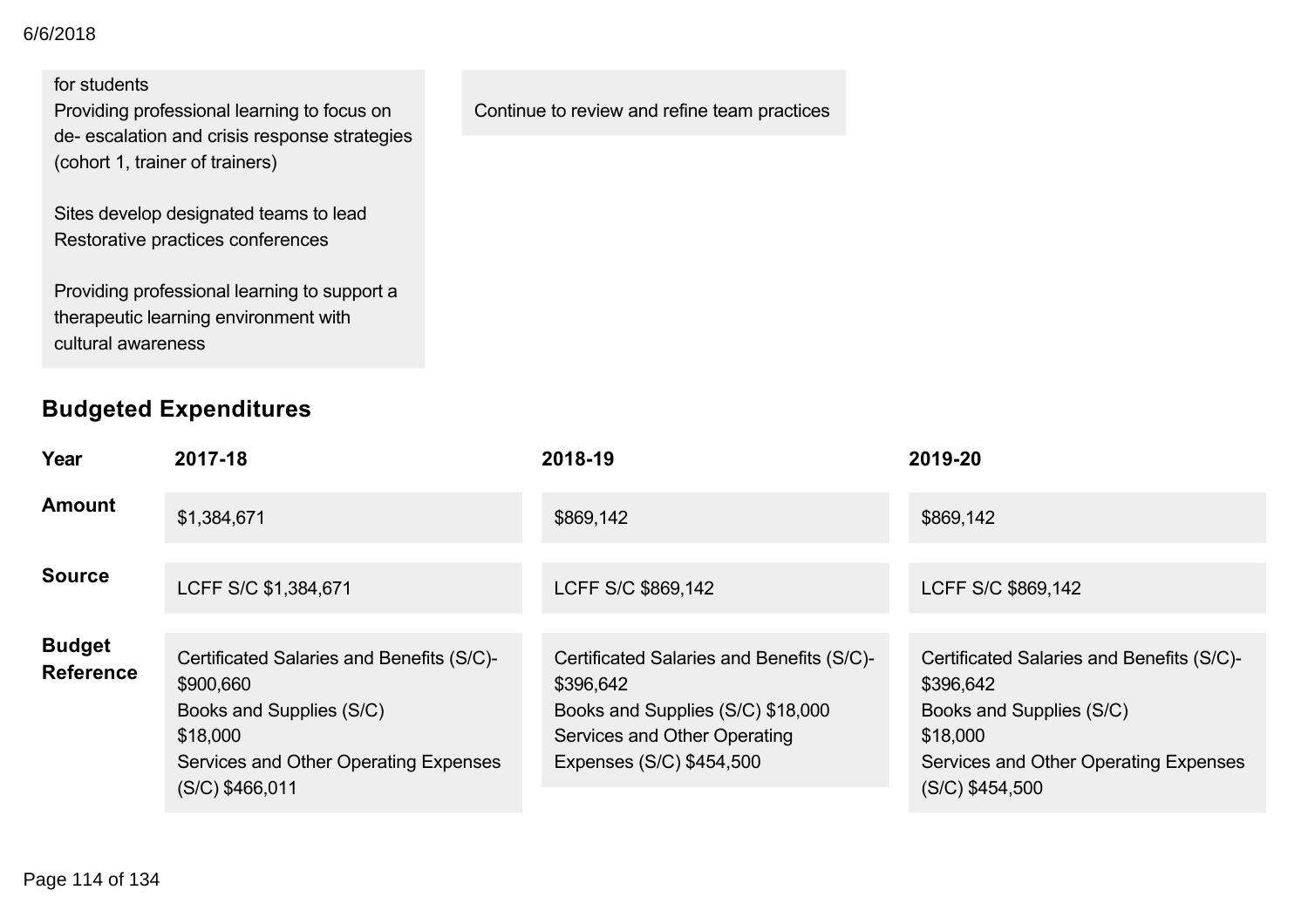For Actions/Services not included as contributing to meeting the Increased or Improved Services Requirement:

| <b>Students to be Served</b> | Location(s) |
|------------------------------|-------------|
| N/A                          | N/A         |

# **OR**

| <b>Students to be Served</b>                                                         | <b>Scope of Services:</b>                                                       | Location(s)                                            |
|--------------------------------------------------------------------------------------|---------------------------------------------------------------------------------|--------------------------------------------------------|
| English Learners, Foster Youth, Low Income                                           | LEA-Wide                                                                        | All Schools                                            |
| <b>Actions/Services</b>                                                              |                                                                                 |                                                        |
| Select from New, Modified, or Unchanged<br>for 2017-18                               | Select from New, Modified, or Unchanged<br>for 2018-19                          | Select from New, Modified, or Unchanged<br>for 2019-20 |
| <b>New</b>                                                                           | <b>Modified</b>                                                                 | <b>Modified</b>                                        |
| 2017-18 Actions/Services                                                             | 2018-19 Actions/Services                                                        | 2019-20 Actions/Services                               |
| Enhance tiered supports for students                                                 | Continue with 2017-18 Actions, with the                                         | Continue to implement, review, and refine              |
| through the implementation of a<br>comprehensive school guidance program in          | following additions:                                                            |                                                        |
| alignment with American School Counselor<br>Association (ASCA) standards/domains and | Implement and expand comprehensive<br>school guidance program across all sites. |                                                        |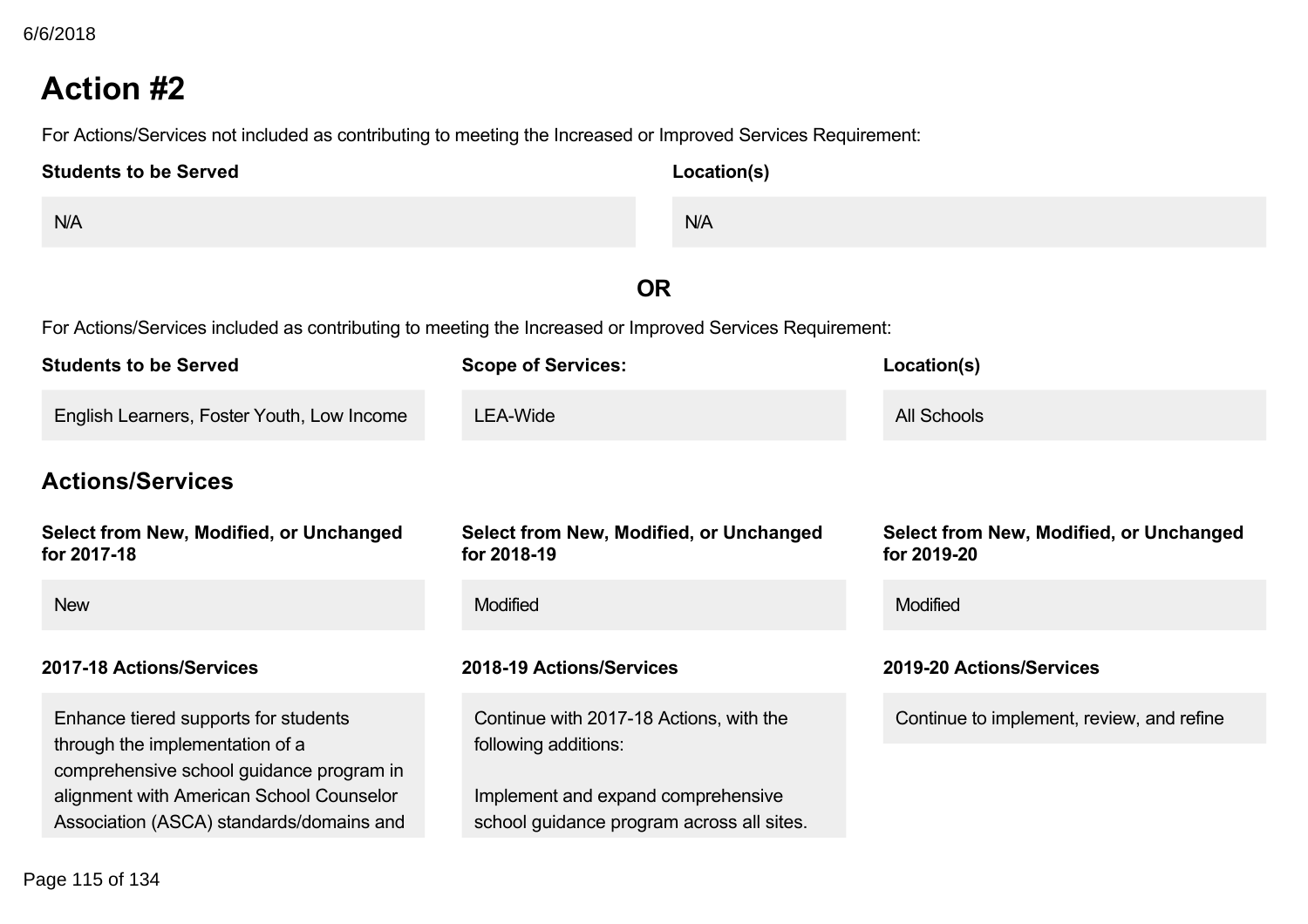#### alignment with American School Counselor 6/6/2018

| related to:                                          |                        |
|------------------------------------------------------|------------------------|
| Academic development                                 | Combined with Action 3 |
| Personal social development Interpersonal<br>skills) |                        |
| <b>Career Development</b>                            |                        |
| Identify comprehensive therapeutic learning          |                        |
| program                                              |                        |
| Assess current status across regions                 |                        |
| Provide training and support for school              |                        |
| guidance counselors                                  |                        |
| Ensure successful transitions for all JCCS           |                        |
| students                                             |                        |
|                                                      |                        |

# **Budgeted Expenditures**

| Year          | 2017-18            | 2018-19                                                            | 2019-20                                                            |
|---------------|--------------------|--------------------------------------------------------------------|--------------------------------------------------------------------|
| <b>Amount</b> | \$791,799          | \$1,886,972 (Includes funding from<br>previous Action 3)           | \$1,886,972 (Includes funding from<br>previous Action 3)           |
| <b>Source</b> | LCFF S/C \$791,799 | LCFF S/C \$1,352,973<br>Title 1 D \$191,340<br>Title 1 A \$342,659 | LCFF S/C \$1,352,973<br>Title 1 D \$191,340<br>Title 1 A \$342,659 |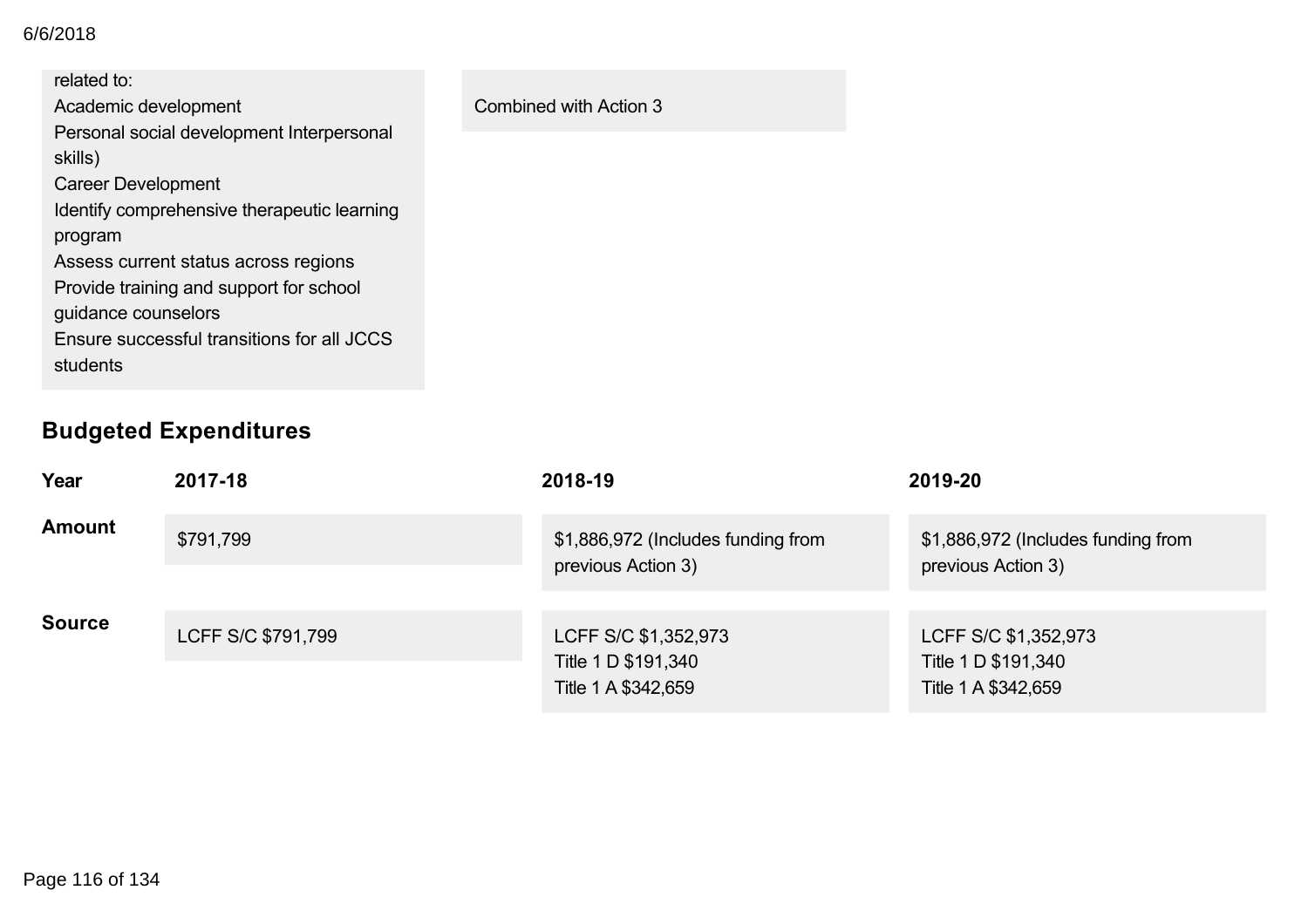| <b>Budget</b>    |
|------------------|
| <b>Reference</b> |

Certificated Salaries and Benefits (S/C) \$410,795 Classified Salaries and Benefits (S/C) \$381,004

Certificated Salaries and Benefits (S/C) \$917,693 Certificated Salaries and Benefits (Title IA) \$342,659 Certificated Salaries and Benefits (Title ID) \$191,340 Classified Salaries and Benefits (S/C) \$435,280

Certificated Salaries and Benefits (S/C) \$917,693 Certificated Salaries and Benefits (Title I-A) \$342,659 Certificated Salaries and Benefits (Title I-D) \$191,340 Classified Salaries and Benefits (S/C) \$435,280

# **Action #3**

For Actions/Services not included as contributing to meeting the Increased or Improved Services Requirement:

| <b>Students to be Served</b>                                                                  | Location(s) |
|-----------------------------------------------------------------------------------------------|-------------|
| All Students, Students with Disabilities, Specific Student Groups, LI, FY,<br><b>Homeless</b> | All Schools |

# **OR**

For Actions/Services included as contributing to meeting the Increased or Improved Services Requirement:

| <b>Students to be Served</b> | <b>Scope of Services:</b> | Location(s) |
|------------------------------|---------------------------|-------------|
| N/A                          | N/A                       | N/A         |

## **Actions/Services**

**Select from New, Modified, or Unchanged** Page 117 of 134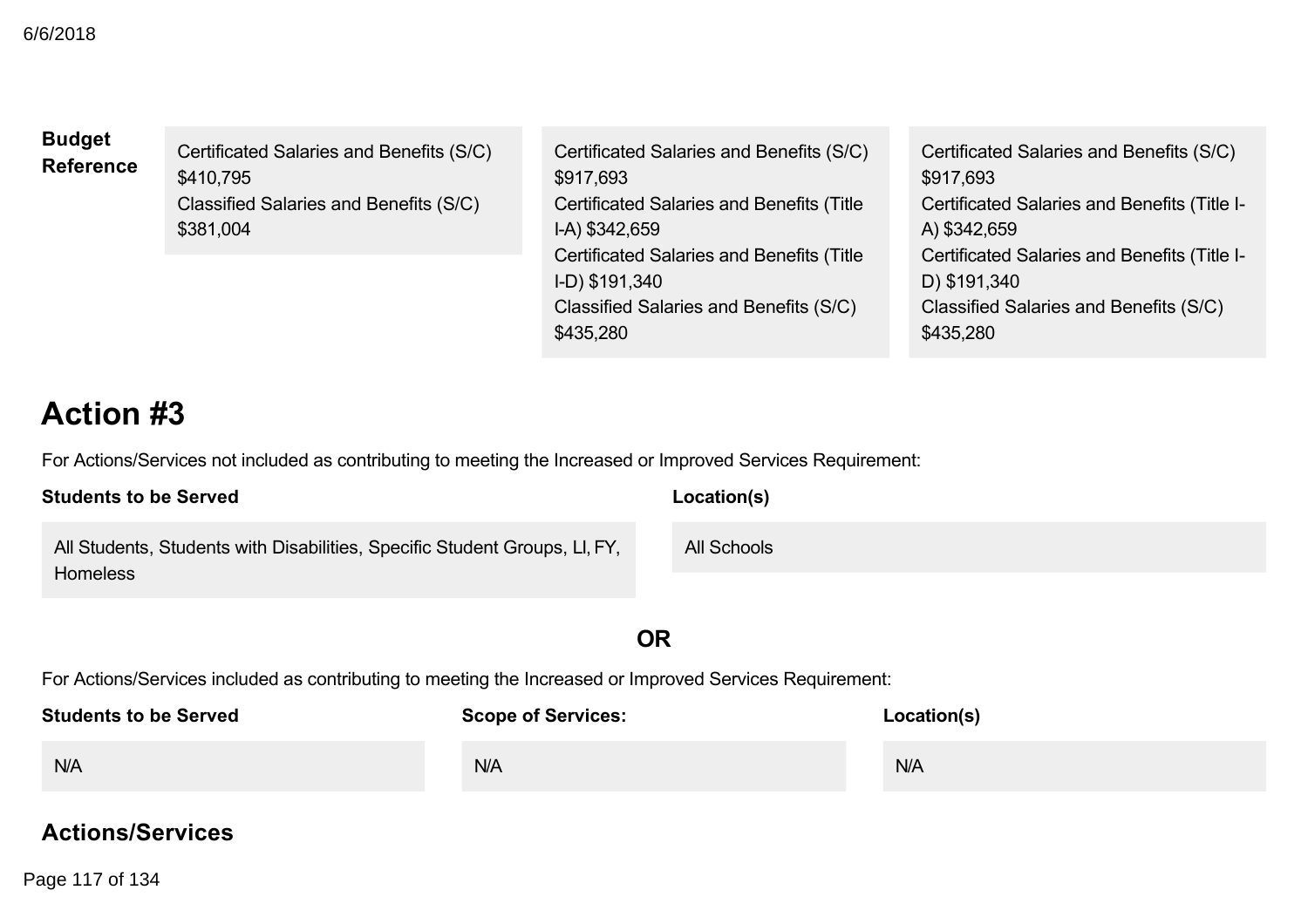#### **Actions/Services** 6/6/2018

#### **Select from New, Modified, or Unchanged for 201718**

#### **201718 Actions/Services 201819 Actions/Services 201920 Actions/Services**

Enhance tiered supports for students through the implementation of a comprehensive school guidance program in alignment with American School Counselor Association (ASCA) standards/domains and related to: Academic development Personal social development Interpersonal skills) Career Development Identify comprehensive therapeutic learning program Assess current status across regions Provide training and support for school guidance counselors Ensure successful transitions for all JCCS

students

## **Budgeted Expenditures**

**Year 201718 201819 201920**

**Select from New, Modified, or Unchanged for 201819**

Action 3 incorporated into Action 2 in 2018 19.

**Select from New, Modified, or Unchanged for 201920**

| <b>New</b> | <b>Modified</b> | Unchanged |
|------------|-----------------|-----------|
|            |                 |           |

N/A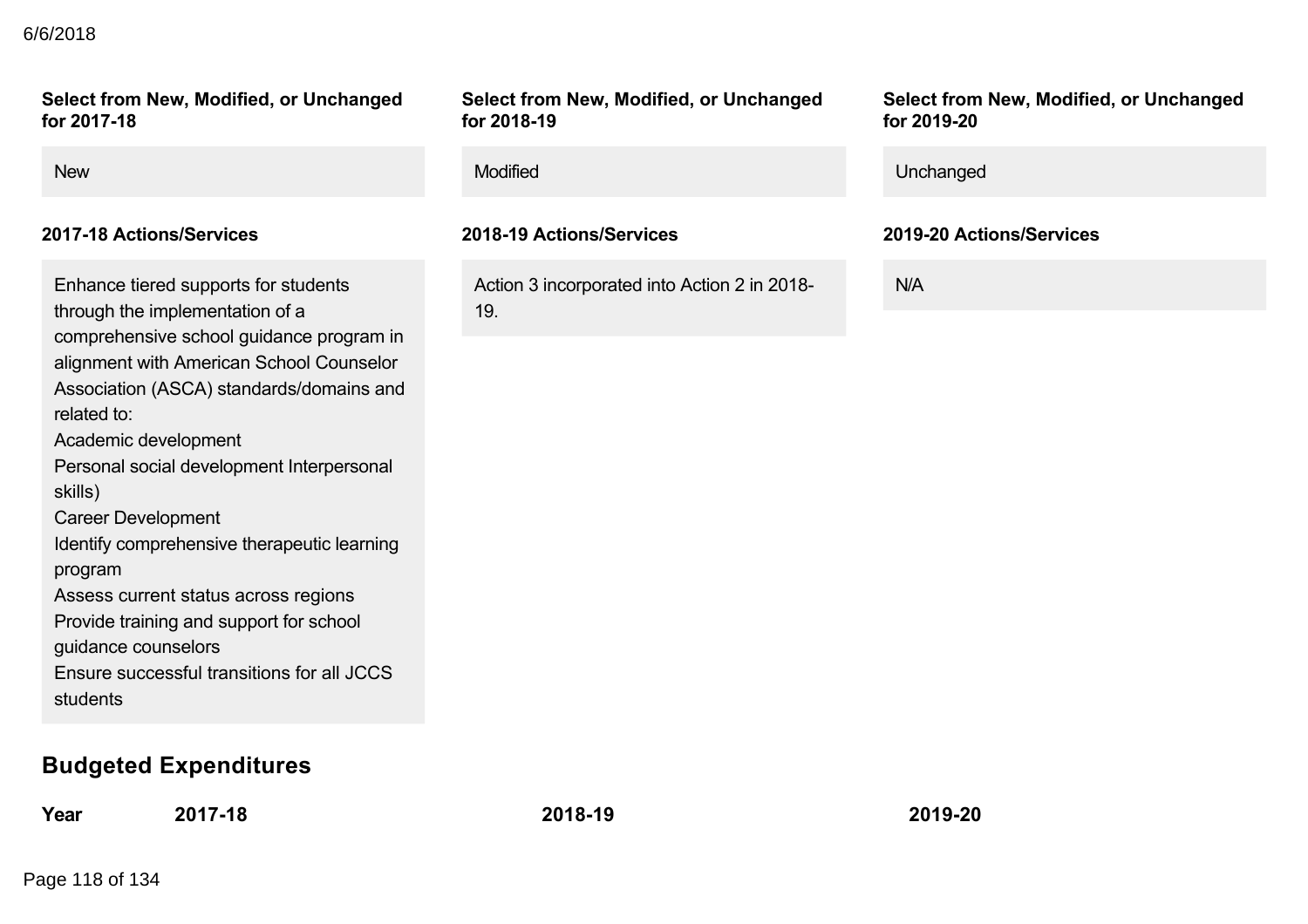| <b>Amount</b>               | \$802,123                                                      | $\mathbf{0}$ |  |
|-----------------------------|----------------------------------------------------------------|--------------|--|
| <b>Source</b>               | Title I-D \$802,123                                            | <b>NA</b>    |  |
| <b>Budget<br/>Reference</b> | Certificated Salaries and Benefits (Title I-<br>D) - \$802,123 | <b>NA</b>    |  |

For Actions/Services not included as contributing to meeting the Increased or Improved Services Requirement:

| <b>Students to be Served</b> | Location(s) |
|------------------------------|-------------|
| N/A                          | N/A         |

# **OR**

| <b>Students to be Served</b>               | <b>Scope of Services:</b>               | Location(s)                             |
|--------------------------------------------|-----------------------------------------|-----------------------------------------|
| English Learners, Foster Youth, Low Income | LEA-Wide                                | All Schools                             |
| <b>Actions/Services</b>                    |                                         |                                         |
| Select from New, Modified, or Unchanged    | Select from New, Modified, or Unchanged | Select from New, Modified, or Unchanged |
| Page 119 of 134                            |                                         |                                         |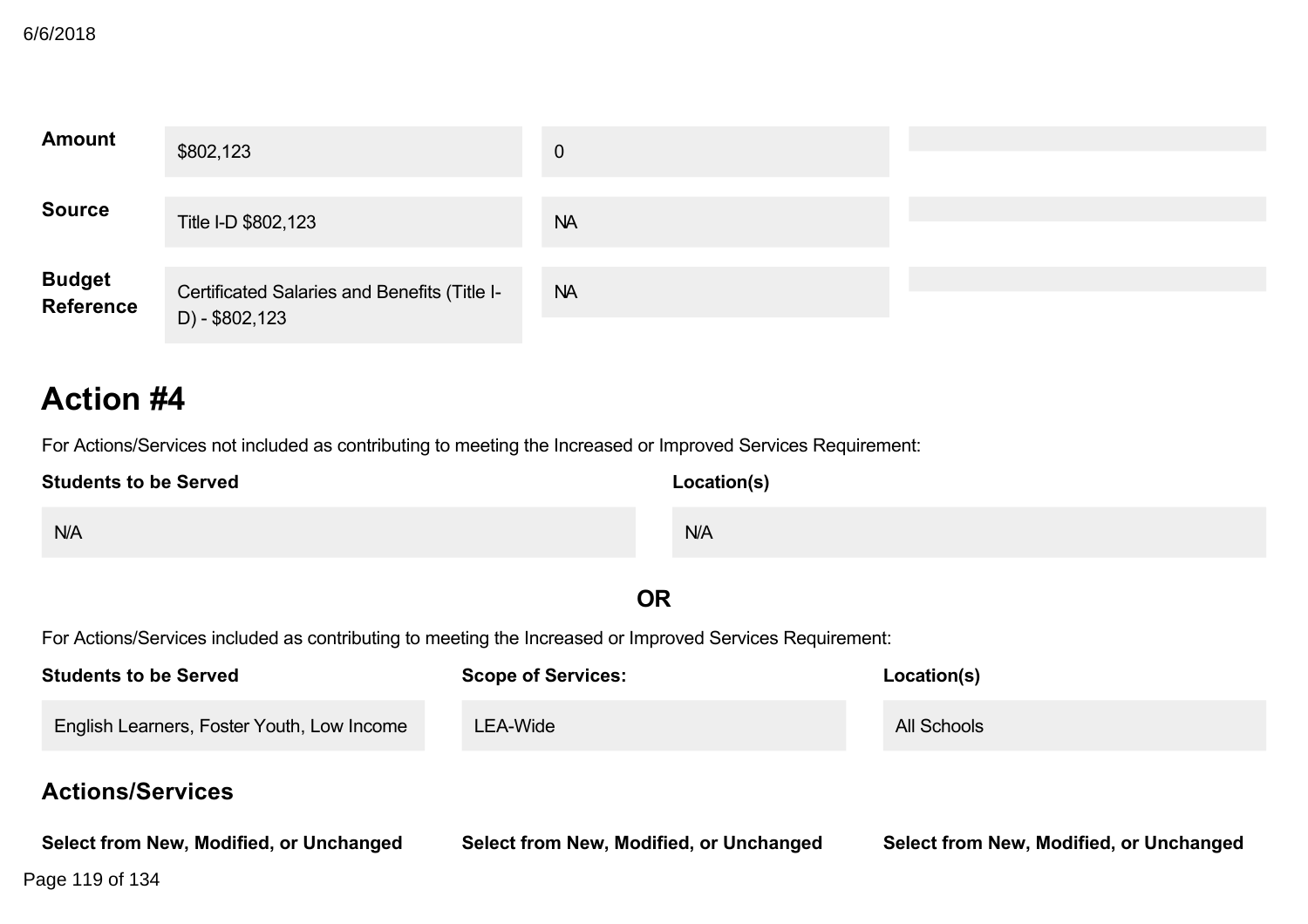#### 6/6/2018

Increase opportunities for reteaching and acceleration of foster youth, expelled students, students redesignated as fluent English proficient, English learners, and students with disabilities through the allocation of classified paraeducators within the classroom environment:

Provide professional learning to classroom assistants, independent study assistants, and special education assistants to support the success of students in the designated programs

Provide professional learning to English language development assistants on how to support the different language and academic needs of students who are English learners, newcomers, and longterm English learners.

## **Budgeted Expenditures**

**Year 201718 201819 201920**

**for 201819**

#### **201718 Actions/Services 201819 Actions/Services 201920 Actions/Services**

Continue professional learning, monitor impact, and adjust professional learning for the following year.

Planning and collaboration to implement the EL Toolkit , developed by the SDCOE EL team, in support of Integrated and Designated ELD.

**for 201920**

Modified Modified Unchanged

N/A

Page 120 of 134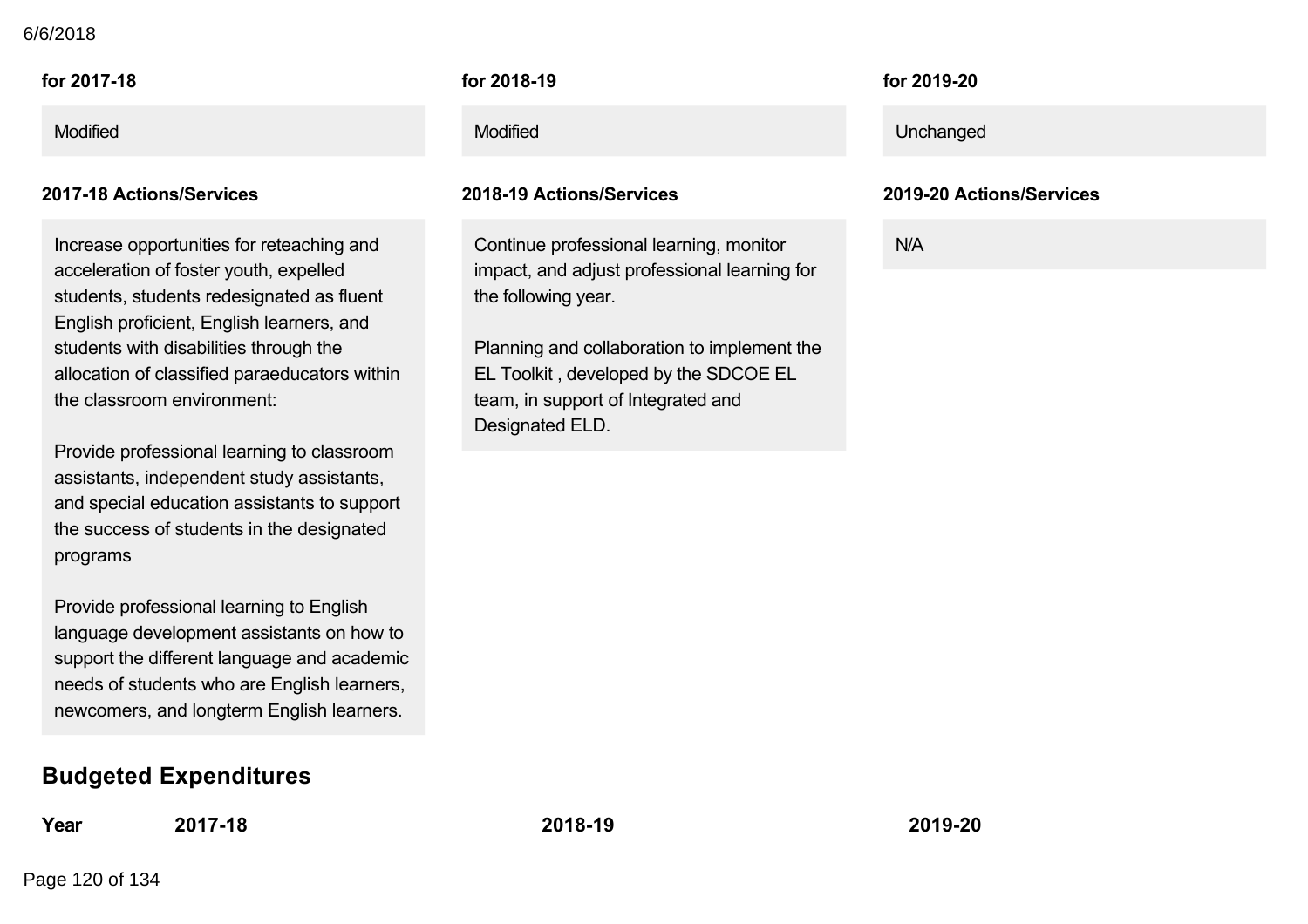| <b>Amount</b>               | \$3,030,971                                           | \$2,368,587                                           |  |
|-----------------------------|-------------------------------------------------------|-------------------------------------------------------|--|
| <b>Source</b>               | LCFF S/C \$3,030,971                                  | LCFF S/C \$2,368,587                                  |  |
| <b>Budget<br/>Reference</b> | Classified Salaries and Benefits (S/C)<br>\$3,030,971 | Classified Salaries and Benefits (S/C)<br>\$2,368,587 |  |

For Actions/Services not included as contributing to meeting the Increased or Improved Services Requirement:

| <b>Students to be Served</b> | Location(s) |  |
|------------------------------|-------------|--|
| N/A                          | N/A         |  |

# **OR**

| <b>Students to be Served</b>               | <b>Scope of Services:</b>               | Location(s)                             |
|--------------------------------------------|-----------------------------------------|-----------------------------------------|
| English Learners, Foster Youth, Low Income | Limited to Unduplicated Student Groups  | All Schools                             |
| <b>Actions/Services</b>                    |                                         |                                         |
| Select from New, Modified, or Unchanged    | Select from New, Modified, or Unchanged | Select from New, Modified, or Unchanged |
| Page 121 of 134                            |                                         |                                         |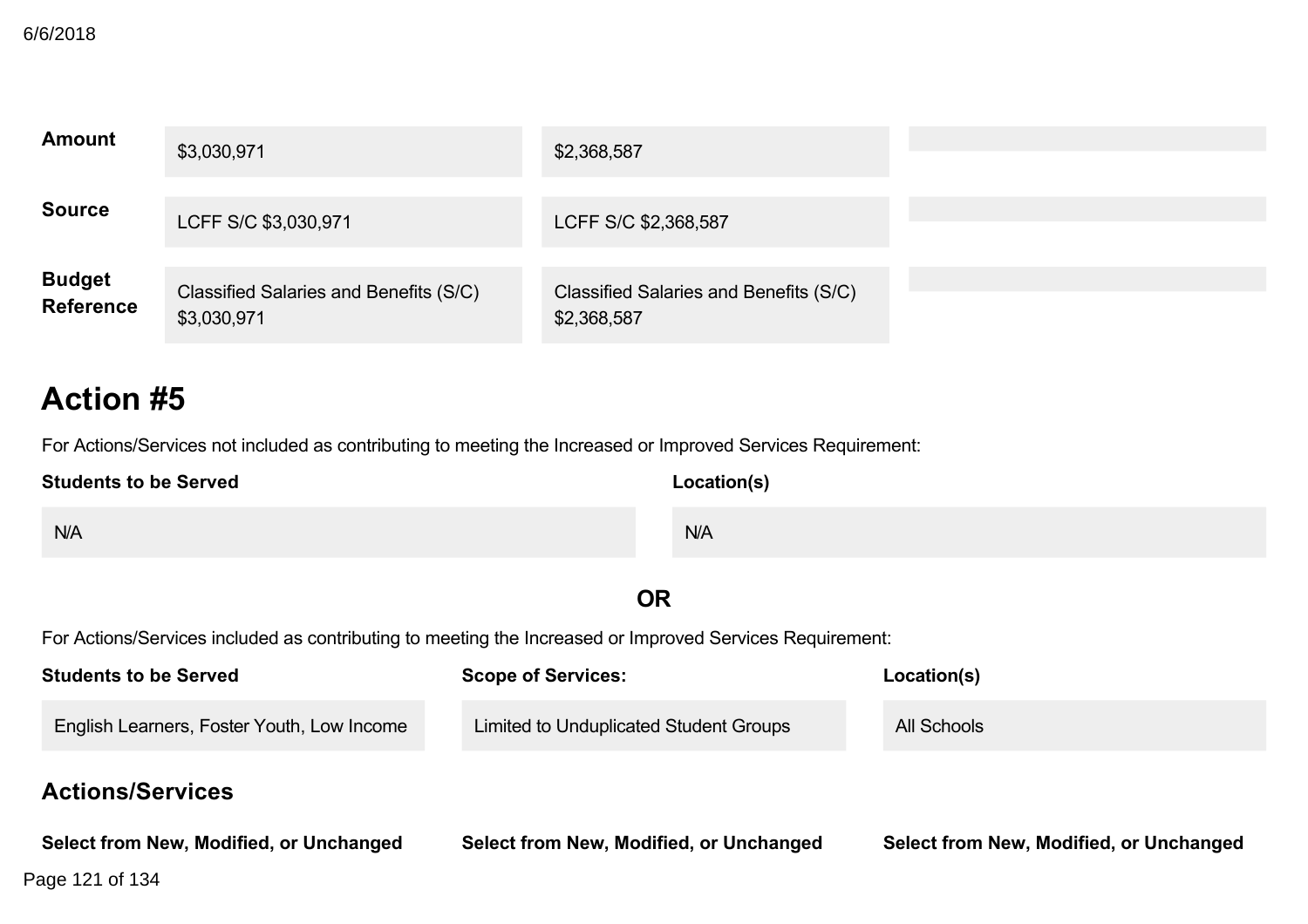#### 6/6/2018

| for 2017-18     | for 2018-19     | for 2019-20 |
|-----------------|-----------------|-------------|
| <b>Modified</b> | <b>Modified</b> | Unchanged   |

Refine and adjust support for teachers and leaders in identifying and implementing high quality integrated and designated ELD in alignment with the site professional learning plan and the ELA/ELD Framework and curriculum adoption.

See Goal 1, Action 5 for additional information on English learner Program.

## **Budgeted Expenditures**

#### **for 201819**

#### **201718 Actions/Services 201819 Actions/Services 201920 Actions/Services**

Monitor, refine, and adjust support for teachers and leaders in identifying and implementing highquality integrated and designated ELD in alignment with the site professional learning plan and the ELA/ELD Framework and curriculum adoption.

#### **for 201920**

N/A

| Year                        | 2017-18                                                 | 2018-19        | 2019-20 |
|-----------------------------|---------------------------------------------------------|----------------|---------|
| <b>Amount</b>               | \$146,135                                               | $\overline{0}$ |         |
| <b>Source</b>               | LCFF S/C \$146,135                                      | <b>NA</b>      |         |
| <b>Budget<br/>Reference</b> | Certificated Salaries and Benefits (S/C) -<br>\$146,135 | <b>NA</b>      |         |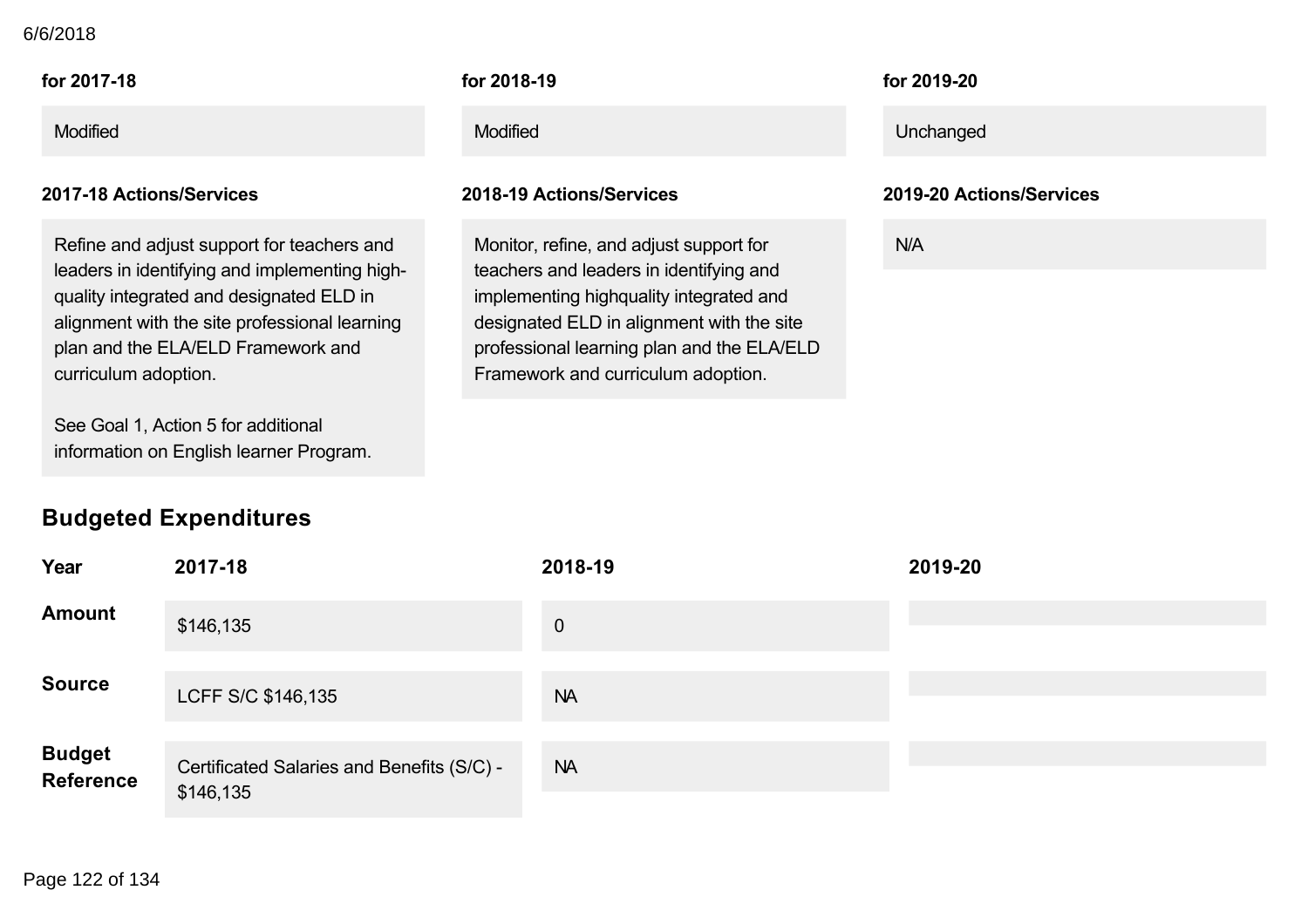For Actions/Services not included as contributing to meeting the Increased or Improved Services Requirement:

| <b>Students to be Served</b> | Location(s) |
|------------------------------|-------------|
| N/A                          | N/A         |

# **OR**

| <b>Students to be Served</b>                                                                                                                                                  | <b>Scope of Services:</b>                                                                                                                         | Location(s)                                            |
|-------------------------------------------------------------------------------------------------------------------------------------------------------------------------------|---------------------------------------------------------------------------------------------------------------------------------------------------|--------------------------------------------------------|
| <b>Foster Youth</b>                                                                                                                                                           | <b>Limited to Unduplicated Student Groups</b>                                                                                                     | Specific Schools, SPA                                  |
| <b>Actions/Services</b>                                                                                                                                                       |                                                                                                                                                   |                                                        |
| Select from New, Modified, or Unchanged<br>for 2017-18                                                                                                                        | Select from New, Modified, or Unchanged<br>for 2018-19                                                                                            | Select from New, Modified, or Unchanged<br>for 2019-20 |
| <b>New</b>                                                                                                                                                                    | <b>Modified</b>                                                                                                                                   | Unchanged                                              |
| 2017-18 Actions/Services                                                                                                                                                      | 2018-19 Actions/Services                                                                                                                          | 2019-20 Actions/Services                               |
| We will restructure the instructional support<br>at San Pasqual Academy to include<br>cohesive and connected wrap around<br>services:<br>Create new position of a director of | Monitor and continue instructional support<br>and wraparound services at San Pasqual<br>Academy.<br>Continue to identify and support foster youth | <b>N/A</b>                                             |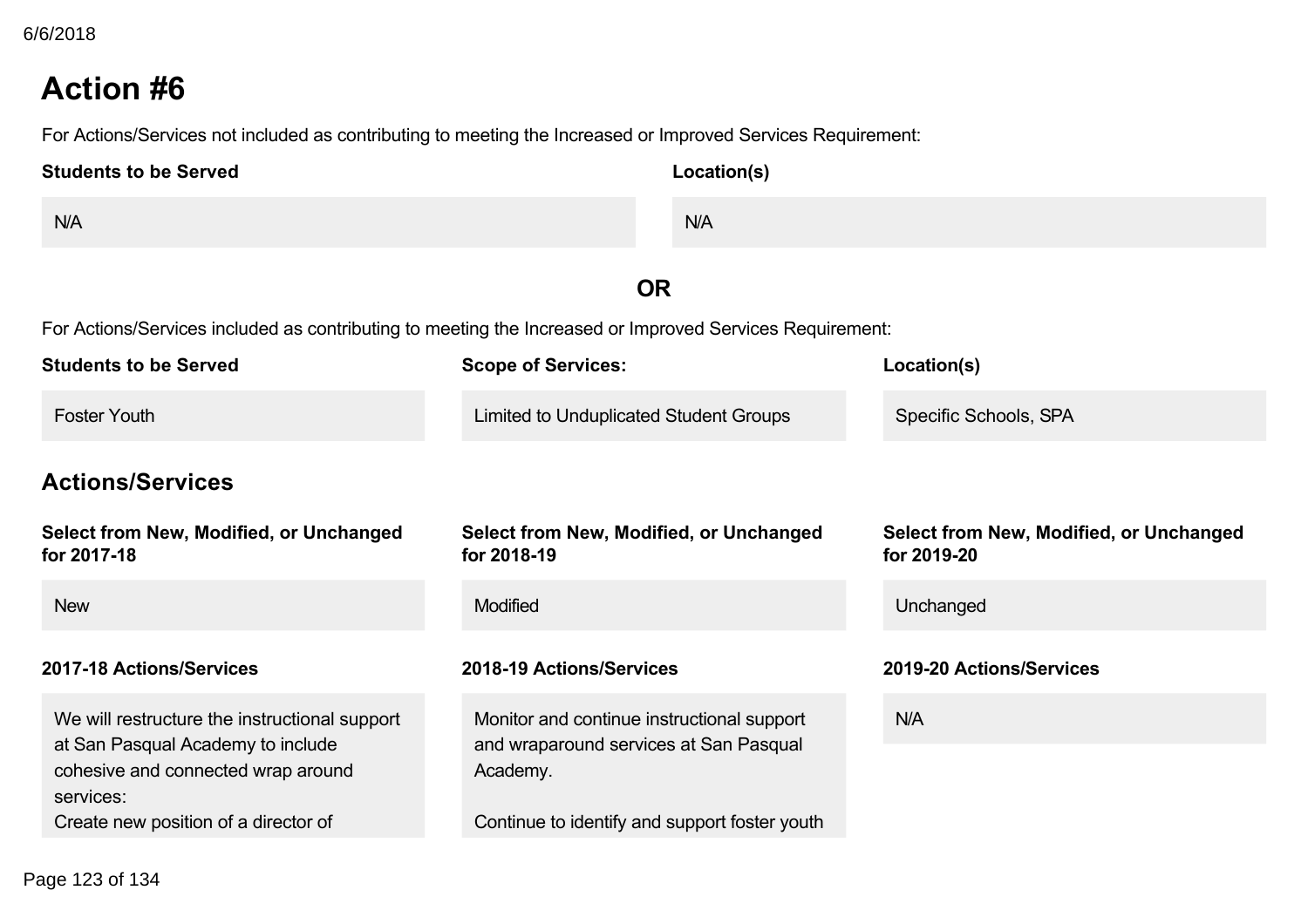#### 6/6/2018

#### residential education

Utilize the instructional support team to provide site embedded support

Regular partner meetings and collaboration

We will identify and support foster youth at all schools as they integrate and transition through our programs.

# **Budgeted Expenditures**

at all schools as they integrate and transition through our school programs.

| Year                              | 2017-18                                                                                                                                                                                                          | 2018-19                                                                                                                                                                                                     | 2019-20 |
|-----------------------------------|------------------------------------------------------------------------------------------------------------------------------------------------------------------------------------------------------------------|-------------------------------------------------------------------------------------------------------------------------------------------------------------------------------------------------------------|---------|
| Amount                            | \$374,142                                                                                                                                                                                                        | \$236,433                                                                                                                                                                                                   |         |
| Source                            | LCFF S/C \$374,142                                                                                                                                                                                               | LCFF S/C \$236,433                                                                                                                                                                                          |         |
| <b>Budget</b><br><b>Reference</b> | Certificated Salaries and Benefits (S/C)<br>\$265,820<br>Classified Salaries and Benefits (S/C)<br>\$84,822<br>Books and Supplies (S/C)<br>\$13,500<br>Services and Other Operating Expenses<br>$(S/C)$ \$10,000 | Certificated Salaries and Benefits (S/C)<br>\$169,171<br>Classified Salaries and Benefits (S/C)<br>\$41,512<br>Books and Supplies (S/C) \$13,500<br>Services and Other Operating<br>Expenses (S/C) \$12,250 |         |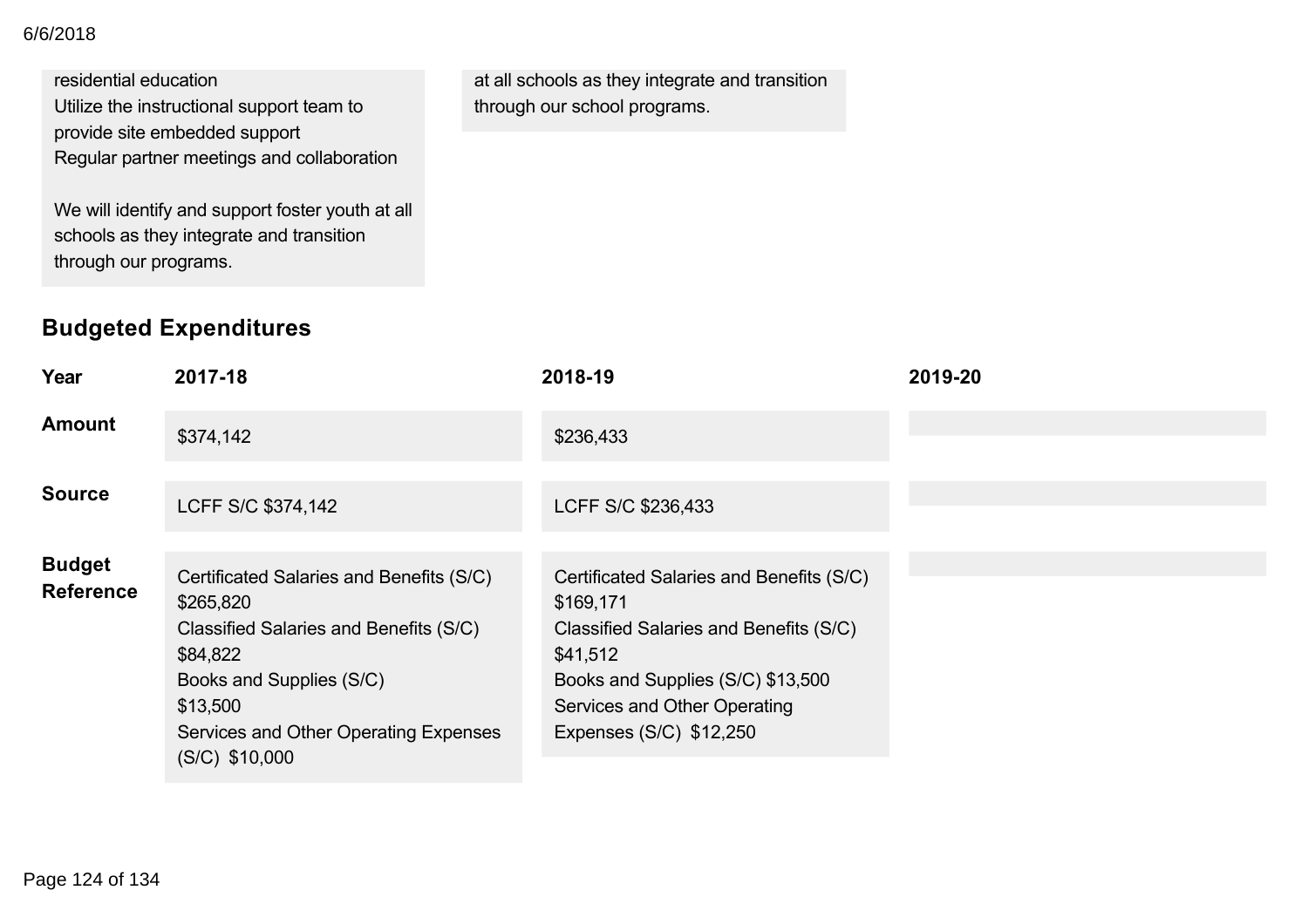For Actions/Services not included as contributing to meeting the Increased or Improved Services Requirement:

| <b>Students to be Served</b> | Location(s) |
|------------------------------|-------------|
| N/A                          | N/A         |
|                              |             |

# **OR**

For Actions/Services included as contributing to meeting the Increased or Improved Services Requirement:

| <b>Students to be Served</b>                                          | <b>Scope of Services:</b>                                                           | Location(s)                                            |
|-----------------------------------------------------------------------|-------------------------------------------------------------------------------------|--------------------------------------------------------|
| English Learners, Foster Youth, Low Income                            | LEA-Wide                                                                            | All Schools, SPA                                       |
| <b>Actions/Services</b>                                               |                                                                                     |                                                        |
| Select from New, Modified, or Unchanged<br>for 2017-18                | Select from New, Modified, or Unchanged<br>for 2018-19                              | Select from New, Modified, or Unchanged<br>for 2019-20 |
| <b>Modified</b>                                                       | <b>Modified</b>                                                                     | Unchanged                                              |
| 2017-18 Actions/Services                                              | 2018-19 Actions/Services                                                            | 2019-20 Actions/Services                               |
| Increase integrated CTE pathways and                                  | Continue to increase integrated CTE                                                 | N/A                                                    |
| course offerings to provide equitable access<br>for all JCCS students | pathways and course offerings to provide<br>equitable access for all JCSS students. |                                                        |

## **Budgeted Expenditures**

**Year 201718 201819 201920** Page 125 of 134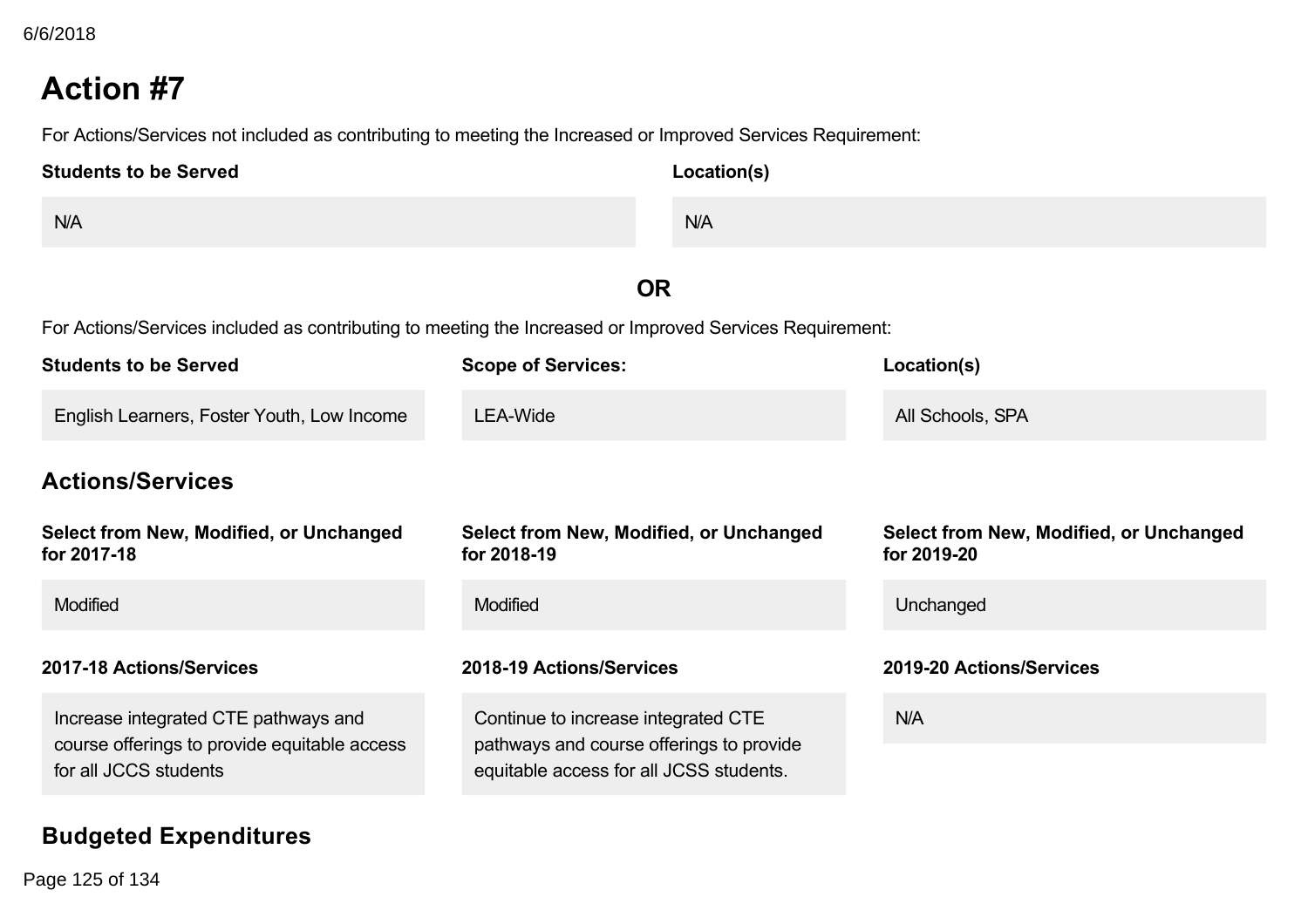#### 6/6/2018

| 6/6/2018                            |                                                                                                              |                                                                                     |             |
|-------------------------------------|--------------------------------------------------------------------------------------------------------------|-------------------------------------------------------------------------------------|-------------|
| Year<br><b>Amount</b>               | 2017-18<br>\$578,853                                                                                         | 2018-19<br>\$573,663                                                                | 2019-20     |
| <b>Source</b>                       | LCFF S/C \$578,853                                                                                           | LCFF S/C \$573,663                                                                  |             |
| <b>Budget</b>                       | Certified Salaries and Benefits (S/C)                                                                        | Certificated Salary and Benefits (S/C)-                                             |             |
| <b>Reference</b>                    | \$425,853<br>Books and Supplies (S/C)<br>\$110,500                                                           | \$463,663<br>Books & Supplies (S/C)- \$90,000<br>Services& Other Operating Expenses |             |
|                                     | Services and Other Operating Expenses<br>$(S/C)$ \$32,500<br>Capital Outlay (S/C) \$10,000                   | (S/C)-\$20,000                                                                      |             |
| <b>Action #8</b>                    |                                                                                                              |                                                                                     |             |
|                                     | For Actions/Services not included as contributing to meeting the Increased or Improved Services Requirement: |                                                                                     |             |
| <b>Students to be Served</b><br>N/A |                                                                                                              | Location(s)<br>N/A                                                                  |             |
|                                     |                                                                                                              | <b>OR</b>                                                                           |             |
| <b>Students to be Served</b>        | For Actions/Services included as contributing to meeting the Increased or Improved Services Requirement:     | <b>Scope of Services:</b>                                                           | Location(s) |
| Page 126 of 134                     |                                                                                                              |                                                                                     |             |
|                                     |                                                                                                              |                                                                                     |             |
|                                     |                                                                                                              |                                                                                     |             |
|                                     |                                                                                                              |                                                                                     |             |
|                                     |                                                                                                              |                                                                                     |             |
|                                     |                                                                                                              |                                                                                     |             |
|                                     |                                                                                                              |                                                                                     |             |
|                                     |                                                                                                              |                                                                                     |             |
|                                     |                                                                                                              |                                                                                     |             |
|                                     |                                                                                                              |                                                                                     |             |
|                                     |                                                                                                              |                                                                                     |             |
|                                     |                                                                                                              |                                                                                     |             |
|                                     |                                                                                                              |                                                                                     |             |
|                                     |                                                                                                              |                                                                                     |             |
|                                     |                                                                                                              |                                                                                     |             |
|                                     |                                                                                                              |                                                                                     |             |
|                                     |                                                                                                              |                                                                                     |             |
|                                     |                                                                                                              |                                                                                     |             |
|                                     |                                                                                                              |                                                                                     |             |
|                                     |                                                                                                              |                                                                                     |             |
|                                     |                                                                                                              |                                                                                     |             |
|                                     |                                                                                                              |                                                                                     |             |
|                                     |                                                                                                              |                                                                                     |             |
|                                     |                                                                                                              |                                                                                     |             |
|                                     |                                                                                                              |                                                                                     |             |
|                                     |                                                                                                              |                                                                                     |             |
|                                     |                                                                                                              |                                                                                     |             |
|                                     |                                                                                                              |                                                                                     |             |
|                                     |                                                                                                              |                                                                                     |             |
|                                     |                                                                                                              |                                                                                     |             |
|                                     |                                                                                                              |                                                                                     |             |
|                                     |                                                                                                              |                                                                                     |             |
|                                     |                                                                                                              |                                                                                     |             |
|                                     |                                                                                                              |                                                                                     |             |
|                                     |                                                                                                              |                                                                                     |             |
|                                     |                                                                                                              |                                                                                     |             |
|                                     |                                                                                                              |                                                                                     |             |
|                                     |                                                                                                              |                                                                                     |             |
|                                     |                                                                                                              |                                                                                     |             |
|                                     |                                                                                                              |                                                                                     |             |
|                                     |                                                                                                              |                                                                                     |             |
|                                     |                                                                                                              |                                                                                     |             |
|                                     |                                                                                                              |                                                                                     |             |
|                                     |                                                                                                              |                                                                                     |             |
|                                     |                                                                                                              |                                                                                     |             |
|                                     |                                                                                                              |                                                                                     |             |
|                                     |                                                                                                              |                                                                                     |             |
|                                     |                                                                                                              |                                                                                     |             |
|                                     |                                                                                                              |                                                                                     |             |
|                                     |                                                                                                              |                                                                                     |             |
|                                     |                                                                                                              |                                                                                     |             |
|                                     |                                                                                                              |                                                                                     |             |
|                                     |                                                                                                              |                                                                                     |             |
|                                     |                                                                                                              |                                                                                     |             |
|                                     |                                                                                                              |                                                                                     |             |
|                                     |                                                                                                              |                                                                                     |             |
|                                     |                                                                                                              |                                                                                     |             |
|                                     |                                                                                                              |                                                                                     |             |
|                                     |                                                                                                              |                                                                                     |             |
|                                     |                                                                                                              |                                                                                     |             |
|                                     |                                                                                                              |                                                                                     |             |
|                                     |                                                                                                              |                                                                                     |             |
|                                     |                                                                                                              |                                                                                     |             |
|                                     |                                                                                                              |                                                                                     |             |
|                                     |                                                                                                              |                                                                                     |             |

# **Action #8**

| <b>Students to be Served</b> | Location(s) |
|------------------------------|-------------|
| N/A                          | N/A         |
|                              |             |

## **OR**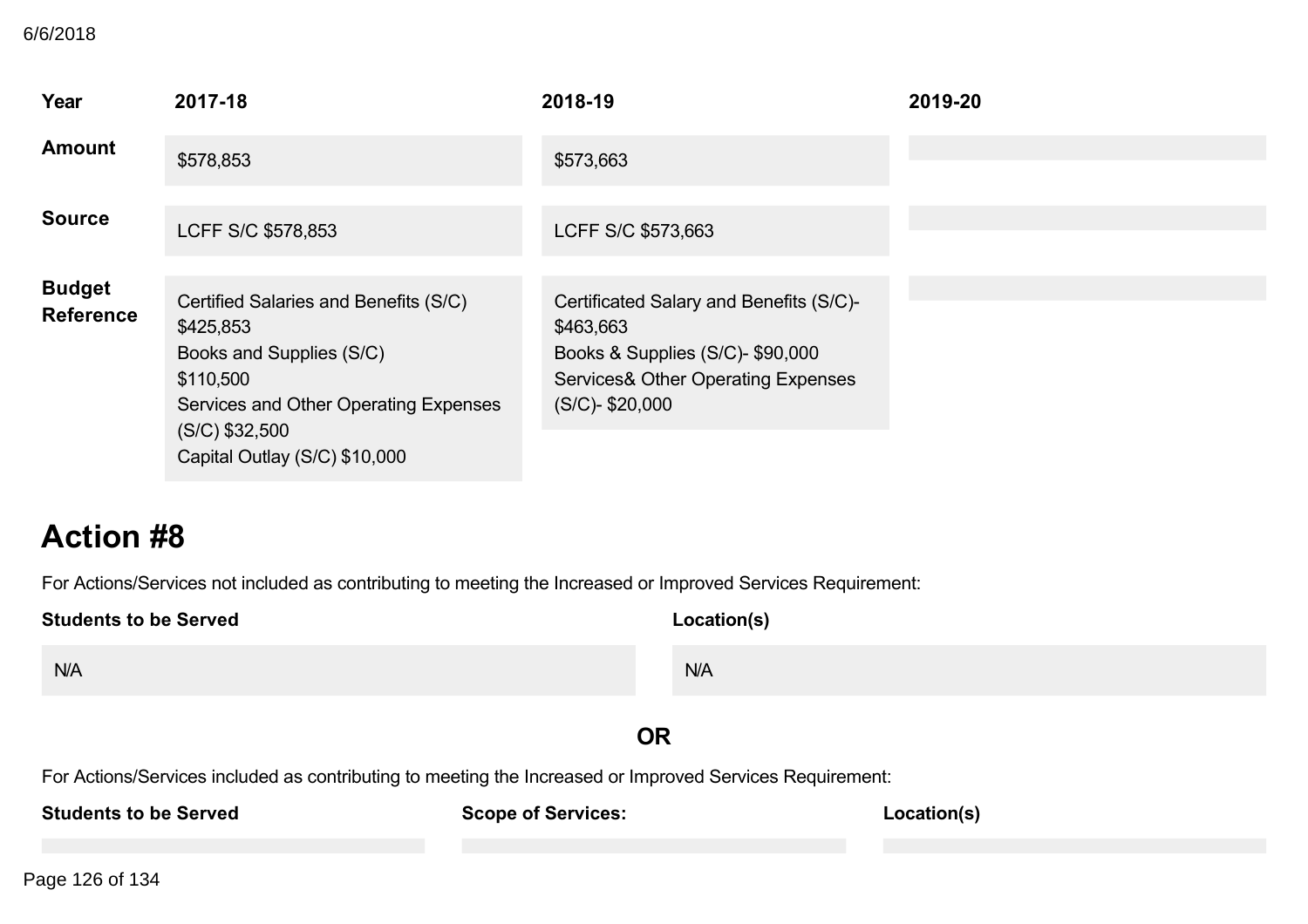Foster Youth Limited to Unduplicated Student Groups All Schools **Actions/Services Select from New, Modified, or Unchanged for 201718 Select from New, Modified, or Unchanged for 201819 for 201920** Unchanged Unchanged Unchanged **201718 Actions/Services 201819 Actions/Services 201920 Actions/Services** SDCOE, Foster Youth/Homeless Education Services staff will continue to assist probation and child welfare in the identification of appropriate education rights holders as requested and including: IEPs N/A N/A Froster Youffi<br>
Actions/Services<br>
Select from New, Modified, or Unchanged<br>
Select from New, Modified, or Unchanged<br>
My 2717-5<br>
Wedificated from New, Modified, or Unchanged<br>
Unchanged<br>
Unchanged<br>
Unchanged<br>
2017-19 Actions/

504s **Placements** 

Monitor, refine and adjust practices and services to support prompt enrollment, placement, and course credit completion for foster youth transitioning in and out of countyrun programs

# **Budgeted Expenditures**

# **Select from New, Modified, or Unchanged**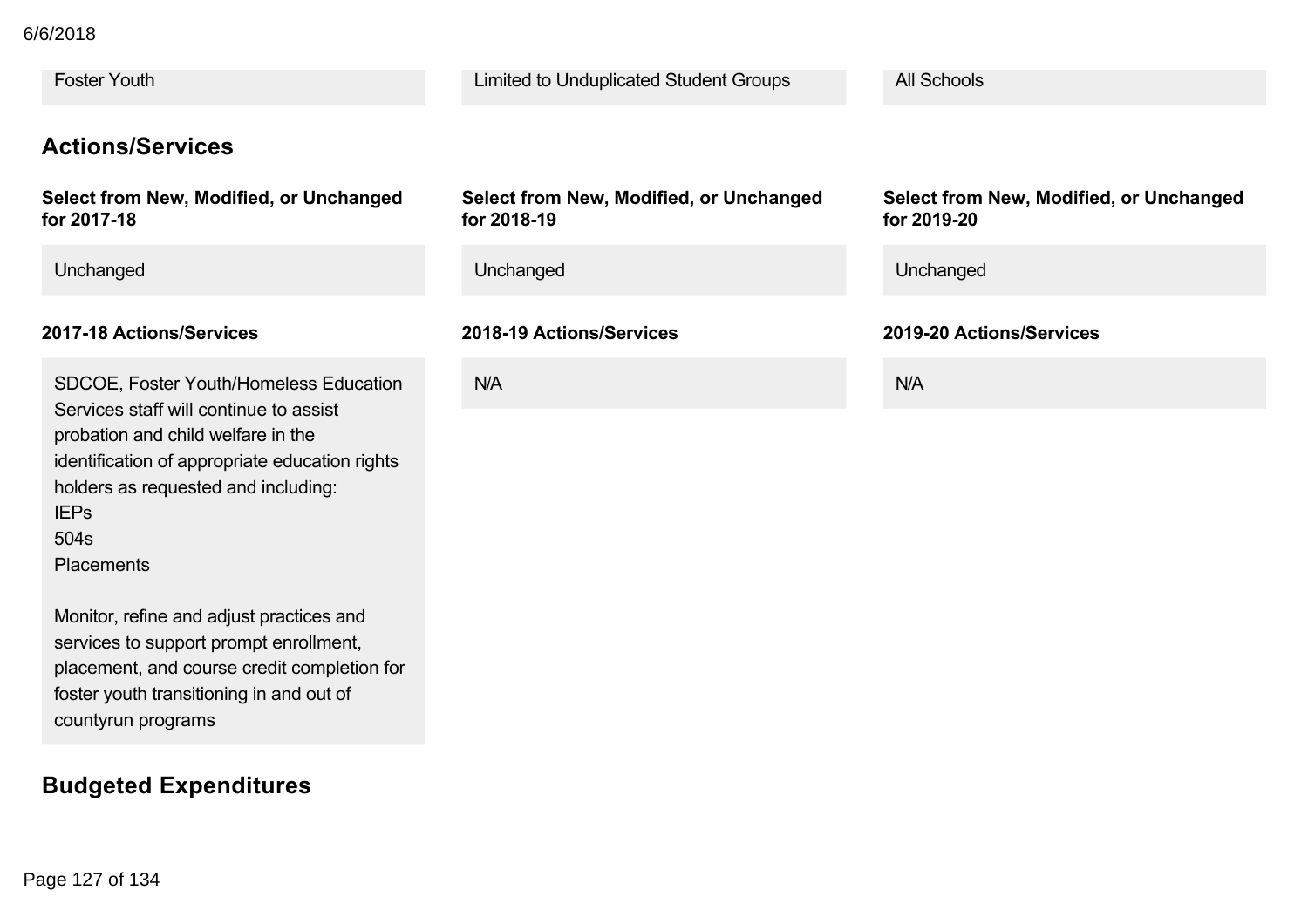# **B**

| 2017-18<br>2018-19<br>2019-20<br>Cost included in Goal 3, Action 1<br>(transition plan)<br>Cost included in Goal 3, Action 1<br>(transition plan)<br>Cost included in Goal 3, Action 1<br>(transition plan)<br><b>Action #9</b><br>For Actions/Services not included as contributing to meeting the Increased or Improved Services Requirement:<br><b>Students to be Served</b><br>Location(s)<br>All Schools<br>OR<br>For Actions/Services included as contributing to meeting the Increased or Improved Services Requirement:<br>Students to be Served Scope of Services: Scope Containers (Services: Location(s)<br>N/A<br>N/A<br>N/A<br>Page 128 of 134 | 6/6/2018                          |  |  |  |
|-------------------------------------------------------------------------------------------------------------------------------------------------------------------------------------------------------------------------------------------------------------------------------------------------------------------------------------------------------------------------------------------------------------------------------------------------------------------------------------------------------------------------------------------------------------------------------------------------------------------------------------------------------------|-----------------------------------|--|--|--|
|                                                                                                                                                                                                                                                                                                                                                                                                                                                                                                                                                                                                                                                             | Year<br><b>Amount</b>             |  |  |  |
|                                                                                                                                                                                                                                                                                                                                                                                                                                                                                                                                                                                                                                                             |                                   |  |  |  |
|                                                                                                                                                                                                                                                                                                                                                                                                                                                                                                                                                                                                                                                             | <b>Source</b>                     |  |  |  |
|                                                                                                                                                                                                                                                                                                                                                                                                                                                                                                                                                                                                                                                             | <b>Budget</b><br><b>Reference</b> |  |  |  |
|                                                                                                                                                                                                                                                                                                                                                                                                                                                                                                                                                                                                                                                             |                                   |  |  |  |
|                                                                                                                                                                                                                                                                                                                                                                                                                                                                                                                                                                                                                                                             |                                   |  |  |  |
|                                                                                                                                                                                                                                                                                                                                                                                                                                                                                                                                                                                                                                                             | <b>All Students</b>               |  |  |  |
|                                                                                                                                                                                                                                                                                                                                                                                                                                                                                                                                                                                                                                                             |                                   |  |  |  |
|                                                                                                                                                                                                                                                                                                                                                                                                                                                                                                                                                                                                                                                             |                                   |  |  |  |
|                                                                                                                                                                                                                                                                                                                                                                                                                                                                                                                                                                                                                                                             |                                   |  |  |  |
|                                                                                                                                                                                                                                                                                                                                                                                                                                                                                                                                                                                                                                                             |                                   |  |  |  |
|                                                                                                                                                                                                                                                                                                                                                                                                                                                                                                                                                                                                                                                             |                                   |  |  |  |
|                                                                                                                                                                                                                                                                                                                                                                                                                                                                                                                                                                                                                                                             |                                   |  |  |  |
|                                                                                                                                                                                                                                                                                                                                                                                                                                                                                                                                                                                                                                                             |                                   |  |  |  |
|                                                                                                                                                                                                                                                                                                                                                                                                                                                                                                                                                                                                                                                             |                                   |  |  |  |
|                                                                                                                                                                                                                                                                                                                                                                                                                                                                                                                                                                                                                                                             |                                   |  |  |  |
|                                                                                                                                                                                                                                                                                                                                                                                                                                                                                                                                                                                                                                                             |                                   |  |  |  |
|                                                                                                                                                                                                                                                                                                                                                                                                                                                                                                                                                                                                                                                             |                                   |  |  |  |
|                                                                                                                                                                                                                                                                                                                                                                                                                                                                                                                                                                                                                                                             |                                   |  |  |  |
|                                                                                                                                                                                                                                                                                                                                                                                                                                                                                                                                                                                                                                                             |                                   |  |  |  |
|                                                                                                                                                                                                                                                                                                                                                                                                                                                                                                                                                                                                                                                             |                                   |  |  |  |
|                                                                                                                                                                                                                                                                                                                                                                                                                                                                                                                                                                                                                                                             |                                   |  |  |  |
|                                                                                                                                                                                                                                                                                                                                                                                                                                                                                                                                                                                                                                                             |                                   |  |  |  |
|                                                                                                                                                                                                                                                                                                                                                                                                                                                                                                                                                                                                                                                             |                                   |  |  |  |
|                                                                                                                                                                                                                                                                                                                                                                                                                                                                                                                                                                                                                                                             |                                   |  |  |  |
|                                                                                                                                                                                                                                                                                                                                                                                                                                                                                                                                                                                                                                                             |                                   |  |  |  |
|                                                                                                                                                                                                                                                                                                                                                                                                                                                                                                                                                                                                                                                             |                                   |  |  |  |
|                                                                                                                                                                                                                                                                                                                                                                                                                                                                                                                                                                                                                                                             |                                   |  |  |  |
|                                                                                                                                                                                                                                                                                                                                                                                                                                                                                                                                                                                                                                                             |                                   |  |  |  |
|                                                                                                                                                                                                                                                                                                                                                                                                                                                                                                                                                                                                                                                             |                                   |  |  |  |
|                                                                                                                                                                                                                                                                                                                                                                                                                                                                                                                                                                                                                                                             |                                   |  |  |  |
|                                                                                                                                                                                                                                                                                                                                                                                                                                                                                                                                                                                                                                                             |                                   |  |  |  |
|                                                                                                                                                                                                                                                                                                                                                                                                                                                                                                                                                                                                                                                             |                                   |  |  |  |
|                                                                                                                                                                                                                                                                                                                                                                                                                                                                                                                                                                                                                                                             |                                   |  |  |  |
|                                                                                                                                                                                                                                                                                                                                                                                                                                                                                                                                                                                                                                                             |                                   |  |  |  |
|                                                                                                                                                                                                                                                                                                                                                                                                                                                                                                                                                                                                                                                             |                                   |  |  |  |
|                                                                                                                                                                                                                                                                                                                                                                                                                                                                                                                                                                                                                                                             |                                   |  |  |  |
|                                                                                                                                                                                                                                                                                                                                                                                                                                                                                                                                                                                                                                                             |                                   |  |  |  |
|                                                                                                                                                                                                                                                                                                                                                                                                                                                                                                                                                                                                                                                             |                                   |  |  |  |
|                                                                                                                                                                                                                                                                                                                                                                                                                                                                                                                                                                                                                                                             |                                   |  |  |  |
|                                                                                                                                                                                                                                                                                                                                                                                                                                                                                                                                                                                                                                                             |                                   |  |  |  |
|                                                                                                                                                                                                                                                                                                                                                                                                                                                                                                                                                                                                                                                             |                                   |  |  |  |
|                                                                                                                                                                                                                                                                                                                                                                                                                                                                                                                                                                                                                                                             |                                   |  |  |  |
|                                                                                                                                                                                                                                                                                                                                                                                                                                                                                                                                                                                                                                                             |                                   |  |  |  |
|                                                                                                                                                                                                                                                                                                                                                                                                                                                                                                                                                                                                                                                             |                                   |  |  |  |
|                                                                                                                                                                                                                                                                                                                                                                                                                                                                                                                                                                                                                                                             |                                   |  |  |  |
|                                                                                                                                                                                                                                                                                                                                                                                                                                                                                                                                                                                                                                                             |                                   |  |  |  |
|                                                                                                                                                                                                                                                                                                                                                                                                                                                                                                                                                                                                                                                             |                                   |  |  |  |
|                                                                                                                                                                                                                                                                                                                                                                                                                                                                                                                                                                                                                                                             |                                   |  |  |  |
|                                                                                                                                                                                                                                                                                                                                                                                                                                                                                                                                                                                                                                                             |                                   |  |  |  |
|                                                                                                                                                                                                                                                                                                                                                                                                                                                                                                                                                                                                                                                             |                                   |  |  |  |
|                                                                                                                                                                                                                                                                                                                                                                                                                                                                                                                                                                                                                                                             |                                   |  |  |  |
|                                                                                                                                                                                                                                                                                                                                                                                                                                                                                                                                                                                                                                                             |                                   |  |  |  |
|                                                                                                                                                                                                                                                                                                                                                                                                                                                                                                                                                                                                                                                             |                                   |  |  |  |
|                                                                                                                                                                                                                                                                                                                                                                                                                                                                                                                                                                                                                                                             |                                   |  |  |  |
|                                                                                                                                                                                                                                                                                                                                                                                                                                                                                                                                                                                                                                                             |                                   |  |  |  |
|                                                                                                                                                                                                                                                                                                                                                                                                                                                                                                                                                                                                                                                             |                                   |  |  |  |
|                                                                                                                                                                                                                                                                                                                                                                                                                                                                                                                                                                                                                                                             |                                   |  |  |  |
|                                                                                                                                                                                                                                                                                                                                                                                                                                                                                                                                                                                                                                                             |                                   |  |  |  |
|                                                                                                                                                                                                                                                                                                                                                                                                                                                                                                                                                                                                                                                             |                                   |  |  |  |
|                                                                                                                                                                                                                                                                                                                                                                                                                                                                                                                                                                                                                                                             |                                   |  |  |  |
|                                                                                                                                                                                                                                                                                                                                                                                                                                                                                                                                                                                                                                                             |                                   |  |  |  |
|                                                                                                                                                                                                                                                                                                                                                                                                                                                                                                                                                                                                                                                             |                                   |  |  |  |

# **Action #9**

| <b>Students to be Served</b> | Location(s) |
|------------------------------|-------------|
| <b>All Students</b>          | All Schools |

## **OR**

| <b>Students to be Served</b> | <b>Scope of Services:</b> | Location(s) |
|------------------------------|---------------------------|-------------|
| N/A                          | N/A                       | N/A         |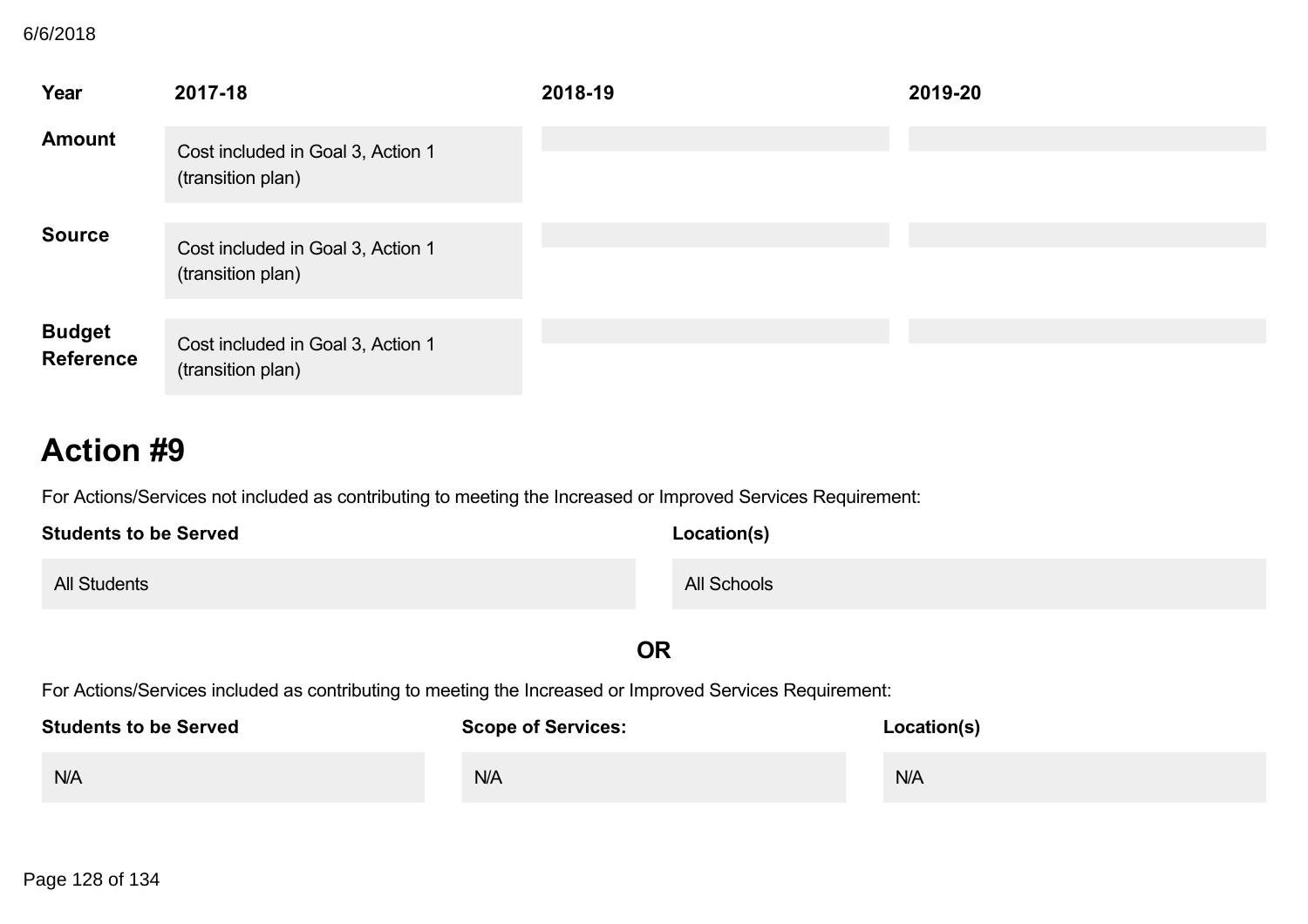# **Actions/Services**

| New<br>Unchanged<br>2017-18 Actions/Services<br>2018-19 Actions/Services<br>2019-20 Actions/Services<br>N/A<br>Not an action in 2017-18<br>We will develop a Policy Equity Leadership<br>Team (PELT) and Regional Equity<br>Leadership Team (RELT) to analyze<br>disaggregated data for student who are at<br>risk, expelled, English Learners and foster<br>youth in order to inform improvements we<br>can make to better prepare students to<br>succeed in college and career.<br><b>Budgeted Expenditures</b><br>2017-18<br>Year<br>2018-19<br>2019-20<br>No cost<br>No cost<br>No cost<br>No cost<br>Page 129 of 134 | for 2017-18   | Select from New, Modified, or Unchanged | for 2018-19 | Select from New, Modified, or Unchanged | Select from New, Modified, or Unchanged<br>for 2019-20 |
|---------------------------------------------------------------------------------------------------------------------------------------------------------------------------------------------------------------------------------------------------------------------------------------------------------------------------------------------------------------------------------------------------------------------------------------------------------------------------------------------------------------------------------------------------------------------------------------------------------------------------|---------------|-----------------------------------------|-------------|-----------------------------------------|--------------------------------------------------------|
|                                                                                                                                                                                                                                                                                                                                                                                                                                                                                                                                                                                                                           | Unchanged     |                                         |             |                                         |                                                        |
|                                                                                                                                                                                                                                                                                                                                                                                                                                                                                                                                                                                                                           |               |                                         |             |                                         |                                                        |
|                                                                                                                                                                                                                                                                                                                                                                                                                                                                                                                                                                                                                           |               |                                         |             |                                         |                                                        |
|                                                                                                                                                                                                                                                                                                                                                                                                                                                                                                                                                                                                                           |               |                                         |             |                                         |                                                        |
|                                                                                                                                                                                                                                                                                                                                                                                                                                                                                                                                                                                                                           | <b>Amount</b> |                                         |             |                                         |                                                        |
|                                                                                                                                                                                                                                                                                                                                                                                                                                                                                                                                                                                                                           | <b>Source</b> |                                         |             |                                         |                                                        |
|                                                                                                                                                                                                                                                                                                                                                                                                                                                                                                                                                                                                                           |               |                                         |             |                                         |                                                        |
|                                                                                                                                                                                                                                                                                                                                                                                                                                                                                                                                                                                                                           |               |                                         |             |                                         |                                                        |
|                                                                                                                                                                                                                                                                                                                                                                                                                                                                                                                                                                                                                           |               |                                         |             |                                         |                                                        |
|                                                                                                                                                                                                                                                                                                                                                                                                                                                                                                                                                                                                                           |               |                                         |             |                                         |                                                        |
|                                                                                                                                                                                                                                                                                                                                                                                                                                                                                                                                                                                                                           |               |                                         |             |                                         |                                                        |
|                                                                                                                                                                                                                                                                                                                                                                                                                                                                                                                                                                                                                           |               |                                         |             |                                         |                                                        |
|                                                                                                                                                                                                                                                                                                                                                                                                                                                                                                                                                                                                                           |               |                                         |             |                                         |                                                        |
|                                                                                                                                                                                                                                                                                                                                                                                                                                                                                                                                                                                                                           |               |                                         |             |                                         |                                                        |
|                                                                                                                                                                                                                                                                                                                                                                                                                                                                                                                                                                                                                           |               |                                         |             |                                         |                                                        |
|                                                                                                                                                                                                                                                                                                                                                                                                                                                                                                                                                                                                                           |               |                                         |             |                                         |                                                        |
|                                                                                                                                                                                                                                                                                                                                                                                                                                                                                                                                                                                                                           |               |                                         |             |                                         |                                                        |
|                                                                                                                                                                                                                                                                                                                                                                                                                                                                                                                                                                                                                           |               |                                         |             |                                         |                                                        |
|                                                                                                                                                                                                                                                                                                                                                                                                                                                                                                                                                                                                                           |               |                                         |             |                                         |                                                        |
|                                                                                                                                                                                                                                                                                                                                                                                                                                                                                                                                                                                                                           |               |                                         |             |                                         |                                                        |
|                                                                                                                                                                                                                                                                                                                                                                                                                                                                                                                                                                                                                           |               |                                         |             |                                         |                                                        |
|                                                                                                                                                                                                                                                                                                                                                                                                                                                                                                                                                                                                                           |               |                                         |             |                                         |                                                        |
|                                                                                                                                                                                                                                                                                                                                                                                                                                                                                                                                                                                                                           |               |                                         |             |                                         |                                                        |
|                                                                                                                                                                                                                                                                                                                                                                                                                                                                                                                                                                                                                           |               |                                         |             |                                         |                                                        |
|                                                                                                                                                                                                                                                                                                                                                                                                                                                                                                                                                                                                                           |               |                                         |             |                                         |                                                        |
|                                                                                                                                                                                                                                                                                                                                                                                                                                                                                                                                                                                                                           |               |                                         |             |                                         |                                                        |
|                                                                                                                                                                                                                                                                                                                                                                                                                                                                                                                                                                                                                           |               |                                         |             |                                         |                                                        |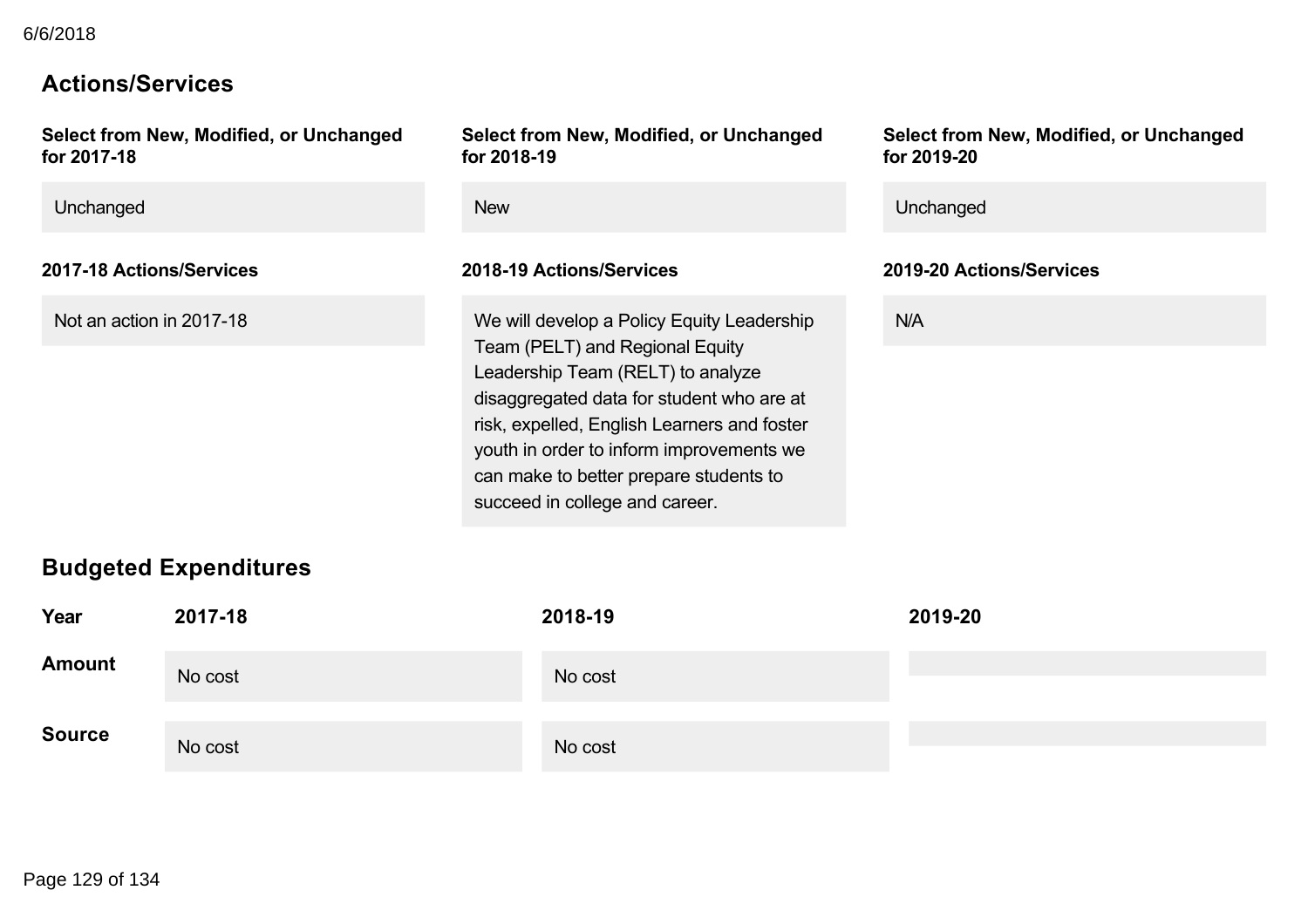| 6/6/2018            |         |         |  |
|---------------------|---------|---------|--|
| Budget<br>Reference | No cost | No cost |  |
|                     |         |         |  |
|                     |         |         |  |
|                     |         |         |  |
|                     |         |         |  |
|                     |         |         |  |
|                     |         |         |  |
|                     |         |         |  |
|                     |         |         |  |
|                     |         |         |  |
| Page 130 of 134     |         |         |  |
|                     |         |         |  |
|                     |         |         |  |
|                     |         |         |  |
|                     |         |         |  |
|                     |         |         |  |
|                     |         |         |  |
|                     |         |         |  |
|                     |         |         |  |
|                     |         |         |  |
|                     |         |         |  |
|                     |         |         |  |
|                     |         |         |  |
|                     |         |         |  |
|                     |         |         |  |
|                     |         |         |  |
|                     |         |         |  |
|                     |         |         |  |
|                     |         |         |  |
|                     |         |         |  |
|                     |         |         |  |
|                     |         |         |  |
|                     |         |         |  |
|                     |         |         |  |
|                     |         |         |  |
|                     |         |         |  |
|                     |         |         |  |
|                     |         |         |  |
|                     |         |         |  |
|                     |         |         |  |
|                     |         |         |  |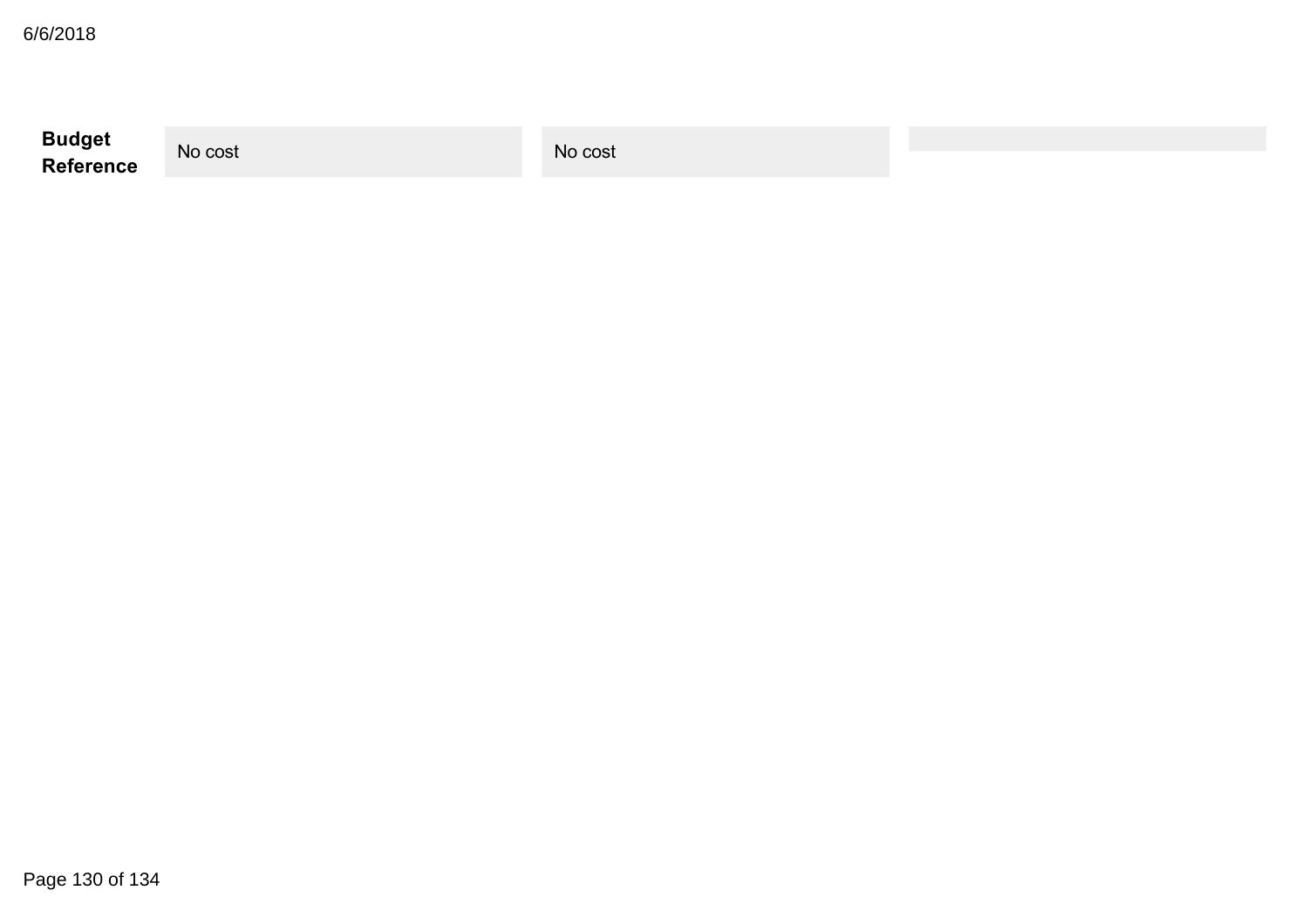# **Demonstration of Increased or Improved Services for Unduplicated Pupils COMPRESS COURS AND ANY 11 CONSERVATE COURS ACCESS CONSERVATE CONSERVATE CONSERVATE CONSERVATE CONSERVATE CONSERVATE CONSERVATE CONSERVATE CONSERVATE CONSERVATE CONSERVATE CONSERVATE CONSERVATE CONSERVATE CONSERVATE CONSER**

# **LCAP Year: 2017-18**

Estimated Supplemental and Concentration Grant Funds Percentage to Increase or Imporve Services

\$8,660,836 8.98%

Describe how services provided for unduplicated pupils are increased or improved by at least the percentage identified above, either qualitatively or quantitatively, as compared to services provided for all students in the LCAP year.

Identify each action/service being funded and provided on a schoolwide or LEA-wide basis. Include the required descriptions supporting each schoolwide or LEAwide use of funds.

San Diego County Office of Education's Court and Community Schools Program is an alternative education program designed to meet the needs of the highest risk youth enrolled in San Diego County Office of Education (SDCOE) schools. SDCOE has enrollment of unduplicated pupils in excess of 88% of the total enrollment. The EL, LI and FY students are more likely to have had interrupted educations, been impacted by trauma in their lives, and need additional support to access grade level instruction.

All services provided countywide are principally directed towards, and are effective in, meeting SDCOE's goals for its unduplicated pupils in the state priorities because they are grounded in research around meeting the needs of these at-risk populations.

Goal 1 - Services principally directed toward unduplicated student groups, and targeted to their specific needs of our unique student population: • Classes with appropriately credentialed and assigned teachers who are trained in meeting the needs of unduplicated students and have supplemental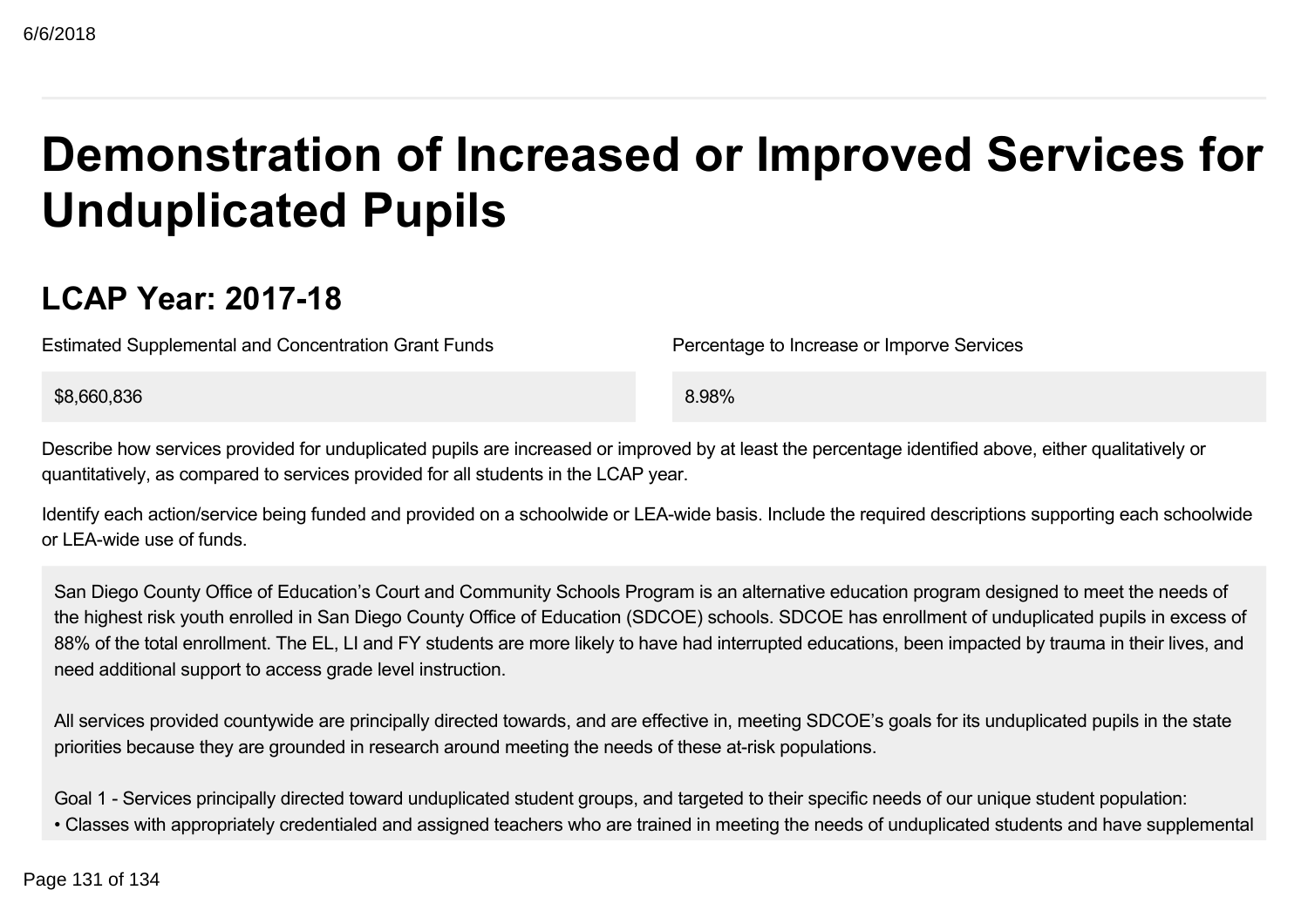$\sim 2018$ 

instructional materials to meet individual student needs. (Action 1)

- A coherent and aligned professional learning system (Action 2A)
- Rigorous and differentiated learning models with access to remediation and acceleration (Action 3A)
- A system of assessment to monitor students and inform instruction

Goal 2 – Services focus on promoting the involvement of parents who traditionally are less likely to be involved.

- Build capacity and leadership among all parents, especially parents of unduplicated students and students with exceptional needs (Action 1A)
- Develop and refine communication systems targeting parent and student engagement (Action 2)

Goal 3 – Creating a climate designed to address the needs of unduplicated students

Increase student agency, self monitoring and self-regulation which is frequently less apparent in unduplicated student populations (Action D)

Increase opportunity, support and access to a rigorous and developmentally appropriate instructional program (Action 2)

Strengthen attendance and registration process (Action 3)

Goal 4 – Creating a climate designed to address the needs of unduplicated students

Increase positive school culture and climate, especially de-escalation and Restorative Practices to support our unique, unduplicated population (Action 1) 8782018<br>
Instructional materials to moothnofindual student needs. (Action 1)<br>
• A coherent and aligned professional learning models with access to remediation and acceleration (Action 3A)<br>• Rigorous and differentiated lear

Enhance counseling program (Action 2A)

Increased opportunities for ELs (Actions 3 and 4)

Provide cohesive and connected wraparound services for Foster Youth (Actin 5)

Increase CTE Pathways for all students, including unduplicated students (Action 6)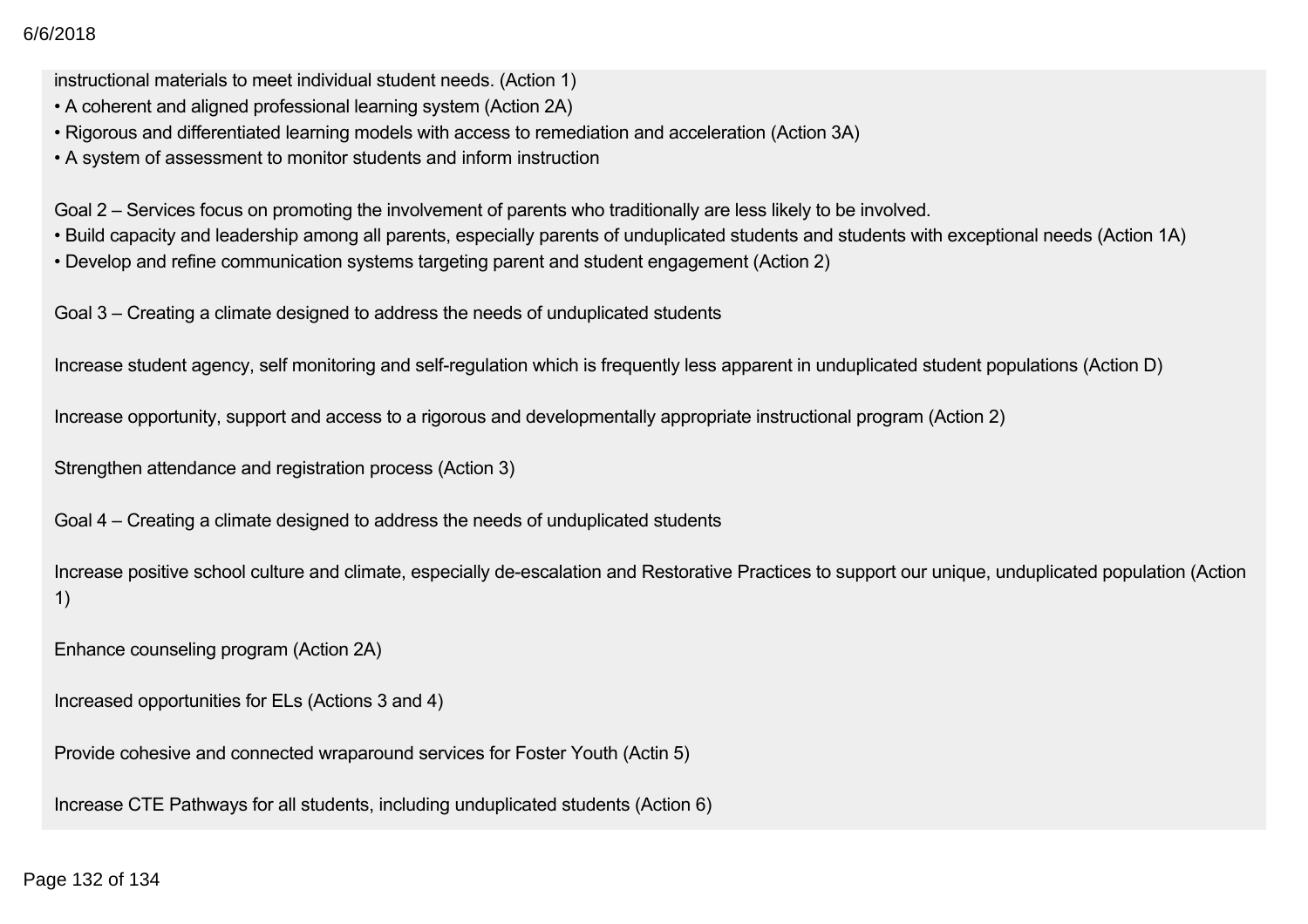# **LCAP Year: 201819**

Estimated Supplemental and Concentration Grant Funds Percentage to Increase or Imporve Services

\$8,708,965 8.55%

Describe how services provided for unduplicated pupils are increased or improved by at least the percentage identified above, either qualitatively or quantitatively, as compared to services provided for all students in the LCAP year.

Identify each action/service being funded and provided on a schoolwide or LEA-wide basis. Include the required descriptions supporting each schoolwide or LEAwide use of funds.

Actions and services provided for our unduplicated pupils are carefully designed and targeted to meet their differentiated needs.

#### Targeted Actions

Goal 4, Actions 4 and 5 are services targeted to meet the needs of English Learner students Goal 4, Actions 6 and 8 are services targeted to meet the needs of foster youth

Districtwide Actions are principally directed toward and designed to meet the differentiated needs of unduplicated students

#### Goal 1

A2 - Professional Development for teachers, including PLCs and coaching, will provide skills and support for teachers to structure their lessons to meet the differentiated needs of unduplicated student groups

A4 – Providing a variety of rigorous and relevant learning opportunities, such as CTE, PBL, and Concurrent Enrollment will provide alternative pathways for unduplicated students to find academic success. These students are graduating at lower rates, and showing lower levels of college and career preparedness so providing additional avenues for success will increase their success rates.A6 – Developing an assessment system that includes diagnostic, benchmark, and summative assessment, along with tracking IEP goals, will allow for improved placement, monitoring and interventions for students experiencing difficulties, which our data shows is disproportionately our EL,LI and FY. **LCAP Year: 2018-19**<br>
Estimated Supplemental and Concentration Grant Funds<br>
8.708,965<br>
06scribe how servives provided for unduplicated pupils are increased or improved by at least the percentage identified above, equilibri